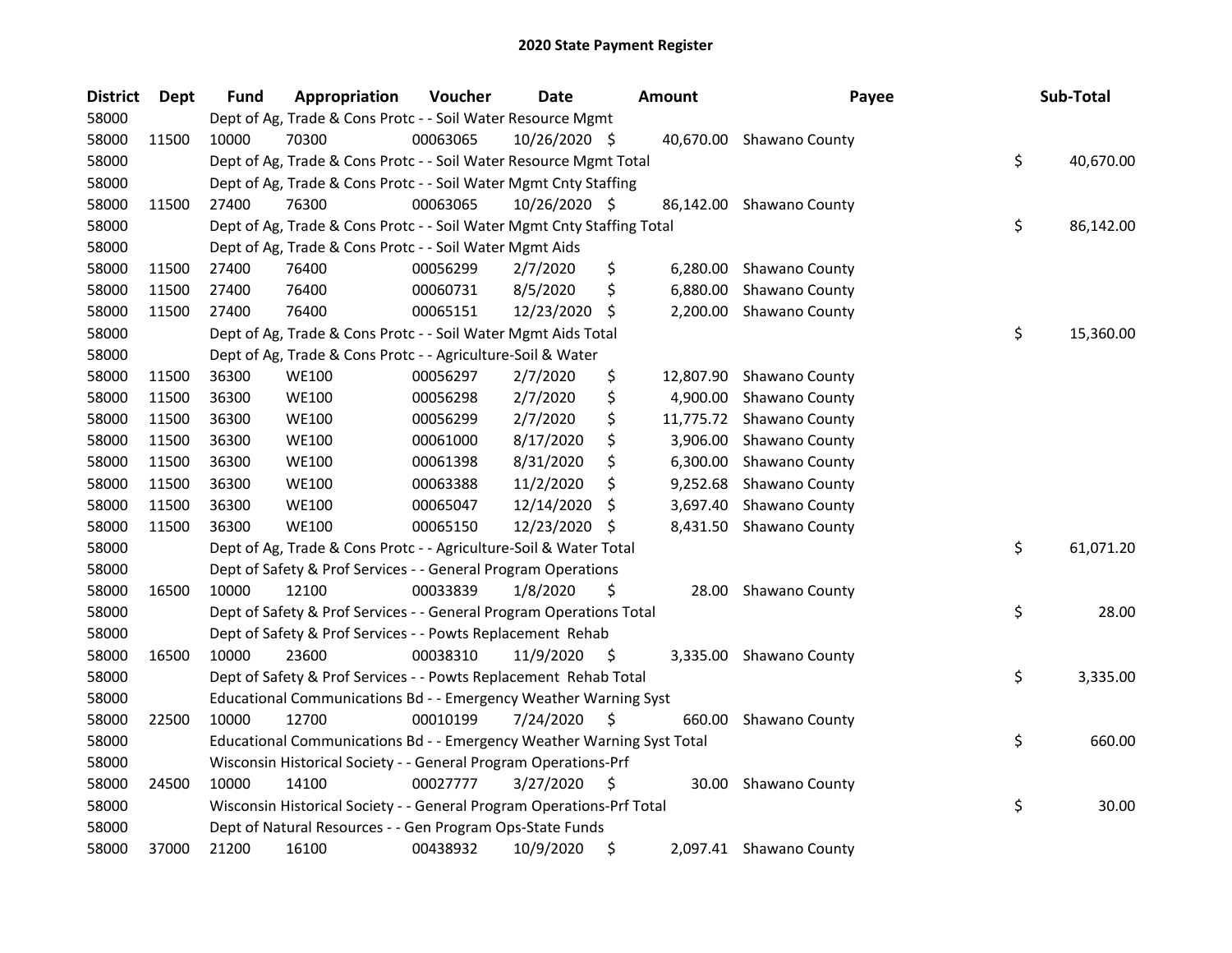| <b>District</b> | <b>Dept</b> | <b>Fund</b> | Appropriation                                                      | Voucher  | <b>Date</b> |     | <b>Amount</b> | Payee                     | Sub-Total       |
|-----------------|-------------|-------------|--------------------------------------------------------------------|----------|-------------|-----|---------------|---------------------------|-----------------|
| 58000           |             |             | Dept of Natural Resources - - Gen Program Ops-State Funds Total    |          |             |     |               |                           | \$<br>2,097.41  |
| 58000           |             |             | Dept of Natural Resources - - General Program Operations --        |          |             |     |               |                           |                 |
| 58000           | 37000       | 21200       | 25400                                                              | 00392336 | 3/4/2020    | \$  | 33.00         | Shawano County            |                 |
| 58000           | 37000       | 21200       | 25400                                                              | 00395599 | 4/1/2020    | \$  | 12.00         | Shawano County            |                 |
| 58000           | 37000       | 21200       | 25400                                                              | 00438149 | 10/1/2020   | \$  | 14.00         | Shawano County            |                 |
| 58000           | 37000       | 21200       | 25400                                                              | 00449092 | 12/4/2020   | \$  | 104.00        | Shawano County            |                 |
| 58000           | 37000       | 21200       | 25400                                                              | 00449257 | 11/25/2020  | S   | 53.00         | Shawano County            |                 |
| 58000           | 37000       | 21200       | 25400                                                              | 00453080 | 12/30/2020  | \$. | 8.00          | Shawano County            |                 |
| 58000           |             |             | Dept of Natural Resources - - General Program Operations -- Total  |          |             |     |               |                           | \$<br>224.00    |
| 58000           |             |             | Dept of Natural Resources - - GPO -Federal Funds                   |          |             |     |               |                           |                 |
| 58000           | 37000       | 21200       | 38100                                                              | 00395207 | 3/12/2020   | \$  |               | 1,370.53 Shawano County   |                 |
| 58000           |             |             | Dept of Natural Resources - - GPO -Federal Funds Total             |          |             |     |               |                           | \$<br>1,370.53  |
| 58000           |             |             | Dept of Natural Resources - - Venison Processing                   |          |             |     |               |                           |                 |
| 58000           | 37000       | 21200       | 54900                                                              | 00394781 | 3/6/2020    | \$  |               | 1,625.00 Shawano County   |                 |
| 58000           |             |             | Dept of Natural Resources - - Venison Processing Total             |          |             |     |               |                           | \$<br>1,625.00  |
| 58000           |             |             | Dept of Natural Resources - - Enf A - Boating Enforcement          |          |             |     |               |                           |                 |
| 58000           | 37000       | 21200       | 55000                                                              | 00395207 | 3/12/2020   | \$  |               | 2,807.90 Shawano County   |                 |
| 58000           |             |             | Dept of Natural Resources - - Enf A - Boating Enforcement Total    |          |             |     |               |                           | \$<br>2,807.90  |
| 58000           |             |             | Dept of Natural Resources - - Enf A - Atv & Utv Enforcement        |          |             |     |               |                           |                 |
| 58000           | 37000       | 21200       | 55100                                                              | 00436270 | 9/18/2020   | \$  |               | 2,771.51 Shawano County   |                 |
| 58000           |             |             | Dept of Natural Resources - - Enf A - Atv & Utv Enforcement Total  |          |             |     |               |                           | \$<br>2,771.51  |
| 58000           |             |             | Dept of Natural Resources - - Enf A - Snow Enforcement             |          |             |     |               |                           |                 |
| 58000           | 37000       | 21200       | 55200                                                              | 00436452 | 9/24/2020   | \$  |               | 3,419.33 Shawano County   |                 |
| 58000           |             |             | Dept of Natural Resources - - Enf A - Snow Enforcement Total       |          |             |     |               |                           | \$<br>3,419.33  |
| 58000           |             |             | Dept of Natural Resources - - Wildlife Damage Claims & Abat        |          |             |     |               |                           |                 |
| 58000           | 37000       | 21200       | 55300                                                              | 00394781 | 3/6/2020    | \$  |               | 6,381.64 Shawano County   |                 |
| 58000           |             |             | Dept of Natural Resources - - Wildlife Damage Claims & Abat Total  |          |             |     |               |                           | \$<br>6,381.64  |
| 58000           |             |             | Dept of Natural Resources - - Resaids - Forest Croplnd & Mfl       |          |             |     |               |                           |                 |
| 58000           | 37000       | 21200       | 56600                                                              | 00436110 | 9/18/2020   | \$  |               | 39,651.11 Shawano County  |                 |
| 58000           |             |             | Dept of Natural Resources - - Resaids - Forest CropInd & Mfl Total |          |             |     |               |                           | \$<br>39,651.11 |
| 58000           |             |             | Dept of Natural Resources - - Ra- Suppl Snow Trail Aids            |          |             |     |               |                           |                 |
| 58000           | 37000       | 21200       | 56900                                                              | 00385068 | 1/24/2020   | \$  |               | 42,505.00 Shawano County  |                 |
| 58000           |             |             | Dept of Natural Resources - - Ra- Suppl Snow Trail Aids Total      |          |             |     |               |                           | \$<br>42,505.00 |
| 58000           |             |             | Dept of Natural Resources - - Ra- Snowmobile Trail Areas           |          |             |     |               |                           |                 |
| 58000           | 37000       | 21200       | 57500                                                              | 00427983 | 8/6/2020    | \$  |               | 127,380.00 Shawano County |                 |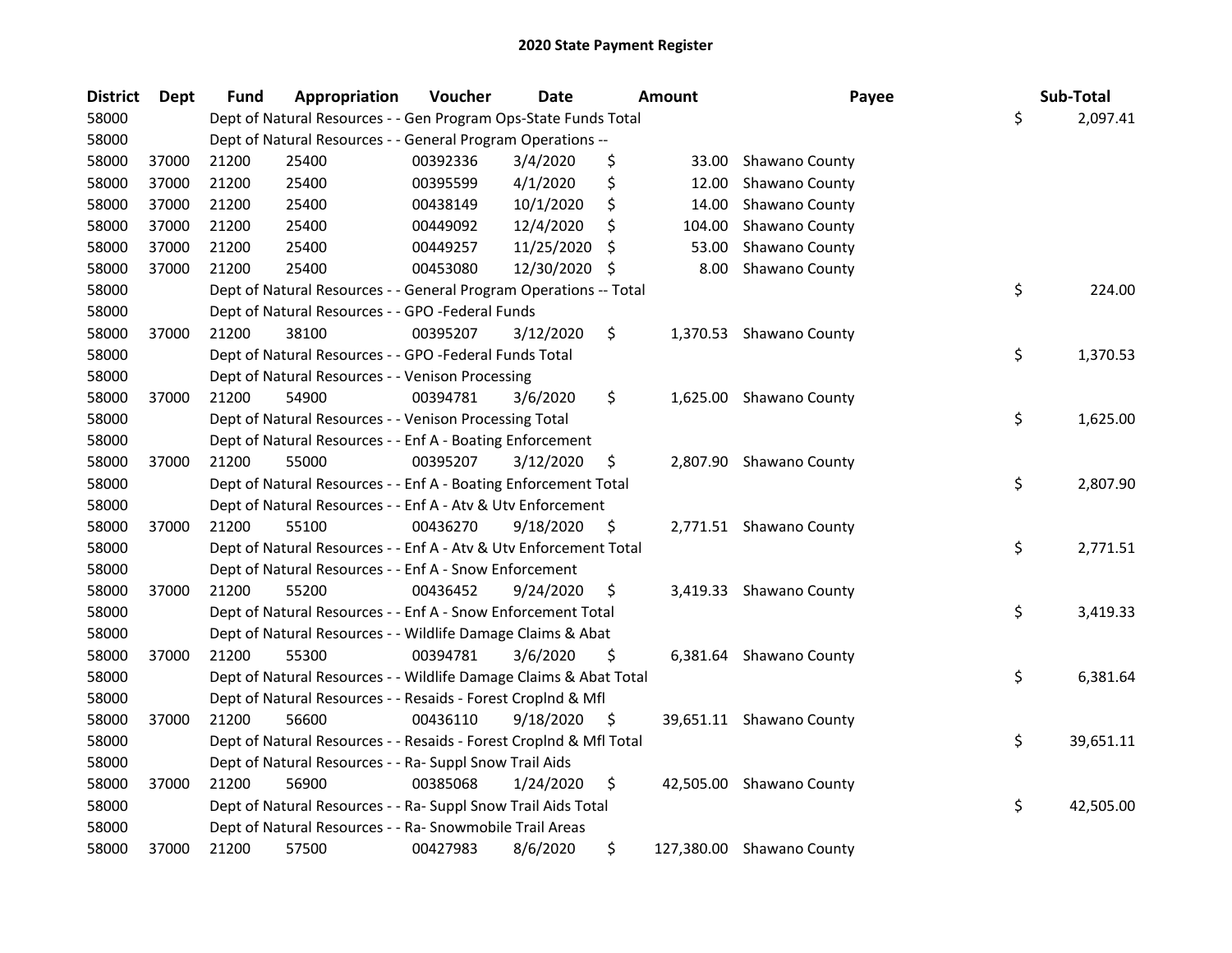| <b>District</b> | Dept  | <b>Fund</b> | Appropriation                                                      | Voucher  | Date       |         | <b>Amount</b> | Payee                     | Sub-Total          |
|-----------------|-------|-------------|--------------------------------------------------------------------|----------|------------|---------|---------------|---------------------------|--------------------|
| 58000           | 37000 | 21200       | 57500                                                              | 00438021 | 9/30/2020  | \$      |               | 35,178.90 Shawano County  |                    |
| 58000           |       |             | Dept of Natural Resources - - Ra- Snowmobile Trail Areas Total     |          |            |         |               |                           | \$<br>162,558.90   |
| 58000           |       |             | Dept of Natural Resources - - Ra- Atv Prj Aids, Gas Tax Pymt       |          |            |         |               |                           |                    |
| 58000           | 37000 | 21200       | 57600                                                              | 00432199 | 8/28/2020  | \$      |               | 603.41 Shawano County     |                    |
| 58000           |       |             | Dept of Natural Resources - - Ra- Atv Prj Aids, Gas Tax Pymt Total |          |            |         |               |                           | \$<br>603.41       |
| 58000           |       |             | Dept of Natural Resources - - Ra- Atv Project Aids                 |          |            |         |               |                           |                    |
| 58000           | 37000 | 21200       | 57700                                                              | 00432199 | 8/28/2020  | \$      |               | 52,356.59 Shawano County  |                    |
| 58000           |       |             | Dept of Natural Resources - - Ra- Atv Project Aids Total           |          |            |         |               |                           | \$<br>52,356.59    |
| 58000           |       |             | Dept of Natural Resources - - GPO-Environmental Fund               |          |            |         |               |                           |                    |
| 58000           | 37000 | 27400       | 46100                                                              | 00420430 | 6/30/2020  | \$      |               | 30.00 Shawano County      |                    |
| 58000           |       |             | Dept of Natural Resources - - GPO-Environmental Fund Total         |          |            |         |               |                           | \$<br>30.00        |
| 58000           |       |             | WI Dept of Transportation - - Eldly&Disa Co/Aid Sf                 |          |            |         |               |                           |                    |
| 58000           | 39500 | 21100       | 16800                                                              | 00489514 | 2/7/2020   | \$      | 127,564.00    | Shawano County            |                    |
| 58000           | 39500 | 21100       | 16800                                                              | 00529707 | 5/26/2020  | \$      |               | 591.71 Shawano County     |                    |
| 58000           |       |             | WI Dept of Transportation - - Eldly&Disa Co/Aid Sf Total           |          |            |         |               |                           | \$<br>128,155.71   |
| 58000           |       |             | WI Dept of Transportation - - Hwy Sfty Loc Aid Ffd                 |          |            |         |               |                           |                    |
| 58000           | 39500 | 21100       | 18500                                                              | 00593665 | 10/2/2020  | \$      | 3,860.64      | Shawano County            |                    |
| 58000           |       |             | WI Dept of Transportation - - Hwy Sfty Loc Aid Ffd Total           |          |            |         |               |                           | \$<br>3,860.64     |
| 58000           |       |             | WI Dept of Transportation - - Trans Aids To Co.-Sf                 |          |            |         |               |                           |                    |
| 58000           | 39500 | 21100       | 19000                                                              | 00475481 | 1/6/2020   | \$      | 374,939.33    | Shawano County            |                    |
| 58000           | 39500 | 21100       | 19000                                                              | 00542328 | 7/6/2020   | \$      |               | 749,878.66 Shawano County |                    |
| 58000           | 39500 | 21100       | 19000                                                              | 00585154 | 10/5/2020  | \$      |               | 374,939.33 Shawano County |                    |
| 58000           |       |             | WI Dept of Transportation - - Trans Aids To Co.-Sf Total           |          |            |         |               |                           | \$<br>1,499,757.32 |
| 58000           |       |             | WI Dept of Transportation - - Local Rds, Grants Sf                 |          |            |         |               |                           |                    |
| 58000           | 39500 | 21100       | 27000                                                              | 00602611 | 10/20/2020 | $\zeta$ |               | 256,609.32 Shawano County |                    |
| 58000           |       |             | WI Dept of Transportation - - Local Rds, Grants Sf Total           |          |            |         |               |                           | \$<br>256,609.32   |
| 58000           |       |             | WI Dept of Transportation - - Loc Rd Imp Prg St Fd                 |          |            |         |               |                           |                    |
| 58000           | 39500 | 21100       | 27800                                                              | 00556580 | 7/31/2020  | \$      |               | 5,776.91 Shawano County   |                    |
| 58000           | 39500 | 21100       | 27800                                                              | 00600581 | 10/16/2020 | \$.     |               | 141,429.68 Shawano County |                    |
| 58000           |       |             | WI Dept of Transportation - - Loc Rd Imp Prg St Fd Total           |          |            |         |               |                           | \$<br>147,206.59   |
| 58000           |       |             | WI Dept of Transportation - - St Hwy Rehab, Sf                     |          |            |         |               |                           |                    |
| 58000           | 39500 | 21100       | 36300                                                              | 00490059 | 2/10/2020  | \$      |               | 1,397.61 Shawano County   |                    |
| 58000           | 39500 | 21100       | 36300                                                              | 00499470 | 3/4/2020   | \$.     | 1,091.40      | Shawano County            |                    |
| 58000           | 39500 | 21100       | 36300                                                              | 00615889 | 11/16/2020 | \$      | 1.00          | Shawano County            |                    |
| 58000           | 39500 | 21100       | 36300                                                              | 00627236 | 12/14/2020 | \$      |               | 1.00 Shawano County       |                    |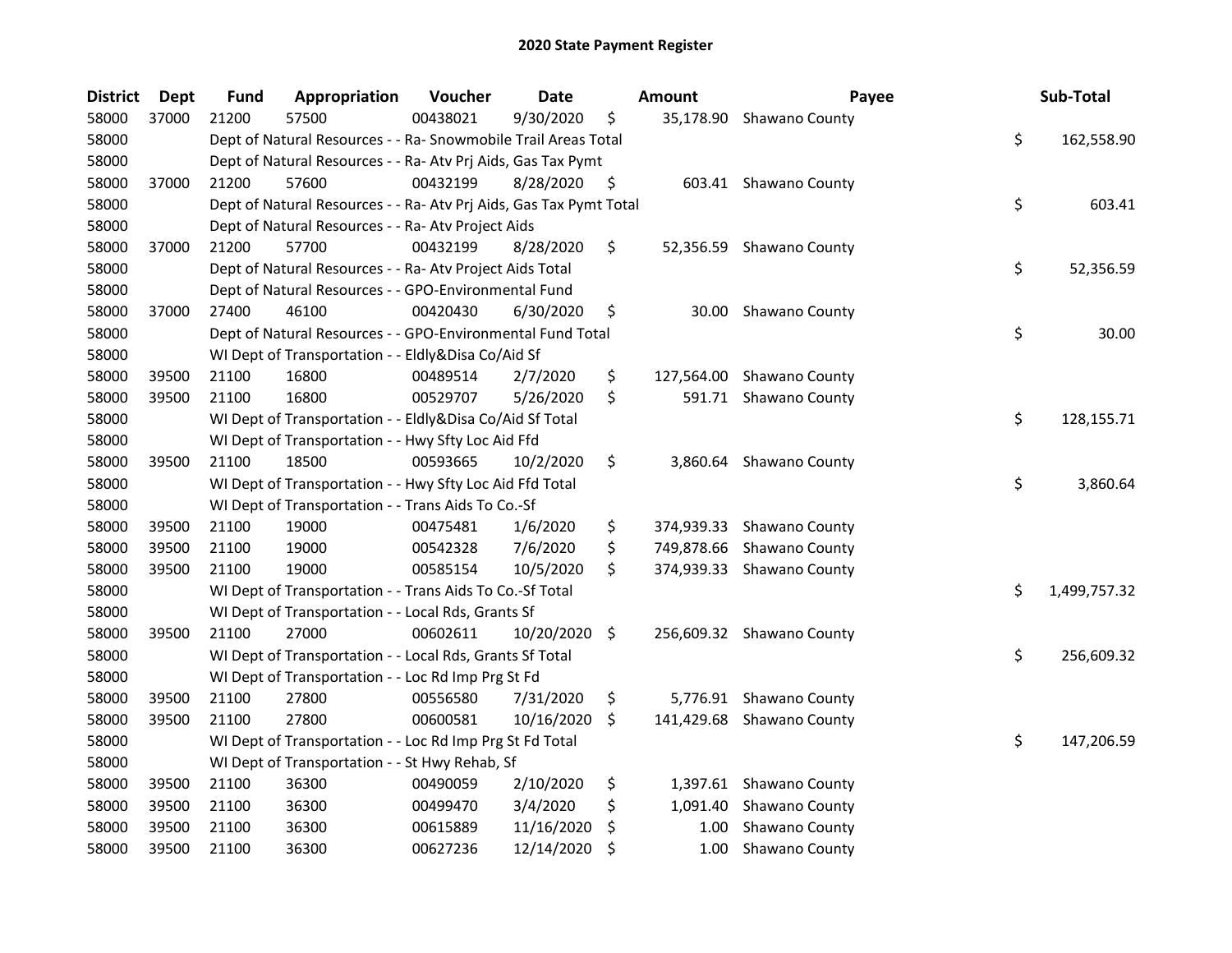| <b>District</b> | <b>Dept</b> | <b>Fund</b> | <b>Appropriation</b>                                    | Voucher  | <b>Date</b> | <b>Amount</b>    | Payee          | Sub-Total      |
|-----------------|-------------|-------------|---------------------------------------------------------|----------|-------------|------------------|----------------|----------------|
| 58000           |             |             | WI Dept of Transportation - - St Hwy Rehab, Sf Total    |          |             |                  |                | \$<br>2,491.01 |
| 58000           |             |             | WI Dept of Transportation - - Hwy Mgmt & Opers Sf       |          |             |                  |                |                |
| 58000           | 39500       | 21100       | 36500                                                   | 00487984 | 2/3/2020    | \$<br>702.00     | Shawano County |                |
| 58000           | 39500       | 21100       | 36500                                                   | 00490059 | 2/10/2020   | \$<br>702.00     | Shawano County |                |
| 58000           | 39500       | 21100       | 36500                                                   | 00499470 | 3/4/2020    | \$<br>702.00     | Shawano County |                |
| 58000           | 39500       | 21100       | 36500                                                   | 00511209 | 4/3/2020    | \$<br>702.00     | Shawano County |                |
| 58000           | 39500       | 21100       | 36500                                                   | 00518239 | 4/23/2020   | \$<br>702.00     | Shawano County |                |
| 58000           | 39500       | 21100       | 36500                                                   | 00528467 | 5/20/2020   | \$<br>702.00     | Shawano County |                |
| 58000           | 39500       | 21100       | 36500                                                   | 00544767 | 6/26/2020   | \$<br>702.00     | Shawano County |                |
| 58000           | 39500       | 21100       | 36500                                                   | 00553644 | 7/23/2020   | \$<br>702.00     | Shawano County |                |
| 58000           | 39500       | 21100       | 36500                                                   | 00571175 | 8/20/2020   | \$<br>702.00     | Shawano County |                |
| 58000           | 39500       | 21100       | 36500                                                   | 00588789 | 9/23/2020   | \$<br>702.00     | Shawano County |                |
| 58000           | 39500       | 21100       | 36500                                                   | 00602601 | 10/20/2020  | \$<br>702.00     | Shawano County |                |
| 58000           | 39500       | 21100       | 36500                                                   | 00616976 | 11/18/2020  | \$<br>702.00     | Shawano County |                |
| 58000           | 39500       | 21100       | 36500                                                   | 00633789 | 12/28/2020  | \$<br>702.00     | Shawano County |                |
| 58000           |             |             | WI Dept of Transportation - - Hwy Mgmt & Opers Sf Total |          |             |                  |                | \$<br>9,126.00 |
| 58000           |             |             | WI Dept of Transportation - - Routine Maint Sf          |          |             |                  |                |                |
| 58000           | 39500       | 21100       | 36800                                                   | 00481223 | 1/15/2020   | \$<br>1,962.00   | Shawano County |                |
| 58000           | 39500       | 21100       | 36800                                                   | 00487984 | 2/3/2020    | \$<br>213,947.00 | Shawano County |                |
| 58000           | 39500       | 21100       | 36800                                                   | 00490059 | 2/10/2020   | \$<br>283,934.91 | Shawano County |                |
| 58000           | 39500       | 21100       | 36800                                                   | 00492629 | 2/20/2020   | \$<br>84,434.42  | Shawano County |                |
| 58000           | 39500       | 21100       | 36800                                                   | 00492630 | 2/20/2020   | \$<br>23,470.04  | Shawano County |                |
| 58000           | 39500       | 21100       | 36800                                                   | 00499217 | 3/4/2020    | \$<br>344,337.91 | Shawano County |                |
| 58000           | 39500       | 21100       | 36800                                                   | 00499470 | 3/4/2020    | \$<br>3,536.62   | Shawano County |                |
| 58000           | 39500       | 21100       | 36800                                                   | 00509761 | 3/31/2020   | \$<br>3,833.37   | Shawano County |                |
| 58000           | 39500       | 21100       | 36800                                                   | 00510308 | 4/1/2020    | \$<br>5,473.33   | Shawano County |                |
| 58000           | 39500       | 21100       | 36800                                                   | 00511639 | 4/3/2020    | \$<br>293,014.94 | Shawano County |                |
| 58000           | 39500       | 21100       | 36800                                                   | 00513499 | 4/10/2020   | \$<br>491.50     | Shawano County |                |
| 58000           | 39500       | 21100       | 36800                                                   | 00518683 | 4/24/2020   | \$<br>3,897.23   | Shawano County |                |
| 58000           | 39500       | 21100       | 36800                                                   | 00521961 | 5/4/2020    | \$<br>46,703.00  | Shawano County |                |
| 58000           | 39500       | 21100       | 36800                                                   | 00522626 | 5/5/2020    | \$<br>142,466.36 | Shawano County |                |
| 58000           | 39500       | 21100       | 36800                                                   | 00528464 | 5/20/2020   | \$<br>1,556.51   | Shawano County |                |
| 58000           | 39500       | 21100       | 36800                                                   | 00529978 | 5/26/2020   | \$<br>129,830.83 | Shawano County |                |
| 58000           | 39500       | 21100       | 36800                                                   | 00529981 | 5/26/2020   | \$<br>100.05     | Shawano County |                |
| 58000           | 39500       | 21100       | 36800                                                   | 00533005 | 6/3/2020    | \$<br>1,962.00   | Shawano County |                |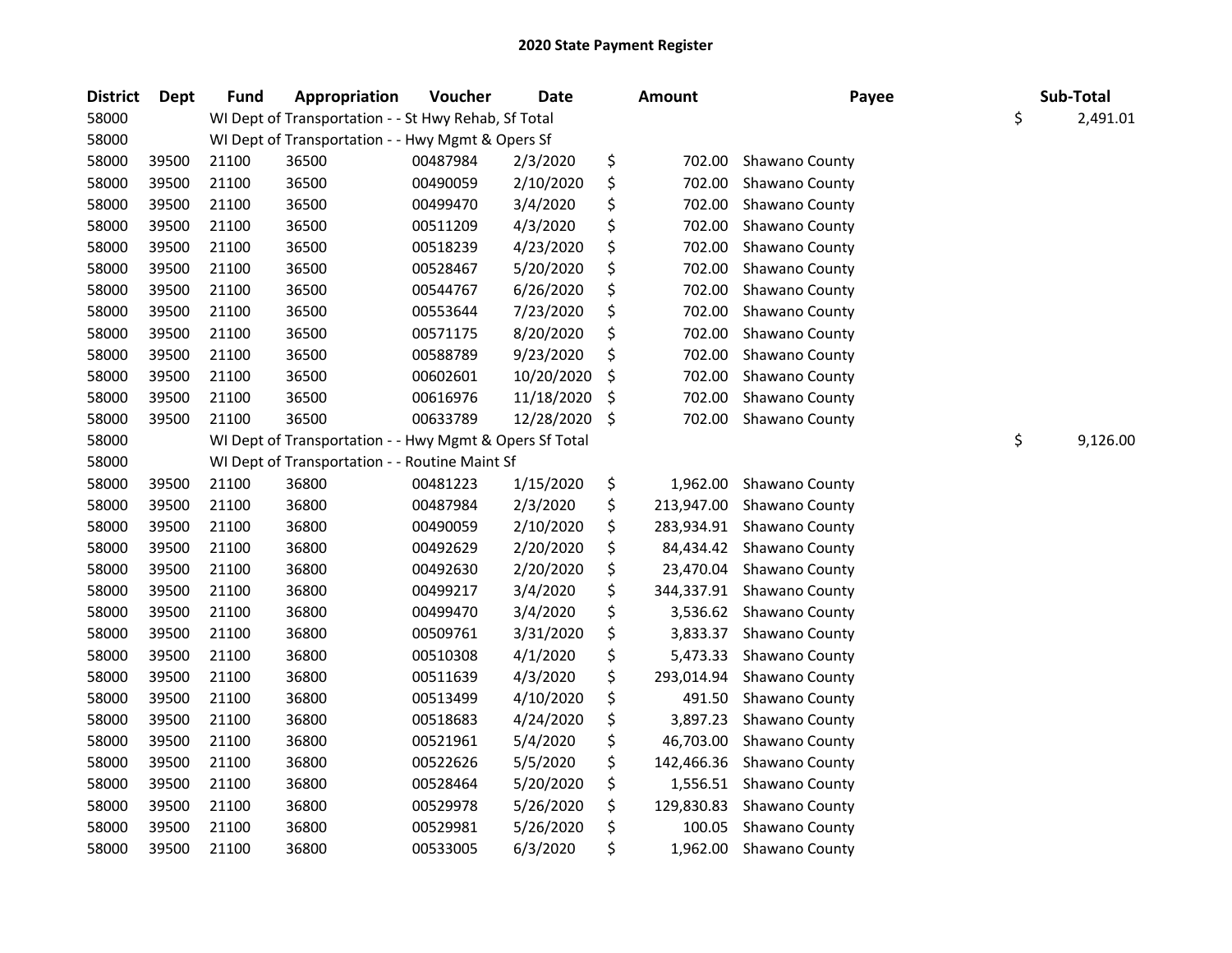| <b>District</b> | Dept  | Fund  | Appropriation                                           | Voucher  | <b>Date</b> | Amount           | Payee          | Sub-Total          |
|-----------------|-------|-------|---------------------------------------------------------|----------|-------------|------------------|----------------|--------------------|
| 58000           | 39500 | 21100 | 36800                                                   | 00535734 | 6/11/2020   | \$<br>116,672.00 | Shawano County |                    |
| 58000           | 39500 | 21100 | 36800                                                   | 00540870 | 6/23/2020   | \$<br>2,307.14   | Shawano County |                    |
| 58000           | 39500 | 21100 | 36800                                                   | 00544767 | 6/26/2020   | \$<br>577.80     | Shawano County |                    |
| 58000           | 39500 | 21100 | 36800                                                   | 00545482 | 6/30/2020   | \$<br>49,557.29  | Shawano County |                    |
| 58000           | 39500 | 21100 | 36800                                                   | 00545489 | 6/30/2020   | \$<br>68,190.63  | Shawano County |                    |
| 58000           | 39500 | 21100 | 36800                                                   | 00558569 | 7/30/2020   | \$<br>7,819.42   | Shawano County |                    |
| 58000           | 39500 | 21100 | 36800                                                   | 00560435 | 8/3/2020    | \$<br>59,102.82  | Shawano County |                    |
| 58000           | 39500 | 21100 | 36800                                                   | 00560617 | 8/4/2020    | \$<br>70,077.03  | Shawano County |                    |
| 58000           | 39500 | 21100 | 36800                                                   | 00566280 | 8/14/2020   | \$<br>89,335.32  | Shawano County |                    |
| 58000           | 39500 | 21100 | 36800                                                   | 00568620 | 8/18/2020   | \$<br>67,568.65  | Shawano County |                    |
| 58000           | 39500 | 21100 | 36800                                                   | 00571175 | 8/20/2020   | \$<br>4,233.96   | Shawano County |                    |
| 58000           | 39500 | 21100 | 36800                                                   | 00572614 | 8/24/2020   | \$<br>74,201.63  | Shawano County |                    |
| 58000           | 39500 | 21100 | 36800                                                   | 00577892 | 9/3/2020    | \$<br>97,242.74  | Shawano County |                    |
| 58000           | 39500 | 21100 | 36800                                                   | 00584080 | 9/17/2020   | \$<br>16,067.81  | Shawano County |                    |
| 58000           | 39500 | 21100 | 36800                                                   | 00588349 | 9/22/2020   | \$<br>17,901.70  | Shawano County |                    |
| 58000           | 39500 | 21100 | 36800                                                   | 00588355 | 9/22/2020   | \$<br>50,082.56  | Shawano County |                    |
| 58000           | 39500 | 21100 | 36800                                                   | 00599344 | 10/14/2020  | \$<br>1,057.49   | Shawano County |                    |
| 58000           | 39500 | 21100 | 36800                                                   | 00601354 | 10/19/2020  | \$<br>6,475.86   | Shawano County |                    |
| 58000           | 39500 | 21100 | 36800                                                   | 00602601 | 10/20/2020  | \$<br>123.99     | Shawano County |                    |
| 58000           | 39500 | 21100 | 36800                                                   | 00604691 | 10/23/2020  | \$<br>4,931.84   | Shawano County |                    |
| 58000           | 39500 | 21100 | 36800                                                   | 00606225 | 10/27/2020  | \$<br>70,425.13  | Shawano County |                    |
| 58000           | 39500 | 21100 | 36800                                                   | 00611986 | 11/5/2020   | \$<br>855.30     | Shawano County |                    |
| 58000           | 39500 | 21100 | 36800                                                   | 00614068 | 11/12/2020  | \$<br>81,225.70  | Shawano County |                    |
| 58000           | 39500 | 21100 | 36800                                                   | 00616976 | 11/18/2020  | \$<br>1,617.09   | Shawano County |                    |
| 58000           | 39500 | 21100 | 36800                                                   | 00617076 | 11/18/2020  | \$<br>6,470.74   | Shawano County |                    |
| 58000           | 39500 | 21100 | 36800                                                   | 00620254 | 11/25/2020  | \$<br>9,619.02   | Shawano County |                    |
| 58000           | 39500 | 21100 | 36800                                                   | 00620261 | 11/25/2020  | \$<br>122,750.72 | Shawano County |                    |
| 58000           | 39500 | 21100 | 36800                                                   | 00628795 | 12/17/2020  | \$<br>1,542.48   | Shawano County |                    |
| 58000           | 39500 | 21100 | 36800                                                   | 00630683 | 12/22/2020  | \$<br>122,282.88 | Shawano County |                    |
| 58000           | 39500 | 21100 | 36800                                                   | 00633789 | 12/28/2020  | \$<br>715.85     | Shawano County |                    |
| 58000           |       |       | WI Dept of Transportation - - Routine Maint Sf Total    |          |             |                  |                | \$<br>2,805,984.61 |
| 58000           |       |       | WI Dept of Transportation - - St Hwy Rehab Fed Fd       |          |             |                  |                |                    |
| 58000           | 39500 | 21100 | 38300                                                   | 00513499 | 4/10/2020   | \$<br>1,183.00   | Shawano County |                    |
| 58000           | 39500 | 21100 | 38300                                                   | 00519740 | 4/28/2020   | \$<br>532.15     | Shawano County |                    |
| 58000           |       |       | WI Dept of Transportation - - St Hwy Rehab Fed Fd Total |          |             |                  |                | \$<br>1,715.15     |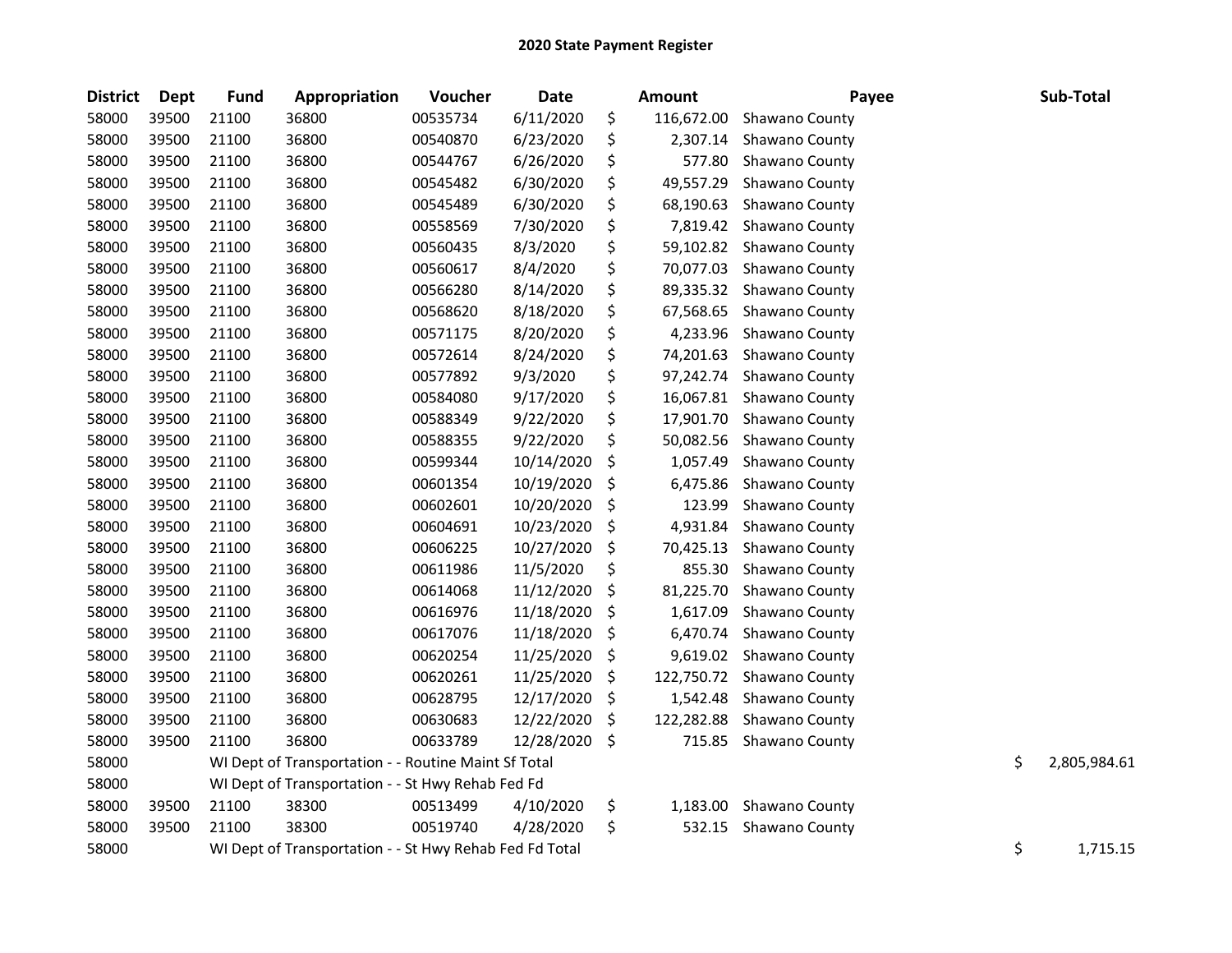| <b>District</b> | <b>Dept</b> | <b>Fund</b> | <b>Appropriation</b>                                               | Voucher  | <b>Date</b> |     | <b>Amount</b> | Payee          | Sub-Total       |
|-----------------|-------------|-------------|--------------------------------------------------------------------|----------|-------------|-----|---------------|----------------|-----------------|
| 58000           |             |             | WI Dept of Transportation - - Dept Mgt & Oper St Fd                |          |             |     |               |                |                 |
| 58000           | 39500       | 21100       | 46100                                                              | 00604724 | 10/26/2020  | \$  | 186.36        | Shawano County |                 |
| 58000           | 39500       | 21100       | 46100                                                              | 00604725 | 10/23/2020  | \$. | 168.75        | Shawano County |                 |
| 58000           | 39500       | 21100       | 46100                                                              | 00604726 | 10/23/2020  | \$  | 432.39        | Shawano County |                 |
| 58000           |             |             | WI Dept of Transportation - - Dept Mgt & Oper St Fd Total          |          |             |     |               |                | \$<br>787.50    |
| 58000           |             |             | WI Dept of Transportation - - Transpor Safety Ff                   |          |             |     |               |                |                 |
| 58000           | 39500       | 21100       | 58200                                                              | 00482118 | 1/27/2020   | \$  | 83.78         | Shawano County |                 |
| 58000           |             |             | WI Dept of Transportation - - Transpor Safety Ff Total             |          |             |     |               |                | \$<br>83.78     |
| 58000           |             |             | Department of Corrections - - Purchased Services For Offende       |          |             |     |               |                |                 |
| 58000           | 41000       | 10000       | 11100                                                              | 00333089 | 1/7/2020    | \$  | 930.00        | Shawano County |                 |
| 58000           | 41000       | 10000       | 11100                                                              | 00333091 | 1/7/2020    | \$  | 2,445.00      | Shawano County |                 |
| 58000           | 41000       | 10000       | 11100                                                              | 00346323 | 3/6/2020    | \$  | 1,740.00      | Shawano County |                 |
| 58000           | 41000       | 10000       | 11100                                                              | 00346326 | 3/6/2020    | \$  | 3,415.00      | Shawano County |                 |
| 58000           | 41000       | 10000       | 11100                                                              | 00346335 | 3/6/2020    | \$  | 2,765.00      | Shawano County |                 |
| 58000           | 41000       | 10000       | 11100                                                              | 00352634 | 4/9/2020    | \$  | 495.00        | Shawano County |                 |
| 58000           | 41000       | 10000       | 11100                                                              | 00352636 | 4/9/2020    | \$  | 1,520.00      | Shawano County |                 |
| 58000           | 41000       | 10000       | 11100                                                              | 00361219 | 5/21/2020   | \$  | 420.00        | Shawano County |                 |
| 58000           | 41000       | 10000       | 11100                                                              | 00361383 | 5/21/2020   | \$  | 1,800.00      | Shawano County |                 |
| 58000           | 41000       | 10000       | 11100                                                              | 00365025 | 6/9/2020    | \$  | 1,200.00      | Shawano County |                 |
| 58000           | 41000       | 10000       | 11100                                                              | 00365026 | 6/9/2020    | \$  | 1,680.00      | Shawano County |                 |
| 58000           | 41000       | 10000       | 11100                                                              | 00372949 | 7/15/2020   | \$  | 1,950.00      | Shawano County |                 |
| 58000           | 41000       | 10000       | 11100                                                              | 00372953 | 7/15/2020   | \$  | 3,315.00      | Shawano County |                 |
| 58000           | 41000       | 10000       | 11100                                                              | 00379075 | 8/20/2020   | \$  | 2,735.00      | Shawano County |                 |
| 58000           | 41000       | 10000       | 11100                                                              | 00379091 | 8/20/2020   | \$  | 2,115.00      | Shawano County |                 |
| 58000           | 41000       | 10000       | 11100                                                              | 00383347 | 9/14/2020   | \$  | 1,950.00      | Shawano County |                 |
| 58000           | 41000       | 10000       | 11100                                                              | 00387395 | 10/6/2020   | \$  | 2,965.00      | Shawano County |                 |
| 58000           | 41000       | 10000       | 11100                                                              | 00387396 | 10/6/2020   | \$  | 1,155.00      | Shawano County |                 |
| 58000           | 41000       | 10000       | 11100                                                              | 00394502 | 11/13/2020  | \$  | 3,315.00      | Shawano County |                 |
| 58000           | 41000       | 10000       | 11100                                                              | 00394509 | 11/13/2020  | \$  | 1,650.00      | Shawano County |                 |
| 58000           | 41000       | 10000       | 11100                                                              | 00398530 | 12/9/2020   | \$  | 3,680.00      | Shawano County |                 |
| 58000           | 41000       | 10000       | 11100                                                              | 00398532 | 12/9/2020   | \$  | 990.00        | Shawano County |                 |
| 58000           |             |             | Department of Corrections - - Purchased Services For Offende Total |          |             |     |               |                | \$<br>44,230.00 |
| 58000           |             |             | Department of Corrections - - Corrections Contracts And Agre       |          |             |     |               |                |                 |
| 58000           | 41000       | 10000       | 11400                                                              | 00337302 | 1/24/2020   | \$  | 3,808.04      | Shawano County |                 |
| 58000           | 41000       | 10000       | 11400                                                              | 00344413 | 2/28/2020   | \$  | 7,204.40      | Shawano County |                 |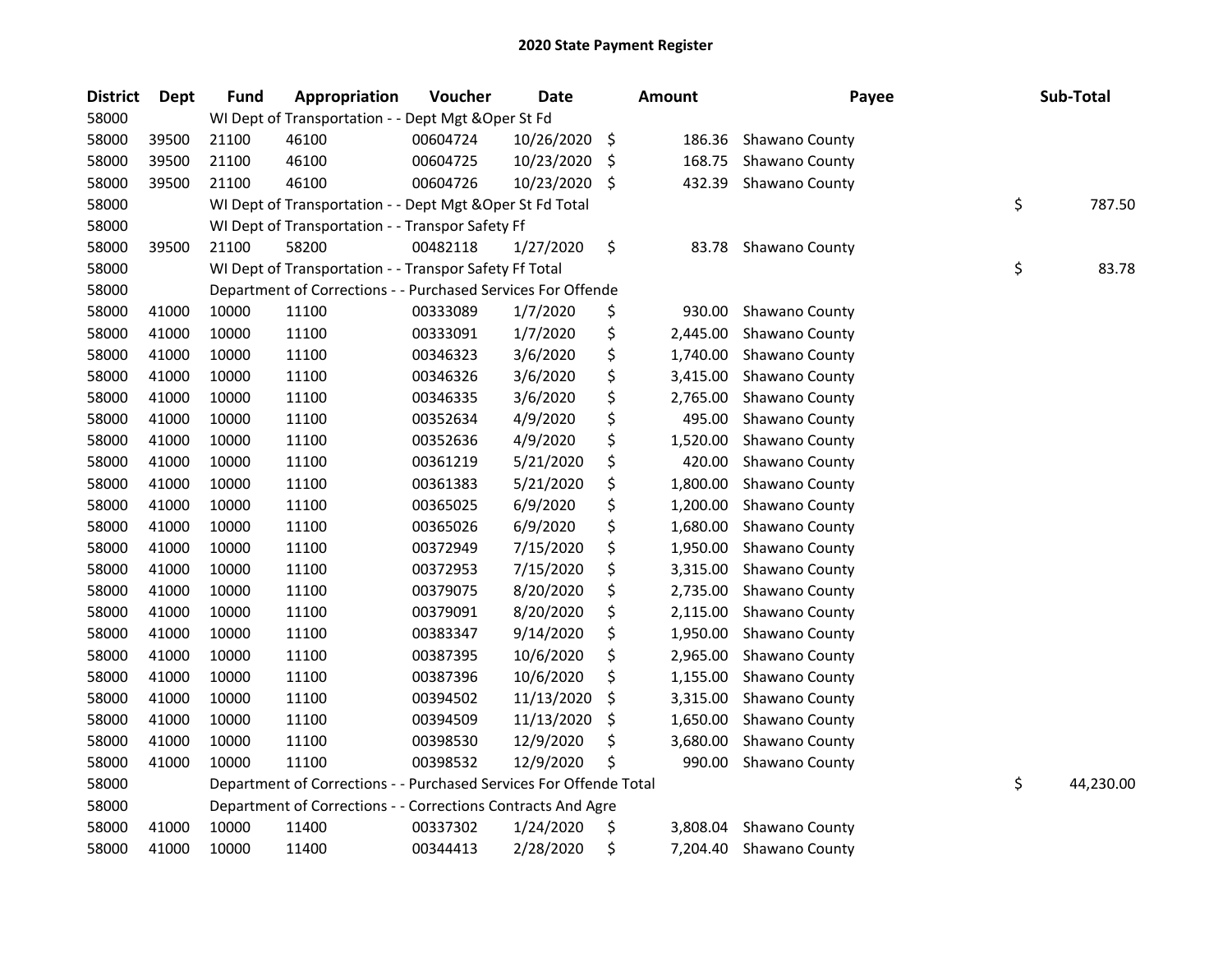| <b>District</b> | Dept  | <b>Fund</b> | Appropriation                                                      | Voucher  | Date          |     | Amount     | Payee                                                                                                         | Sub-Total        |
|-----------------|-------|-------------|--------------------------------------------------------------------|----------|---------------|-----|------------|---------------------------------------------------------------------------------------------------------------|------------------|
| 58000           | 41000 | 10000       | 11400                                                              | 00351101 | 4/1/2020      | \$  | 10,703.68  | Shawano County                                                                                                |                  |
| 58000           | 41000 | 10000       | 11400                                                              | 00355048 | 4/23/2020     | \$  | 205.84     | Shawano County                                                                                                |                  |
| 58000           | 41000 | 10000       | 11400                                                              | 00357312 | 5/4/2020      | \$  | 4,271.18   | Shawano County                                                                                                |                  |
| 58000           | 41000 | 10000       | 11400                                                              | 00360596 | 5/22/2020     | \$  | 5,763.52   | Shawano County                                                                                                |                  |
| 58000           | 41000 | 10000       | 11400                                                              | 00367058 | 6/23/2020     | \$  | 13,173.76  | Shawano County                                                                                                |                  |
| 58000           | 41000 | 10000       | 11400                                                              | 00373986 | 7/23/2020     | \$  | 16,415.74  | Shawano County                                                                                                |                  |
| 58000           | 41000 | 10000       | 11400                                                              | 00379633 | 8/27/2020     | \$  | 1,749.64   | Shawano County                                                                                                |                  |
| 58000           | 41000 | 10000       | 11400                                                              | 00379891 | 8/26/2020     | \$  | 1,749.64   | Shawano County                                                                                                |                  |
| 58000           | 41000 | 10000       | 11400                                                              | 00386246 | 9/30/2020     | \$  | 5,351.84   | Shawano County                                                                                                |                  |
| 58000           | 41000 | 10000       | 11400                                                              | 00390140 | 10/22/2020    | \$  | 5,866.44   | Shawano County                                                                                                |                  |
| 58000           | 41000 | 10000       | 11400                                                              | 00397363 | 12/4/2020     | \$  | 5,146.00   | Shawano County                                                                                                |                  |
| 58000           | 41000 | 10000       | 11400                                                              | 00399287 | 12/11/2020    | \$  | 19,863.56  | Shawano County                                                                                                |                  |
| 58000           | 41000 | 10000       | 11400                                                              | 00399318 | 12/11/2020    | \$  | 21,458.82  | Shawano County                                                                                                |                  |
| 58000           | 41000 | 10000       | 11400                                                              | 00399322 | 12/11/2020    | \$. | 22,539.48  | Shawano County                                                                                                |                  |
| 58000           | 41000 | 10000       | 11400                                                              | 00400232 | 12/17/2020    | \$  |            | 19,915.02 Shawano County                                                                                      |                  |
| 58000           |       |             | Department of Corrections - - Corrections Contracts And Agre Total |          |               |     |            |                                                                                                               | \$<br>165,186.60 |
| 58000           |       |             |                                                                    |          |               |     |            | Department of Corrections - - Reimbursing Counties For Probation, Extended Supervision And Parole Holds       |                  |
| 58000           | 41000 | 10000       | 11600                                                              | 00392611 | 11/5/2020     | \$  |            | 56,160.00 Shawano County                                                                                      |                  |
| 58000           |       |             |                                                                    |          |               |     |            | Department of Corrections - - Reimbursing Counties For Probation, Extended Supervision And Parole Holds Total | \$<br>56,160.00  |
| 58000           |       |             | Child Abuse & Neglect Prev Bd - - General Aids                     |          |               |     |            |                                                                                                               |                  |
| 58000           | 43300 | 10000       | 99000                                                              | 00002393 | 4/24/2020     | \$  | 3,487.63   | Shawano County                                                                                                |                  |
| 58000           |       |             | Child Abuse & Neglect Prev Bd - - General Aids Total               |          |               |     |            |                                                                                                               | \$<br>3,487.63   |
| 58000           |       |             | Department of Health Services - - State/Federal Aids               |          |               |     |            |                                                                                                               |                  |
| 58000           | 43500 | 10000       | 00000                                                              | 92007    | $1/1/2020$ \$ |     | 39,449.00  | Shawano County                                                                                                |                  |
| 58000           | 43500 | 10000       | 00000                                                              | 92008    | $2/1/2020$ \$ |     | 236,497.00 | Shawano County                                                                                                |                  |
| 58000           | 43500 | 10000       | 00000                                                              | 92009    | $3/1/2020$ \$ |     | 156,889.00 | Shawano County                                                                                                |                  |
| 58000           | 43500 | 10000       | 00000                                                              | 92010    | $4/1/2020$ \$ |     | 120,084.00 | Shawano County                                                                                                |                  |
| 58000           | 43500 | 10000       | 00000                                                              | 92011    | $5/1/2020$ \$ |     | 298,974.00 | Shawano County                                                                                                |                  |
| 58000           | 43500 | 10000       | 00000                                                              | 92012    | $6/1/2020$ \$ |     | 226,293.00 | Shawano County                                                                                                |                  |
| 58000           | 43500 | 10000       | 00000                                                              | 92100    | 7/1/2020 \$   |     | 457,057.00 | Shawano County                                                                                                |                  |
| 58000           | 43500 | 10000       | 00000                                                              | 92101    | $8/1/2020$ \$ |     | 368,993.00 | Shawano County                                                                                                |                  |
| 58000           | 43500 | 10000       | 00000                                                              | 92102    | $9/1/2020$ \$ |     | 353,654.00 | Shawano County                                                                                                |                  |
| 58000           | 43500 | 10000       | 00000                                                              | 92103    | 10/1/2020 \$  |     | 317,799.00 | Shawano County                                                                                                |                  |
| 58000           | 43500 | 10000       | 00000                                                              | 92104    | 11/1/2020 \$  |     | 441,816.00 | Shawano County                                                                                                |                  |
| 58000           | 43500 | 10000       | 00000                                                              | 92105    | 12/1/2020 \$  |     | 227,032.00 | Shawano County                                                                                                |                  |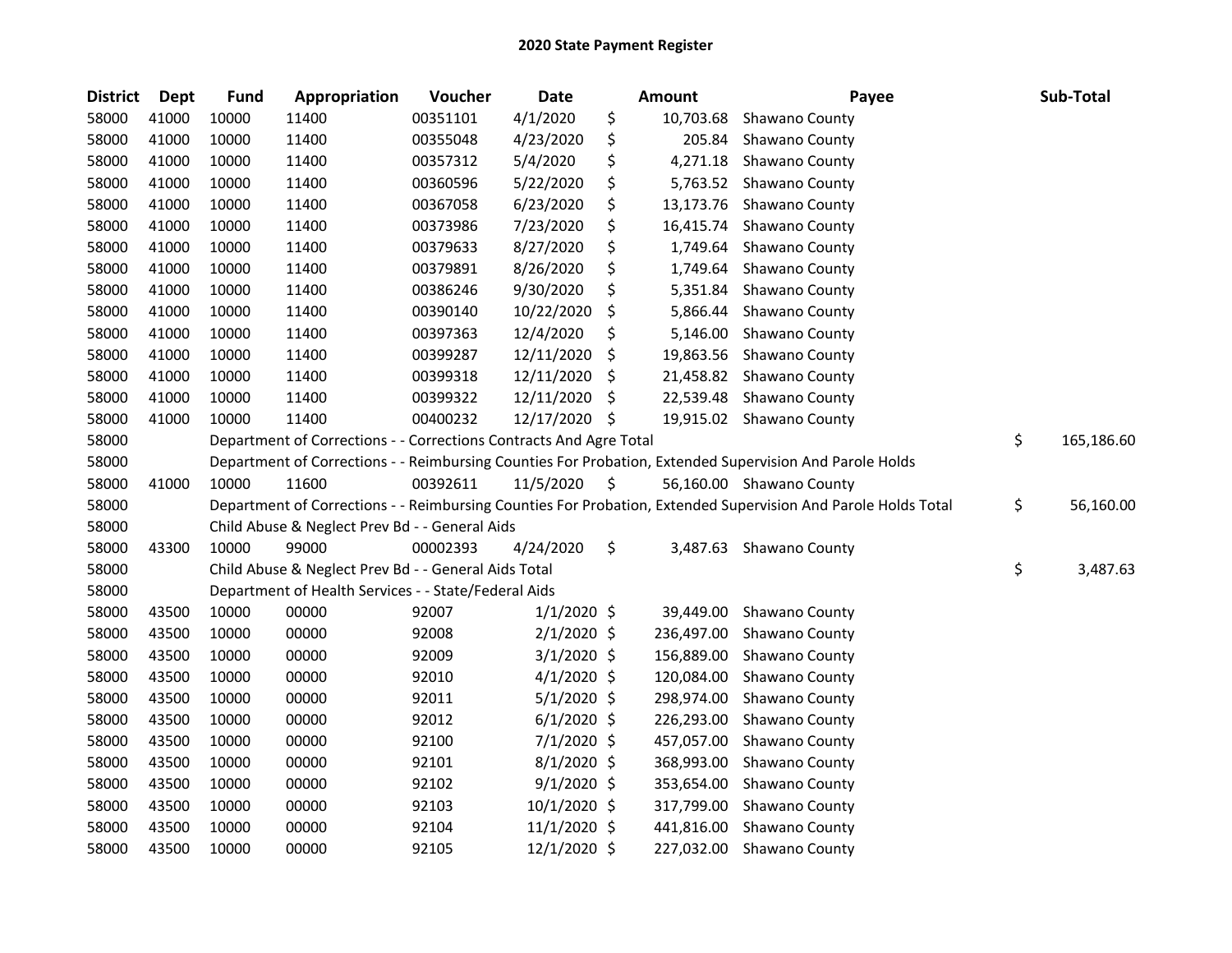| <b>District</b> | <b>Dept</b> | <b>Fund</b> | Appropriation                                                          | Voucher  | <b>Date</b> |     | <b>Amount</b> | Payee                   | Sub-Total          |
|-----------------|-------------|-------------|------------------------------------------------------------------------|----------|-------------|-----|---------------|-------------------------|--------------------|
| 58000           |             |             | Department of Health Services - - State/Federal Aids Total             |          |             |     |               |                         | \$<br>3,244,537.00 |
| 58000           |             |             | Department of Health Services - - Public Health Dispensaries And       |          |             |     |               |                         |                    |
| 58000           | 43500       | 10000       | 10700                                                                  | 00333169 | 1/15/2020   | \$  | 169.68        | Shawano County          |                    |
| 58000           | 43500       | 10000       | 10700                                                                  | 00334951 | 1/10/2020   | \$  | 777.56        | Shawano County          |                    |
| 58000           | 43500       | 10000       | 10700                                                                  | 00334952 | 1/10/2020   | \$  | 329.48        | Shawano County          |                    |
| 58000           | 43500       | 10000       | 10700                                                                  | 00337046 | 2/7/2020    | \$  | 329.48        | Shawano County          |                    |
| 58000           | 43500       | 10000       | 10700                                                                  | 00337047 | 1/24/2020   | \$  | 329.48        | Shawano County          |                    |
| 58000           |             |             | Department of Health Services - - Public Health Dispensaries And Total |          |             |     |               |                         | \$<br>1,935.68     |
| 58000           |             |             | Department of Health Services - - Emergency Dispatcher Cardiopul       |          |             |     |               |                         |                    |
| 58000           | 43500       | 10000       | 18500                                                                  | 00368591 | 8/5/2020    | \$  |               | 1,977.31 Shawano County |                    |
| 58000           |             |             | Department of Health Services - - Emergency Dispatcher Cardiopul Total |          |             |     |               |                         | \$<br>1,977.31     |
| 58000           |             |             | Department of Health Services - - General Program Operations           |          |             |     |               |                         |                    |
| 58000           | 43500       | 10000       | 40100                                                                  | 00340144 | 2/11/2020   | \$  | 1.50          | Shawano County          |                    |
| 58000           | 43500       | 10000       | 40100                                                                  | 00352926 | 4/7/2020    | \$  | 1.50          | Shawano County          |                    |
| 58000           | 43500       | 10000       | 40100                                                                  | 00354908 | 4/21/2020   | \$  | 1.50          | Shawano County          |                    |
| 58000           | 43500       | 10000       | 40100                                                                  | 00356350 | 4/28/2020   | \$  | 1.00          | Shawano County          |                    |
| 58000           | 43500       | 10000       | 40100                                                                  | 00361058 | 6/3/2020    | \$  | 15.00         | Shawano County          |                    |
| 58000           | 43500       | 10000       | 40100                                                                  | 00364117 | 6/23/2020   | \$  | 1.50          | Shawano County          |                    |
| 58000           | 43500       | 10000       | 40100                                                                  | 00373051 | 8/17/2020   | \$  | 1.50          | Shawano County          |                    |
| 58000           | 43500       | 10000       | 40100                                                                  | 00388195 | 11/3/2020   | \$  | 1.50          | Shawano County          |                    |
| 58000           | 43500       | 10000       | 40100                                                                  | 00391391 | 11/17/2020  | \$, | 1.50          | Shawano County          |                    |
| 58000           | 43500       | 10000       | 40100                                                                  | 00397060 | 12/15/2020  | \$  | 1.50          | Shawano County          |                    |
| 58000           |             |             | Department of Health Services - - General Program Operations Total     |          |             |     |               |                         | \$<br>28.00        |
| 58000           |             |             | Department of Health Services - - Medical Assistance State Admin       |          |             |     |               |                         |                    |
| 58000           | 43500       | 10000       | 44000                                                                  | 00340144 | 2/11/2020   | \$  | 1.50          | Shawano County          |                    |
| 58000           | 43500       | 10000       | 44000                                                                  | 00352926 | 4/7/2020    | \$  | 1.50          | Shawano County          |                    |
| 58000           | 43500       | 10000       | 44000                                                                  | 00354908 | 4/21/2020   | \$  | 1.50          | Shawano County          |                    |
| 58000           | 43500       | 10000       | 44000                                                                  | 00356350 | 4/28/2020   | \$  | 1.00          | Shawano County          |                    |
| 58000           | 43500       | 10000       | 44000                                                                  | 00361058 | 6/3/2020    | \$  | 15.00         | Shawano County          |                    |
| 58000           | 43500       | 10000       | 44000                                                                  | 00364117 | 6/23/2020   | \$  | 1.50          | Shawano County          |                    |
| 58000           | 43500       | 10000       | 44000                                                                  | 00373051 | 8/17/2020   | \$  | 1.50          | Shawano County          |                    |
| 58000           | 43500       | 10000       | 44000                                                                  | 00388195 | 11/3/2020   | \$  | 1.50          | Shawano County          |                    |
| 58000           | 43500       | 10000       | 44000                                                                  | 00391391 | 11/17/2020  | \$  | 1.50          | Shawano County          |                    |
| 58000           | 43500       | 10000       | 44000                                                                  | 00397060 | 12/15/2020  | \$  | 1.50          | Shawano County          |                    |
| 58000           |             |             | Department of Health Services - - Medical Assistance State Admin Total |          |             |     |               |                         | \$<br>28.00        |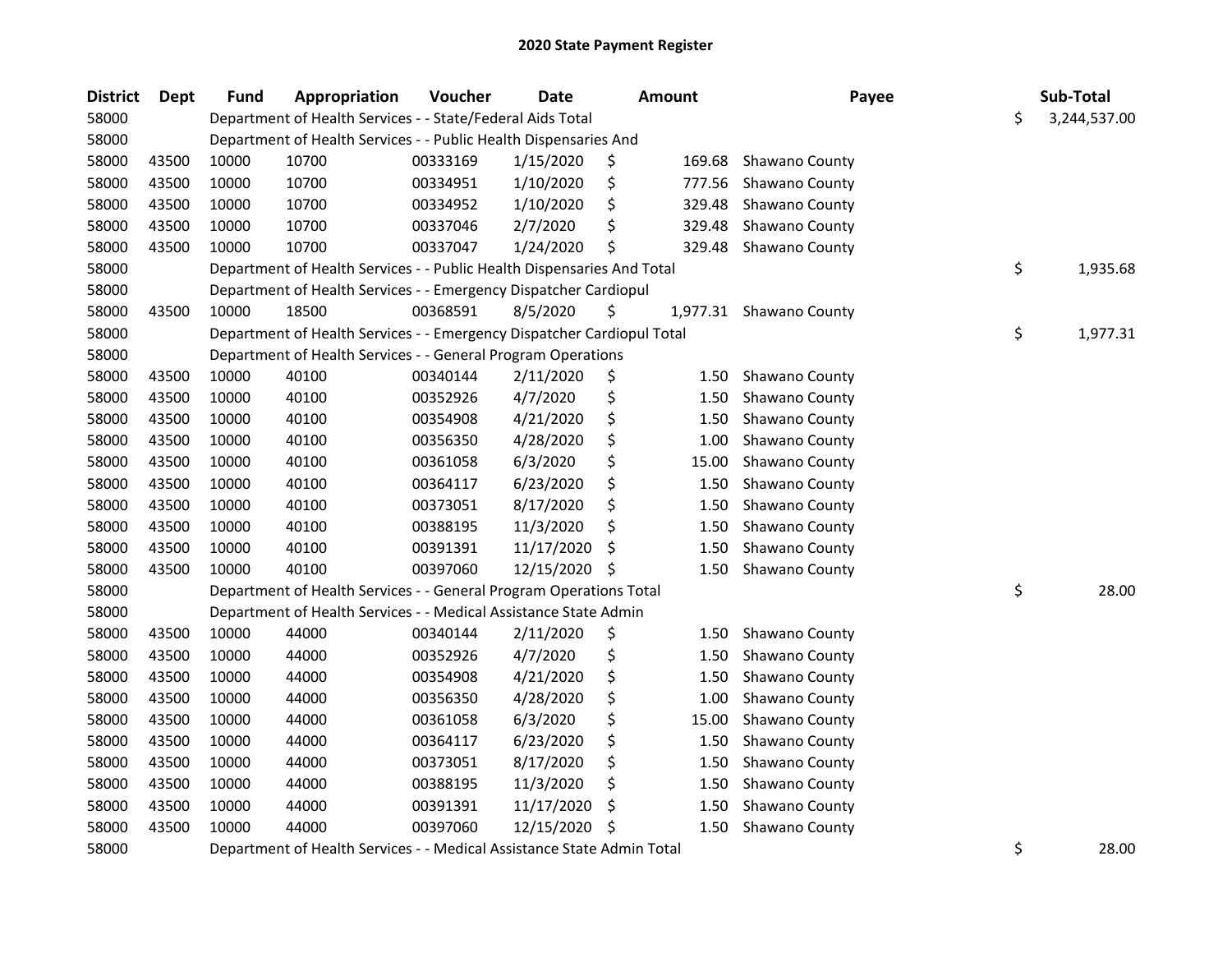| <b>District</b> | Dept  | Fund  | Appropriation                                                          | Voucher  | <b>Date</b> | <b>Amount</b>    | Payee                 | Sub-Total    |
|-----------------|-------|-------|------------------------------------------------------------------------|----------|-------------|------------------|-----------------------|--------------|
| 58000           |       |       | Dept of Children and Families - - Milw Child Welfare Svc Collect       |          |             |                  |                       |              |
| 58000           | 43700 | 10000 | 12200                                                                  | 00075379 | 9/23/2020   | \$<br>10.00      | Shawano County        |              |
| 58000           |       |       | Dept of Children and Families - - Milw Child Welfare Svc Collect Total |          |             |                  |                       | \$<br>10.00  |
| 58000           |       |       | Dept of Children and Families - - Fees For Administrative Servic       |          |             |                  |                       |              |
| 58000           | 43700 | 10000 | 23100                                                                  | 00065135 | 1/27/2020   | \$<br>120.00     | Shawano County        |              |
| 58000           | 43700 | 10000 | 23100                                                                  | 00069746 | 5/1/2020    | \$<br>140.00     | Shawano County        |              |
| 58000           | 43700 | 10000 | 23100                                                                  | 00073030 | 7/23/2020   | \$<br>25.00      | Shawano County        |              |
| 58000           | 43700 | 10000 | 23100                                                                  | 00076549 | 10/22/2020  | \$<br>15.00      | Shawano County        |              |
| 58000           |       |       | Dept of Children and Families - - Fees For Administrative Servic Total |          |             |                  |                       | \$<br>300.00 |
| 58000           |       |       | Dept of Children and Families - - General Aids                         |          |             |                  |                       |              |
| 58000           | 43700 | 10000 | 99000                                                                  | 00064534 | 1/6/2020    | \$<br>78,831.89  | <b>Shawano County</b> |              |
| 58000           | 43700 | 10000 | 99000                                                                  | 00065385 | 1/30/2020   | \$<br>82,992.29  | Shawano County        |              |
| 58000           | 43700 | 10000 | 99000                                                                  | 00065684 | 2/5/2020    | \$<br>554.61     | Shawano County        |              |
| 58000           | 43700 | 10000 | 99000                                                                  | 00065753 | 2/7/2020    | \$<br>5,367.35   | Shawano County        |              |
| 58000           | 43700 | 10000 | 99000                                                                  | 00065814 | 2/11/2020   | \$<br>216.00     | Shawano County        |              |
| 58000           | 43700 | 10000 | 99000                                                                  | 00066355 | 2/26/2020   | \$<br>8,730.69   | Shawano County        |              |
| 58000           | 43700 | 10000 | 99000                                                                  | 00066876 | 3/5/2020    | \$<br>8,685.15   | Shawano County        |              |
| 58000           | 43700 | 10000 | 99000                                                                  | 00066953 | 3/5/2020    | \$<br>833.98     | Shawano County        |              |
| 58000           | 43700 | 10000 | 99000                                                                  | 00067855 | 3/31/2020   | \$<br>14,848.74  | Shawano County        |              |
| 58000           | 43700 | 10000 | 99000                                                                  | 00068126 | 3/31/2020   | \$<br>2,962.55   | Shawano County        |              |
| 58000           | 43700 | 10000 | 99000                                                                  | 00068302 | 4/6/2020    | \$<br>62,331.89  | Shawano County        |              |
| 58000           | 43700 | 10000 | 99000                                                                  | 00068303 | 4/6/2020    | \$<br>6,064.82   | Shawano County        |              |
| 58000           | 43700 | 10000 | 99000                                                                  | 00069156 | 4/21/2020   | \$<br>64.00      | Shawano County        |              |
| 58000           | 43700 | 10000 | 99000                                                                  | 00069404 | 4/30/2020   | \$<br>84,592.04  | Shawano County        |              |
| 58000           | 43700 | 10000 | 99000                                                                  | 00069866 | 5/5/2020    | \$<br>141,507.50 | Shawano County        |              |
| 58000           | 43700 | 10000 | 99000                                                                  | 00069933 | 5/5/2020    | \$<br>4,779.75   | Shawano County        |              |
| 58000           | 43700 | 10000 | 99000                                                                  | 00070074 | 5/8/2020    | \$<br>3,950.00   | Shawano County        |              |
| 58000           | 43700 | 10000 | 99000                                                                  | 00070263 | 5/13/2020   | \$<br>600.00     | Shawano County        |              |
| 58000           | 43700 | 10000 | 99000                                                                  | 00070829 | 6/4/2020    | \$<br>183,445.06 | Shawano County        |              |
| 58000           | 43700 | 10000 | 99000                                                                  | 00070894 | 6/5/2020    | \$<br>81,867.34  | Shawano County        |              |
| 58000           | 43700 | 10000 | 99000                                                                  | 00072348 | 7/6/2020    | \$<br>741.45     | Shawano County        |              |
| 58000           | 43700 | 10000 | 99000                                                                  | 00073356 | 7/30/2020   | \$<br>79,215.52  | Shawano County        |              |
| 58000           | 43700 | 10000 | 99000                                                                  | 00073591 | 8/5/2020    | \$<br>109,323.38 | Shawano County        |              |
| 58000           | 43700 | 10000 | 99000                                                                  | 00073592 | 8/5/2020    | \$<br>42,412.27  | Shawano County        |              |
| 58000           | 43700 | 10000 | 99000                                                                  | 00073907 | 8/12/2020   | \$<br>25,790.00  | Shawano County        |              |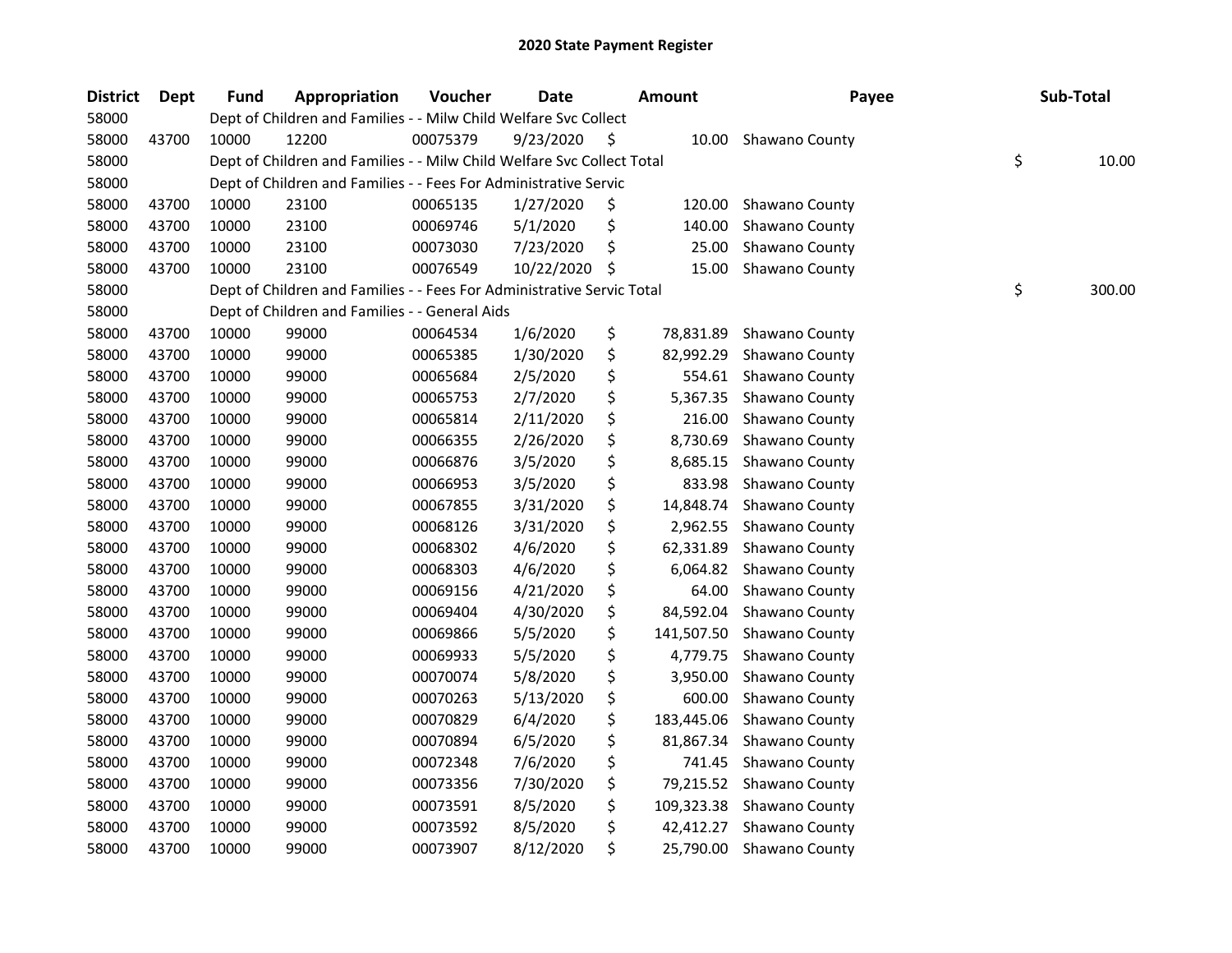| <b>District</b> | <b>Dept</b> | <b>Fund</b> | Appropriation                                                         | Voucher  | Date       | <b>Amount</b>    | Payee          | Sub-Total          |
|-----------------|-------------|-------------|-----------------------------------------------------------------------|----------|------------|------------------|----------------|--------------------|
| 58000           | 43700       | 10000       | 99000                                                                 | 00074570 | 9/3/2020   | \$<br>22,277.45  | Shawano County |                    |
| 58000           | 43700       | 10000       | 99000                                                                 | 00074698 | 9/8/2020   | \$<br>18,422.48  | Shawano County |                    |
| 58000           | 43700       | 10000       | 99000                                                                 | 00075024 | 9/16/2020  | \$<br>437,965.80 | Shawano County |                    |
| 58000           | 43700       | 10000       | 99000                                                                 | 00075147 | 9/17/2020  | \$<br>2,006.00   | Shawano County |                    |
| 58000           | 43700       | 10000       | 99000                                                                 | 00075241 | 9/18/2020  | \$<br>25,823.00  | Shawano County |                    |
| 58000           | 43700       | 10000       | 99000                                                                 | 00075937 | 10/5/2020  | \$<br>841.48     | Shawano County |                    |
| 58000           | 43700       | 10000       | 99000                                                                 | 00076829 | 10/30/2020 | \$<br>75,424.18  | Shawano County |                    |
| 58000           | 43700       | 10000       | 99000                                                                 | 00076947 | 11/3/2020  | \$<br>128,556.24 | Shawano County |                    |
| 58000           | 43700       | 10000       | 99000                                                                 | 00077057 | 11/5/2020  | \$<br>558.34     | Shawano County |                    |
| 58000           | 43700       | 10000       | 99000                                                                 | 00077284 | 11/10/2020 | \$<br>869.00     | Shawano County |                    |
| 58000           | 43700       | 10000       | 99000                                                                 | 00077777 | 11/23/2020 | \$<br>127,046.20 | Shawano County |                    |
| 58000           | 43700       | 10000       | 99000                                                                 | 00078187 | 12/4/2020  | \$<br>4,200.00   | Shawano County |                    |
| 58000           | 43700       | 10000       | 99000                                                                 | 00078276 | 12/7/2020  | \$<br>138,032.58 | Shawano County |                    |
| 58000           |             |             | Dept of Children and Families - - General Aids Total                  |          |            |                  |                | \$<br>2,012,731.02 |
| 58000           |             |             | Dept of Workforce Development - - Auxiliary Services                  |          |            |                  |                |                    |
| 58000           | 44500       | 10000       | 13000                                                                 | 00304288 | 11/3/2020  | \$<br>25.00      | Shawano County |                    |
| 58000           | 44500       | 10000       | 13000                                                                 | 00307421 | 12/2/2020  | \$<br>35.00      | Shawano County |                    |
| 58000           |             |             | Dept of Workforce Development - - Auxiliary Services Total            |          |            |                  |                | \$<br>60.00        |
| 58000           |             |             | Dept of Workforce Development - - Ui Admin Fed                        |          |            |                  |                |                    |
| 58000           | 44500       | 10000       | 15100                                                                 | 00267665 | 1/14/2020  | \$<br>15.00      | Shawano County |                    |
| 58000           | 44500       | 10000       | 15100                                                                 | 00270905 | 2/4/2020   | \$<br>35.00      | Shawano County |                    |
| 58000           | 44500       | 10000       | 15100                                                                 | 00275636 | 3/3/2020   | \$<br>5.00       | Shawano County |                    |
| 58000           | 44500       | 10000       | 15100                                                                 | 00280620 | 4/2/2020   | \$<br>35.00      | Shawano County |                    |
| 58000           | 44500       | 10000       | 15100                                                                 | 00284514 | 5/4/2020   | \$<br>15.00      | Shawano County |                    |
| 58000           | 44500       | 10000       | 15100                                                                 | 00287362 | 6/2/2020   | \$<br>5.00       | Shawano County |                    |
| 58000           | 44500       | 10000       | 15100                                                                 | 00290183 | 7/2/2020   | \$<br>30.00      | Shawano County |                    |
| 58000           | 44500       | 10000       | 15100                                                                 | 00293620 | 8/4/2020   | \$<br>20.00      | Shawano County |                    |
| 58000           | 44500       | 10000       | 15100                                                                 | 00300328 | 10/2/2020  | \$<br>25.00      | Shawano County |                    |
| 58000           |             |             | Dept of Workforce Development - - Ui Admin Fed Total                  |          |            |                  |                | \$<br>185.00       |
| 58000           |             |             | Dept of Workforce Development - - Wc Ops Uninsured Emplyr Admin       |          |            |                  |                |                    |
| 58000           | 44500       | 22700       | 17700                                                                 | 00288661 | 6/17/2020  | \$<br>25.00      | Shawano County |                    |
| 58000           | 44500       | 22700       | 17700                                                                 | 00288663 | 6/17/2020  | \$<br>10.00      | Shawano County |                    |
| 58000           | 44500       | 22700       | 17700                                                                 | 00296477 | 9/1/2020   | \$<br>10.00      | Shawano County |                    |
| 58000           | 44500       | 22700       | 17700                                                                 | 00296584 | 9/2/2020   | \$<br>20.00      | Shawano County |                    |
| 58000           |             |             | Dept of Workforce Development - - Wc Ops Uninsured Emplyr Admin Total |          |            |                  |                | \$<br>65.00        |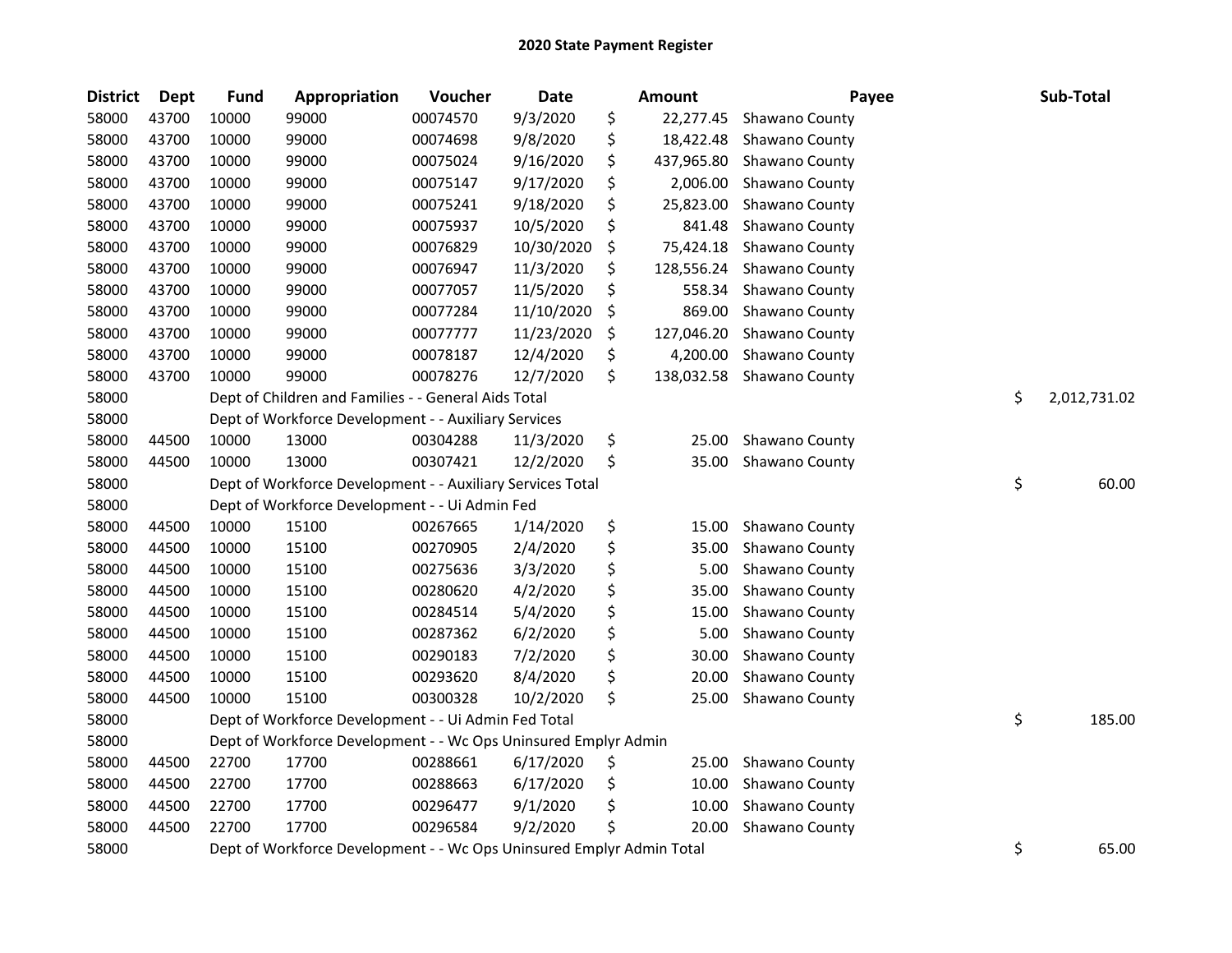| <b>District</b> | Dept  | <b>Fund</b> | Appropriation                                                           | Voucher  | <b>Date</b>   |    | Amount   | Payee                    | Sub-Total       |
|-----------------|-------|-------------|-------------------------------------------------------------------------|----------|---------------|----|----------|--------------------------|-----------------|
| 58000           |       |             | Department of Justice - - Alternatives To Incarceration                 |          |               |    |          |                          |                 |
| 58000           | 45500 | 10000       | 21000                                                                   | 00083658 | 5/18/2020     | \$ |          | 6,504.70 Shawano County  |                 |
| 58000           | 45500 | 10000       | 21000                                                                   | 00086579 | 8/5/2020      | \$ | 7,756.34 | Shawano County           |                 |
| 58000           | 45500 | 10000       | 21000                                                                   | 00090010 | 11/6/2020     | \$ |          | 20,748.53 Shawano County |                 |
| 58000           |       |             | Department of Justice - - Alternatives To Incarceration Total           |          |               |    |          |                          | \$<br>35,009.57 |
| 58000           |       |             | Department of Justice - - Crime Laboratories, Dna                       |          |               |    |          |                          |                 |
| 58000           | 45500 | 10000       | 22100                                                                   | 00085878 | 7/15/2020     | \$ |          | 2,110.00 Shawano County  |                 |
| 58000           |       |             | Department of Justice - - Crime Laboratories, Dna Total                 |          |               |    |          |                          | \$<br>2,110.00  |
| 58000           |       |             | Department of Justice - - County Law Enforcement Service                |          |               |    |          |                          |                 |
| 58000           | 45500 | 10000       | 22600                                                                   | 00078398 | 1/15/2020     | Ş  |          | 30,570.00 Shawano County |                 |
| 58000           |       |             | Department of Justice - - County Law Enforcement Service Total          |          |               |    |          |                          | \$<br>30,570.00 |
| 58000           |       |             | Department of Justice - - Law Enforcement Train, Local                  |          |               |    |          |                          |                 |
| 58000           | 45500 | 10000       | 23100                                                                   | 00092033 | 12/11/2020 \$ |    |          | 12,480.00 Shawano County |                 |
| 58000           |       |             | Department of Justice - - Law Enforcement Train, Local Total            |          |               |    |          |                          | \$<br>12,480.00 |
| 58000           |       |             | Department of Justice - - Federal Aid, Local Assistance                 |          |               |    |          |                          |                 |
| 58000           | 45500 | 10000       | 25100                                                                   | 00080599 | 2/27/2020     | \$ | 5,939.78 | Shawano County           |                 |
| 58000           | 45500 | 10000       | 25100                                                                   | 00083229 | 5/14/2020     | \$ | 707.93   | Shawano County           |                 |
| 58000           | 45500 | 10000       | 25100                                                                   | 00083516 | 5/18/2020     | \$ | 2,772.70 | Shawano County           |                 |
| 58000           | 45500 | 10000       | 25100                                                                   | 00084262 | 6/1/2020      | \$ | 1,234.62 | Shawano County           |                 |
| 58000           | 45500 | 10000       | 25100                                                                   | 00086898 | 8/6/2020      | \$ | 2,911.03 | Shawano County           |                 |
| 58000           | 45500 | 10000       | 25100                                                                   | 00090627 | 11/16/2020    | \$ | 6,345.86 | Shawano County           |                 |
| 58000           |       |             | Department of Justice - - Federal Aid, Local Assistance Total           |          |               |    |          |                          | \$<br>19,911.92 |
| 58000           |       |             | Department of Justice - - County-Tribal Programs, Local                 |          |               |    |          |                          |                 |
| 58000           | 45500 | 10000       | 26300                                                                   | 00078412 | 1/15/2020     | \$ |          | 19,264.00 Shawano County |                 |
| 58000           |       |             | Department of Justice - - County-Tribal Programs, Local Total           |          |               |    |          |                          | \$<br>19,264.00 |
| 58000           |       |             | Department of Justice - - Crime Victim Witness Assist                   |          |               |    |          |                          |                 |
| 58000           | 45500 | 10000       | 53200                                                                   | 00080511 | 2/25/2020     | \$ |          | 30,018.47 Shawano County |                 |
| 58000           | 45500 | 10000       | 53200                                                                   | 00086057 | 7/16/2020     | \$ |          | 29,598.67 Shawano County |                 |
| 58000           |       |             | Department of Justice - - Crime Victim Witness Assist Total             |          |               |    |          |                          | \$<br>59,617.14 |
| 58000           |       |             | Department of Military Affairs - - Federal Aid, Local Assistance        |          |               |    |          |                          |                 |
| 58000           | 46500 | 10000       | 34200                                                                   | 00071719 | 1/9/2020      | \$ |          | 42,622.25 Shawano County |                 |
| 58000           |       |             | Department of Military Affairs - - Federal Aid, Local Assistance Total  |          |               |    |          |                          | \$<br>42,622.25 |
| 58000           |       |             | Department of Military Affairs - - St Emerg Response Bd Grant Pif       |          |               |    |          |                          |                 |
| 58000           | 46500 | 27200       | 36400                                                                   | 00072718 | 1/27/2020     | \$ |          | 12,157.91 Shawano County |                 |
| 58000           |       |             | Department of Military Affairs - - St Emerg Response Bd Grant Pif Total |          |               |    |          |                          | \$<br>12,157.91 |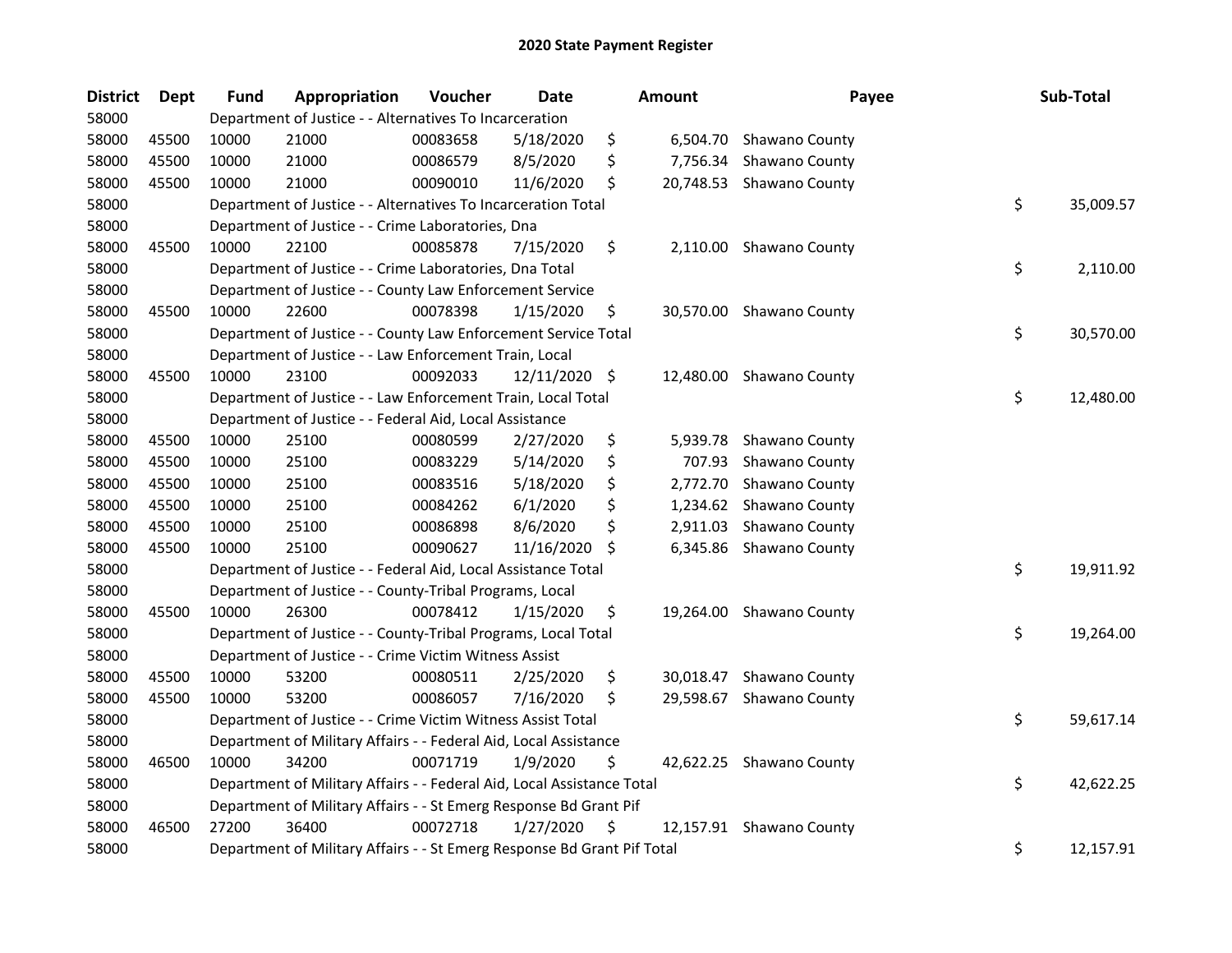| <b>District</b> | <b>Dept</b> | <b>Fund</b> | Appropriation                                                                                     | Voucher  | Date       | <b>Amount</b>    | Payee                    | Sub-Total        |
|-----------------|-------------|-------------|---------------------------------------------------------------------------------------------------|----------|------------|------------------|--------------------------|------------------|
| 58000           |             |             | Department of Veterans Affairs - - County Grants                                                  |          |            |                  |                          |                  |
| 58000           | 48500       | 58200       | 26700                                                                                             | 00077487 | 2/24/2020  | \$               | 10,000.00 Shawano County |                  |
| 58000           |             |             | Department of Veterans Affairs - - County Grants Total                                            |          |            |                  |                          | \$<br>10,000.00  |
| 58000           |             |             | Department of Administration - - Federal Aid                                                      |          |            |                  |                          |                  |
| 58000           | 50500       | 10000       | 14200                                                                                             | 00135113 | 12/10/2020 | \$<br>710,969.34 | Shawano County           |                  |
| 58000           | 50500       | 10000       | 14200                                                                                             | 00136521 | 12/17/2020 | \$<br>72,080.57  | Shawano County           |                  |
| 58000           |             |             | Department of Administration - - Federal Aid Total                                                |          |            |                  |                          | \$<br>783,049.91 |
| 58000           |             |             | Department of Administration - - Low-Income Assistance Grants                                     |          |            |                  |                          |                  |
| 58000           | 50500       | 23500       | 37100                                                                                             | 00118358 | 3/2/2020   | \$<br>5,541.06   | Shawano County           |                  |
| 58000           | 50500       | 23500       | 37100                                                                                             | 00119400 | 3/17/2020  | \$<br>6,286.50   | Shawano County           |                  |
| 58000           | 50500       | 23500       | 37100                                                                                             | 00120982 | 4/15/2020  | \$<br>4,265.24   | Shawano County           |                  |
| 58000           | 50500       | 23500       | 37100                                                                                             | 00122617 | 5/15/2020  | \$<br>8,351.50   | Shawano County           |                  |
| 58000           | 50500       | 23500       | 37100                                                                                             | 00123117 | 5/29/2020  | \$<br>5,601.07   | Shawano County           |                  |
| 58000           | 50500       | 23500       | 37100                                                                                             | 00125555 | 7/15/2020  | \$<br>8,462.51   | Shawano County           |                  |
| 58000           | 50500       | 23500       | 37100                                                                                             | 00127214 | 8/17/2020  | \$<br>6,660.57   | Shawano County           |                  |
| 58000           | 50500       | 23500       | 37100                                                                                             | 00128719 | 9/15/2020  | \$<br>5,260.87   | Shawano County           |                  |
| 58000           | 50500       | 23500       | 37100                                                                                             | 00129631 | 9/29/2020  | \$<br>5,092.07   | Shawano County           |                  |
| 58000           | 50500       | 23500       | 37100                                                                                             | 00132910 | 11/17/2020 | \$<br>7,617.38   | Shawano County           |                  |
| 58000           | 50500       | 23500       | 37100                                                                                             | 00136732 | 12/15/2020 | \$<br>9,451.32   | Shawano County           |                  |
| 58000           | 50500       | 23500       | 37100                                                                                             | 00137480 | 12/29/2020 | \$<br>7,702.82   | Shawano County           |                  |
| 58000           |             |             | Department of Administration - - Low-Income Assistance Grants Total                               |          |            |                  |                          | \$<br>80,292.91  |
| 58000           |             |             | Department of Administration - - Land Information Program; Loca                                   |          |            |                  |                          |                  |
| 58000           | 50500       | 26900       | 17300                                                                                             | 00117373 | 2/13/2020  | \$<br>1,000.00   | Shawano County           |                  |
| 58000           | 50500       | 26900       | 17300                                                                                             | 00119449 | 4/2/2020   | \$<br>41,904.00  | Shawano County           |                  |
| 58000           | 50500       | 26900       | 17300                                                                                             | 00120888 | 4/20/2020  | \$<br>20,000.00  | Shawano County           |                  |
| 58000           |             |             | Department of Administration - - Land Information Program; Loca Total                             |          |            |                  |                          | \$<br>62,904.00  |
| 58000           |             |             | Elections Commission - - 2018 Hava Election Security                                              |          |            |                  |                          |                  |
| 58000           | 51000       | 22000       | 18200                                                                                             | 00004319 | 8/26/2020  | \$<br>41,208.00  | Shawano County           |                  |
| 58000           | 51000       | 22000       | 18200                                                                                             | 00004985 | 12/16/2020 | \$<br>9,428.66   | Shawano County           |                  |
| 58000           |             |             | Elections Commission - - 2018 Hava Election Security Total                                        |          |            |                  |                          | \$<br>50,636.66  |
| 58000           |             |             | Public Defender Board - - Transcript, Discovery and Records Provided to the Public Defender Board |          |            |                  |                          |                  |
| 58000           | 55000       | 10000       | 10600                                                                                             | 00234892 | 2/14/2020  | \$<br>8.60       | Shawano County           |                  |
| 58000           | 55000       | 10000       | 10600                                                                                             | 00238155 | 3/13/2020  | \$<br>817.00     | Shawano County           |                  |
| 58000           | 55000       | 10000       | 10600                                                                                             | 00238156 | 3/13/2020  | \$<br>650.40     | Shawano County           |                  |
| 58000           | 55000       | 10000       | 10600                                                                                             | 00241308 | 4/1/2020   | \$<br>834.00     | Shawano County           |                  |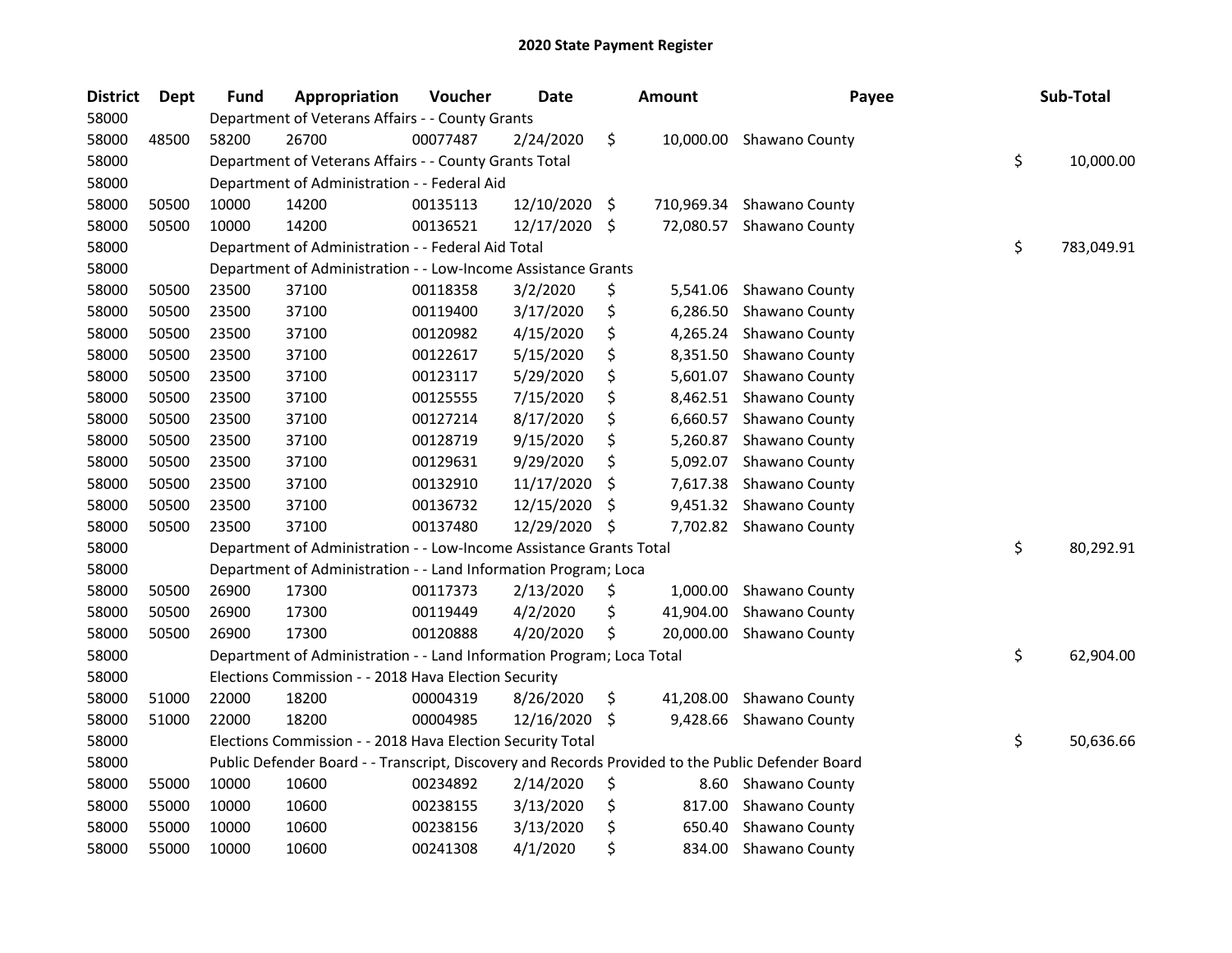| <b>District</b> | Dept  | <b>Fund</b> | Appropriation                                                    | Voucher  | Date          |     | Amount     | Payee                                                                                                   | Sub-Total          |
|-----------------|-------|-------------|------------------------------------------------------------------|----------|---------------|-----|------------|---------------------------------------------------------------------------------------------------------|--------------------|
| 58000           | 55000 | 10000       | 10600                                                            | 00241309 | 4/1/2020      | \$  | 757.20     | Shawano County                                                                                          |                    |
| 58000           | 55000 | 10000       | 10600                                                            | 00247430 | 5/13/2020     | \$  | 7.60       | Shawano County                                                                                          |                    |
| 58000           | 55000 | 10000       | 10600                                                            | 00250132 | 6/8/2020      | \$  | 1.08       | Shawano County                                                                                          |                    |
| 58000           | 55000 | 10000       | 10600                                                            | 00253166 | 6/23/2020     | \$  | 1,020.60   | Shawano County                                                                                          |                    |
| 58000           | 55000 | 10000       | 10600                                                            | 00253167 | 6/23/2020     | \$  | 1,068.20   | Shawano County                                                                                          |                    |
| 58000           | 55000 | 10000       | 10600                                                            | 00253331 | 6/26/2020     | \$  | 277.20     | Shawano County                                                                                          |                    |
| 58000           | 55000 | 10000       | 10600                                                            | 00255967 | 7/15/2020     | \$  | 14.60      | Shawano County                                                                                          |                    |
| 58000           | 55000 | 10000       | 10600                                                            | 00255968 | 7/15/2020     | \$  | 1,049.60   | Shawano County                                                                                          |                    |
| 58000           | 55000 | 10000       | 10600                                                            | 00260334 | 9/2/2020      | \$  | 494.60     | Shawano County                                                                                          |                    |
| 58000           | 55000 | 10000       | 10600                                                            | 00264758 | 10/19/2020    | \$  | 1,013.20   | Shawano County                                                                                          |                    |
| 58000           | 55000 | 10000       | 10600                                                            | 00270681 | 12/11/2020    | \$. | 635.00     | Shawano County                                                                                          |                    |
| 58000           | 55000 | 10000       | 10600                                                            | 00270682 | 12/11/2020    | \$  | 6.20       | Shawano County                                                                                          |                    |
| 58000           | 55000 | 10000       | 10600                                                            | 00270869 | 12/15/2020    | \$  | 740.80     | Shawano County                                                                                          |                    |
| 58000           |       |             |                                                                  |          |               |     |            | Public Defender Board - - Transcript, Discovery and Records Provided to the Public Defender Board Total | \$<br>9,395.88     |
| 58000           |       |             | Department of Revenue - - Warrants and Satisfactions             |          |               |     |            |                                                                                                         |                    |
| 58000           | 56600 | 10000       | 10100                                                            | 00156854 | 2/7/2020      | \$  | 375.00     | Shawano County                                                                                          |                    |
| 58000           | 56600 | 10000       | 10100                                                            | 00160308 | 3/13/2020     | \$  | 92.50      | Shawano County                                                                                          |                    |
| 58000           | 56600 | 10000       | 10100                                                            | 00172148 | 5/28/2020     | \$  | 92.50      | Shawano County                                                                                          |                    |
| 58000           | 56600 | 10000       | 10100                                                            | 00178992 | 9/2/2020      | \$  | 355.00     | Shawano County                                                                                          |                    |
| 58000           |       |             | Department of Revenue - - Warrants and Satisfactions Total       |          |               |     |            |                                                                                                         | \$<br>915.00       |
| 58000           |       |             | Circuit Courts - - Circuit Court Costs                           |          |               |     |            |                                                                                                         |                    |
| 58000           | 62500 | 10000       | 10500                                                            | 00001793 | 1/17/2020     | \$  | 76,550.00  | Shawano County                                                                                          |                    |
| 58000           | 62500 | 10000       | 10500                                                            | 00001986 | 7/17/2020     | \$  | 131,328.00 | Shawano County                                                                                          |                    |
| 58000           |       |             | Circuit Courts - - Circuit Court Costs Total                     |          |               |     |            |                                                                                                         | \$<br>207,878.00   |
| 58000           |       |             | Circuit Courts - - Court Interpreters                            |          |               |     |            |                                                                                                         |                    |
| 58000           | 62500 | 10000       | 12100                                                            | 00002049 | 11/13/2020 \$ |     | 600.00     | Shawano County                                                                                          |                    |
| 58000           |       |             | Circuit Courts - - Court Interpreters Total                      |          |               |     |            |                                                                                                         | \$<br>600.00       |
| 58000           |       |             | Shared Revenue and Tax Relief - - County And Municipal Aid       |          |               |     |            |                                                                                                         |                    |
| 58000           | 83500 | 10000       | 10500                                                            | 00068988 | 7/27/2020     | \$  | 164,128.56 | Shawano County                                                                                          |                    |
| 58000           | 83500 | 10000       | 10500                                                            | 00072956 | 11/16/2020    | \$. | 930,061.87 | Shawano County                                                                                          |                    |
| 58000           |       |             | Shared Revenue and Tax Relief - - County And Municipal Aid Total |          |               |     |            |                                                                                                         | \$<br>1,094,190.43 |
| 58000           |       |             | Shared Revenue and Tax Relief - - Exempt Computer Aid            |          |               |     |            |                                                                                                         |                    |
| 58000           | 83500 | 10000       | 10900                                                            | 00064630 | 7/27/2020     | \$  |            | 20,034.78 Shawano County                                                                                |                    |
| 58000           |       |             | Shared Revenue and Tax Relief - - Exempt Computer Aid Total      |          |               |     |            |                                                                                                         | \$<br>20,034.78    |
| 58000           |       |             | Shared Revenue and Tax Relief - - Utility Aid                    |          |               |     |            |                                                                                                         |                    |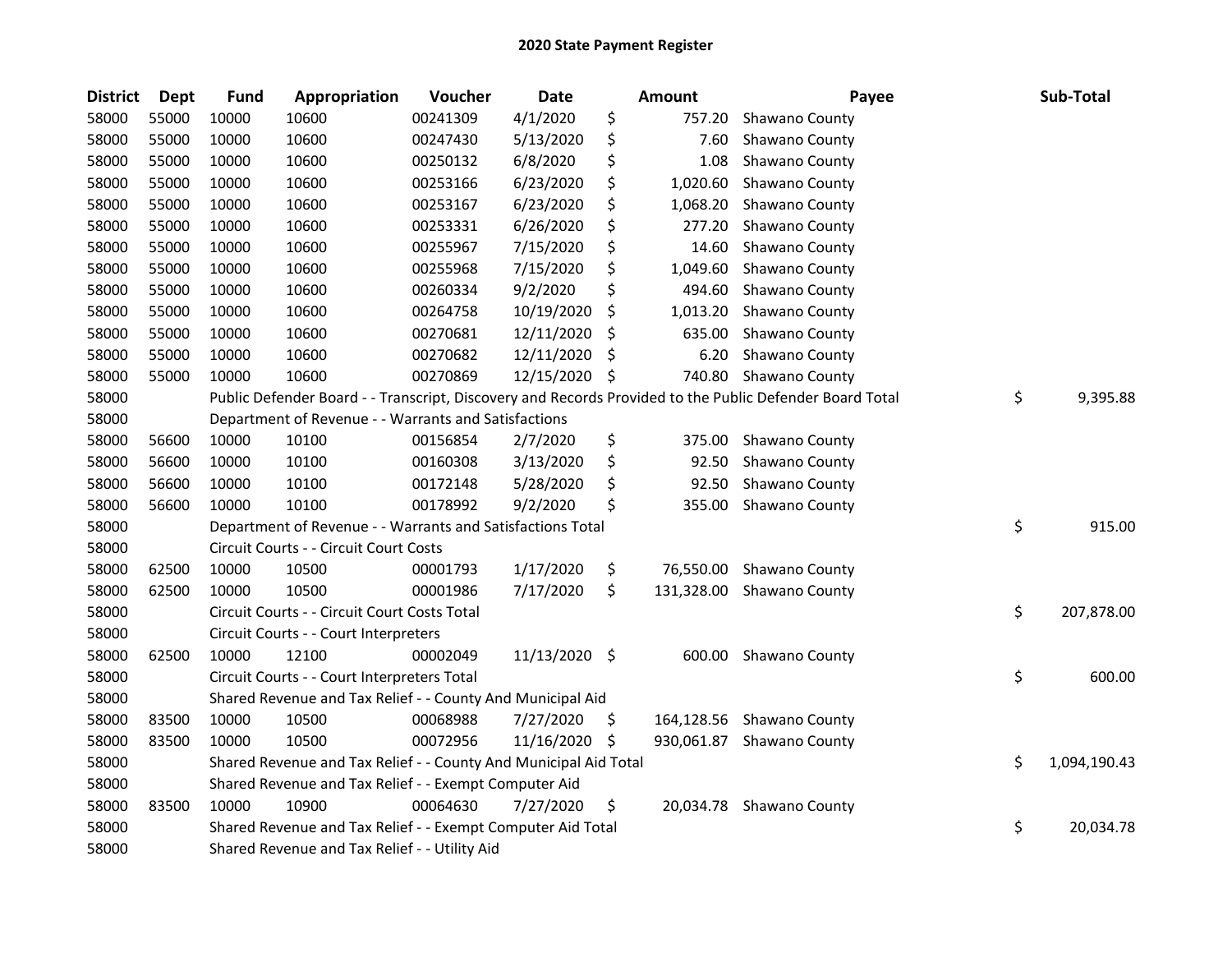| <b>District</b>    | Dept  | Fund  | Appropriation                                                         | Voucher  | Date       |    | <b>Amount</b> | Payee          |    | Sub-Total     |
|--------------------|-------|-------|-----------------------------------------------------------------------|----------|------------|----|---------------|----------------|----|---------------|
| 58000              | 83500 | 10000 | 11000                                                                 | 00068988 | 7/27/2020  | S  | 31,761.71     | Shawano County |    |               |
| 58000              | 83500 | 10000 | 11000                                                                 | 00072956 | 11/16/2020 | S. | 185,737.69    | Shawano County |    |               |
| 58000              |       |       | Shared Revenue and Tax Relief - - Utility Aid Total                   |          |            |    |               |                | \$ | 217,499.40    |
| 58000              |       |       | Shared Revenue and Tax Relief - - Personal Property Aid               |          |            |    |               |                |    |               |
| 58000              | 83500 | 10000 | 11100                                                                 | 00059993 | 5/4/2020   | S. | 57.438.25     | Shawano County |    |               |
| 58000              |       |       | Shared Revenue and Tax Relief - - Personal Property Aid Total         |          |            |    |               |                | Ş  | 57,438.25     |
| 58000              |       |       | Shared Revenue and Tax Relief - - School Lvy Tx/First Dollar Cr       |          |            |    |               |                |    |               |
| 58000              | 83500 | 10000 | 30200                                                                 | 00064019 | 7/27/2020  | S. | 1,151,914.78  | Shawano County |    |               |
| 58000              | 83500 | 10000 | 30200                                                                 | 00067411 | 7/27/2020  | S. | 4,644,771.61  | Shawano County |    |               |
| 58000              |       |       | Shared Revenue and Tax Relief - - School Lvy Tx/First Dollar Cr Total |          |            |    |               |                | Ś  | 5,796,686.39  |
| 58000              |       |       | Shared Revenue and Tax Relief - - Lottery & Gaming Credit             |          |            |    |               |                |    |               |
| 58000              | 83500 | 52100 | 36300                                                                 | 00055742 | 3/23/2020  | S. | 1,782,808.36  | Shawano County |    |               |
| 58000              |       |       | Shared Revenue and Tax Relief - - Lottery & Gaming Credit Total       |          |            |    |               |                |    | 1,782,808.36  |
| <b>58000 Total</b> |       |       |                                                                       |          |            |    |               |                |    | 21,320,470.16 |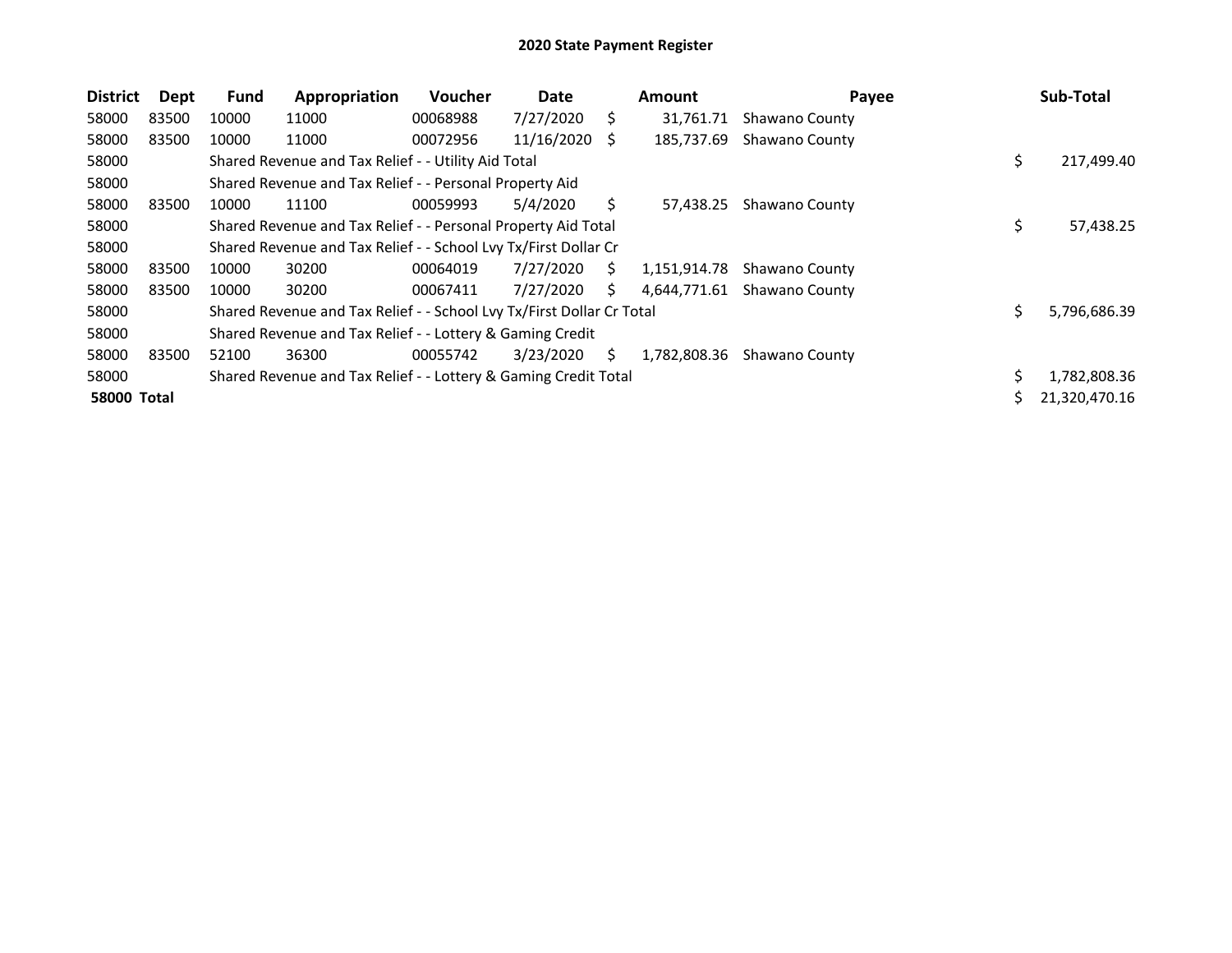| <b>District</b> | Dept  | Fund  | Appropriation                                                      | Voucher  | Date       |     | Amount | Payee                   | Sub-Total        |
|-----------------|-------|-------|--------------------------------------------------------------------|----------|------------|-----|--------|-------------------------|------------------|
| 58002           |       |       | Dept of Safety & Prof Services - - Fire Dues Distribution          |          |            |     |        |                         |                  |
| 58002           | 16500 | 10000 | 22500                                                              | 00037010 | 7/20/2020  | \$  |        | 2,024.47 Town Of Almon  |                  |
| 58002           |       |       | Dept of Safety & Prof Services - - Fire Dues Distribution Total    |          |            |     |        |                         | \$<br>2,024.47   |
| 58002           |       |       | Dept of Natural Resources - - Aids In Lieu Of Taxes - Gener        |          |            |     |        |                         |                  |
| 58002           | 37000 | 10000 | 50300                                                              | 00386487 | 1/30/2020  | \$  | 625.82 | Town Of Almon           |                  |
| 58002           | 37000 | 10000 | 50300                                                              | 00386488 | 1/30/2020  | \$  | 464.99 | Town Of Almon           |                  |
| 58002           |       |       | Dept of Natural Resources - - Aids In Lieu Of Taxes - Gener Total  |          |            |     |        |                         | \$<br>1,090.81   |
| 58002           |       |       | Dept of Natural Resources - - Resaids - Cnty Forst, Cl & Mfl       |          |            |     |        |                         |                  |
| 58002           | 37000 | 21200 | 57100                                                              | 00417754 | 6/18/2020  | \$  |        | 998.49 Town Of Almon    |                  |
| 58002           |       |       | Dept of Natural Resources - - Resaids - Cnty Forst, Cl & Mfl Total |          |            |     |        |                         | \$<br>998.49     |
| 58002           |       |       | Dept of Natural Resources - - Aids In Lieu Of Taxes - Sum S        |          |            |     |        |                         |                  |
| 58002           | 37000 | 21200 | 57900                                                              | 00404233 | 4/21/2020  | \$  |        | 6.37 Town Of Almon      |                  |
| 58002           |       |       | Dept of Natural Resources - - Aids In Lieu Of Taxes - Sum S Total  |          |            |     |        |                         | \$<br>6.37       |
| 58002           |       |       | Dept of Natural Resources - - Fin Asst For Responsible Units       |          |            |     |        |                         |                  |
| 58002           | 37000 | 27400 | 67000                                                              | 00413282 | 5/29/2020  | \$  |        | 690.86 Town Of Almon    |                  |
| 58002           |       |       | Dept of Natural Resources - - Fin Asst For Responsible Units Total |          |            |     |        |                         | \$<br>690.86     |
| 58002           |       |       | WI Dept of Transportation - - Trns Aids To Mnc.-Sf                 |          |            |     |        |                         |                  |
| 58002           | 39500 | 21100 | 19100                                                              | 00476957 | 1/6/2020   | \$  |        | 32,015.61 Town Of Almon |                  |
| 58002           | 39500 | 21100 | 19100                                                              | 00506812 | 4/6/2020   | \$  |        | 32,015.61 Town Of Almon |                  |
| 58002           | 39500 | 21100 | 19100                                                              | 00543804 | 7/6/2020   | \$  |        | 32,015.61 Town Of Almon |                  |
| 58002           | 39500 | 21100 | 19100                                                              | 00586630 | 10/5/2020  | \$  |        | 32,015.61 Town Of Almon |                  |
| 58002           |       |       | WI Dept of Transportation - - Trns Aids To Mnc.-Sf Total           |          |            |     |        |                         | \$<br>128,062.44 |
| 58002           |       |       | Elections Commission - - 2018 Hava Election Security               |          |            |     |        |                         |                  |
| 58002           | 51000 | 22000 | 18200                                                              | 00004054 | 8/4/2020   | \$  |        | 564.10 Town Of Almon    |                  |
| 58002           |       |       | Elections Commission - - 2018 Hava Election Security Total         |          |            |     |        |                         | \$<br>564.10     |
| 58002           |       |       | Shared Revenue and Tax Relief - - County And Municipal Aid         |          |            |     |        |                         |                  |
| 58002           | 83500 | 10000 | 10500                                                              | 00068952 | 7/27/2020  | \$. |        | 4,109.09 Town Of Almon  |                  |
| 58002           | 83500 | 10000 | 10500                                                              | 00072920 | 11/16/2020 | \$, |        | 23,284.83 Town Of Almon |                  |
| 58002           |       |       | Shared Revenue and Tax Relief - - County And Municipal Aid Total   |          |            |     |        |                         | \$<br>27,393.92  |
| 58002           |       |       | Shared Revenue and Tax Relief - - Exempt Computer Aid              |          |            |     |        |                         |                  |
| 58002           | 83500 | 10000 | 10900                                                              | 00066012 | 7/27/2020  | \$  | 2.08   | Town Of Almon           |                  |
| 58002           |       |       | Shared Revenue and Tax Relief - - Exempt Computer Aid Total        |          |            |     |        |                         | \$<br>2.08       |
| 58002           |       |       | Shared Revenue and Tax Relief - - Utility Aid                      |          |            |     |        |                         |                  |
| 58002           | 83500 | 10000 | 11000                                                              | 00068952 | 7/27/2020  | \$  |        | 1,089.77 Town Of Almon  |                  |
| 58002           | 83500 | 10000 | 11000                                                              | 00072920 | 11/16/2020 | \$  |        | 6,317.97 Town Of Almon  |                  |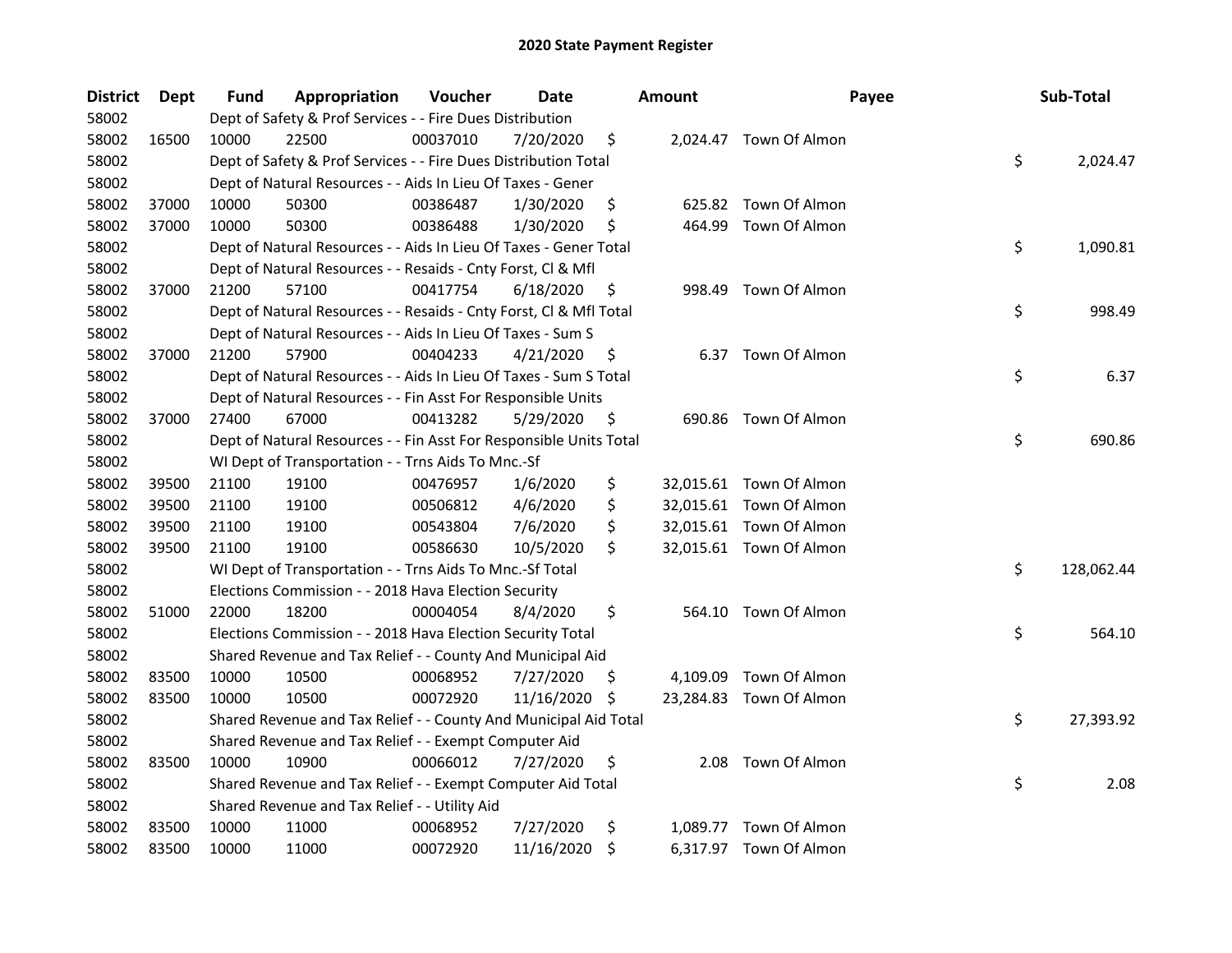| <b>District</b>    | Dept  | Fund  | Appropriation                                                 | <b>Voucher</b> | Date     | Amount | Payee         | Sub-Total  |
|--------------------|-------|-------|---------------------------------------------------------------|----------------|----------|--------|---------------|------------|
| 58002              |       |       | Shared Revenue and Tax Relief - - Utility Aid Total           |                |          |        |               | 7.407.74   |
| 58002              |       |       | Shared Revenue and Tax Relief - - Personal Property Aid       |                |          |        |               |            |
| 58002              | 83500 | 10000 | 11100                                                         | 00061427       | 5/4/2020 | 92.55  | Town Of Almon |            |
| 58002              |       |       | Shared Revenue and Tax Relief - - Personal Property Aid Total |                |          |        |               | 92.55      |
| <b>58002 Total</b> |       |       |                                                               |                |          |        |               | 168,333.83 |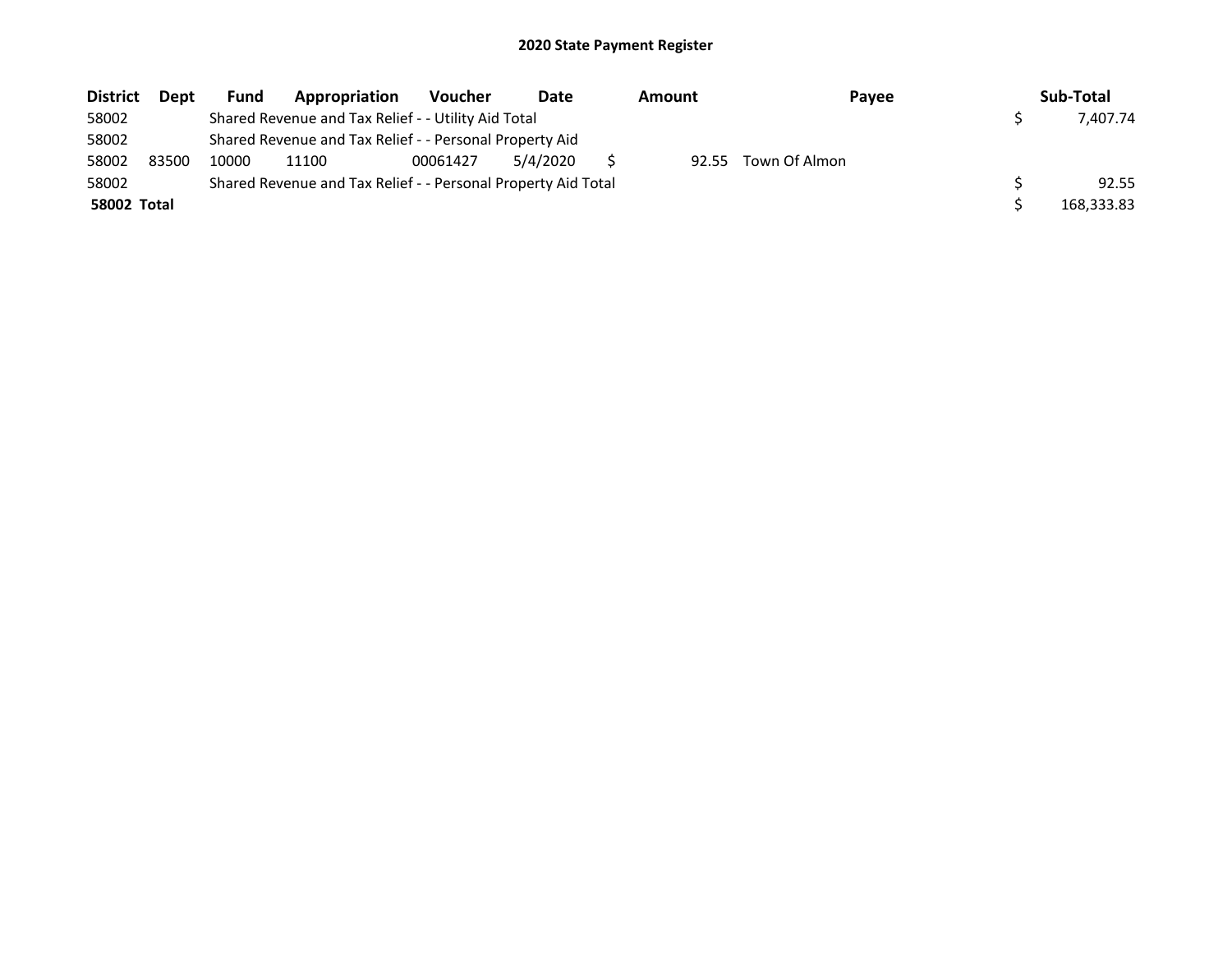| District | Dept  | Fund  | Appropriation                                                        | Voucher  | Date       |     | <b>Amount</b> | Payee                      | Sub-Total        |
|----------|-------|-------|----------------------------------------------------------------------|----------|------------|-----|---------------|----------------------------|------------------|
| 58004    |       |       | Dept of Safety & Prof Services - - Fire Dues Distribution            |          |            |     |               |                            |                  |
| 58004    | 16500 | 10000 | 22500                                                                | 00037011 | 7/20/2020  | \$  |               | 6,194.19 Town Of Angelica  |                  |
| 58004    |       |       | Dept of Safety & Prof Services - - Fire Dues Distribution Total      |          |            |     |               |                            | \$<br>6,194.19   |
| 58004    |       |       | Dept of Natural Resources - - Aids In Lieu Of Taxes - Gener          |          |            |     |               |                            |                  |
| 58004    | 37000 | 10000 | 50300                                                                | 00386475 | 1/30/2020  | \$  |               | 795.84 Town Of Angelica    |                  |
| 58004    |       |       | Dept of Natural Resources - - Aids In Lieu Of Taxes - Gener Total    |          |            |     |               |                            | \$<br>795.84     |
| 58004    |       |       | Dept of Natural Resources - - Resaids - Cnty Forst, Cl & Mfl         |          |            |     |               |                            |                  |
| 58004    | 37000 | 21200 | 57100                                                                | 00417755 | 6/18/2020  | \$  |               | 158.10 Town Of Angelica    |                  |
| 58004    |       |       | Dept of Natural Resources - - Resaids - Cnty Forst, Cl & Mfl Total   |          |            |     |               |                            | \$<br>158.10     |
| 58004    |       |       | Dept of Natural Resources - - Fin Asst For Responsible Units         |          |            |     |               |                            |                  |
| 58004    | 37000 | 27400 | 67000                                                                | 00413047 | 5/29/2020  | \$  |               | 6,522.99 Town Of Angelica  |                  |
| 58004    |       |       | Dept of Natural Resources - - Fin Asst For Responsible Units Total   |          |            |     |               |                            | \$<br>6,522.99   |
| 58004    |       |       | WI Dept of Transportation - - Trns Aids To Mnc.-Sf                   |          |            |     |               |                            |                  |
| 58004    | 39500 | 21100 | 19100                                                                | 00476958 | 1/6/2020   | \$  | 39,978.45     | Town Of Angelica           |                  |
| 58004    | 39500 | 21100 | 19100                                                                | 00506813 | 4/6/2020   | \$  | 39,978.45     | Town Of Angelica           |                  |
| 58004    | 39500 | 21100 | 19100                                                                | 00543805 | 7/6/2020   | \$  |               | 39,978.45 Town Of Angelica |                  |
| 58004    | 39500 | 21100 | 19100                                                                | 00586631 | 10/5/2020  | \$  |               | 39,978.45 Town Of Angelica |                  |
| 58004    |       |       | WI Dept of Transportation - - Trns Aids To Mnc.-Sf Total             |          |            |     |               |                            | \$<br>159,913.80 |
| 58004    |       |       | Department of Administration - - Federal Aid                         |          |            |     |               |                            |                  |
| 58004    | 50500 | 10000 | 14200                                                                | 00130172 | 10/2/2020  | \$  | 5,387.00      | Town Of Angelica           |                  |
| 58004    | 50500 | 10000 | 14200                                                                | 00132266 | 11/13/2020 | \$  | 4,632.93      | Town Of Angelica           |                  |
| 58004    | 50500 | 10000 | 14200                                                                | 00135114 | 12/10/2020 | \$  |               | 5,035.06 Town Of Angelica  |                  |
| 58004    |       |       | Department of Administration - - Federal Aid Total                   |          |            |     |               |                            | \$<br>15,054.99  |
| 58004    |       |       | Department of Administration - - Hv Trans Ln Annual Impact Fee       |          |            |     |               |                            |                  |
| 58004    | 50500 | 10000 | 17400                                                                | 00121335 | 5/1/2020   | \$  |               | 80,673.00 Town Of Angelica |                  |
| 58004    |       |       | Department of Administration - - Hv Trans Ln Annual Impact Fee Total |          |            |     |               |                            | \$<br>80,673.00  |
| 58004    |       |       | Elections Commission - - 2018 Hava Election Security                 |          |            |     |               |                            |                  |
| 58004    | 51000 | 22000 | 18200                                                                | 00003421 | 6/26/2020  | \$  |               | 1,400.10 Town Of Angelica  |                  |
| 58004    |       |       | Elections Commission - - 2018 Hava Election Security Total           |          |            |     |               |                            | \$<br>1,400.10   |
| 58004    |       |       | Shared Revenue and Tax Relief - - County And Municipal Aid           |          |            |     |               |                            |                  |
| 58004    | 83500 | 10000 | 10500                                                                | 00068953 | 7/27/2020  | \$  |               | 8,495.97 Town Of Angelica  |                  |
| 58004    | 83500 | 10000 | 10500                                                                | 00072921 | 11/16/2020 | \$, |               | 48,143.86 Town Of Angelica |                  |
| 58004    |       |       | Shared Revenue and Tax Relief - - County And Municipal Aid Total     |          |            |     |               |                            | \$<br>56,639.83  |
| 58004    |       |       | Shared Revenue and Tax Relief - - Exempt Computer Aid                |          |            |     |               |                            |                  |
| 58004    | 83500 | 10000 | 10900                                                                | 00066013 | 7/27/2020  | \$  |               | 218.25 Town Of Angelica    |                  |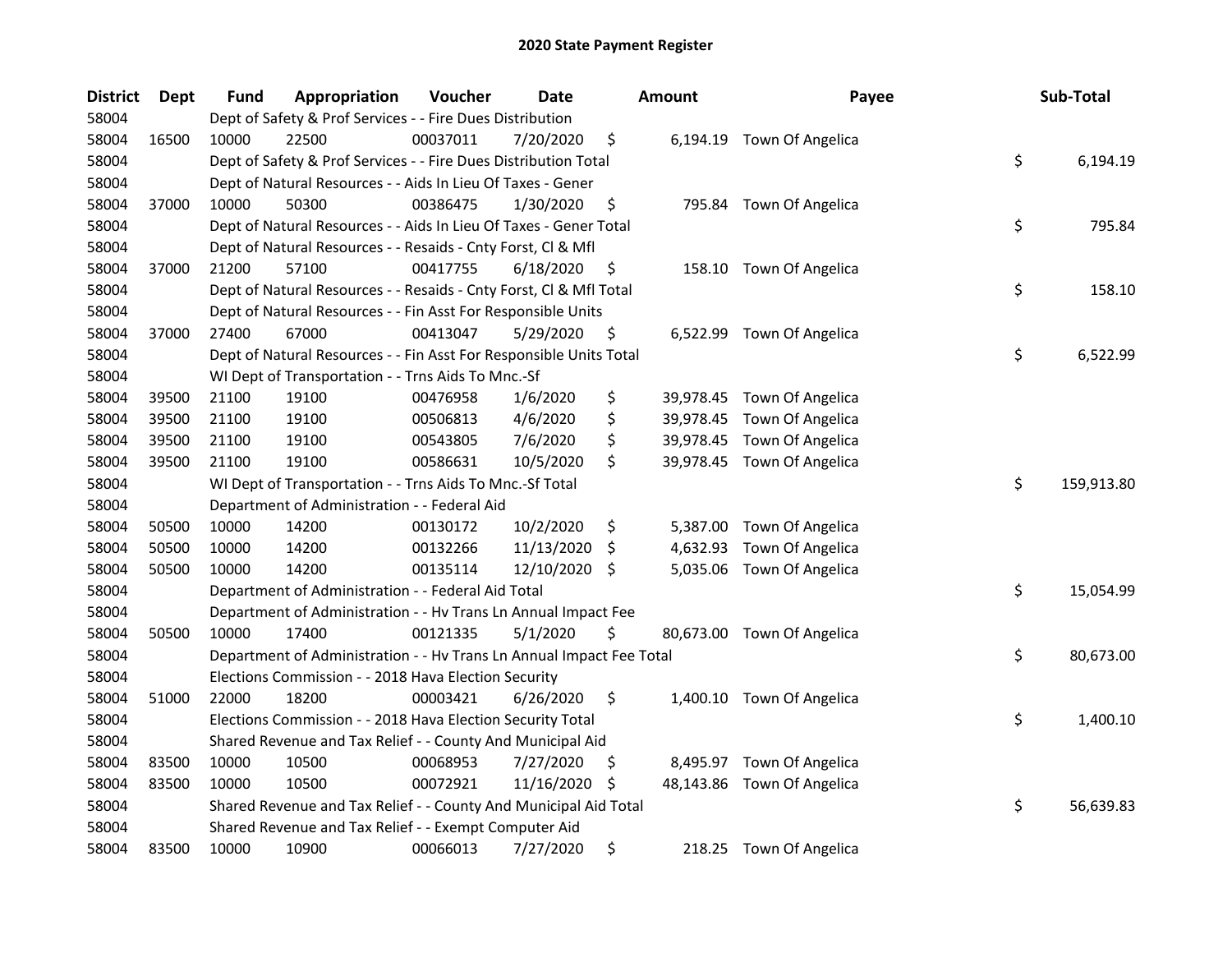| <b>District</b> | Dept  | <b>Fund</b> | Appropriation                                                 | <b>Voucher</b> | Date       |     | <b>Amount</b> | Payee            | Sub-Total    |
|-----------------|-------|-------------|---------------------------------------------------------------|----------------|------------|-----|---------------|------------------|--------------|
| 58004           |       |             | Shared Revenue and Tax Relief - - Exempt Computer Aid Total   |                |            |     |               |                  | \$<br>218.25 |
| 58004           |       |             | Shared Revenue and Tax Relief - - Utility Aid                 |                |            |     |               |                  |              |
| 58004           | 83500 | 10000       | 11000                                                         | 00068953       | 7/27/2020  |     | 228.25        | Town Of Angelica |              |
| 58004           | 83500 | 10000       | 11000                                                         | 00072921       | 11/16/2020 | - S | 1.347.04      | Town Of Angelica |              |
| 58004           |       |             | Shared Revenue and Tax Relief - - Utility Aid Total           |                |            |     |               |                  | 1,575.29     |
| 58004           |       |             | Shared Revenue and Tax Relief - - Personal Property Aid       |                |            |     |               |                  |              |
| 58004           | 83500 | 10000       | 11100                                                         | 00061428       | 5/4/2020   |     | 2.429.03      | Town Of Angelica |              |
| 58004           |       |             | Shared Revenue and Tax Relief - - Personal Property Aid Total |                |            |     |               |                  | 2.429.03     |
| 58004 Total     |       |             |                                                               |                |            |     |               |                  | 331,575.41   |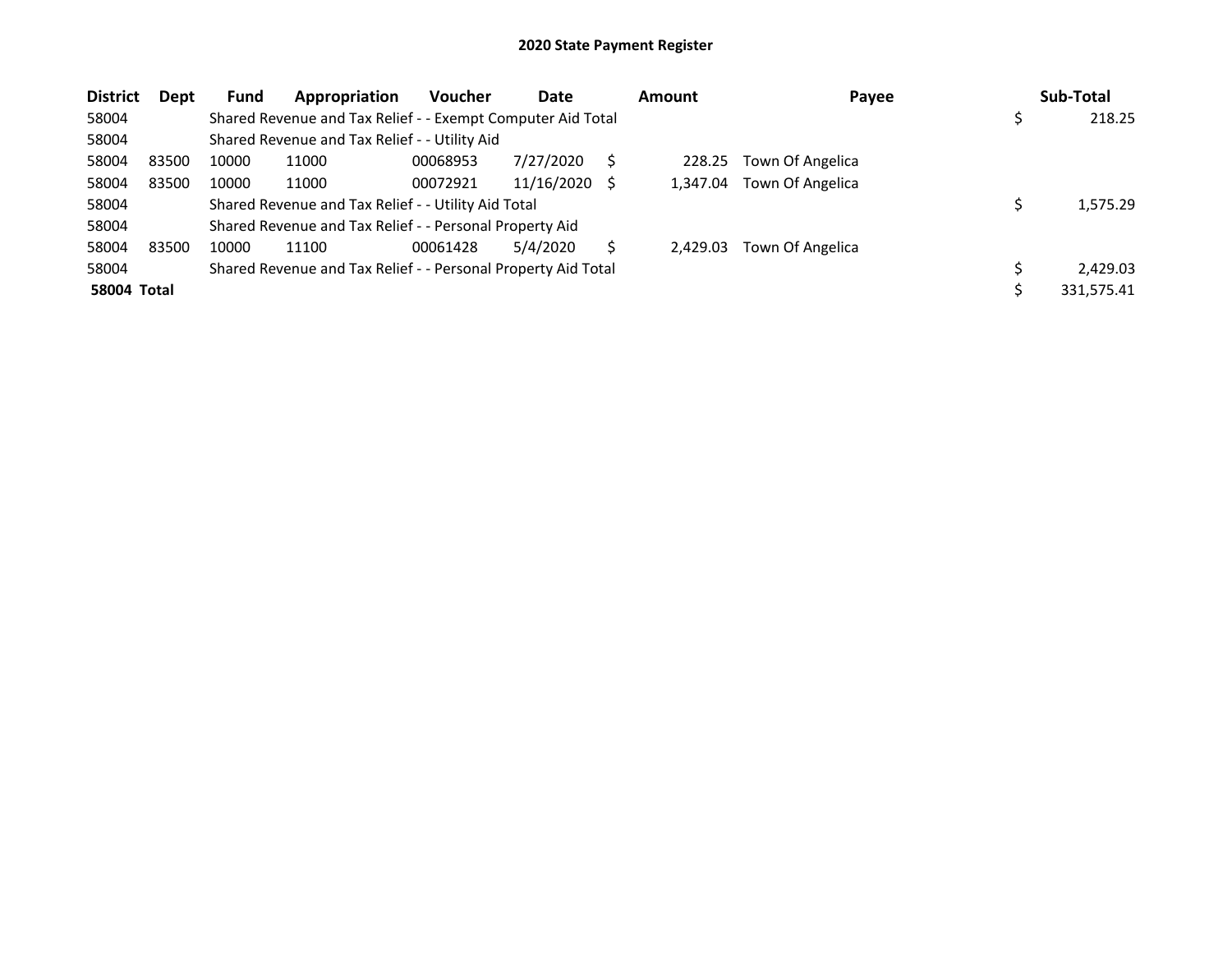| <b>District</b>    | <b>Dept</b> | <b>Fund</b> | Appropriation                                                      | Voucher  | Date       |     | <b>Amount</b> | Payee                   | Sub-Total        |
|--------------------|-------------|-------------|--------------------------------------------------------------------|----------|------------|-----|---------------|-------------------------|------------------|
| 58006              |             |             | Dept of Safety & Prof Services - - Fire Dues Distribution          |          |            |     |               |                         |                  |
| 58006              | 16500       | 10000       | 22500                                                              | 00037012 | 7/20/2020  | \$  |               | 1,427.45 Town Of Aniwa  |                  |
| 58006              |             |             | Dept of Safety & Prof Services - - Fire Dues Distribution Total    |          |            |     |               |                         | \$<br>1,427.45   |
| 58006              |             |             | Dept of Natural Resources - - Aids In Lieu Of Taxes - Gener        |          |            |     |               |                         |                  |
| 58006              | 37000       | 10000       | 50300                                                              | 00386509 | 1/30/2020  | \$  |               | 375.72 Town Of Aniwa    |                  |
| 58006              | 37000       | 10000       | 50300                                                              | 00404437 | 4/21/2020  | \$  |               | 52.42 Town Of Aniwa     |                  |
| 58006              |             |             | Dept of Natural Resources - - Aids In Lieu Of Taxes - Gener Total  |          |            |     |               |                         | \$<br>428.14     |
| 58006              |             |             | Dept of Natural Resources - - Resaids - Cnty Forst, Cl & Mfl       |          |            |     |               |                         |                  |
| 58006              | 37000       | 21200       | 57100                                                              | 00417756 | 6/18/2020  | \$  |               | 1,131.16 Town Of Aniwa  |                  |
| 58006              |             |             | Dept of Natural Resources - - Resaids - Cnty Forst, Cl & Mfl Total |          |            |     |               |                         | \$<br>1,131.16   |
| 58006              |             |             | WI Dept of Transportation - - Trns Aids To Mnc.-Sf                 |          |            |     |               |                         |                  |
| 58006              | 39500       | 21100       | 19100                                                              | 00476959 | 1/6/2020   | \$  |               | 25,458.75 Town Of Aniwa |                  |
| 58006              | 39500       | 21100       | 19100                                                              | 00506814 | 4/6/2020   | \$  |               | 25,458.75 Town Of Aniwa |                  |
| 58006              | 39500       | 21100       | 19100                                                              | 00543806 | 7/6/2020   | \$  |               | 25,458.75 Town Of Aniwa |                  |
| 58006              | 39500       | 21100       | 19100                                                              | 00586632 | 10/5/2020  | \$  |               | 25,458.75 Town Of Aniwa |                  |
| 58006              |             |             | WI Dept of Transportation - - Trns Aids To Mnc.-Sf Total           |          |            |     |               |                         | \$<br>101,835.00 |
| 58006              |             |             | Elections Commission - - 2018 Hava Election Security               |          |            |     |               |                         |                  |
| 58006              | 51000       | 22000       | 18200                                                              | 00003545 | 6/30/2020  | \$  | 519.00        | Town Of Aniwa           |                  |
| 58006              |             |             | Elections Commission - - 2018 Hava Election Security Total         |          |            |     |               |                         | \$<br>519.00     |
| 58006              |             |             | Shared Revenue and Tax Relief - - County And Municipal Aid         |          |            |     |               |                         |                  |
| 58006              | 83500       | 10000       | 10500                                                              | 00068954 | 7/27/2020  | \$. |               | 6,653.02 Town Of Aniwa  |                  |
| 58006              | 83500       | 10000       | 10500                                                              | 00072922 | 11/16/2020 | S.  |               | 37,700.43 Town Of Aniwa |                  |
| 58006              |             |             | Shared Revenue and Tax Relief - - County And Municipal Aid Total   |          |            |     |               |                         | \$<br>44,353.45  |
| 58006              |             |             | Shared Revenue and Tax Relief - - Exempt Computer Aid              |          |            |     |               |                         |                  |
| 58006              | 83500       | 10000       | 10900                                                              | 00066014 | 7/27/2020  | \$  | 11.43         | Town Of Aniwa           |                  |
| 58006              |             |             | Shared Revenue and Tax Relief - - Exempt Computer Aid Total        |          |            |     |               |                         | \$<br>11.43      |
| 58006              |             |             | Shared Revenue and Tax Relief - - Personal Property Aid            |          |            |     |               |                         |                  |
| 58006              | 83500       | 10000       | 11100                                                              | 00061429 | 5/4/2020   | \$  |               | 420.54 Town Of Aniwa    |                  |
| 58006              |             |             | Shared Revenue and Tax Relief - - Personal Property Aid Total      |          |            |     |               |                         | \$<br>420.54     |
| <b>58006 Total</b> |             |             |                                                                    |          |            |     |               |                         | \$<br>150,126.17 |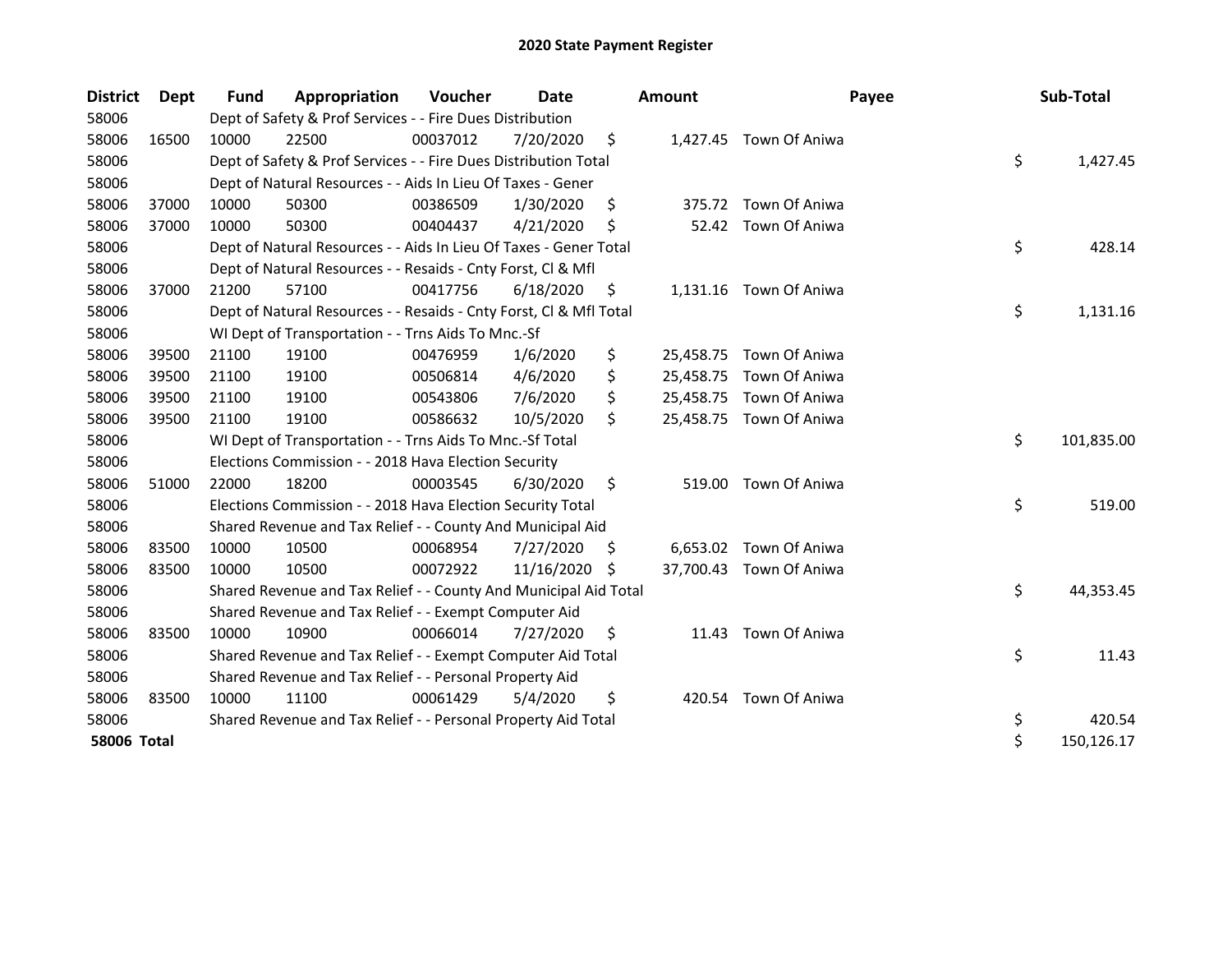| <b>District</b>    | Dept  | <b>Fund</b> | Appropriation                                                        | Voucher  | Date          |     | <b>Amount</b> | Payee                      | Sub-Total        |
|--------------------|-------|-------------|----------------------------------------------------------------------|----------|---------------|-----|---------------|----------------------------|------------------|
| 58008              |       |             | Dept of Safety & Prof Services - - Fire Dues Distribution            |          |               |     |               |                            |                  |
| 58008              | 16500 | 10000       | 22500                                                                | 00037013 | 7/20/2020     | \$  | 295.08        | Town Of Bartelme           |                  |
| 58008              |       |             | Dept of Safety & Prof Services - - Fire Dues Distribution Total      |          |               |     |               |                            | \$<br>295.08     |
| 58008              |       |             | Dept of Natural Resources - - Aids In Lieu Of Taxes - Gener          |          |               |     |               |                            |                  |
| 58008              | 37000 | 10000       | 50300                                                                | 00386486 | 1/30/2020     | \$  |               | 784.51 Town Of Bartelme    |                  |
| 58008              | 37000 | 10000       | 50300                                                                | 00404227 | 4/21/2020     | \$  | 21.00         | Town Of Bartelme           |                  |
| 58008              |       |             | Dept of Natural Resources - - Aids In Lieu Of Taxes - Gener Total    |          |               |     |               |                            | \$<br>805.51     |
| 58008              |       |             | Dept of Natural Resources - - Resaids - Cnty Forst, Cl & Mfl         |          |               |     |               |                            |                  |
| 58008              | 37000 | 21200       | 57100                                                                | 00417757 | 6/18/2020     | \$. |               | 802.23 Town Of Bartelme    |                  |
| 58008              |       |             | Dept of Natural Resources - - Resaids - Cnty Forst, Cl & Mfl Total   |          |               |     |               |                            | \$<br>802.23     |
| 58008              |       |             | WI Dept of Transportation - - Trns Aids To Mnc.-Sf                   |          |               |     |               |                            |                  |
| 58008              | 39500 | 21100       | 19100                                                                | 00476960 | 1/6/2020      | \$  | 11,055.03     | Town Of Bartelme           |                  |
| 58008              | 39500 | 21100       | 19100                                                                | 00506815 | 4/6/2020      | \$  |               | 11,055.03 Town Of Bartelme |                  |
| 58008              | 39500 | 21100       | 19100                                                                | 00543807 | 7/6/2020      | \$  |               | 11,055.03 Town Of Bartelme |                  |
| 58008              | 39500 | 21100       | 19100                                                                | 00586633 | 10/5/2020     | \$  |               | 11,055.03 Town Of Bartelme |                  |
| 58008              |       |             | WI Dept of Transportation - - Trns Aids To Mnc.-Sf Total             |          |               |     |               |                            | \$<br>44,220.12  |
| 58008              |       |             | WI Dept of Transportation - - Supplemental Transportation Aids       |          |               |     |               |                            |                  |
| 58008              | 39500 | 21100       | 19600                                                                | 00477575 | 1/6/2020      | \$  |               | 7,763.05 Town Of Bartelme  |                  |
| 58008              |       |             | WI Dept of Transportation - - Supplemental Transportation Aids Total |          |               |     |               |                            | \$<br>7,763.05   |
| 58008              |       |             | Department of Administration - - Federal Aid                         |          |               |     |               |                            |                  |
| 58008              | 50500 | 10000       | 14200                                                                | 00135115 | 12/10/2020 \$ |     |               | 12,000.00 Town Of Bartelme |                  |
| 58008              |       |             | Department of Administration - - Federal Aid Total                   |          |               |     |               |                            | \$<br>12,000.00  |
| 58008              |       |             | Elections Commission - - 2018 Hava Election Security                 |          |               |     |               |                            |                  |
| 58008              | 51000 | 22000       | 18200                                                                | 00003553 | 6/30/2020     | \$  |               | 635.60 Town Of Bartelme    |                  |
| 58008              |       |             | Elections Commission - - 2018 Hava Election Security Total           |          |               |     |               |                            | \$<br>635.60     |
| 58008              |       |             | Shared Revenue and Tax Relief - - County And Municipal Aid           |          |               |     |               |                            |                  |
| 58008              | 83500 | 10000       | 10500                                                                | 00068955 | 7/27/2020     | S.  |               | 8,601.64 Town Of Bartelme  |                  |
| 58008              | 83500 | 10000       | 10500                                                                | 00072923 | 11/16/2020 \$ |     |               | 48,742.60 Town Of Bartelme |                  |
| 58008              |       |             | Shared Revenue and Tax Relief - - County And Municipal Aid Total     |          |               |     |               |                            | \$<br>57,344.24  |
| <b>58008 Total</b> |       |             |                                                                      |          |               |     |               |                            | \$<br>123,865.83 |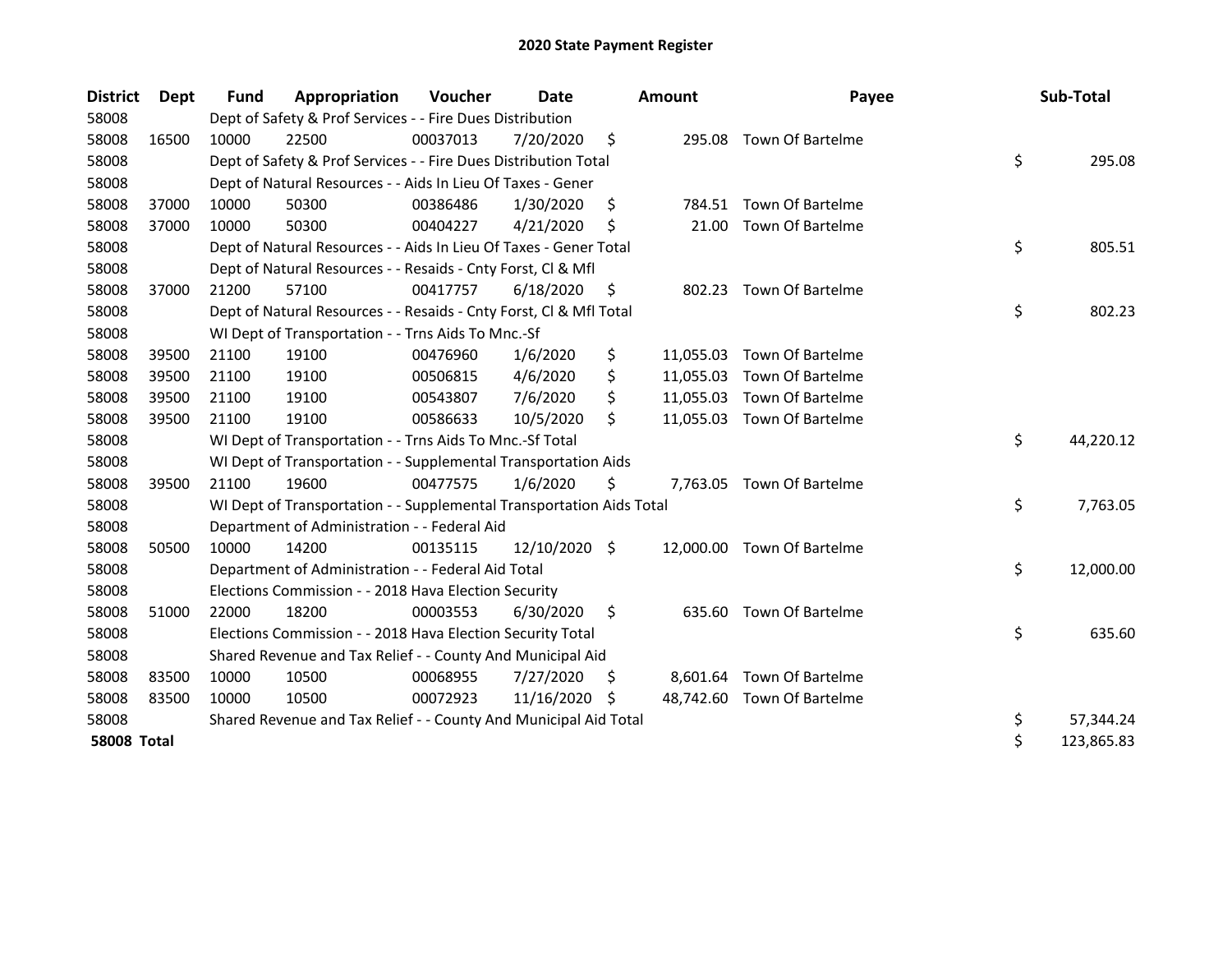| District | Dept  | Fund  | Appropriation                                                        | Voucher  | Date       |    | <b>Amount</b> | Payee                          | Sub-Total        |
|----------|-------|-------|----------------------------------------------------------------------|----------|------------|----|---------------|--------------------------------|------------------|
| 58010    |       |       | Dept of Safety & Prof Services - - Fire Dues Distribution            |          |            |    |               |                                |                  |
| 58010    | 16500 | 10000 | 22500                                                                | 00037014 | 7/20/2020  | \$ |               | 7,806.87 Town Of Belle Plaine  |                  |
| 58010    |       |       | Dept of Safety & Prof Services - - Fire Dues Distribution Total      |          |            |    |               |                                | \$<br>7,806.87   |
| 58010    |       |       | Dept of Natural Resources - - Resaids - Cnty Forst, Cl & Mfl         |          |            |    |               |                                |                  |
| 58010    | 37000 | 21200 | 57100                                                                | 00417758 | 6/18/2020  | \$ |               | 505.21 Town Of Belle Plaine    |                  |
| 58010    |       |       | Dept of Natural Resources - - Resaids - Cnty Forst, Cl & Mfl Total   |          |            |    |               |                                | \$<br>505.21     |
| 58010    |       |       | Dept of Natural Resources - - Ea - Lake Protection                   |          |            |    |               |                                |                  |
| 58010    | 37000 | 21200 | 66300                                                                | 00398285 | 3/30/2020  | \$ |               | 13,768.00 Town Of Belle Plaine |                  |
| 58010    |       |       | Dept of Natural Resources - - Ea - Lake Protection Total             |          |            |    |               |                                | \$<br>13,768.00  |
| 58010    |       |       | Dept of Natural Resources - - Ea - Invasive Aqu & Lake Mon           |          |            |    |               |                                |                  |
| 58010    | 37000 | 21200 | 67800                                                                | 00403241 | 4/20/2020  | \$ |               | 23,794.98 Town Of Belle Plaine |                  |
| 58010    | 37000 | 21200 | 67800                                                                | 00447027 | 11/13/2020 | \$ |               | 3,109.48 Town Of Belle Plaine  |                  |
| 58010    |       |       | Dept of Natural Resources - - Ea - Invasive Aqu & Lake Mon Total     |          |            |    |               |                                | \$<br>26,904.46  |
| 58010    |       |       | Dept of Natural Resources - - Fin Asst For Responsible Units         |          |            |    |               |                                |                  |
| 58010    | 37000 | 27400 | 67000                                                                | 00413392 | 5/29/2020  | \$ |               | 6,395.25 Town Of Belle Plaine  |                  |
| 58010    |       |       | Dept of Natural Resources - - Fin Asst For Responsible Units Total   |          |            |    |               |                                | \$<br>6,395.25   |
| 58010    |       |       | WI Dept of Transportation - - Trns Aids To Mnc.-Sf                   |          |            |    |               |                                |                  |
| 58010    | 39500 | 21100 | 19100                                                                | 00476961 | 1/6/2020   | \$ |               | 43,460.55 Town Of Belle Plaine |                  |
| 58010    | 39500 | 21100 | 19100                                                                | 00506816 | 4/6/2020   | \$ |               | 43,460.55 Town Of Belle Plaine |                  |
| 58010    | 39500 | 21100 | 19100                                                                | 00543808 | 7/6/2020   | \$ |               | 43,460.55 Town Of Belle Plaine |                  |
| 58010    | 39500 | 21100 | 19100                                                                | 00586634 | 10/5/2020  | \$ |               | 43,460.55 Town Of Belle Plaine |                  |
| 58010    |       |       | WI Dept of Transportation - - Trns Aids To Mnc.-Sf Total             |          |            |    |               |                                | \$<br>173,842.20 |
| 58010    |       |       | Department of Administration - - Hv Trans Ln Annual Impact Fee       |          |            |    |               |                                |                  |
| 58010    | 50500 | 10000 | 17400                                                                | 00121292 | 5/1/2020   | \$ |               | 20,363.00 Town Of Belle Plaine |                  |
| 58010    | 50500 | 10000 | 17400                                                                | 00121318 | 5/1/2020   | \$ |               | 68,602.00 Town Of Belle Plaine |                  |
| 58010    |       |       | Department of Administration - - Hv Trans Ln Annual Impact Fee Total |          |            |    |               |                                | \$<br>88,965.00  |
| 58010    |       |       | Elections Commission - - 2018 Hava Election Security                 |          |            |    |               |                                |                  |
| 58010    | 51000 | 22000 | 18200                                                                | 00004072 | 8/4/2020   | \$ |               | 1,451.80 Town Of Belle Plaine  |                  |
| 58010    |       |       | Elections Commission - - 2018 Hava Election Security Total           |          |            |    |               |                                | \$<br>1,451.80   |
| 58010    |       |       | Shared Revenue and Tax Relief - - County And Municipal Aid           |          |            |    |               |                                |                  |
| 58010    | 83500 | 10000 | 10500                                                                | 00068956 | 7/27/2020  | \$ |               | 5,204.52 Town Of Belle Plaine  |                  |
| 58010    | 83500 | 10000 | 10500                                                                | 00072924 | 11/16/2020 | S  |               | 29,492.26 Town Of Belle Plaine |                  |
| 58010    |       |       | Shared Revenue and Tax Relief - - County And Municipal Aid Total     |          |            |    |               |                                | \$<br>34,696.78  |
| 58010    |       |       | Shared Revenue and Tax Relief - - Exempt Computer Aid                |          |            |    |               |                                |                  |
| 58010    | 83500 | 10000 | 10900                                                                | 00066015 | 7/27/2020  | \$ |               | 137.18 Town Of Belle Plaine    |                  |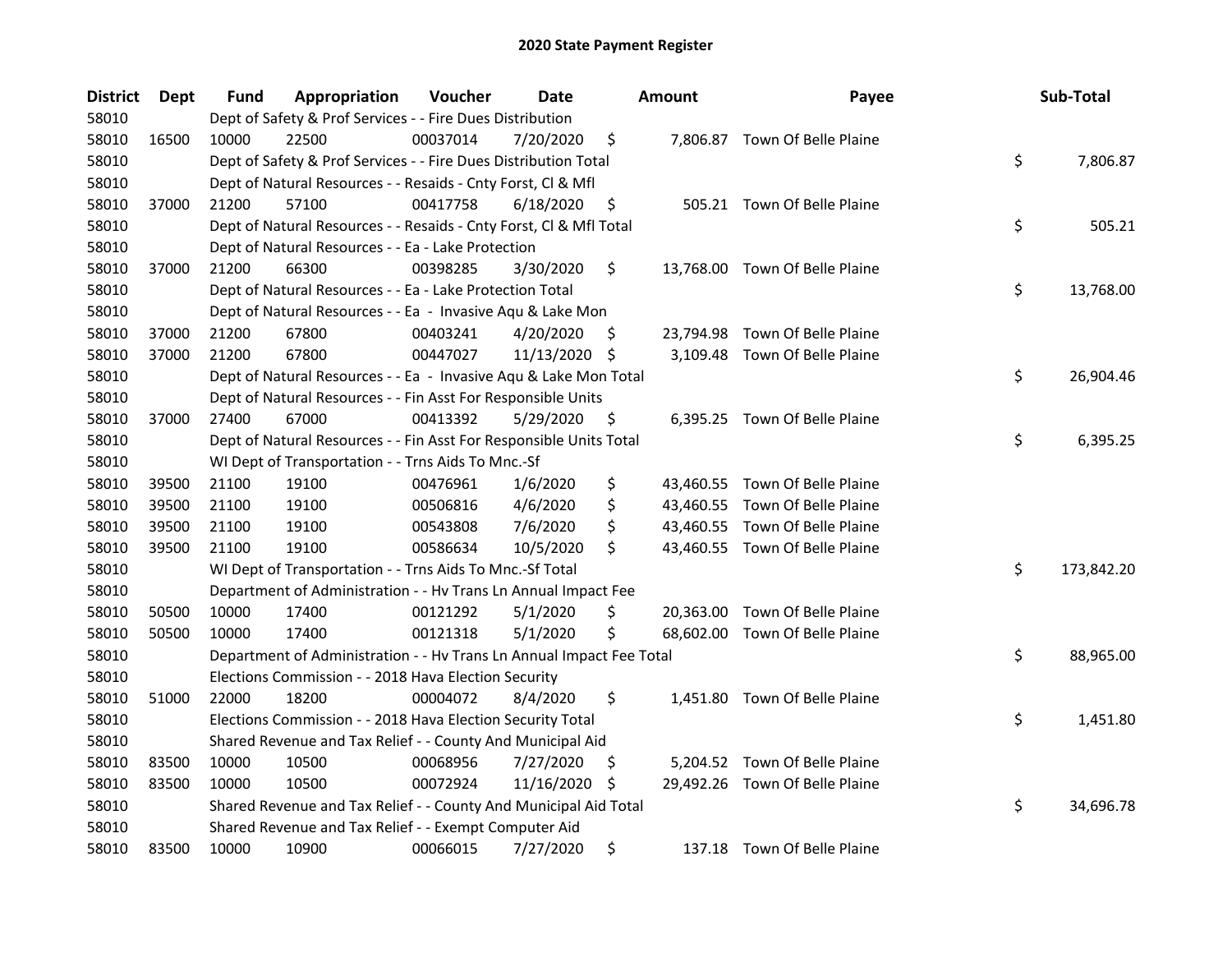| <b>District</b>    | Dept  | <b>Fund</b> | Appropriation                                                                 | <b>Voucher</b> | Date       |     | <b>Amount</b> | Payee                | Sub-Total    |
|--------------------|-------|-------------|-------------------------------------------------------------------------------|----------------|------------|-----|---------------|----------------------|--------------|
| 58010              |       |             | Shared Revenue and Tax Relief - - Exempt Computer Aid Total                   |                |            |     |               |                      | \$<br>137.18 |
| 58010              |       |             | Shared Revenue and Tax Relief - - Utility Aid                                 |                |            |     |               |                      |              |
| 58010              | 83500 | 10000       | 11000                                                                         | 00068956       | 7/27/2020  |     | 7.219.96      | Town Of Belle Plaine |              |
| 58010              | 83500 | 10000       | 11000                                                                         | 00072924       | 11/16/2020 | - S | 42.747.87     | Town Of Belle Plaine |              |
| 58010              |       |             | Shared Revenue and Tax Relief - - Utility Aid Total                           |                |            |     |               |                      | 49,967.83    |
| 58010              |       |             | Shared Revenue and Tax Relief - - Personal Property Aid                       |                |            |     |               |                      |              |
| 58010              | 83500 | 10000       | 11100                                                                         | 00061430       | 5/4/2020   |     | 284.84        | Town Of Belle Plaine |              |
| 58010              |       |             | Shared Revenue and Tax Relief - - Personal Property Aid Total                 |                |            |     |               |                      | 284.84       |
| 58010              |       |             | Shared Revenue and Tax Relief - - State Aid; Video Service Provider Fee       |                |            |     |               |                      |              |
| 58010              | 83500 | 10000       | 11200                                                                         | 00064421       | 7/27/2020  | S.  | 1,914.52      | Town Of Belle Plaine |              |
| 58010              |       |             | Shared Revenue and Tax Relief - - State Aid; Video Service Provider Fee Total |                |            |     |               |                      | 1,914.52     |
| <b>58010 Total</b> |       |             |                                                                               |                |            |     |               |                      | 406,639.94   |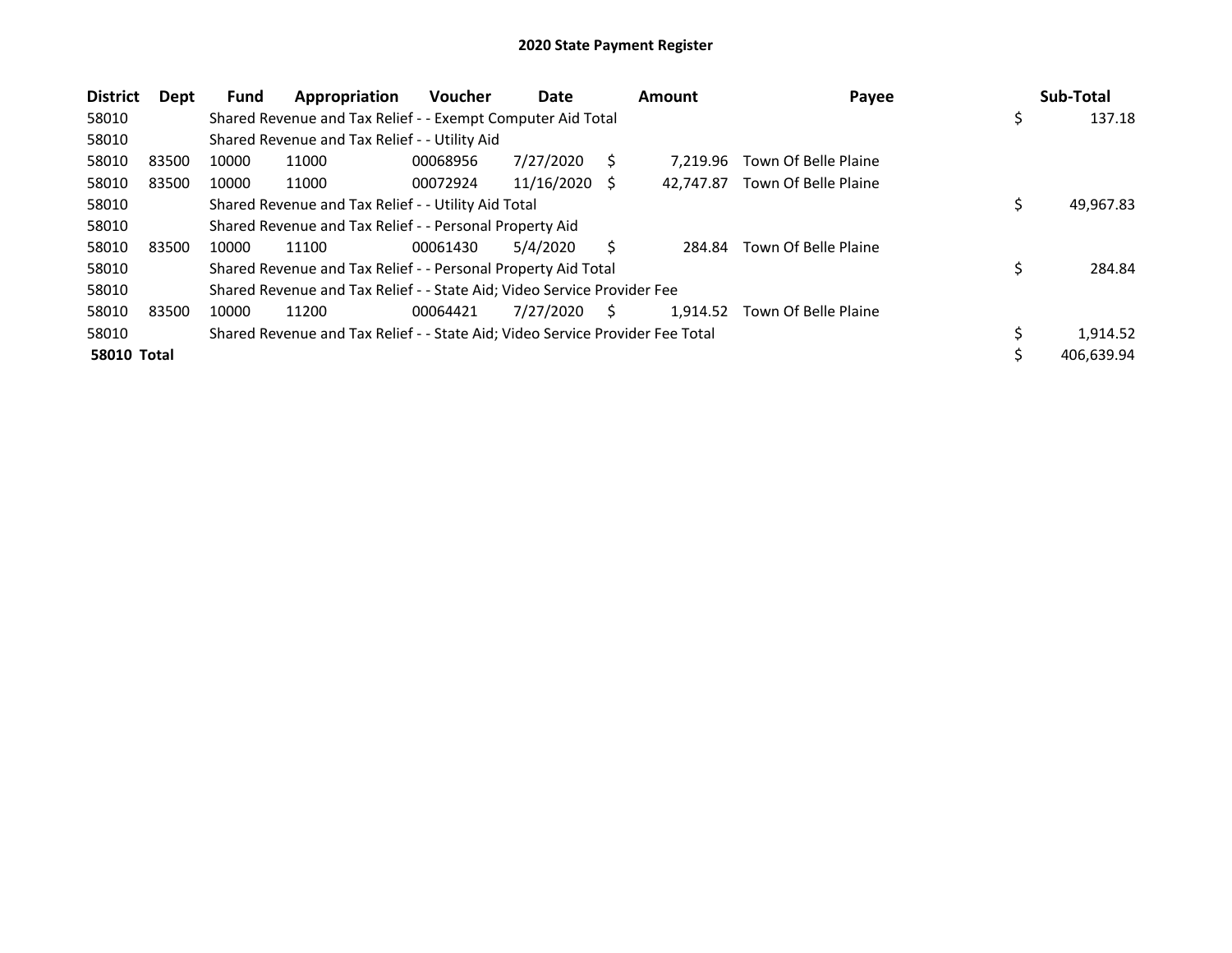| <b>District</b>    | <b>Dept</b> | Fund  | Appropriation                                                      | Voucher  | Date       |     | <b>Amount</b> | Payee                        | Sub-Total        |
|--------------------|-------------|-------|--------------------------------------------------------------------|----------|------------|-----|---------------|------------------------------|------------------|
| 58012              |             |       | Dept of Safety & Prof Services - - Fire Dues Distribution          |          |            |     |               |                              |                  |
| 58012              | 16500       | 10000 | 22500                                                              | 00037015 | 7/20/2020  | \$  |               | 1,850.74 Town Of Birnamwood  |                  |
| 58012              |             |       | Dept of Safety & Prof Services - - Fire Dues Distribution Total    |          |            |     |               |                              | \$<br>1,850.74   |
| 58012              |             |       | Dept of Natural Resources - - Aids In Lieu Of Taxes - Gener        |          |            |     |               |                              |                  |
| 58012              | 37000       | 10000 | 50300                                                              | 00386464 | 1/30/2020  | \$  |               | 592.13 Town Of Birnamwood    |                  |
| 58012              |             |       | Dept of Natural Resources - - Aids In Lieu Of Taxes - Gener Total  |          |            |     |               |                              | \$<br>592.13     |
| 58012              |             |       | Dept of Natural Resources - - Resaids - Cnty Forst, Cl & Mfl       |          |            |     |               |                              |                  |
| 58012              | 37000       | 21200 | 57100                                                              | 00417759 | 6/18/2020  | \$  | 640.75        | Town Of Birnamwood           |                  |
| 58012              |             |       | Dept of Natural Resources - - Resaids - Cnty Forst, Cl & Mfl Total |          |            |     |               |                              | \$<br>640.75     |
| 58012              |             |       | Dept of Natural Resources - - Fin Asst For Responsible Units       |          |            |     |               |                              |                  |
| 58012              | 37000       | 27400 | 67000                                                              | 00412959 | 5/29/2020  | \$. |               | 334.34 Town Of Birnamwood    |                  |
| 58012              |             |       | Dept of Natural Resources - - Fin Asst For Responsible Units Total |          |            |     |               |                              | \$<br>334.34     |
| 58012              |             |       | WI Dept of Transportation - - Trns Aids To Mnc.-Sf                 |          |            |     |               |                              |                  |
| 58012              | 39500       | 21100 | 19100                                                              | 00476962 | 1/6/2020   | \$  |               | 28,283.85 Town Of Birnamwood |                  |
| 58012              | 39500       | 21100 | 19100                                                              | 00506817 | 4/6/2020   | \$  |               | 28,283.85 Town Of Birnamwood |                  |
| 58012              | 39500       | 21100 | 19100                                                              | 00543809 | 7/6/2020   | \$  |               | 28,283.85 Town Of Birnamwood |                  |
| 58012              | 39500       | 21100 | 19100                                                              | 00586635 | 10/5/2020  | \$  |               | 28,283.85 Town Of Birnamwood |                  |
| 58012              |             |       | WI Dept of Transportation - - Trns Aids To Mnc.-Sf Total           |          |            |     |               |                              | \$<br>113,135.40 |
| 58012              |             |       | Elections Commission - - 2018 Hava Election Security               |          |            |     |               |                              |                  |
| 58012              | 51000       | 22000 | 18200                                                              | 00004057 | 8/4/2020   | \$  | 644.40        | Town Of Birnamwood           |                  |
| 58012              |             |       | Elections Commission - - 2018 Hava Election Security Total         |          |            |     |               |                              | \$<br>644.40     |
| 58012              |             |       | Shared Revenue and Tax Relief - - County And Municipal Aid         |          |            |     |               |                              |                  |
| 58012              | 83500       | 10000 | 10500                                                              | 00068957 | 7/27/2020  | S   |               | 7,180.58 Town Of Birnamwood  |                  |
| 58012              | 83500       | 10000 | 10500                                                              | 00072925 | 11/16/2020 | S.  |               | 40,689.94 Town Of Birnamwood |                  |
| 58012              |             |       | Shared Revenue and Tax Relief - - County And Municipal Aid Total   |          |            |     |               |                              | \$<br>47,870.52  |
| 58012              |             |       | Shared Revenue and Tax Relief - - Exempt Computer Aid              |          |            |     |               |                              |                  |
| 58012              | 83500       | 10000 | 10900                                                              | 00066016 | 7/27/2020  | \$  | 1.03          | Town Of Birnamwood           |                  |
| 58012              |             |       | Shared Revenue and Tax Relief - - Exempt Computer Aid Total        |          |            |     |               |                              | \$<br>1.03       |
| 58012              |             |       | Shared Revenue and Tax Relief - - Personal Property Aid            |          |            |     |               |                              |                  |
| 58012              | 83500       | 10000 | 11100                                                              | 00061431 | 5/4/2020   | \$  | 46.45         | Town Of Birnamwood           |                  |
| 58012              |             |       | Shared Revenue and Tax Relief - - Personal Property Aid Total      |          |            |     |               |                              | \$<br>46.45      |
| <b>58012 Total</b> |             |       |                                                                    |          |            |     |               |                              | \$<br>165,115.76 |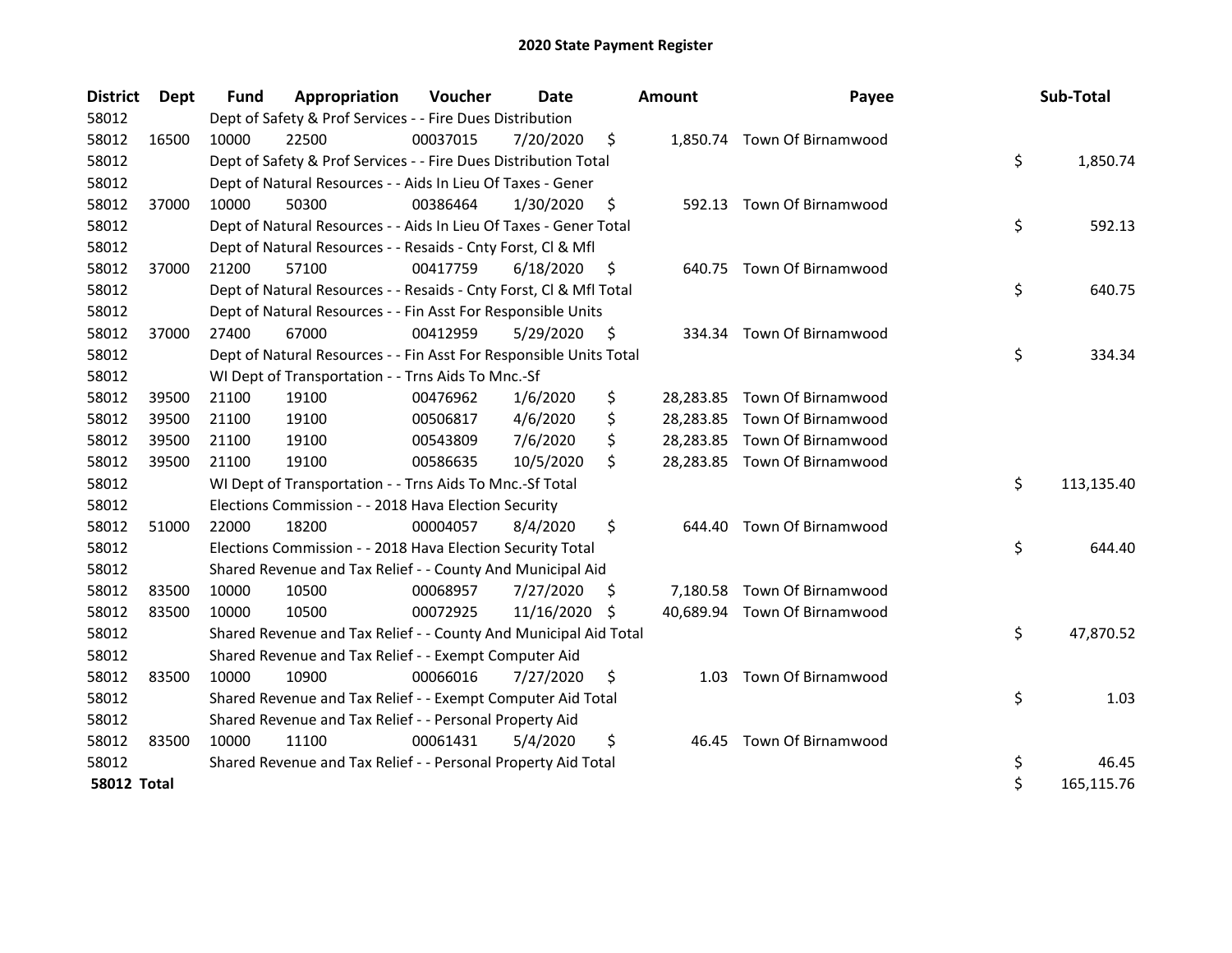| <b>District</b> | <b>Dept</b> | Fund  | Appropriation                                                        | Voucher  | <b>Date</b>   |     | <b>Amount</b> | Payee                       | Sub-Total        |
|-----------------|-------------|-------|----------------------------------------------------------------------|----------|---------------|-----|---------------|-----------------------------|------------------|
| 58014           |             |       | Dept of Safety & Prof Services - - Fire Dues Distribution            |          |               |     |               |                             |                  |
| 58014           | 16500       | 10000 | 22500                                                                | 00037016 | 7/20/2020     | \$  |               | 1,531.17 Town Of Fairbanks  |                  |
| 58014           |             |       | Dept of Safety & Prof Services - - Fire Dues Distribution Total      |          |               |     |               |                             | \$<br>1,531.17   |
| 58014           |             |       | Dept of Natural Resources - - Aids In Lieu Of Taxes - Gener          |          |               |     |               |                             |                  |
| 58014           | 37000       | 10000 | 50300                                                                | 00386516 | 1/30/2020     | \$  |               | 632.95 Town Of Fairbanks    |                  |
| 58014           |             |       | Dept of Natural Resources - - Aids In Lieu Of Taxes - Gener Total    |          |               |     |               |                             | \$<br>632.95     |
| 58014           |             |       | Dept of Natural Resources - - Resaids - Cnty Forst, Cl & Mfl         |          |               |     |               |                             |                  |
| 58014           | 37000       | 21200 | 57100                                                                | 00417760 | 6/18/2020     | \$  |               | 1,293.17 Town Of Fairbanks  |                  |
| 58014           |             |       | Dept of Natural Resources - - Resaids - Cnty Forst, Cl & Mfl Total   |          |               |     |               |                             | \$<br>1,293.17   |
| 58014           |             |       | Dept of Natural Resources - - Fin Asst For Responsible Units         |          |               |     |               |                             |                  |
| 58014           | 37000       | 27400 | 67000                                                                | 00413462 | 5/29/2020     | \$. |               | 1,641.60 Town Of Fairbanks  |                  |
| 58014           |             |       | Dept of Natural Resources - - Fin Asst For Responsible Units Total   |          |               |     |               |                             | \$<br>1,641.60   |
| 58014           |             |       | WI Dept of Transportation - - Trns Aids To Mnc.-Sf                   |          |               |     |               |                             |                  |
| 58014           | 39500       | 21100 | 19100                                                                | 00476963 | 1/6/2020      | \$  |               | 25,531.02 Town Of Fairbanks |                  |
| 58014           | 39500       | 21100 | 19100                                                                | 00506818 | 4/6/2020      | \$  |               | 25,531.02 Town Of Fairbanks |                  |
| 58014           | 39500       | 21100 | 19100                                                                | 00543810 | 7/6/2020      | \$  |               | 25,531.02 Town Of Fairbanks |                  |
| 58014           | 39500       | 21100 | 19100                                                                | 00586636 | 10/5/2020     | \$  |               | 25,531.02 Town Of Fairbanks |                  |
| 58014           |             |       | WI Dept of Transportation - - Trns Aids To Mnc.-Sf Total             |          |               |     |               |                             | \$<br>102,124.08 |
| 58014           |             |       | Department of Administration - - Federal Aid                         |          |               |     |               |                             |                  |
| 58014           | 50500       | 10000 | 14200                                                                | 00135116 | 12/10/2020    | \$  |               | 9,917.00 Town Of Fairbanks  |                  |
| 58014           | 50500       | 10000 | 14200                                                                | 00136522 | 12/17/2020 \$ |     |               | 659.87 Town Of Fairbanks    |                  |
| 58014           |             |       | Department of Administration - - Federal Aid Total                   |          |               |     |               |                             | \$<br>10,576.87  |
| 58014           |             |       | Department of Administration - - Hv Trans Ln Annual Impact Fee       |          |               |     |               |                             |                  |
| 58014           | 50500       | 10000 | 17400                                                                | 00121294 | 5/1/2020      | \$  |               | 36,443.00 Town Of Fairbanks |                  |
| 58014           |             |       | Department of Administration - - Hv Trans Ln Annual Impact Fee Total |          |               |     |               |                             | \$<br>36,443.00  |
| 58014           |             |       | Shared Revenue and Tax Relief - - County And Municipal Aid           |          |               |     |               |                             |                  |
| 58014           | 83500       | 10000 | 10500                                                                | 00068958 | 7/27/2020     | \$. |               | 5,470.13 Town Of Fairbanks  |                  |
| 58014           | 83500       | 10000 | 10500                                                                | 00072926 | 11/16/2020    | -S  |               | 30,997.41 Town Of Fairbanks |                  |
| 58014           |             |       | Shared Revenue and Tax Relief - - County And Municipal Aid Total     |          |               |     |               |                             | \$<br>36,467.54  |
| 58014           |             |       | Shared Revenue and Tax Relief - - Exempt Computer Aid                |          |               |     |               |                             |                  |
| 58014           | 83500       | 10000 | 10900                                                                | 00066017 | 7/27/2020     | \$  |               | 1.03 Town Of Fairbanks      |                  |
| 58014           |             |       | Shared Revenue and Tax Relief - - Exempt Computer Aid Total          |          |               |     |               |                             | \$<br>1.03       |
| 58014           |             |       | Shared Revenue and Tax Relief - - Personal Property Aid              |          |               |     |               |                             |                  |
| 58014           | 83500       | 10000 | 11100                                                                | 00061432 | 5/4/2020      | \$  | 80.49         | Town Of Fairbanks           |                  |
| 58014           |             |       | Shared Revenue and Tax Relief - - Personal Property Aid Total        |          |               |     |               |                             | \$<br>80.49      |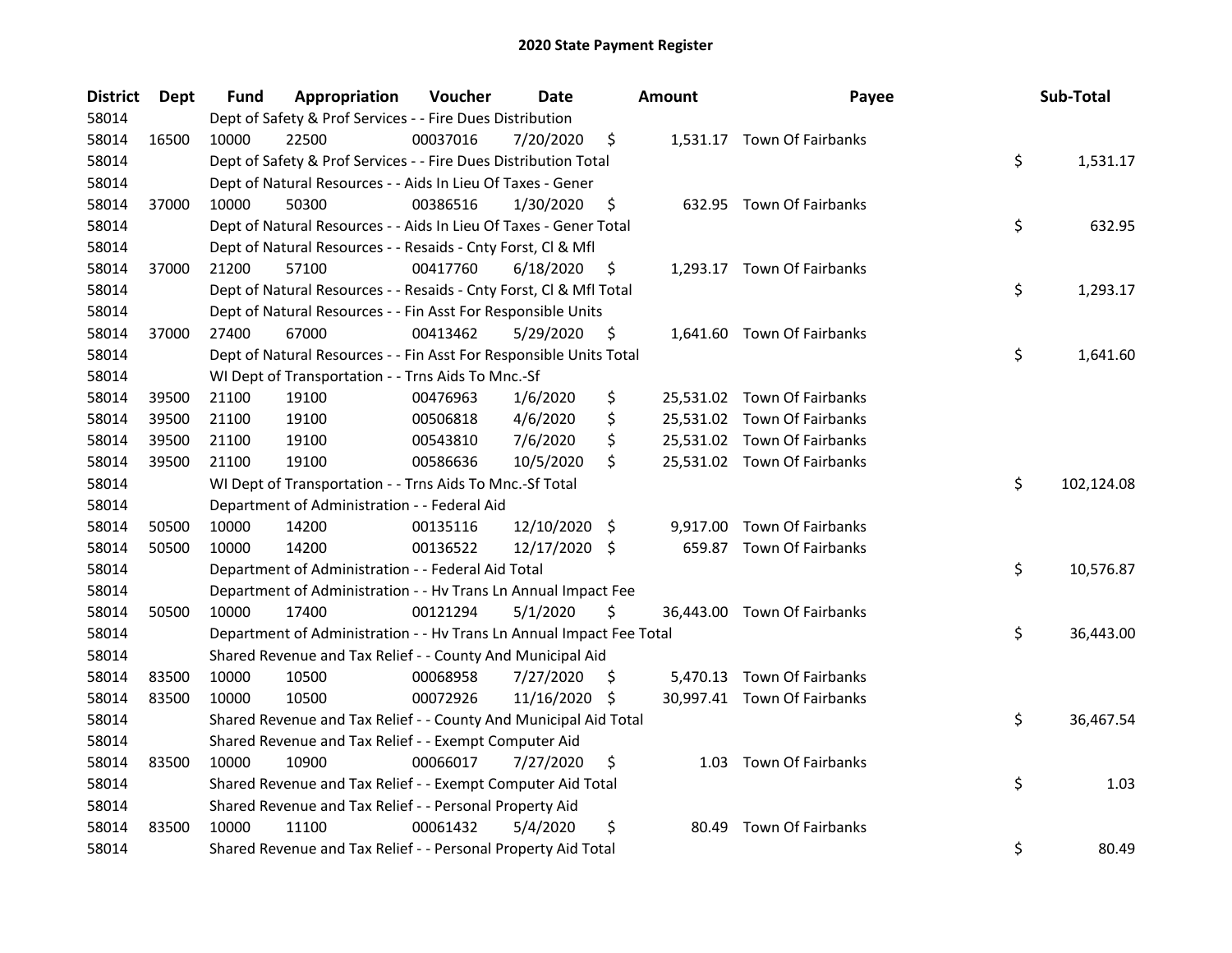| District Dept | <b>Fund Appropriation Voucher</b> | Date | <b>Amount</b> | Payee | Sub-Total  |
|---------------|-----------------------------------|------|---------------|-------|------------|
| 58014 Total   |                                   |      |               |       | 190,791.90 |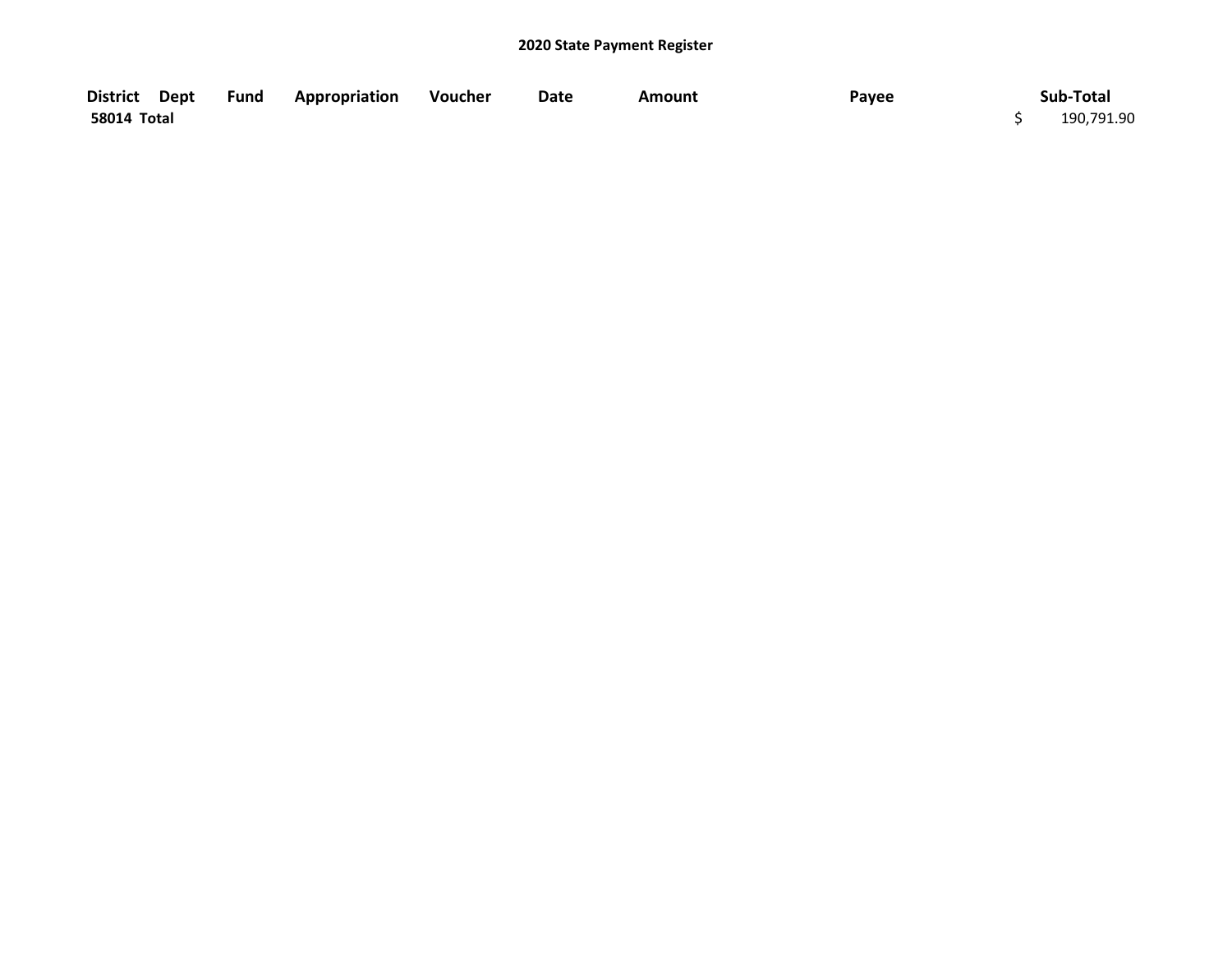| <b>District</b>    | Dept  | <b>Fund</b> | Appropriation                                                      | Voucher  | Date          |     | <b>Amount</b> | Payee                      | Sub-Total        |
|--------------------|-------|-------------|--------------------------------------------------------------------|----------|---------------|-----|---------------|----------------------------|------------------|
| 58016              |       |             | Dept of Safety & Prof Services - - Fire Dues Distribution          |          |               |     |               |                            |                  |
| 58016              | 16500 | 10000       | 22500                                                              | 00037017 | 7/20/2020     | \$  |               | 990.65 Town Of Germania    |                  |
| 58016              |       |             | Dept of Safety & Prof Services - - Fire Dues Distribution Total    |          |               |     |               |                            | \$<br>990.65     |
| 58016              |       |             | Dept of Natural Resources - - Resaids - Cnty Forst, Cl & Mfl       |          |               |     |               |                            |                  |
| 58016              | 37000 | 21200       | 57100                                                              | 00417761 | 6/18/2020     | -S  |               | 1,879.76 Town Of Germania  |                  |
| 58016              |       |             | Dept of Natural Resources - - Resaids - Cnty Forst, Cl & Mfl Total |          |               |     |               |                            | \$<br>1,879.76   |
| 58016              |       |             | Dept of Natural Resources - - Fin Asst For Responsible Units       |          |               |     |               |                            |                  |
| 58016              | 37000 | 27400       | 67000                                                              | 00412808 | 5/29/2020     | \$  | 192.52        | Town Of Germania           |                  |
| 58016              |       |             | Dept of Natural Resources - - Fin Asst For Responsible Units Total |          |               |     |               |                            | \$<br>192.52     |
| 58016              |       |             | WI Dept of Transportation - - Trns Aids To Mnc.-Sf                 |          |               |     |               |                            |                  |
| 58016              | 39500 | 21100       | 19100                                                              | 00476964 | 1/6/2020      | \$  |               | 21,004.29 Town Of Germania |                  |
| 58016              | 39500 | 21100       | 19100                                                              | 00506819 | 4/6/2020      | \$  | 21,004.29     | Town Of Germania           |                  |
| 58016              | 39500 | 21100       | 19100                                                              | 00543811 | 7/6/2020      | \$  |               | 21,004.29 Town Of Germania |                  |
| 58016              | 39500 | 21100       | 19100                                                              | 00586637 | 10/5/2020     | \$  |               | 21,004.29 Town Of Germania |                  |
| 58016              |       |             | WI Dept of Transportation - - Trns Aids To Mnc.-Sf Total           |          |               |     |               |                            | \$<br>84,017.16  |
| 58016              |       |             | Department of Administration - - Federal Aid                       |          |               |     |               |                            |                  |
| 58016              | 50500 | 10000       | 14200                                                              | 00135117 | 12/10/2020 \$ |     | 5,528.00      | Town Of Germania           |                  |
| 58016              |       |             | Department of Administration - - Federal Aid Total                 |          |               |     |               |                            | \$<br>5,528.00   |
| 58016              |       |             | Shared Revenue and Tax Relief - - County And Municipal Aid         |          |               |     |               |                            |                  |
| 58016              | 83500 | 10000       | 10500                                                              | 00068959 | 7/27/2020     | S.  |               | 1,724.91 Town Of Germania  |                  |
| 58016              | 83500 | 10000       | 10500                                                              | 00072927 | 11/16/2020    | -\$ |               | 9,774.48 Town Of Germania  |                  |
| 58016              |       |             | Shared Revenue and Tax Relief - - County And Municipal Aid Total   |          |               |     |               |                            | \$<br>11,499.39  |
| 58016              |       |             | Shared Revenue and Tax Relief - - Utility Aid                      |          |               |     |               |                            |                  |
| 58016              | 83500 | 10000       | 11000                                                              | 00068959 | 7/27/2020     | \$  | 0.02          | Town Of Germania           |                  |
| 58016              | 83500 | 10000       | 11000                                                              | 00072927 | 11/16/2020    | \$. | 0.06          | Town Of Germania           |                  |
| 58016              |       |             | Shared Revenue and Tax Relief - - Utility Aid Total                |          |               |     |               |                            | \$<br>0.08       |
| 58016              |       |             | Shared Revenue and Tax Relief - - Personal Property Aid            |          |               |     |               |                            |                  |
| 58016              | 83500 | 10000       | 11100                                                              | 00061433 | 5/4/2020      | \$  | 1.46          | Town Of Germania           |                  |
| 58016              |       |             | Shared Revenue and Tax Relief - - Personal Property Aid Total      |          |               |     |               |                            | \$<br>1.46       |
| <b>58016 Total</b> |       |             |                                                                    |          |               |     |               |                            | \$<br>104,109.02 |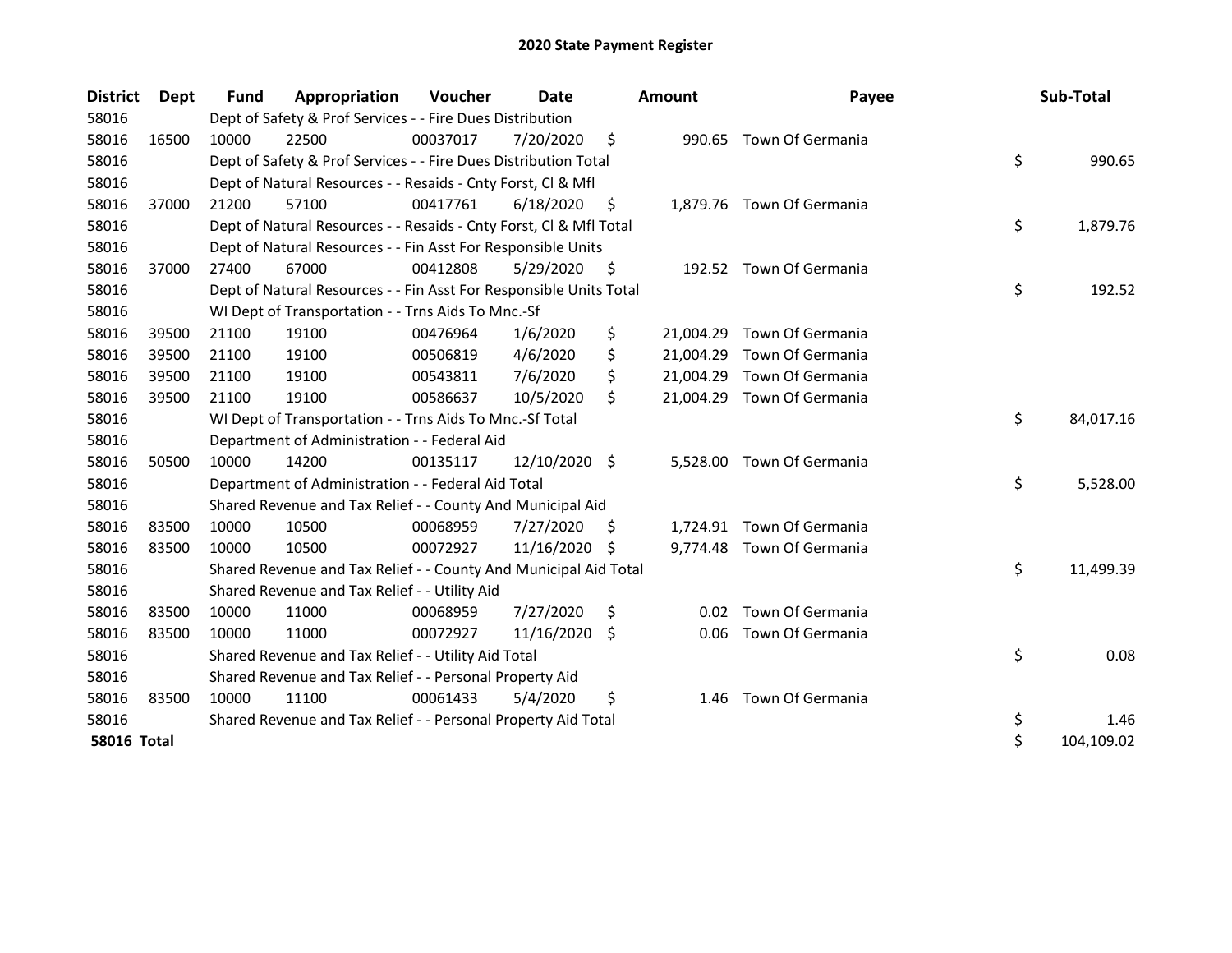| <b>District</b>    | <b>Dept</b> | <b>Fund</b> | Appropriation                                                        | Voucher  | Date       |     | <b>Amount</b> | Payee                   | Sub-Total        |
|--------------------|-------------|-------------|----------------------------------------------------------------------|----------|------------|-----|---------------|-------------------------|------------------|
| 58018              |             |             | Dept of Safety & Prof Services - - Fire Dues Distribution            |          |            |     |               |                         |                  |
| 58018              | 16500       | 10000       | 22500                                                                | 00037018 | 7/20/2020  | \$  |               | 2,531.14 Town Of Grant  |                  |
| 58018              |             |             | Dept of Safety & Prof Services - - Fire Dues Distribution Total      |          |            |     |               |                         | \$<br>2,531.14   |
| 58018              |             |             | Dept of Natural Resources - - Resaids - Cnty Forst, Cl & Mfl         |          |            |     |               |                         |                  |
| 58018              | 37000       | 21200       | 57100                                                                | 00417762 | 6/18/2020  | \$  |               | 878.55 Town Of Grant    |                  |
| 58018              |             |             | Dept of Natural Resources - - Resaids - Cnty Forst, Cl & Mfl Total   |          |            |     |               |                         | \$<br>878.55     |
| 58018              |             |             | Dept of Natural Resources - - Fin Asst For Responsible Units         |          |            |     |               |                         |                  |
| 58018              | 37000       | 27400       | 67000                                                                | 00412578 | 5/29/2020  | \$. |               | 614.81 Town Of Grant    |                  |
| 58018              |             |             | Dept of Natural Resources - - Fin Asst For Responsible Units Total   |          |            |     |               |                         | \$<br>614.81     |
| 58018              |             |             | WI Dept of Transportation - - Trns Aids To Mnc.-Sf                   |          |            |     |               |                         |                  |
| 58018              | 39500       | 21100       | 19100                                                                | 00476965 | 1/6/2020   | \$  |               | 33,401.88 Town Of Grant |                  |
| 58018              | 39500       | 21100       | 19100                                                                | 00506820 | 4/6/2020   | \$  | 33,401.88     | Town Of Grant           |                  |
| 58018              | 39500       | 21100       | 19100                                                                | 00543812 | 7/6/2020   | \$  |               | 33,401.88 Town Of Grant |                  |
| 58018              | 39500       | 21100       | 19100                                                                | 00586638 | 10/5/2020  | \$  |               | 33,401.88 Town Of Grant |                  |
| 58018              |             |             | WI Dept of Transportation - - Trns Aids To Mnc.-Sf Total             |          |            |     |               |                         | \$<br>133,607.52 |
| 58018              |             |             | Department of Administration - - Hv Trans Ln Annual Impact Fee       |          |            |     |               |                         |                  |
| 58018              | 50500       | 10000       | 17400                                                                | 00121295 | 5/1/2020   | \$  |               | 40,194.00 Town Of Grant |                  |
| 58018              |             |             | Department of Administration - - Hv Trans Ln Annual Impact Fee Total |          |            |     |               |                         | \$<br>40,194.00  |
| 58018              |             |             | Elections Commission - - 2018 Hava Election Security                 |          |            |     |               |                         |                  |
| 58018              | 51000       | 22000       | 18200                                                                | 00003439 | 6/29/2020  | \$  |               | 781.90 Town Of Grant    |                  |
| 58018              |             |             | Elections Commission - - 2018 Hava Election Security Total           |          |            |     |               |                         | \$<br>781.90     |
| 58018              |             |             | Shared Revenue and Tax Relief - - County And Municipal Aid           |          |            |     |               |                         |                  |
| 58018              | 83500       | 10000       | 10500                                                                | 00068960 | 7/27/2020  | \$. |               | 6,440.81 Town Of Grant  |                  |
| 58018              | 83500       | 10000       | 10500                                                                | 00072928 | 11/16/2020 | -S  |               | 36,497.94 Town Of Grant |                  |
| 58018              |             |             | Shared Revenue and Tax Relief - - County And Municipal Aid Total     |          |            |     |               |                         | \$<br>42,938.75  |
| 58018              |             |             | Shared Revenue and Tax Relief - - Exempt Computer Aid                |          |            |     |               |                         |                  |
| 58018              | 83500       | 10000       | 10900                                                                | 00066018 | 7/27/2020  | \$  |               | 123.67 Town Of Grant    |                  |
| 58018              |             |             | Shared Revenue and Tax Relief - - Exempt Computer Aid Total          |          |            |     |               |                         | \$<br>123.67     |
| 58018              |             |             | Shared Revenue and Tax Relief - - Personal Property Aid              |          |            |     |               |                         |                  |
| 58018              | 83500       | 10000       | 11100                                                                | 00061434 | 5/4/2020   | \$  |               | 531.26 Town Of Grant    |                  |
| 58018              |             |             | Shared Revenue and Tax Relief - - Personal Property Aid Total        |          |            |     |               |                         | \$<br>531.26     |
| <b>58018 Total</b> |             |             |                                                                      |          |            |     |               |                         | \$<br>222,201.60 |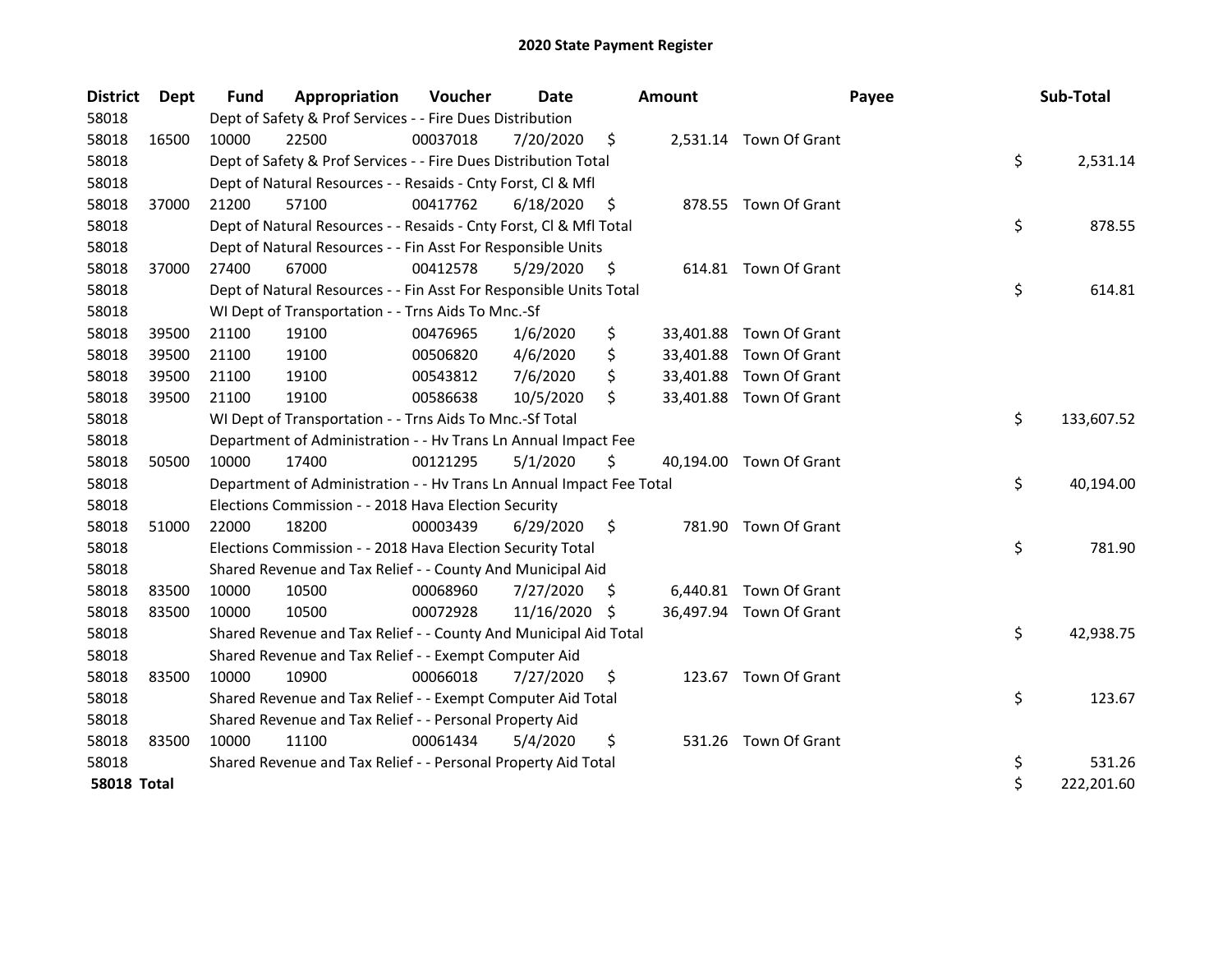| <b>District</b> | Dept  | Fund  | Appropriation                                                        | Voucher  | <b>Date</b> |     | Amount | Payee                          | Sub-Total        |
|-----------------|-------|-------|----------------------------------------------------------------------|----------|-------------|-----|--------|--------------------------------|------------------|
| 58020           |       |       | Dept of Safety & Prof Services - - Fire Dues Distribution            |          |             |     |        |                                |                  |
| 58020           | 16500 | 10000 | 22500                                                                | 00037019 | 7/20/2020   | \$  |        | 3,118.48 Town Of Green Valley  |                  |
| 58020           |       |       | Dept of Safety & Prof Services - - Fire Dues Distribution Total      |          |             |     |        |                                | \$<br>3,118.48   |
| 58020           |       |       | Dept of Natural Resources - - Aids In Lieu Of Taxes - Gener          |          |             |     |        |                                |                  |
| 58020           | 37000 | 10000 | 50300                                                                | 00386482 | 1/30/2020   | \$  |        | 123.13 Town Of Green Valley    |                  |
| 58020           |       |       | Dept of Natural Resources - - Aids In Lieu Of Taxes - Gener Total    |          |             |     |        |                                | \$<br>123.13     |
| 58020           |       |       | Dept of Natural Resources - - Resaids - Cnty Forst, Cl & Mfl         |          |             |     |        |                                |                  |
| 58020           | 37000 | 21200 | 57100                                                                | 00417763 | 6/18/2020   | \$  |        | 349.34 Town Of Green Valley    |                  |
| 58020           |       |       | Dept of Natural Resources - - Resaids - Cnty Forst, Cl & Mfl Total   |          |             |     |        |                                | \$<br>349.34     |
| 58020           |       |       | Dept of Natural Resources - - Fin Asst For Responsible Units         |          |             |     |        |                                |                  |
| 58020           | 37000 | 27400 | 67000                                                                | 00413452 | 5/29/2020   | Ş   |        | 4,486.34 Town Of Green Valley  |                  |
| 58020           |       |       | Dept of Natural Resources - - Fin Asst For Responsible Units Total   |          |             |     |        |                                | \$<br>4,486.34   |
| 58020           |       |       | WI Dept of Transportation - - Trns Aids To Mnc.-Sf                   |          |             |     |        |                                |                  |
| 58020           | 39500 | 21100 | 19100                                                                | 00476966 | 1/6/2020    | \$  |        | 33,257.34 Town Of Green Valley |                  |
| 58020           | 39500 | 21100 | 19100                                                                | 00506821 | 4/6/2020    | \$  |        | 33,257.34 Town Of Green Valley |                  |
| 58020           | 39500 | 21100 | 19100                                                                | 00543813 | 7/6/2020    | \$  |        | 33,257.34 Town Of Green Valley |                  |
| 58020           | 39500 | 21100 | 19100                                                                | 00586639 | 10/5/2020   | \$  |        | 33,257.34 Town Of Green Valley |                  |
| 58020           |       |       | WI Dept of Transportation - - Trns Aids To Mnc.-Sf Total             |          |             |     |        |                                | \$<br>133,029.36 |
| 58020           |       |       | Department of Administration - - Hv Trans Ln Annual Impact Fee       |          |             |     |        |                                |                  |
| 58020           | 50500 | 10000 | 17400                                                                | 00121320 | 5/1/2020    | \$  |        | 46,069.00 Town Of Green Valley |                  |
| 58020           | 50500 | 10000 | 17400                                                                | 00121338 | 5/1/2020    | \$  |        | 80,777.00 Town Of Green Valley |                  |
| 58020           |       |       | Department of Administration - - Hv Trans Ln Annual Impact Fee Total |          |             |     |        |                                | \$<br>126,846.00 |
| 58020           |       |       | Elections Commission - - 2018 Hava Election Security                 |          |             |     |        |                                |                  |
| 58020           | 51000 | 22000 | 18200                                                                | 00004515 | 9/9/2020    | \$  |        | 840.20 Town Of Green Valley    |                  |
| 58020           |       |       | Elections Commission - - 2018 Hava Election Security Total           |          |             |     |        |                                | \$<br>840.20     |
| 58020           |       |       | Shared Revenue and Tax Relief - - County And Municipal Aid           |          |             |     |        |                                |                  |
| 58020           | 83500 | 10000 | 10500                                                                | 00068961 | 7/27/2020   | \$. |        | 5,408.37 Town Of Green Valley  |                  |
| 58020           | 83500 | 10000 | 10500                                                                | 00072929 | 11/16/2020  | \$, |        | 30,647.42 Town Of Green Valley |                  |
| 58020           |       |       | Shared Revenue and Tax Relief - - County And Municipal Aid Total     |          |             |     |        |                                | \$<br>36,055.79  |
| 58020           |       |       | Shared Revenue and Tax Relief - - Exempt Computer Aid                |          |             |     |        |                                |                  |
| 58020           | 83500 | 10000 | 10900                                                                | 00066019 | 7/27/2020   | \$  |        | 17.67 Town Of Green Valley     |                  |
| 58020           |       |       | Shared Revenue and Tax Relief - - Exempt Computer Aid Total          |          |             |     |        |                                | \$<br>17.67      |
| 58020           |       |       | Shared Revenue and Tax Relief - - Utility Aid                        |          |             |     |        |                                |                  |
| 58020           | 83500 | 10000 | 11000                                                                | 00068961 | 7/27/2020   | \$  | 76.64  | Town Of Green Valley           |                  |
| 58020           | 83500 | 10000 | 11000                                                                | 00072929 | 11/16/2020  | \$  |        | 451.49 Town Of Green Valley    |                  |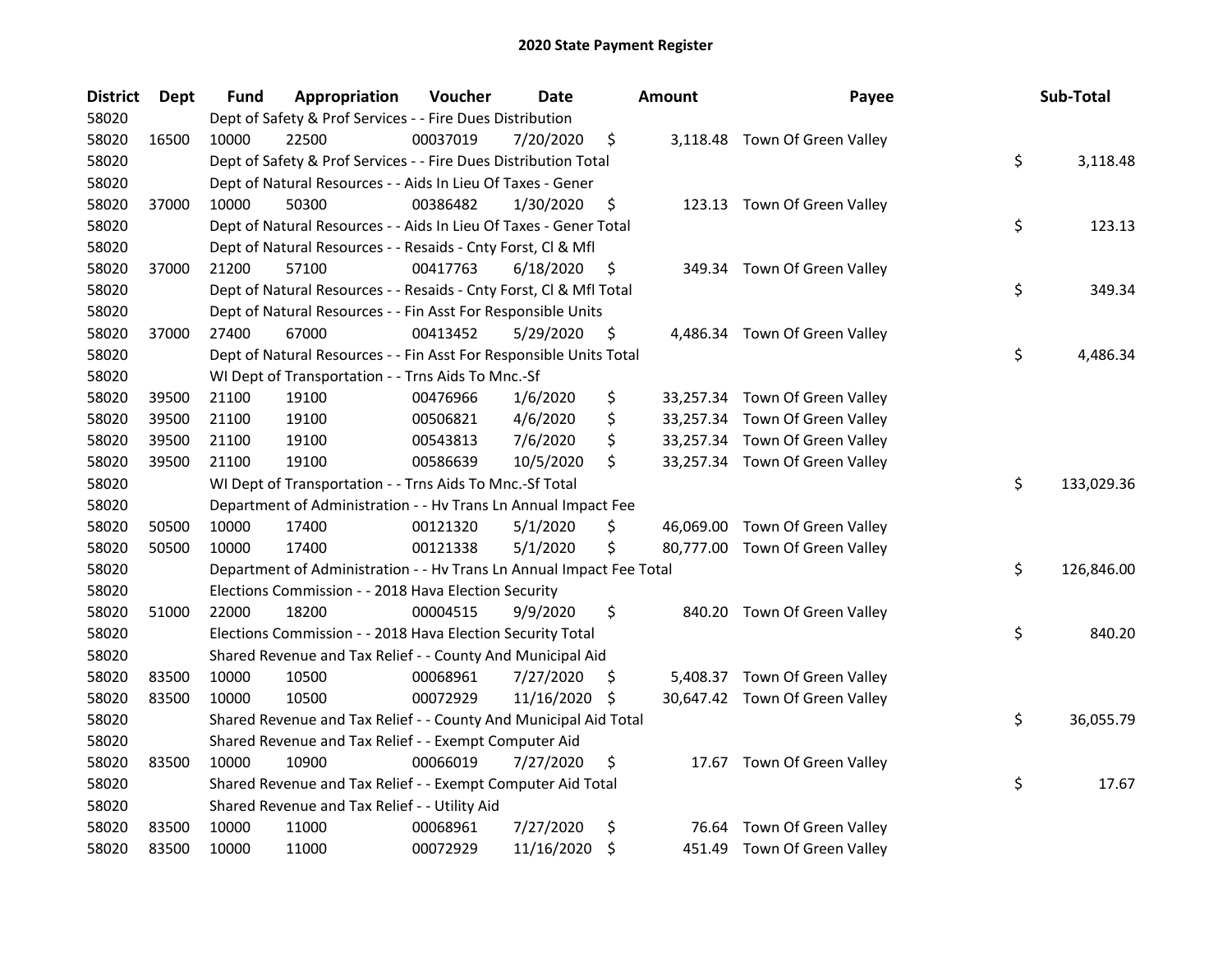| <b>District</b>    | <b>Dept</b> | <b>Fund</b> | Appropriation                                                 | Voucher  | Date     | Amount | Payee                | Sub-Total  |
|--------------------|-------------|-------------|---------------------------------------------------------------|----------|----------|--------|----------------------|------------|
| 58020              |             |             | Shared Revenue and Tax Relief - - Utility Aid Total           |          |          |        |                      | 528.13     |
| 58020              |             |             | Shared Revenue and Tax Relief - - Personal Property Aid       |          |          |        |                      |            |
| 58020              | 83500       | 10000       | 11100                                                         | 00061435 | 5/4/2020 | 474.08 | Town Of Green Valley |            |
| 58020              |             |             | Shared Revenue and Tax Relief - - Personal Property Aid Total |          |          |        |                      | 474.08     |
| <b>58020 Total</b> |             |             |                                                               |          |          |        |                      | 305,868.52 |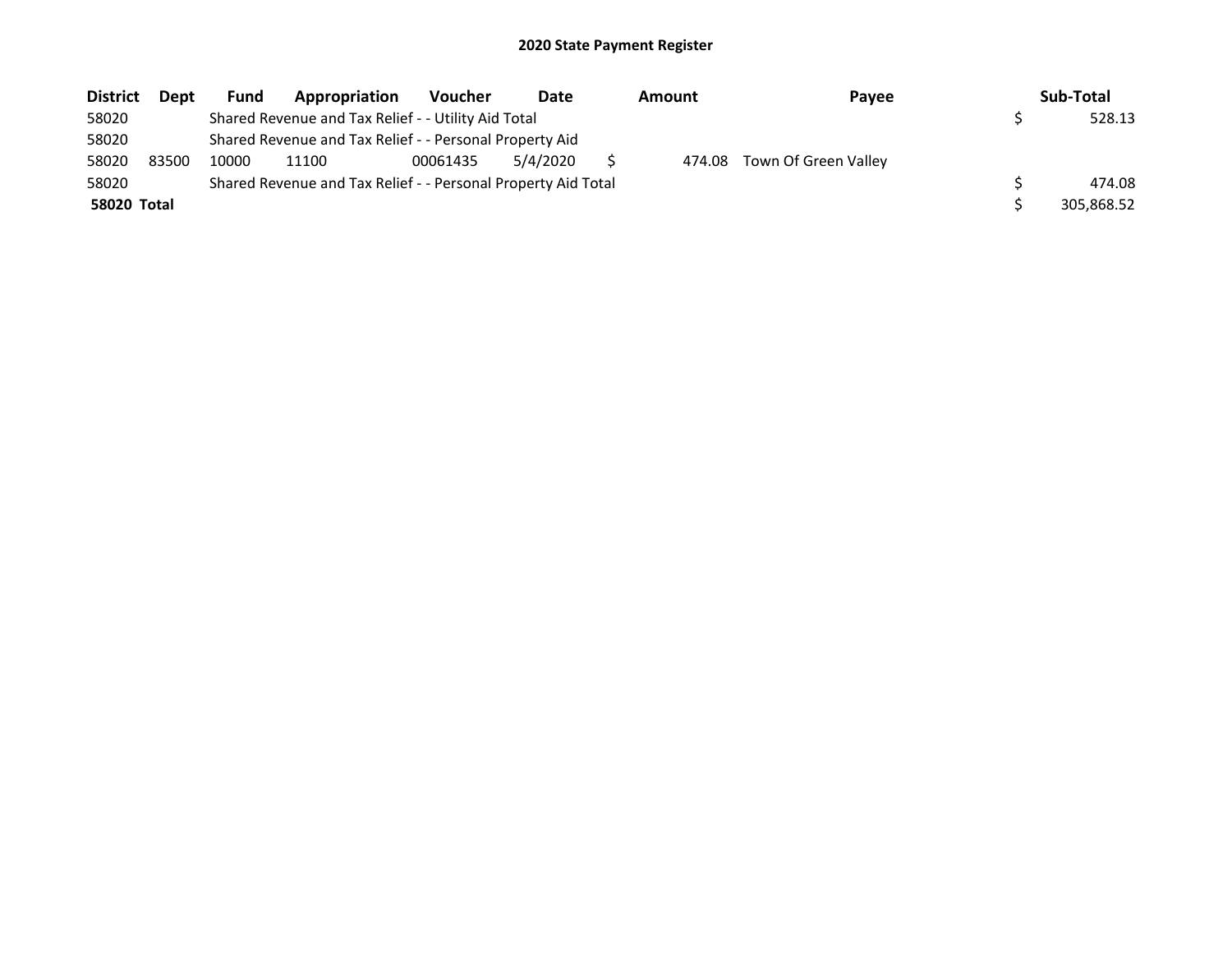| <b>District</b> | <b>Dept</b> | Fund  | Appropriation                                                      | Voucher  | Date          |     | <b>Amount</b> | Payee                      | Sub-Total        |
|-----------------|-------------|-------|--------------------------------------------------------------------|----------|---------------|-----|---------------|----------------------------|------------------|
| 58022           |             |       | Dept of Safety & Prof Services - - Fire Dues Distribution          |          |               |     |               |                            |                  |
| 58022           | 16500       | 10000 | 22500                                                              | 00037020 | 7/20/2020     | \$  |               | 2,721.47 Town Of Hartland  |                  |
| 58022           |             |       | Dept of Safety & Prof Services - - Fire Dues Distribution Total    |          |               |     |               |                            | \$<br>2,721.47   |
| 58022           |             |       | Dept of Natural Resources - - Aids In Lieu Of Taxes - Gener        |          |               |     |               |                            |                  |
| 58022           | 37000       | 10000 | 50300                                                              | 00386507 | 1/30/2020     | \$  |               | 312.12 Town Of Hartland    |                  |
| 58022           | 37000       | 10000 | 50300                                                              | 00404408 | 4/21/2020     | \$  |               | 357.65 Town Of Hartland    |                  |
| 58022           |             |       | Dept of Natural Resources - - Aids In Lieu Of Taxes - Gener Total  |          |               |     |               |                            | \$<br>669.77     |
| 58022           |             |       | Dept of Natural Resources - - Resaids - Cnty Forst, CI & Mfl       |          |               |     |               |                            |                  |
| 58022           | 37000       | 21200 | 57100                                                              | 00417764 | 6/18/2020     | \$  |               | 227.97 Town Of Hartland    |                  |
| 58022           |             |       | Dept of Natural Resources - - Resaids - Cnty Forst, Cl & Mfl Total |          |               |     |               |                            | \$<br>227.97     |
| 58022           |             |       | Dept of Natural Resources - - Aids In Lieu Of Taxes - Sum S        |          |               |     |               |                            |                  |
| 58022           | 37000       | 21200 | 57900                                                              | 00404407 | 4/21/2020     | \$  |               | 20.78 Town Of Hartland     |                  |
| 58022           |             |       | Dept of Natural Resources - - Aids In Lieu Of Taxes - Sum S Total  |          |               |     |               |                            | \$<br>20.78      |
| 58022           |             |       | Dept of Natural Resources - - Fin Asst For Responsible Units       |          |               |     |               |                            |                  |
| 58022           | 37000       | 27400 | 67000                                                              | 00412679 | 5/29/2020     | \$  |               | 1,741.42 Town Of Hartland  |                  |
| 58022           |             |       | Dept of Natural Resources - - Fin Asst For Responsible Units Total |          |               |     |               |                            | \$<br>1,741.42   |
| 58022           |             |       | WI Dept of Transportation - - Trns Aids To Mnc.-Sf                 |          |               |     |               |                            |                  |
| 58022           | 39500       | 21100 | 19100                                                              | 00476967 | 1/6/2020      | \$  |               | 35,195.49 Town Of Hartland |                  |
| 58022           | 39500       | 21100 | 19100                                                              | 00506822 | 4/6/2020      | \$  |               | 35,195.49 Town Of Hartland |                  |
| 58022           | 39500       | 21100 | 19100                                                              | 00543814 | 7/6/2020      | \$  |               | 35,195.49 Town Of Hartland |                  |
| 58022           | 39500       | 21100 | 19100                                                              | 00586640 | 10/5/2020     | \$  |               | 35,195.49 Town Of Hartland |                  |
| 58022           |             |       | WI Dept of Transportation - - Trns Aids To Mnc.-Sf Total           |          |               |     |               |                            | \$<br>140,781.96 |
| 58022           |             |       | Department of Administration - - Federal Aid                       |          |               |     |               |                            |                  |
| 58022           | 50500       | 10000 | 14200                                                              | 00132267 | 11/13/2020    | -\$ |               | 8,569.15 Town Of Hartland  |                  |
| 58022           | 50500       | 10000 | 14200                                                              | 00135118 | 12/10/2020 \$ |     |               | 5,497.70 Town Of Hartland  |                  |
| 58022           |             |       | Department of Administration - - Federal Aid Total                 |          |               |     |               |                            | \$<br>14,066.85  |
| 58022           |             |       | Elections Commission - - 2018 Hava Election Security               |          |               |     |               |                            |                  |
| 58022           | 51000       | 22000 | 18200                                                              | 00003872 | 7/16/2020     | \$  | 691.70        | Town Of Hartland           |                  |
| 58022           | 51000       | 22000 | 18200                                                              | 00004441 | 9/9/2020      | \$  | 1,100.00      | Town Of Hartland           |                  |
| 58022           |             |       | Elections Commission - - 2018 Hava Election Security Total         |          |               |     |               |                            | \$<br>1,791.70   |
| 58022           |             |       | Shared Revenue and Tax Relief - - County And Municipal Aid         |          |               |     |               |                            |                  |
| 58022           | 83500       | 10000 | 10500                                                              | 00068962 | 7/27/2020     | Ş.  |               | 7,991.71 Town Of Hartland  |                  |
| 58022           | 83500       | 10000 | 10500                                                              | 00072930 | 11/16/2020    | \$  |               | 45,286.38 Town Of Hartland |                  |
| 58022           |             |       | Shared Revenue and Tax Relief - - County And Municipal Aid Total   |          |               |     |               |                            | \$<br>53,278.09  |
| 58022           |             |       | Shared Revenue and Tax Relief - - Exempt Computer Aid              |          |               |     |               |                            |                  |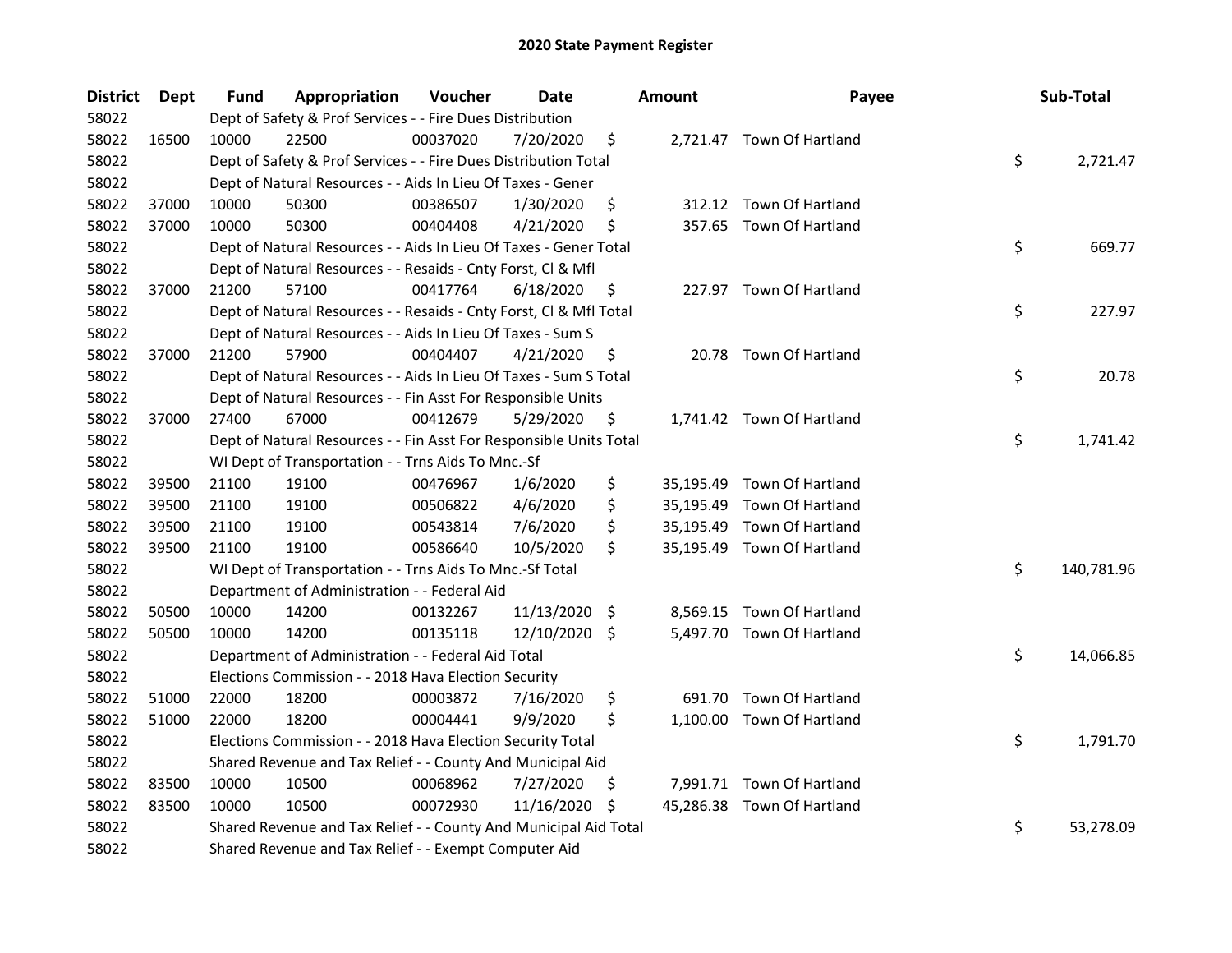| <b>District</b>    | <b>Dept</b> | <b>Fund</b> | Appropriation                                                       | Voucher  | Date       |    | Amount | Payee            |            | Sub-Total  |
|--------------------|-------------|-------------|---------------------------------------------------------------------|----------|------------|----|--------|------------------|------------|------------|
| 58022              | 83500       | 10000       | 10900                                                               | 00066020 | 7/27/2020  | S  | 86.26  | Town Of Hartland |            |            |
| 58022              |             |             | Shared Revenue and Tax Relief - - Exempt Computer Aid Total         |          |            |    |        |                  | \$         | 86.26      |
| 58022              |             |             | Shared Revenue and Tax Relief - - Utility Aid                       |          |            |    |        |                  |            |            |
| 58022              | 83500       | 10000       | 11000                                                               | 00068962 | 7/27/2020  | S  | 19.35  | Town Of Hartland |            |            |
| 58022              | 83500       | 10000       | 11000                                                               | 00072930 | 11/16/2020 | S  | 135.95 | Town Of Hartland |            |            |
| 58022              |             |             | Shared Revenue and Tax Relief - - Utility Aid Total                 |          |            |    |        |                  | \$         | 155.30     |
| 58022              |             |             | Shared Revenue and Tax Relief - - Personal Property Aid             |          |            |    |        |                  |            |            |
| 58022              | 83500       | 10000       | 11100                                                               | 00061436 | 5/4/2020   |    | 983.10 | Town Of Hartland |            |            |
| 58022              |             |             | Shared Revenue and Tax Relief - - Personal Property Aid Total       |          |            |    |        |                  | \$         | 983.10     |
| 58022              |             |             | Shared Revenue and Tax Relief - - Payments For Municipal Svcs       |          |            |    |        |                  |            |            |
| 58022              | 83500       | 10000       | 50100                                                               | 00054724 | 2/3/2020   | Ś. | 146.30 | Town Of Hartland |            |            |
| 58022              |             |             | Shared Revenue and Tax Relief - - Payments For Municipal Svcs Total |          |            |    |        |                  |            | 146.30     |
| <b>58022 Total</b> |             |             |                                                                     |          |            |    |        |                  | $\ddot{ }$ | 216,670.97 |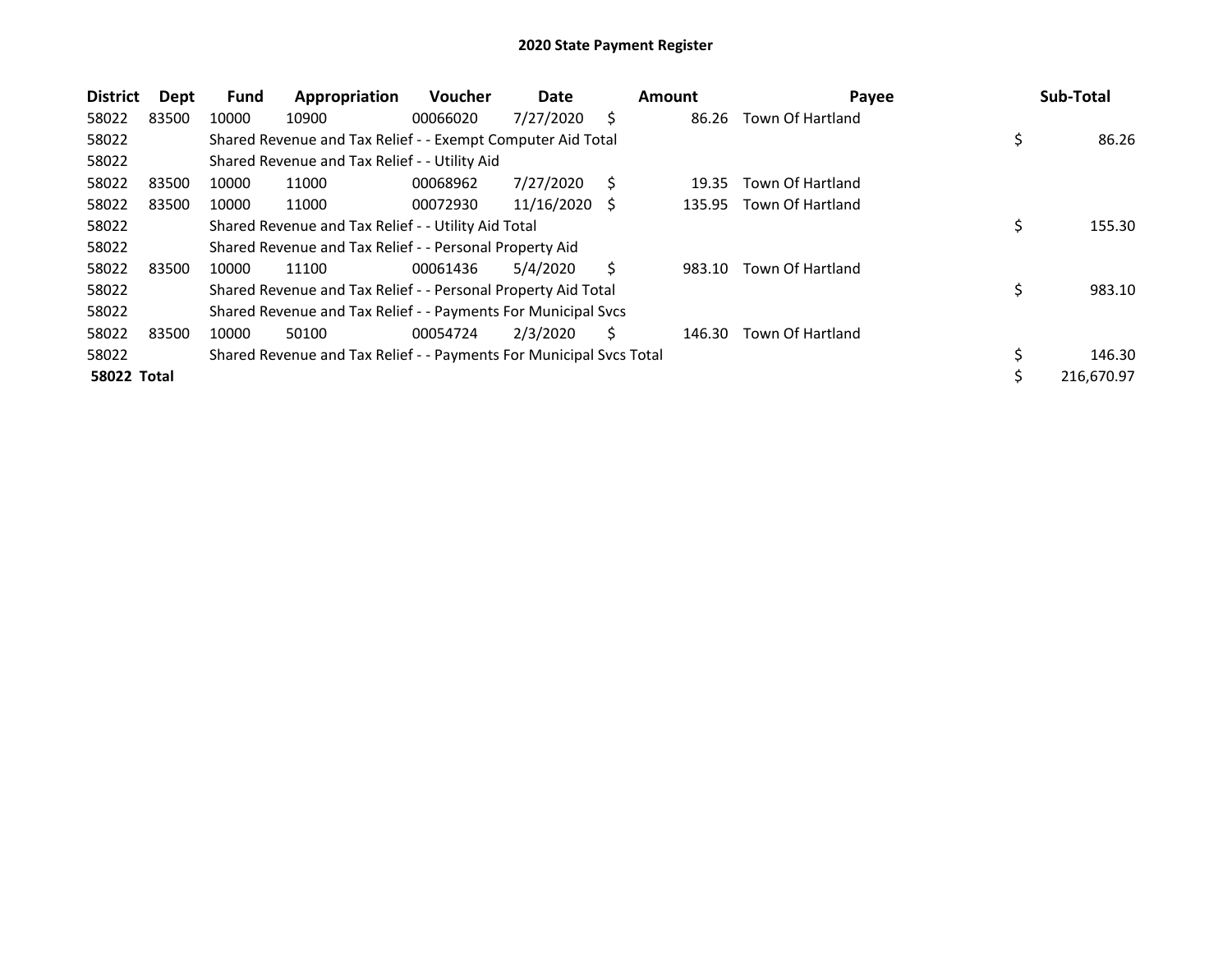| <b>District</b> | Dept  | <b>Fund</b> | Appropriation                                                      | Voucher  | Date          |     | <b>Amount</b> | Payee                    | Sub-Total        |
|-----------------|-------|-------------|--------------------------------------------------------------------|----------|---------------|-----|---------------|--------------------------|------------------|
| 58024           |       |             | Dept of Safety & Prof Services - - Fire Dues Distribution          |          |               |     |               |                          |                  |
| 58024           | 16500 | 10000       | 22500                                                              | 00037021 | 7/20/2020     | \$  |               | 1,750.75 Town Of Herman  |                  |
| 58024           |       |             | Dept of Safety & Prof Services - - Fire Dues Distribution Total    |          |               |     |               |                          | \$<br>1,750.75   |
| 58024           |       |             | Dept of Natural Resources - - Aids In Lieu Of Taxes - Gener        |          |               |     |               |                          |                  |
| 58024           | 37000 | 10000       | 50300                                                              | 00386483 | 1/30/2020     | \$  |               | 716.90 Town Of Herman    |                  |
| 58024           | 37000 | 10000       | 50300                                                              | 00404213 | 4/21/2020     | \$  |               | 155.85 Town Of Herman    |                  |
| 58024           |       |             | Dept of Natural Resources - - Aids In Lieu Of Taxes - Gener Total  |          |               |     |               |                          | \$<br>872.75     |
| 58024           |       |             | Dept of Natural Resources - - Resaids - Cnty Forst, Cl & Mfl       |          |               |     |               |                          |                  |
| 58024           | 37000 | 21200       | 57100                                                              | 00417765 | 6/18/2020     | \$  |               | 729.34 Town Of Herman    |                  |
| 58024           |       |             | Dept of Natural Resources - - Resaids - Cnty Forst, Cl & Mfl Total |          |               |     |               |                          | \$<br>729.34     |
| 58024           |       |             | Dept of Natural Resources - - Fin Asst For Responsible Units       |          |               |     |               |                          |                  |
| 58024           | 37000 | 27400       | 67000                                                              | 00412837 | 5/29/2020     | \$  |               | 487.25 Town Of Herman    |                  |
| 58024           |       |             | Dept of Natural Resources - - Fin Asst For Responsible Units Total |          |               |     |               |                          | \$<br>487.25     |
| 58024           |       |             | WI Dept of Transportation - - Trns Aids To Mnc.-Sf                 |          |               |     |               |                          |                  |
| 58024           | 39500 | 21100       | 19100                                                              | 00476968 | 1/6/2020      | \$  |               | 25,557.30 Town Of Herman |                  |
| 58024           | 39500 | 21100       | 19100                                                              | 00506823 | 4/6/2020      | \$  |               | 25,557.30 Town Of Herman |                  |
| 58024           | 39500 | 21100       | 19100                                                              | 00543815 | 7/6/2020      | \$  |               | 25,557.30 Town Of Herman |                  |
| 58024           | 39500 | 21100       | 19100                                                              | 00586641 | 10/5/2020     | \$  |               | 25,557.30 Town Of Herman |                  |
| 58024           |       |             | WI Dept of Transportation - - Trns Aids To Mnc.-Sf Total           |          |               |     |               |                          | \$<br>102,229.20 |
| 58024           |       |             | Department of Administration - - Federal Aid                       |          |               |     |               |                          |                  |
| 58024           | 50500 | 10000       | 14200                                                              | 00130173 | 10/2/2020     | \$  | 1,925.00      | Town Of Herman           |                  |
| 58024           | 50500 | 10000       | 14200                                                              | 00135119 | 12/10/2020 \$ |     | 1,493.00      | Town Of Herman           |                  |
| 58024           |       |             | Department of Administration - - Federal Aid Total                 |          |               |     |               |                          | \$<br>3,418.00   |
| 58024           |       |             | Elections Commission - - 2018 Hava Election Security               |          |               |     |               |                          |                  |
| 58024           | 51000 | 22000       | 18200                                                              | 00004147 | 8/10/2020     | \$  |               | 665.30 Town Of Herman    |                  |
| 58024           |       |             | Elections Commission - - 2018 Hava Election Security Total         |          |               |     |               |                          | \$<br>665.30     |
| 58024           |       |             | Shared Revenue and Tax Relief - - County And Municipal Aid         |          |               |     |               |                          |                  |
| 58024           | 83500 | 10000       | 10500                                                              | 00068963 | 7/27/2020     | \$. |               | 8,622.35 Town Of Herman  |                  |
| 58024           | 83500 | 10000       | 10500                                                              | 00072931 | 11/16/2020 \$ |     |               | 48,859.98 Town Of Herman |                  |
| 58024           |       |             | Shared Revenue and Tax Relief - - County And Municipal Aid Total   |          |               |     |               |                          | \$<br>57,482.33  |
| 58024           |       |             | Shared Revenue and Tax Relief - - Personal Property Aid            |          |               |     |               |                          |                  |
| 58024           | 83500 | 10000       | 11100                                                              | 00061437 | 5/4/2020      | \$  | 134.38        | Town Of Herman           |                  |
| 58024           |       |             | Shared Revenue and Tax Relief - - Personal Property Aid Total      |          |               |     |               |                          | \$<br>134.38     |
| 58024 Total     |       |             |                                                                    |          |               |     |               |                          | \$<br>167,769.30 |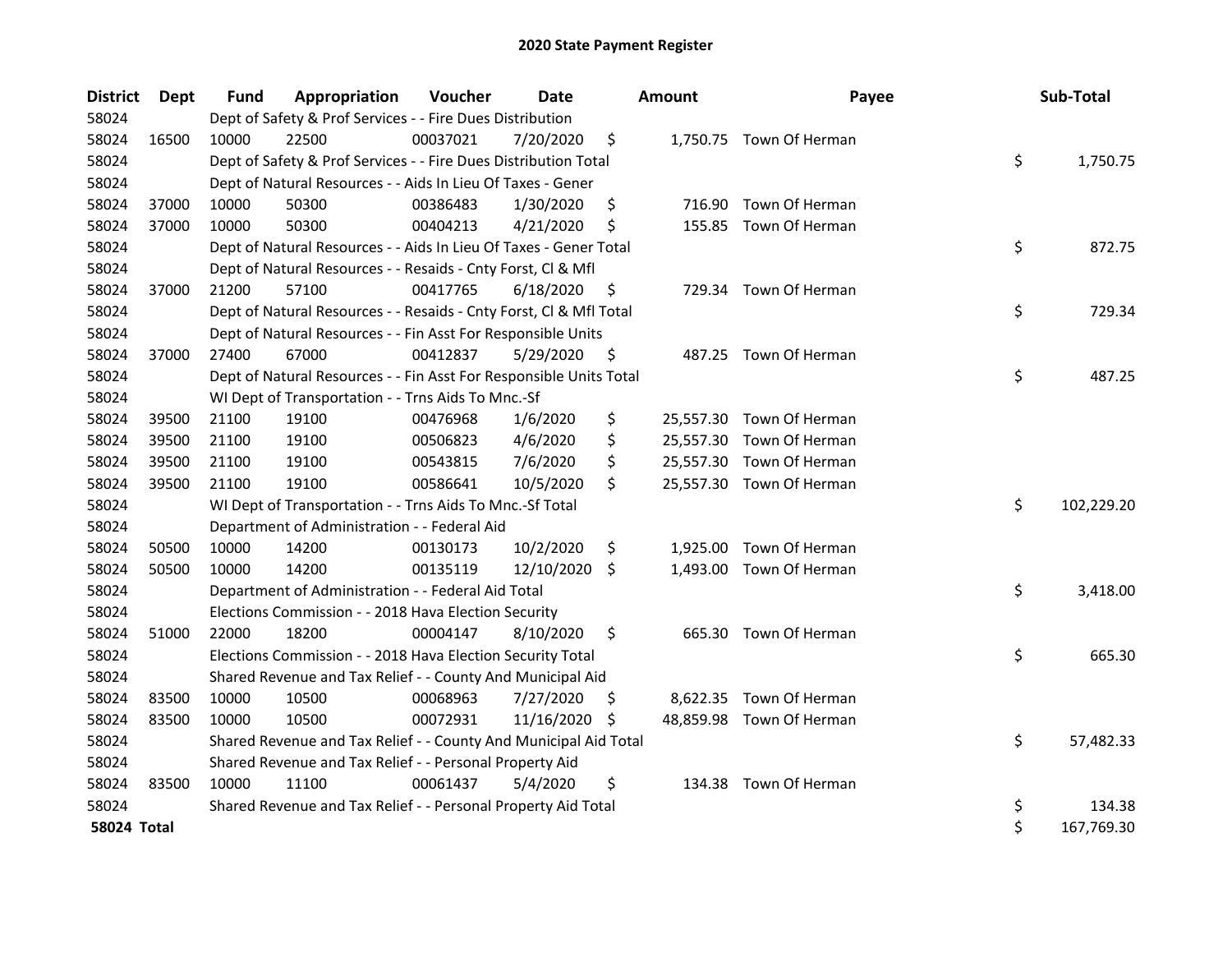| <b>District</b> | Dept  | <b>Fund</b> | Appropriation                                                      | Voucher  | Date          |     | <b>Amount</b> | Payee                      | Sub-Total        |
|-----------------|-------|-------------|--------------------------------------------------------------------|----------|---------------|-----|---------------|----------------------------|------------------|
| 58026           |       |             | Dept of Safety & Prof Services - - Fire Dues Distribution          |          |               |     |               |                            |                  |
| 58026           | 16500 | 10000       | 22500                                                              | 00037022 | 7/20/2020     | \$  |               | 1,532.59 Town Of Hutchins  |                  |
| 58026           |       |             | Dept of Safety & Prof Services - - Fire Dues Distribution Total    |          |               |     |               |                            | \$<br>1,532.59   |
| 58026           |       |             | Dept of Natural Resources - - Resaids - Cnty Forst, CI & Mfl       |          |               |     |               |                            |                  |
| 58026           | 37000 | 21200       | 57100                                                              | 00417766 | 6/18/2020     | \$  |               | 1,026.20 Town Of Hutchins  |                  |
| 58026           |       |             | Dept of Natural Resources - - Resaids - Cnty Forst, Cl & Mfl Total |          |               |     |               |                            | \$<br>1,026.20   |
| 58026           |       |             | Dept of Natural Resources - - Fin Asst For Responsible Units       |          |               |     |               |                            |                  |
| 58026           | 37000 | 27400       | 67000                                                              | 00412588 | 5/29/2020     | \$  |               | 1,990.99 Town Of Hutchins  |                  |
| 58026           |       |             | Dept of Natural Resources - - Fin Asst For Responsible Units Total |          |               |     |               |                            | \$<br>1,990.99   |
| 58026           |       |             | WI Dept of Transportation - - Trns Aids To Mnc.-Sf                 |          |               |     |               |                            |                  |
| 58026           | 39500 | 21100       | 19100                                                              | 00476969 | 1/6/2020      | \$  |               | 29,683.26 Town Of Hutchins |                  |
| 58026           | 39500 | 21100       | 19100                                                              | 00506824 | 4/6/2020      | \$  |               | 29,683.26 Town Of Hutchins |                  |
| 58026           | 39500 | 21100       | 19100                                                              | 00543816 | 7/6/2020      | \$  |               | 29,683.26 Town Of Hutchins |                  |
| 58026           | 39500 | 21100       | 19100                                                              | 00586642 | 10/5/2020     | \$  |               | 29,683.26 Town Of Hutchins |                  |
| 58026           |       |             | WI Dept of Transportation - - Trns Aids To Mnc.-Sf Total           |          |               |     |               |                            | \$<br>118,733.04 |
| 58026           |       |             | Elections Commission - - 2018 Hava Election Security               |          |               |     |               |                            |                  |
| 58026           | 51000 | 22000       | 18200                                                              | 00004031 | 8/3/2020      | \$  |               | 557.50 Town Of Hutchins    |                  |
| 58026           |       |             | Elections Commission - - 2018 Hava Election Security Total         |          |               |     |               |                            | \$<br>557.50     |
| 58026           |       |             | Shared Revenue and Tax Relief - - County And Municipal Aid         |          |               |     |               |                            |                  |
| 58026           | 83500 | 10000       | 10500                                                              | 00068964 | 7/27/2020     | S.  | 8,549.39      | Town Of Hutchins           |                  |
| 58026           | 83500 | 10000       | 10500                                                              | 00072932 | 11/16/2020 \$ |     |               | 48,446.56 Town Of Hutchins |                  |
| 58026           |       |             | Shared Revenue and Tax Relief - - County And Municipal Aid Total   |          |               |     |               |                            | \$<br>56,995.95  |
| 58026           |       |             | Shared Revenue and Tax Relief - - Exempt Computer Aid              |          |               |     |               |                            |                  |
| 58026           | 83500 | 10000       | 10900                                                              | 00066021 | 7/27/2020     | \$  | 1.03          | Town Of Hutchins           |                  |
| 58026           |       |             | Shared Revenue and Tax Relief - - Exempt Computer Aid Total        |          |               |     |               |                            | \$<br>1.03       |
| 58026           |       |             | Shared Revenue and Tax Relief - - Utility Aid                      |          |               |     |               |                            |                  |
| 58026           | 83500 | 10000       | 11000                                                              | 00068964 | 7/27/2020     | \$  |               | 726.65 Town Of Hutchins    |                  |
| 58026           | 83500 | 10000       | 11000                                                              | 00072932 | 11/16/2020    | -\$ |               | 4,203.69 Town Of Hutchins  |                  |
| 58026           |       |             | Shared Revenue and Tax Relief - - Utility Aid Total                |          |               |     |               |                            | \$<br>4,930.34   |
| 58026           |       |             | Shared Revenue and Tax Relief - - Personal Property Aid            |          |               |     |               |                            |                  |
| 58026           | 83500 | 10000       | 11100                                                              | 00061438 | 5/4/2020      | \$  |               | 2.35 Town Of Hutchins      |                  |
| 58026           |       |             | Shared Revenue and Tax Relief - - Personal Property Aid Total      |          |               |     |               |                            | \$<br>2.35       |
| 58026 Total     |       |             |                                                                    |          |               |     |               |                            | \$<br>185,769.99 |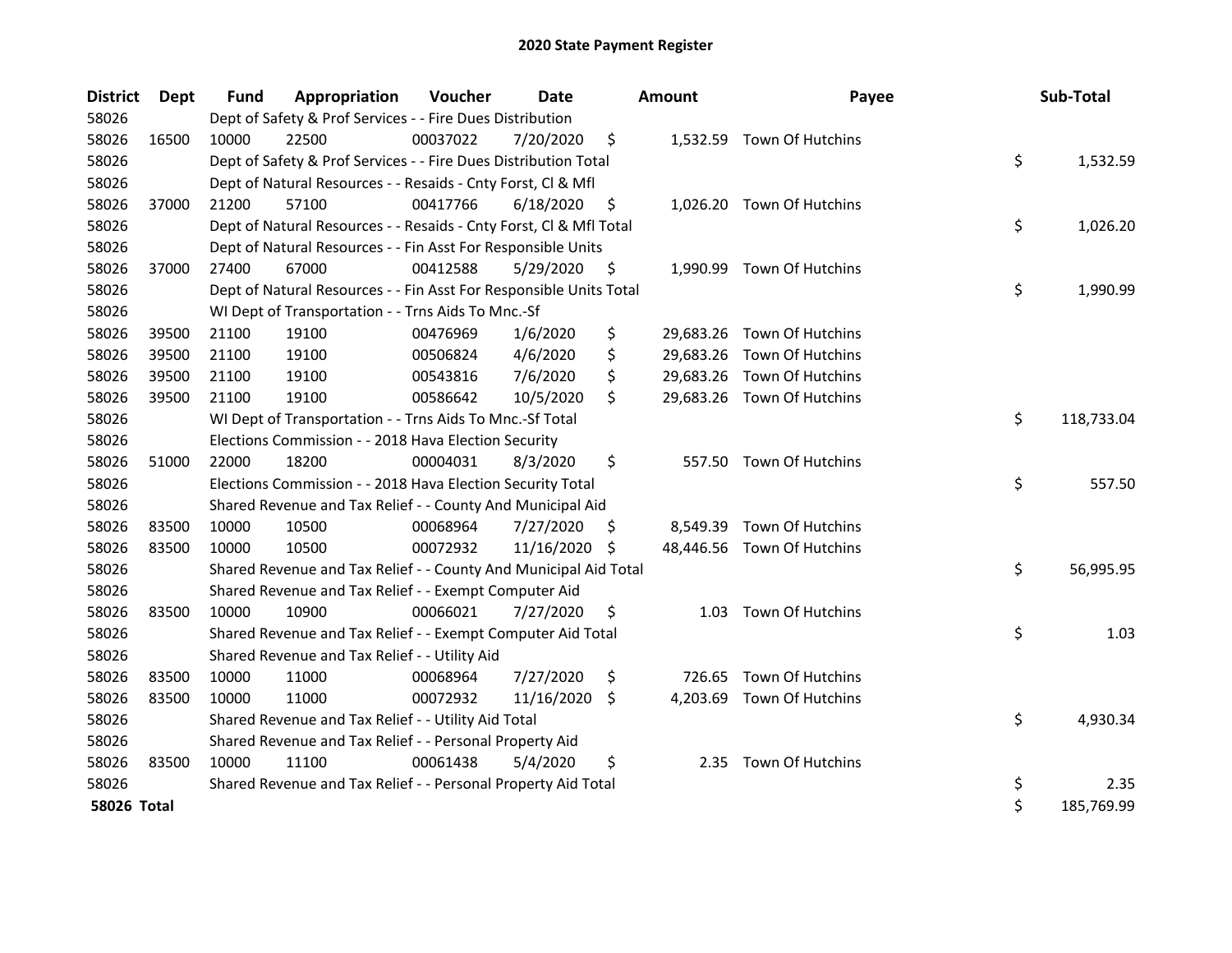| <b>District</b> | Dept  | <b>Fund</b> | Appropriation                                                        | Voucher  | <b>Date</b>   |     | <b>Amount</b> | Payee                    | Sub-Total        |
|-----------------|-------|-------------|----------------------------------------------------------------------|----------|---------------|-----|---------------|--------------------------|------------------|
| 58028           |       |             | Dept of Safety & Prof Services - - Fire Dues Distribution            |          |               |     |               |                          |                  |
| 58028           | 16500 | 10000       | 22500                                                                | 00037023 | 7/20/2020     | \$  |               | 3,925.45 Town Of Lessor  |                  |
| 58028           |       |             | Dept of Safety & Prof Services - - Fire Dues Distribution Total      |          |               |     |               |                          | \$<br>3,925.45   |
| 58028           |       |             | Dept of Natural Resources - - Aids In Lieu Of Taxes - Gener          |          |               |     |               |                          |                  |
| 58028           | 37000 | 10000       | 50300                                                                | 00386493 | 1/30/2020     | \$  |               | 298.30 Town Of Lessor    |                  |
| 58028           | 37000 | 10000       | 50300                                                                | 00404255 | 4/21/2020     | \$  | 82.30         | Town Of Lessor           |                  |
| 58028           |       |             | Dept of Natural Resources - - Aids In Lieu Of Taxes - Gener Total    |          |               |     |               |                          | \$<br>380.60     |
| 58028           |       |             | Dept of Natural Resources - - Resaids - Cnty Forst, Cl & Mfl         |          |               |     |               |                          |                  |
| 58028           | 37000 | 21200       | 57100                                                                | 00417767 | 6/18/2020     | \$  |               | 336.31 Town Of Lessor    |                  |
| 58028           |       |             | Dept of Natural Resources - - Resaids - Cnty Forst, Cl & Mfl Total   |          |               |     |               |                          | \$<br>336.31     |
| 58028           |       |             | Dept of Natural Resources - - Aids In Lieu Of Taxes - Sum S          |          |               |     |               |                          |                  |
| 58028           | 37000 | 21200       | 57900                                                                | 00404256 | 4/21/2020     | \$  |               | 4.81 Town Of Lessor      |                  |
| 58028           |       |             | Dept of Natural Resources - - Aids In Lieu Of Taxes - Sum S Total    |          |               |     |               |                          | \$<br>4.81       |
| 58028           |       |             | Dept of Natural Resources - - Fin Asst For Responsible Units         |          |               |     |               |                          |                  |
| 58028           | 37000 | 27400       | 67000                                                                | 00413484 | 5/29/2020     | \$  |               | 1,728.75 Town Of Lessor  |                  |
| 58028           |       |             | Dept of Natural Resources - - Fin Asst For Responsible Units Total   |          |               |     |               |                          | \$<br>1,728.75   |
| 58028           |       |             | WI Dept of Transportation - - Trns Aids To Mnc.-Sf                   |          |               |     |               |                          |                  |
| 58028           | 39500 | 21100       | 19100                                                                | 00476970 | 1/6/2020      | \$  |               | 35,215.20 Town Of Lessor |                  |
| 58028           | 39500 | 21100       | 19100                                                                | 00506825 | 4/6/2020      | \$  |               | 35,215.20 Town Of Lessor |                  |
| 58028           | 39500 | 21100       | 19100                                                                | 00543817 | 7/6/2020      | \$  |               | 35,215.20 Town Of Lessor |                  |
| 58028           | 39500 | 21100       | 19100                                                                | 00586643 | 10/5/2020     | \$  |               | 35,215.20 Town Of Lessor |                  |
| 58028           |       |             | WI Dept of Transportation - - Trns Aids To Mnc.-Sf Total             |          |               |     |               |                          | \$<br>140,860.80 |
| 58028           |       |             | Department of Administration - - Federal Aid                         |          |               |     |               |                          |                  |
| 58028           | 50500 | 10000       | 14200                                                                | 00135120 | 12/10/2020 \$ |     |               | 1,571.72 Town Of Lessor  |                  |
| 58028           |       |             | Department of Administration - - Federal Aid Total                   |          |               |     |               |                          | \$<br>1,571.72   |
| 58028           |       |             | Department of Administration - - Hv Trans Ln Annual Impact Fee       |          |               |     |               |                          |                  |
| 58028           | 50500 | 10000       | 17400                                                                | 00121339 | 5/1/2020      | \$  |               | 17,262.00 Town Of Lessor |                  |
| 58028           |       |             | Department of Administration - - Hv Trans Ln Annual Impact Fee Total |          |               |     |               |                          | \$<br>17,262.00  |
| 58028           |       |             | Elections Commission - - 2018 Hava Election Security                 |          |               |     |               |                          |                  |
| 58028           | 51000 | 22000       | 18200                                                                | 00003555 | 6/30/2020     | \$  |               | 1,025.00 Town Of Lessor  |                  |
| 58028           |       |             | Elections Commission - - 2018 Hava Election Security Total           |          |               |     |               |                          | \$<br>1,025.00   |
| 58028           |       |             | Shared Revenue and Tax Relief - - County And Municipal Aid           |          |               |     |               |                          |                  |
| 58028           | 83500 | 10000       | 10500                                                                | 00068965 | 7/27/2020     | \$  |               | 4,616.73 Town Of Lessor  |                  |
| 58028           | 83500 | 10000       | 10500                                                                | 00072933 | 11/16/2020    | \$. |               | 26,161.50 Town Of Lessor |                  |
| 58028           |       |             | Shared Revenue and Tax Relief - - County And Municipal Aid Total     |          |               |     |               |                          | \$<br>30,778.23  |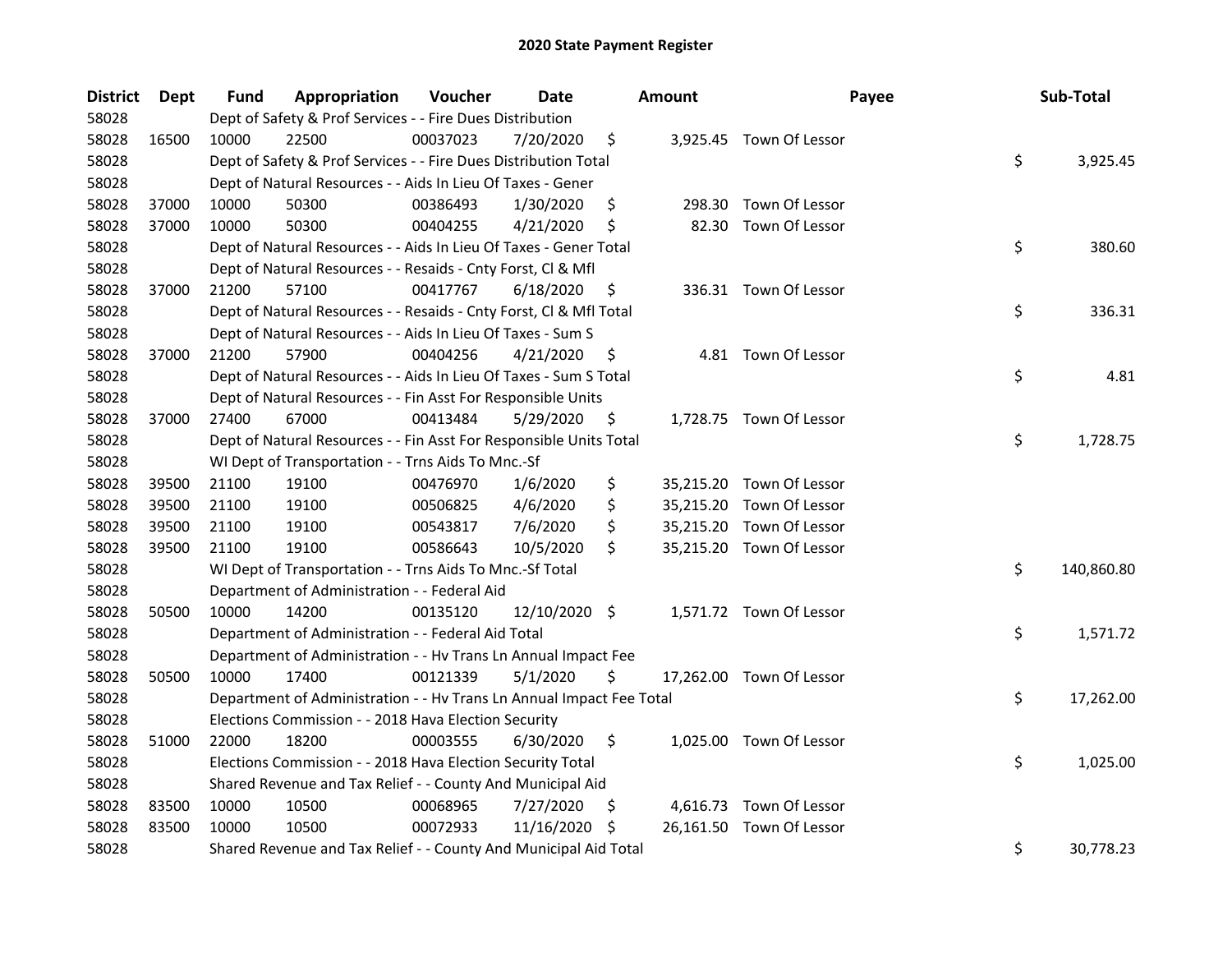| <b>District</b>    | Dept  | <b>Fund</b> | Appropriation                                                 | <b>Voucher</b> | Date       |     | <b>Amount</b> | Payee          | Sub-Total      |
|--------------------|-------|-------------|---------------------------------------------------------------|----------------|------------|-----|---------------|----------------|----------------|
| 58028              |       |             | Shared Revenue and Tax Relief - - Exempt Computer Aid         |                |            |     |               |                |                |
| 58028              | 83500 | 10000       | 10900                                                         | 00066022       | 7/27/2020  | S   | 7.27          | Town Of Lessor |                |
| 58028              |       |             | Shared Revenue and Tax Relief - - Exempt Computer Aid Total   |                |            |     |               |                | 7.27           |
| 58028              |       |             | Shared Revenue and Tax Relief - - Utility Aid                 |                |            |     |               |                |                |
| 58028              | 83500 | 10000       | 11000                                                         | 00068965       | 7/27/2020  | S   | 286.77        | Town Of Lessor |                |
| 58028              | 83500 | 10000       | 11000                                                         | 00072933       | 11/16/2020 | - S | 1.771.89      | Town Of Lessor |                |
| 58028              |       |             | Shared Revenue and Tax Relief - - Utility Aid Total           |                |            |     |               |                | \$<br>2,058.66 |
| 58028              |       |             | Shared Revenue and Tax Relief - - Personal Property Aid       |                |            |     |               |                |                |
| 58028              | 83500 | 10000       | 11100                                                         | 00061439       | 5/4/2020   | Ś   | 378.34        | Town Of Lessor |                |
| 58028              |       |             | Shared Revenue and Tax Relief - - Personal Property Aid Total |                |            |     |               |                | \$<br>378.34   |
| <b>58028 Total</b> |       |             |                                                               |                |            |     |               |                | 200,317.94     |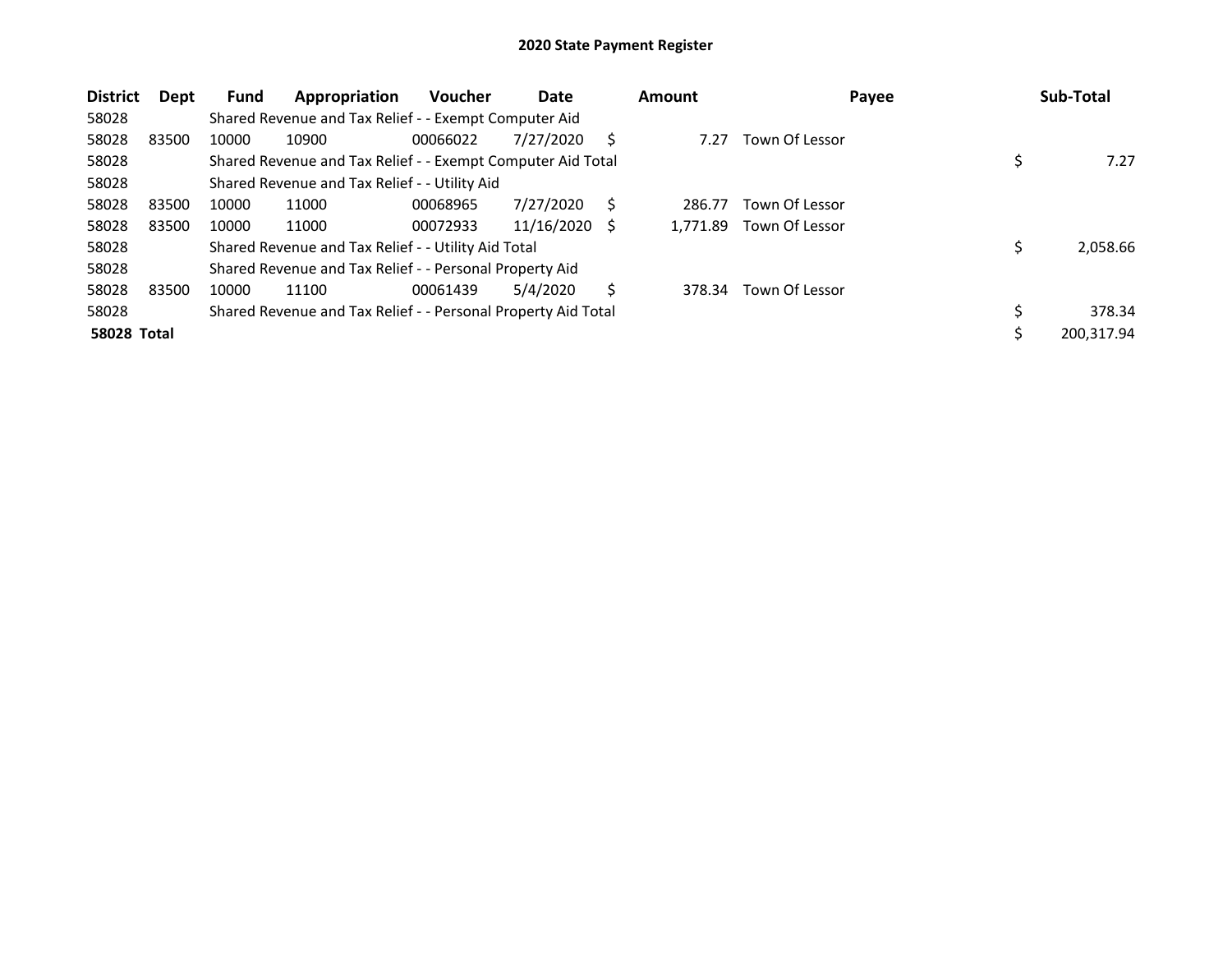| <b>District</b> | Dept  | <b>Fund</b> | Appropriation                                                        | Voucher  | Date       |     | <b>Amount</b> | Payee                          | Sub-Total        |
|-----------------|-------|-------------|----------------------------------------------------------------------|----------|------------|-----|---------------|--------------------------------|------------------|
| 58030           |       |             | Dept of Safety & Prof Services - - Fire Dues Distribution            |          |            |     |               |                                |                  |
| 58030           | 16500 | 10000       | 22500                                                                | 00037024 | 7/20/2020  | \$  |               | 2,739.84 Town Of Maple Grove   |                  |
| 58030           |       |             | Dept of Safety & Prof Services - - Fire Dues Distribution Total      |          |            |     |               |                                | \$<br>2,739.84   |
| 58030           |       |             | Dept of Natural Resources - - Resaids - Cnty Forst, Cl & Mfl         |          |            |     |               |                                |                  |
| 58030           | 37000 | 21200       | 57100                                                                | 00417768 | 6/18/2020  | \$  | 39.40         | Town Of Maple Grove            |                  |
| 58030           |       |             | Dept of Natural Resources - - Resaids - Cnty Forst, Cl & Mfl Total   |          |            |     |               |                                | \$<br>39.40      |
| 58030           |       |             | Dept of Natural Resources - - Fin Asst For Responsible Units         |          |            |     |               |                                |                  |
| 58030           | 37000 | 27400       | 67000                                                                | 00413107 | 5/29/2020  | \$  |               | 3,209.33 Town Of Maple Grove   |                  |
| 58030           |       |             | Dept of Natural Resources - - Fin Asst For Responsible Units Total   |          |            |     |               |                                | \$<br>3,209.33   |
| 58030           |       |             | WI Dept of Transportation - - Trns Aids To Mnc.-Sf                   |          |            |     |               |                                |                  |
| 58030           | 39500 | 21100       | 19100                                                                | 00476971 | 1/6/2020   | \$  |               | 36,391.23 Town Of Maple Grove  |                  |
| 58030           | 39500 | 21100       | 19100                                                                | 00506826 | 4/6/2020   | \$  |               | 36,391.23 Town Of Maple Grove  |                  |
| 58030           | 39500 | 21100       | 19100                                                                | 00543818 | 7/6/2020   | \$  | 36,391.23     | Town Of Maple Grove            |                  |
| 58030           | 39500 | 21100       | 19100                                                                | 00586644 | 10/5/2020  | \$  |               | 36,391.23 Town Of Maple Grove  |                  |
| 58030           |       |             | WI Dept of Transportation - - Trns Aids To Mnc.-Sf Total             |          |            |     |               |                                | \$<br>145,564.92 |
| 58030           |       |             | WI Dept of Transportation - - Hwy Mgmt & Opers Sf                    |          |            |     |               |                                |                  |
| 58030           | 39500 | 21100       | 36500                                                                | 00492488 | 2/28/2020  | \$  | 487.50        | Town Of Maple Grove            |                  |
| 58030           | 39500 | 21100       | 36500                                                                | 00508661 | 4/8/2020   | \$  | 500.00        | Town Of Maple Grove            |                  |
| 58030           | 39500 | 21100       | 36500                                                                | 00589584 | 10/22/2020 | \$  | 500.00        | Town Of Maple Grove            |                  |
| 58030           |       |             | WI Dept of Transportation - - Hwy Mgmt & Opers Sf Total              |          |            |     |               |                                | \$<br>1,487.50   |
| 58030           |       |             | Department of Administration - - Hv Trans Ln Annual Impact Fee       |          |            |     |               |                                |                  |
| 58030           | 50500 | 10000       | 17400                                                                | 00121340 | 5/1/2020   | \$  |               | 102,637.00 Town Of Maple Grove |                  |
| 58030           |       |             | Department of Administration - - Hv Trans Ln Annual Impact Fee Total |          |            |     |               |                                | \$<br>102,637.00 |
| 58030           |       |             | Elections Commission - - 2018 Hava Election Security                 |          |            |     |               |                                |                  |
| 58030           | 51000 | 22000       | 18200                                                                | 00003434 | 6/29/2020  | \$  |               | 811.60 Town Of Maple Grove     |                  |
| 58030           |       |             | Elections Commission - - 2018 Hava Election Security Total           |          |            |     |               |                                | \$<br>811.60     |
| 58030           |       |             | Shared Revenue and Tax Relief - - County And Municipal Aid           |          |            |     |               |                                |                  |
| 58030           | 83500 | 10000       | 10500                                                                | 00068966 | 7/27/2020  | \$. |               | 9,349.91 Town Of Maple Grove   |                  |
| 58030           | 83500 | 10000       | 10500                                                                | 00072934 | 11/16/2020 | \$. |               | 52,982.79 Town Of Maple Grove  |                  |
| 58030           |       |             | Shared Revenue and Tax Relief - - County And Municipal Aid Total     |          |            |     |               |                                | \$<br>62,332.70  |
| 58030           |       |             | Shared Revenue and Tax Relief - - Exempt Computer Aid                |          |            |     |               |                                |                  |
| 58030           | 83500 | 10000       | 10900                                                                | 00066023 | 7/27/2020  | \$  | 32.22         | Town Of Maple Grove            |                  |
| 58030           |       |             | Shared Revenue and Tax Relief - - Exempt Computer Aid Total          |          |            |     |               |                                | \$<br>32.22      |
| 58030           |       |             | Shared Revenue and Tax Relief - - Utility Aid                        |          |            |     |               |                                |                  |
| 58030           | 83500 | 10000       | 11000                                                                | 00068966 | 7/27/2020  | \$  |               | 432.23 Town Of Maple Grove     |                  |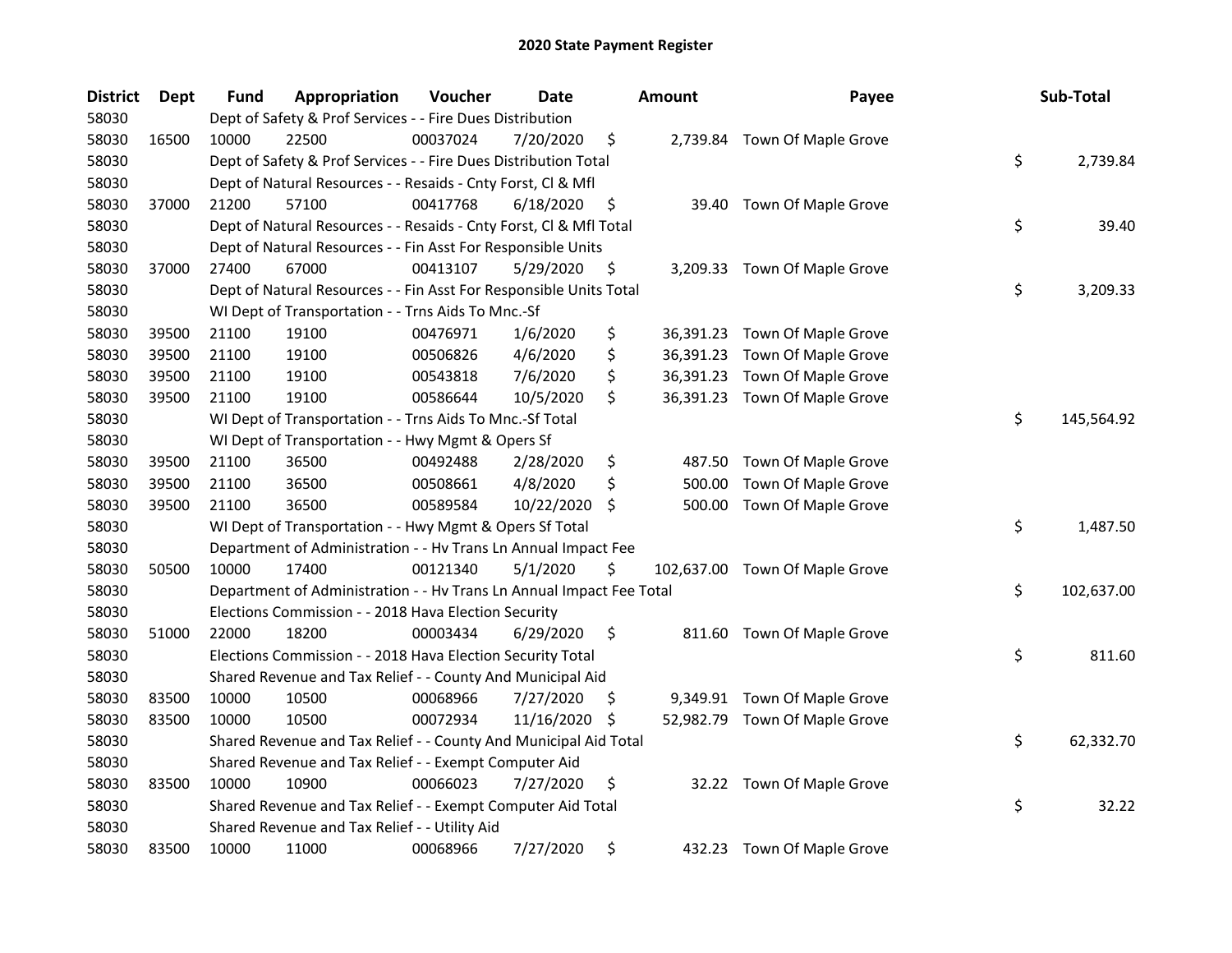| <b>District</b>    | Dept  | <b>Fund</b> | Appropriation                                                                 | <b>Voucher</b> | Date       | Amount   | Payee               | Sub-Total  |
|--------------------|-------|-------------|-------------------------------------------------------------------------------|----------------|------------|----------|---------------------|------------|
| 58030              | 83500 | 10000       | 11000                                                                         | 00072934       | 11/16/2020 | 2,498.20 | Town Of Maple Grove |            |
| 58030              |       |             | Shared Revenue and Tax Relief - - Utility Aid Total                           |                |            |          |                     | 2,930.43   |
| 58030              |       |             | Shared Revenue and Tax Relief - - Personal Property Aid                       |                |            |          |                     |            |
| 58030              | 83500 | 10000       | 11100                                                                         | 00061440       | 5/4/2020   | 1.212.83 | Town Of Maple Grove |            |
| 58030              |       |             | Shared Revenue and Tax Relief - - Personal Property Aid Total                 |                |            |          |                     | 1,212.83   |
| 58030              |       |             | Shared Revenue and Tax Relief - - State Aid; Video Service Provider Fee       |                |            |          |                     |            |
| 58030              | 83500 | 10000       | 11200                                                                         | 00064422       | 7/27/2020  | 181.60   | Town Of Maple Grove |            |
| 58030              |       |             | Shared Revenue and Tax Relief - - State Aid; Video Service Provider Fee Total |                |            |          |                     | 181.60     |
| <b>58030 Total</b> |       |             |                                                                               |                |            |          |                     | 323.179.37 |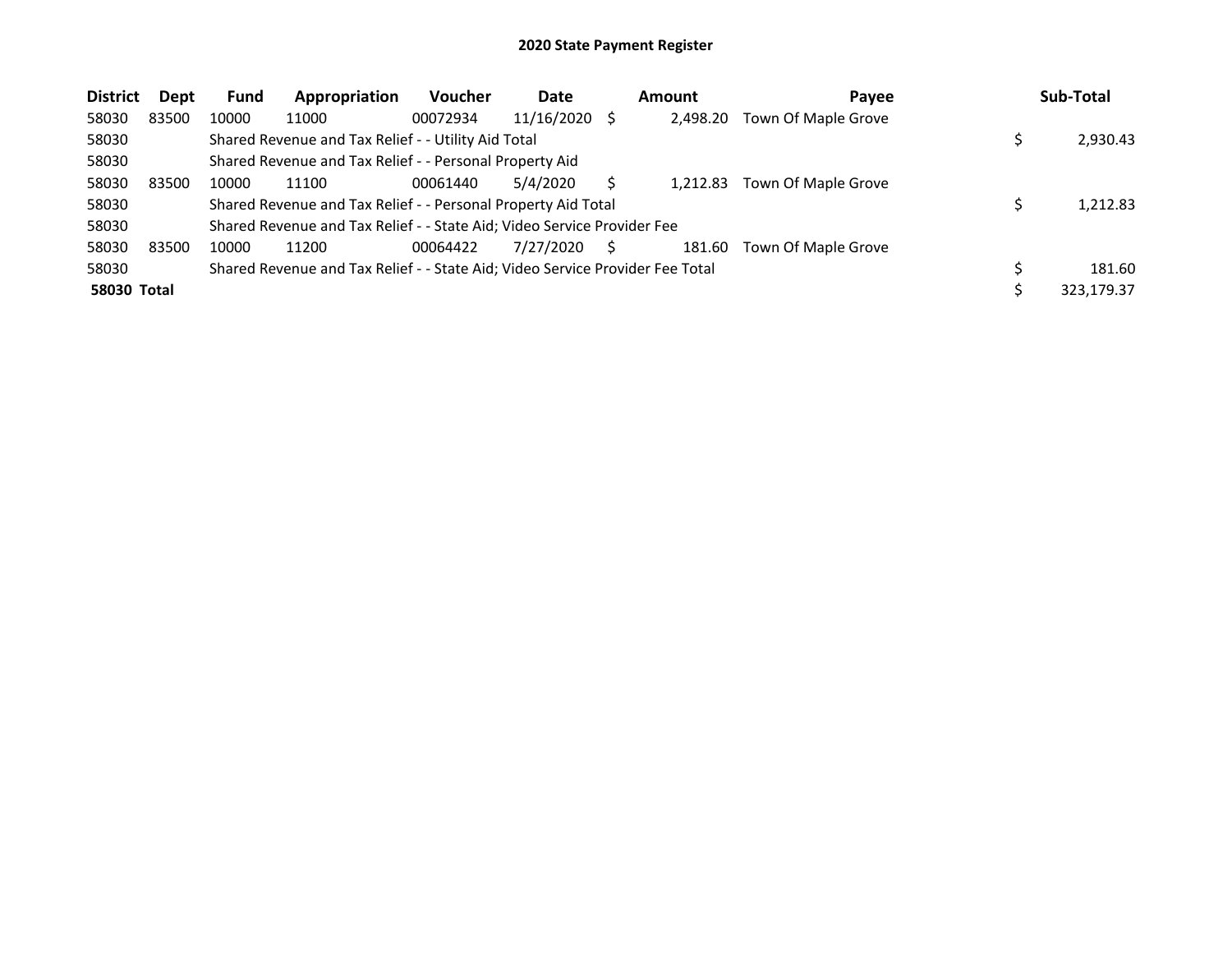| <b>District</b> | Dept  | Fund  | Appropriation                                                        | Voucher  | <b>Date</b>   |     | Amount | Payee                    | Sub-Total        |
|-----------------|-------|-------|----------------------------------------------------------------------|----------|---------------|-----|--------|--------------------------|------------------|
| 58032           |       |       | Dept of Safety & Prof Services - - Fire Dues Distribution            |          |               |     |        |                          |                  |
| 58032           | 16500 | 10000 | 22500                                                                | 00037025 | 7/20/2020     | \$  |        | 1,344.35 Town Of Morris  |                  |
| 58032           |       |       | Dept of Safety & Prof Services - - Fire Dues Distribution Total      |          |               |     |        |                          | \$<br>1,344.35   |
| 58032           |       |       | Dept of Natural Resources - - Aids In Lieu Of Taxes - Gener          |          |               |     |        |                          |                  |
| 58032           | 37000 | 10000 | 50300                                                                | 00386484 | 1/30/2020     | \$  |        | 61.62 Town Of Morris     |                  |
| 58032           |       |       | Dept of Natural Resources - - Aids In Lieu Of Taxes - Gener Total    |          |               |     |        |                          | \$<br>61.62      |
| 58032           |       |       | Dept of Natural Resources - - Resaids - Cnty Forst, Cl & Mfl         |          |               |     |        |                          |                  |
| 58032           | 37000 | 21200 | 57100                                                                | 00417769 | 6/18/2020     | \$  |        | 2,032.74 Town Of Morris  |                  |
| 58032           |       |       | Dept of Natural Resources - - Resaids - Cnty Forst, Cl & Mfl Total   |          |               |     |        |                          | \$<br>2,032.74   |
| 58032           |       |       | Dept of Natural Resources - - Fin Asst For Responsible Units         |          |               |     |        |                          |                  |
| 58032           | 37000 | 27400 | 67000                                                                | 00412867 | 5/29/2020     | \$  |        | 552.22 Town Of Morris    |                  |
| 58032           |       |       | Dept of Natural Resources - - Fin Asst For Responsible Units Total   |          |               |     |        |                          | \$<br>552.22     |
| 58032           |       |       | WI Dept of Transportation - - Trns Aids To Mnc.-Sf                   |          |               |     |        |                          |                  |
| 58032           | 39500 | 21100 | 19100                                                                | 00476972 | 1/6/2020      | \$  |        | 25,905.51 Town Of Morris |                  |
| 58032           | 39500 | 21100 | 19100                                                                | 00506827 | 4/6/2020      | \$  |        | 25,905.51 Town Of Morris |                  |
| 58032           | 39500 | 21100 | 19100                                                                | 00543819 | 7/6/2020      | \$  |        | 25,905.51 Town Of Morris |                  |
| 58032           | 39500 | 21100 | 19100                                                                | 00586645 | 10/5/2020     | \$  |        | 25,905.51 Town Of Morris |                  |
| 58032           |       |       | WI Dept of Transportation - - Trns Aids To Mnc.-Sf Total             |          |               |     |        |                          | \$<br>103,622.04 |
| 58032           |       |       | Department of Administration - - Federal Aid                         |          |               |     |        |                          |                  |
| 58032           | 50500 | 10000 | 14200                                                                | 00135121 | 12/10/2020 \$ |     |        | 7,314.00 Town Of Morris  |                  |
| 58032           |       |       | Department of Administration - - Federal Aid Total                   |          |               |     |        |                          | \$<br>7,314.00   |
| 58032           |       |       | Department of Administration - - Hv Trans Ln Annual Impact Fee       |          |               |     |        |                          |                  |
| 58032           | 50500 | 10000 | 17400                                                                | 00121296 | 9/15/2020     | \$  |        | 5,324.00 Town Of Morris  |                  |
| 58032           |       |       | Department of Administration - - Hv Trans Ln Annual Impact Fee Total |          |               |     |        |                          | \$<br>5,324.00   |
| 58032           |       |       | Elections Commission - - 2018 Hava Election Security                 |          |               |     |        |                          |                  |
| 58032           | 51000 | 22000 | 18200                                                                | 00003534 | 6/30/2020     | \$  |        | 468.40 Town Of Morris    |                  |
| 58032           |       |       | Elections Commission - - 2018 Hava Election Security Total           |          |               |     |        |                          | \$<br>468.40     |
| 58032           |       |       | Shared Revenue and Tax Relief - - County And Municipal Aid           |          |               |     |        |                          |                  |
| 58032           | 83500 | 10000 | 10500                                                                | 00068967 | 7/27/2020     | \$. |        | 3,322.97 Town Of Morris  |                  |
| 58032           | 83500 | 10000 | 10500                                                                | 00072935 | 11/16/2020    | -\$ |        | 18,830.16 Town Of Morris |                  |
| 58032           |       |       | Shared Revenue and Tax Relief - - County And Municipal Aid Total     |          |               |     |        |                          | \$<br>22,153.13  |
| 58032           |       |       | Shared Revenue and Tax Relief - - Personal Property Aid              |          |               |     |        |                          |                  |
| 58032           | 83500 | 10000 | 11100                                                                | 00061441 | 5/4/2020      | \$  |        | 79.39 Town Of Morris     |                  |
| 58032           |       |       | Shared Revenue and Tax Relief - - Personal Property Aid Total        |          |               |     |        |                          | \$<br>79.39      |
| 58032           |       |       | Shared Revenue and Tax Relief - - Payments For Municipal Svcs        |          |               |     |        |                          |                  |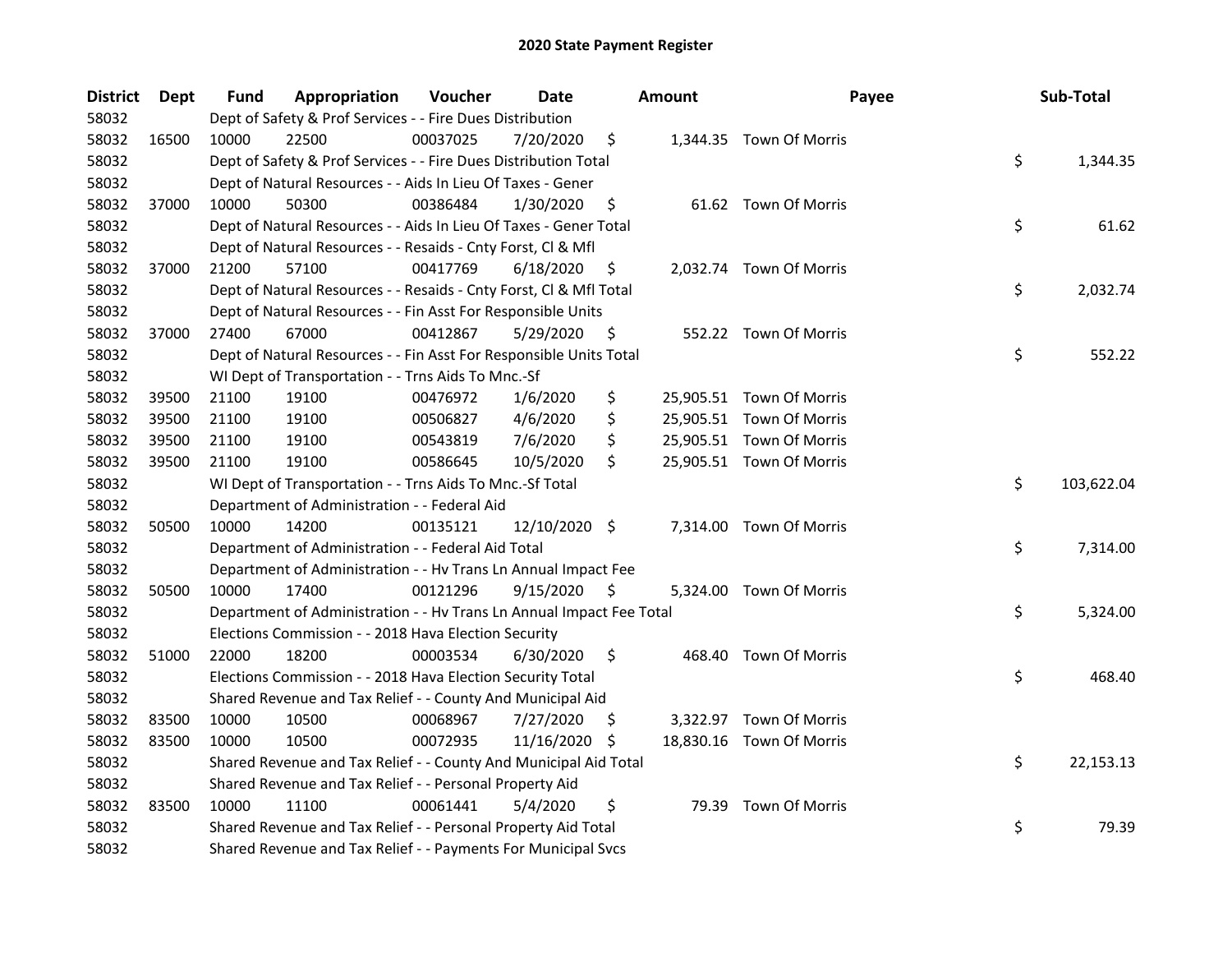| District Dept |       | Fund  | Appropriation                                                       | <b>Voucher</b> | Date        | Amount |        | <b>Pavee</b>   |  | Sub-Total  |
|---------------|-------|-------|---------------------------------------------------------------------|----------------|-------------|--------|--------|----------------|--|------------|
| 58032         | 83500 | 10000 | 50100                                                               | 00054706       | 2/3/2020 \$ |        | 149.49 | Town Of Morris |  |            |
| 58032         |       |       | Shared Revenue and Tax Relief - - Payments For Municipal Svcs Total |                |             |        |        |                |  | 149.49     |
| 58032 Total   |       |       |                                                                     |                |             |        |        |                |  | 143.101.38 |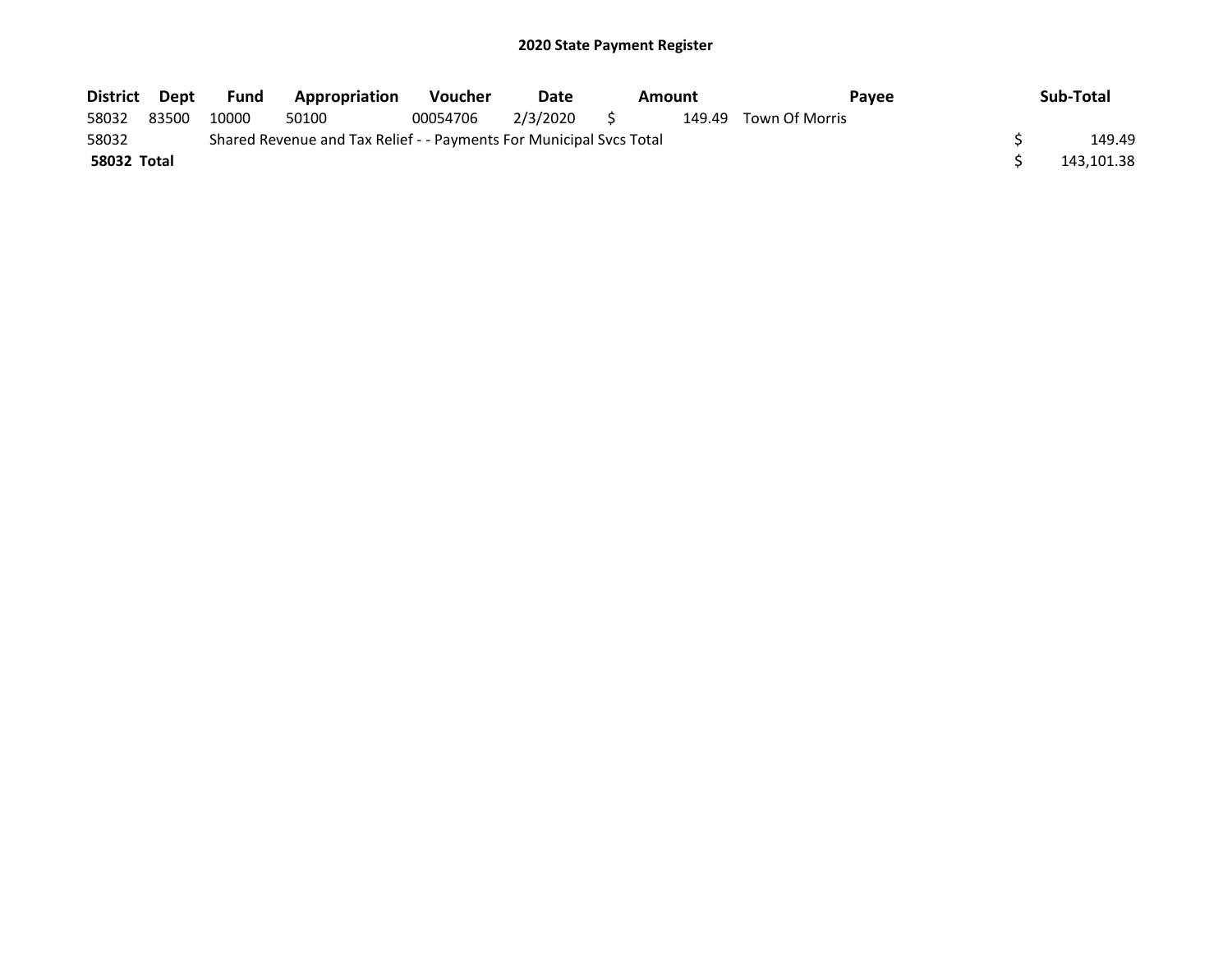| <b>District</b> | <b>Dept</b> | <b>Fund</b> | Appropriation                                                      | Voucher  | Date       |    | <b>Amount</b> | Payee                      | Sub-Total       |
|-----------------|-------------|-------------|--------------------------------------------------------------------|----------|------------|----|---------------|----------------------------|-----------------|
| 58034           |             |             | Dept of Safety & Prof Services - - Fire Dues Distribution          |          |            |    |               |                            |                 |
| 58034           | 16500       | 10000       | 22500                                                              | 00037026 | 7/20/2020  | \$ |               | 1,446.84 Town of Navarino  |                 |
| 58034           |             |             | Dept of Safety & Prof Services - - Fire Dues Distribution Total    |          |            |    |               |                            | \$<br>1,446.84  |
| 58034           |             |             | Dept of Natural Resources - - Aids In Lieu Of Taxes - Gener        |          |            |    |               |                            |                 |
| 58034           | 37000       | 10000       | 50300                                                              | 00386499 | 1/30/2020  | \$ |               | 9,890.00 Town of Navarino  |                 |
| 58034           | 37000       | 10000       | 50300                                                              | 00404344 | 4/21/2020  | \$ |               | 3,768.04 Town of Navarino  |                 |
| 58034           |             |             | Dept of Natural Resources - - Aids In Lieu Of Taxes - Gener Total  |          |            |    |               |                            | \$<br>13,658.04 |
| 58034           |             |             | Dept of Natural Resources - - Taxes & Assessmts-Conserv Fund       |          |            |    |               |                            |                 |
| 58034           | 37000       | 21200       | 16900                                                              | 00383436 | 1/21/2020  | \$ |               | 10.00 Town of Navarino     |                 |
| 58034           |             |             | Dept of Natural Resources - - Taxes & Assessmts-Conserv Fund Total |          |            |    |               |                            | \$<br>10.00     |
| 58034           |             |             | Dept of Natural Resources - - Resaids - Cnty Forst, Cl & Mfl       |          |            |    |               |                            |                 |
| 58034           | 37000       | 21200       | 57100                                                              | 00417770 | 6/18/2020  | \$ |               | 659.89 Town of Navarino    |                 |
| 58034           |             |             | Dept of Natural Resources - - Resaids - Cnty Forst, Cl & Mfl Total |          |            |    |               |                            | \$<br>659.89    |
| 58034           |             |             | Dept of Natural Resources - - Aids In Lieu Of Taxes - Sum S        |          |            |    |               |                            |                 |
| 58034           | 37000       | 21200       | 57900                                                              | 00404345 | 4/21/2020  | \$ | 4,962.70      | Town of Navarino           |                 |
| 58034           |             |             | Dept of Natural Resources - - Aids In Lieu Of Taxes - Sum S Total  |          |            |    |               |                            | \$<br>4,962.70  |
| 58034           |             |             | Dept of Natural Resources - - Resource Maint Develop Sp Frst       |          |            |    |               |                            |                 |
| 58034           | 37000       | 21200       | 77900                                                              | 00435731 | 9/30/2020  | \$ |               | 41,000.00 Town of Navarino |                 |
| 58034           |             |             | Dept of Natural Resources - - Resource Maint Develop Sp Frst Total |          |            |    |               |                            | \$<br>41,000.00 |
| 58034           |             |             | Dept of Natural Resources - - Fin Asst For Responsible Units       |          |            |    |               |                            |                 |
| 58034           | 37000       | 27400       | 67000                                                              | 00413252 | 5/29/2020  | \$ |               | 1,240.70 Town of Navarino  |                 |
| 58034           |             |             | Dept of Natural Resources - - Fin Asst For Responsible Units Total |          |            |    |               |                            | \$<br>1,240.70  |
| 58034           |             |             | WI Dept of Transportation - - Trns Aids To Mnc.-Sf                 |          |            |    |               |                            |                 |
| 58034           | 39500       | 21100       | 19100                                                              | 00476973 | 1/6/2020   | \$ |               | 15,354.09 Town of Navarino |                 |
| 58034           | 39500       | 21100       | 19100                                                              | 00506828 | 4/6/2020   | \$ |               | 15,354.09 Town of Navarino |                 |
| 58034           | 39500       | 21100       | 19100                                                              | 00543820 | 7/6/2020   | \$ |               | 15,354.09 Town of Navarino |                 |
| 58034           | 39500       | 21100       | 19100                                                              | 00586646 | 10/5/2020  | \$ |               | 15,354.09 Town of Navarino |                 |
| 58034           |             |             | WI Dept of Transportation - - Trns Aids To Mnc.-Sf Total           |          |            |    |               |                            | \$<br>61,416.36 |
| 58034           |             |             | Elections Commission - - 2018 Hava Election Security               |          |            |    |               |                            |                 |
| 58034           | 51000       | 22000       | 18200                                                              | 00004065 | 8/4/2020   | \$ | 468.40        | Town of Navarino           |                 |
| 58034           |             |             | Elections Commission - - 2018 Hava Election Security Total         |          |            |    |               |                            | \$<br>468.40    |
| 58034           |             |             | Shared Revenue and Tax Relief - - County And Municipal Aid         |          |            |    |               |                            |                 |
| 58034           | 83500       | 10000       | 10500                                                              | 00068968 | 7/27/2020  | \$ |               | 3,604.05 Town of Navarino  |                 |
| 58034           | 83500       | 10000       | 10500                                                              | 00072936 | 11/16/2020 | S  |               | 20,422.93 Town of Navarino |                 |
| 58034           |             |             | Shared Revenue and Tax Relief - - County And Municipal Aid Total   |          |            |    |               |                            | \$<br>24,026.98 |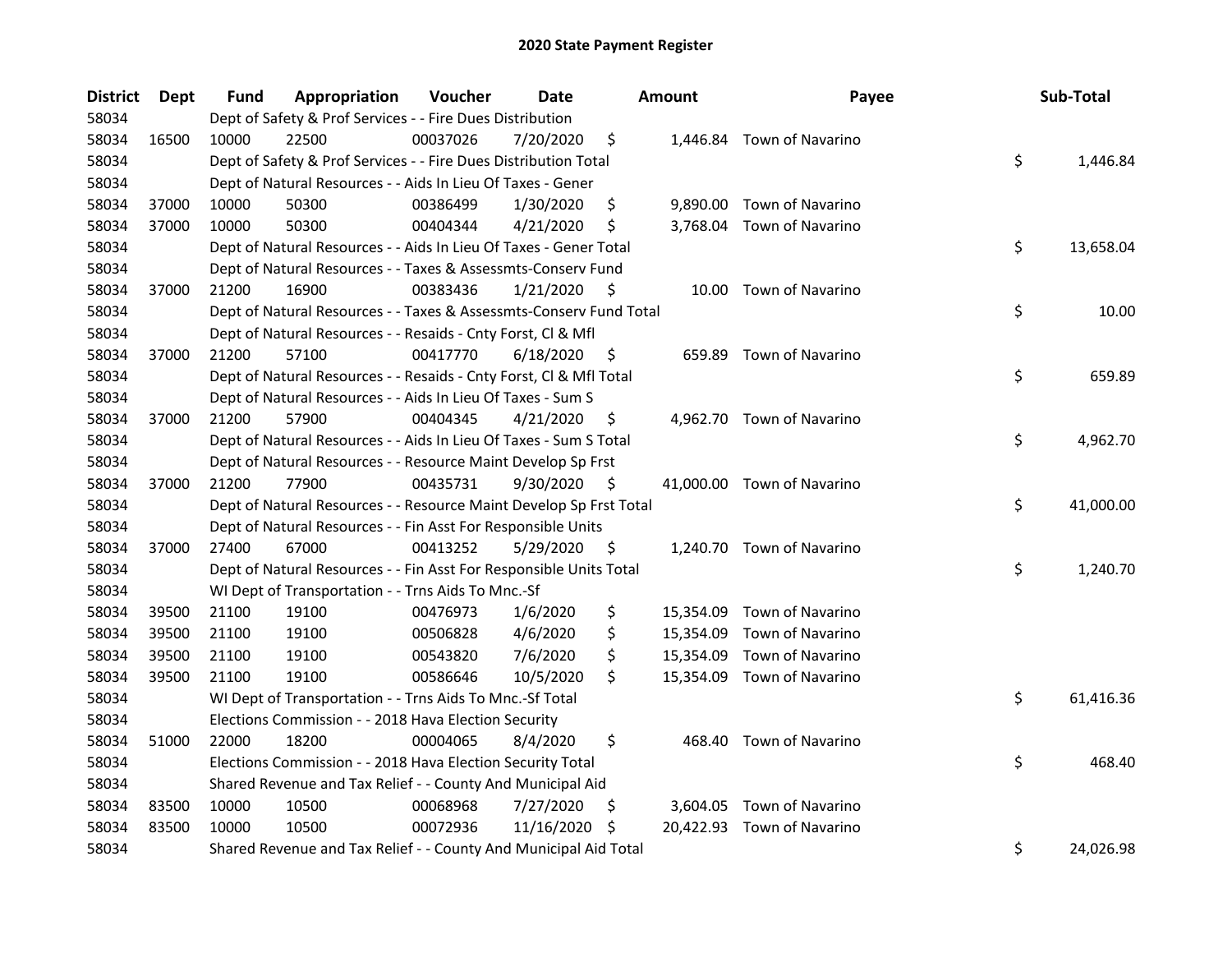| <b>District</b>    | Dept | <b>Fund</b> | Appropriation                                                       | <b>Voucher</b> | Date      |   | <b>Amount</b> | Payee            |   | Sub-Total  |
|--------------------|------|-------------|---------------------------------------------------------------------|----------------|-----------|---|---------------|------------------|---|------------|
| 58034              |      |             | Shared Revenue and Tax Relief - - Exempt Computer Aid               |                |           |   |               |                  |   |            |
| 58034<br>83500     |      | 10000       | 10900                                                               | 00066024       | 7/27/2020 | S | 2.08          | Town of Navarino |   |            |
| 58034              |      |             | Shared Revenue and Tax Relief - - Exempt Computer Aid Total         |                |           |   |               |                  |   | 2.08       |
| 58034              |      |             | Shared Revenue and Tax Relief - - Personal Property Aid             |                |           |   |               |                  |   |            |
| 58034<br>83500     |      | 10000       | 11100                                                               | 00061442       | 5/4/2020  |   | 491.48        | Town of Navarino |   |            |
| 58034              |      |             | Shared Revenue and Tax Relief - - Personal Property Aid Total       |                |           |   |               |                  | Ś | 491.48     |
| 58034              |      |             | Shared Revenue and Tax Relief - - Payments For Municipal Svcs       |                |           |   |               |                  |   |            |
| 58034<br>83500     |      | 10000       | 50100                                                               | 00054718       | 2/3/2020  | S | 48.47         | Town of Navarino |   |            |
| 58034              |      |             | Shared Revenue and Tax Relief - - Payments For Municipal Svcs Total |                |           |   |               |                  |   | 48.47      |
| <b>58034 Total</b> |      |             |                                                                     |                |           |   |               |                  |   | 149,431.94 |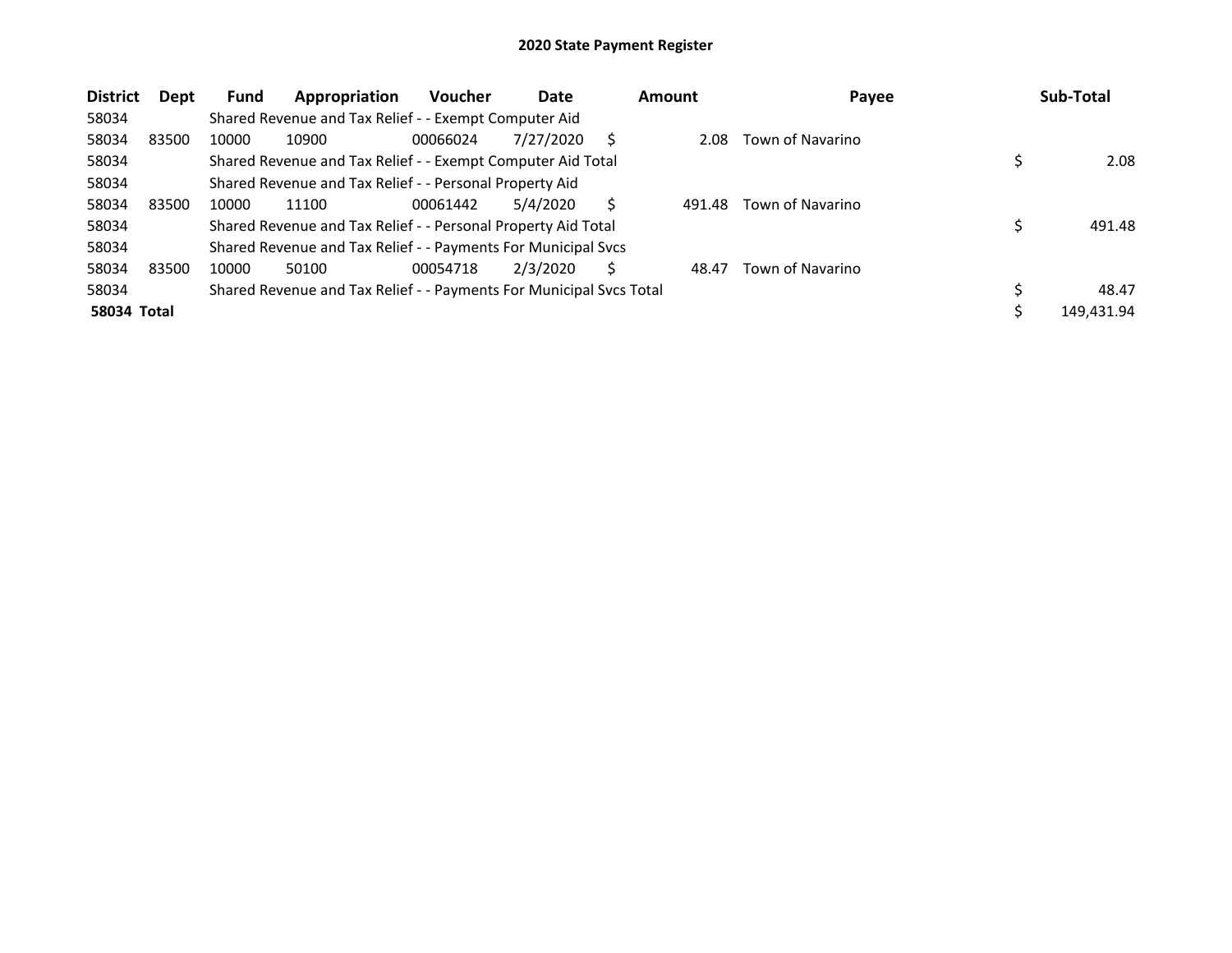| District | Dept  | Fund  | Appropriation                                                        | Voucher  | Date          |    | <b>Amount</b> |                         | Payee | Sub-Total  |
|----------|-------|-------|----------------------------------------------------------------------|----------|---------------|----|---------------|-------------------------|-------|------------|
| 58036    |       |       | Dept of Safety & Prof Services - - Fire Dues Distribution            |          |               |    |               |                         |       |            |
| 58036    | 16500 | 10000 | 22500                                                                | 00037027 | 7/20/2020     | \$ |               | 2,838.83 Town of Pella  |       |            |
| 58036    |       |       | Dept of Safety & Prof Services - - Fire Dues Distribution Total      |          |               |    |               |                         | \$    | 2,838.83   |
| 58036    |       |       | Dept of Natural Resources - - Aids In Lieu Of Taxes - Gener          |          |               |    |               |                         |       |            |
| 58036    | 37000 | 10000 | 50300                                                                | 00386508 | 1/30/2020     | \$ |               | 4,446.01 Town of Pella  |       |            |
| 58036    |       |       | Dept of Natural Resources - - Aids In Lieu Of Taxes - Gener Total    |          |               |    |               |                         | \$    | 4,446.01   |
| 58036    |       |       | Dept of Natural Resources - - Resaids - Cnty Forst, Cl & Mfl         |          |               |    |               |                         |       |            |
| 58036    | 37000 | 21200 | 57100                                                                | 00417771 | 6/18/2020     | \$ |               | 686.08 Town of Pella    |       |            |
| 58036    |       |       | Dept of Natural Resources - - Resaids - Cnty Forst, Cl & Mfl Total   |          |               |    |               |                         | \$    | 686.08     |
| 58036    |       |       | Dept of Natural Resources - - Fin Asst For Responsible Units         |          |               |    |               |                         |       |            |
| 58036    | 37000 | 27400 | 67000                                                                | 00412986 | 5/29/2020     | Ş. |               | 822.38 Town of Pella    |       |            |
| 58036    |       |       | Dept of Natural Resources - - Fin Asst For Responsible Units Total   |          |               |    |               |                         | \$    | 822.38     |
| 58036    |       |       | WI Dept of Transportation - - Trns Aids To Mnc.-Sf                   |          |               |    |               |                         |       |            |
| 58036    | 39500 | 21100 | 19100                                                                | 00476974 | 1/6/2020      | \$ |               | 34,683.03 Town of Pella |       |            |
| 58036    | 39500 | 21100 | 19100                                                                | 00506829 | 4/6/2020      | \$ |               | 34,683.03 Town of Pella |       |            |
| 58036    | 39500 | 21100 | 19100                                                                | 00543821 | 7/6/2020      | \$ |               | 34,683.03 Town of Pella |       |            |
| 58036    | 39500 | 21100 | 19100                                                                | 00586647 | 10/5/2020     | \$ |               | 34,683.03 Town of Pella |       |            |
| 58036    |       |       | WI Dept of Transportation - - Trns Aids To Mnc.-Sf Total             |          |               |    |               |                         | \$    | 138,732.12 |
| 58036    |       |       | Department of Administration - - Hv Trans Ln Annual Impact Fee       |          |               |    |               |                         |       |            |
| 58036    | 50500 | 10000 | 17400                                                                | 00121297 | 5/1/2020      | \$ |               | 39,011.00 Town of Pella |       |            |
| 58036    |       |       | Department of Administration - - Hv Trans Ln Annual Impact Fee Total |          |               |    |               |                         | \$    | 39,011.00  |
| 58036    |       |       | Elections Commission - - 2018 Hava Election Security                 |          |               |    |               |                         |       |            |
| 58036    | 51000 | 22000 | 18200                                                                | 00003682 | 7/6/2020      | \$ |               | 778.60 Town of Pella    |       |            |
| 58036    |       |       | Elections Commission - - 2018 Hava Election Security Total           |          |               |    |               |                         | \$    | 778.60     |
| 58036    |       |       | Shared Revenue and Tax Relief - - County And Municipal Aid           |          |               |    |               |                         |       |            |
| 58036    | 83500 | 10000 | 10500                                                                | 00068969 | 7/27/2020     | S  |               | 6,407.03 Town of Pella  |       |            |
| 58036    | 83500 | 10000 | 10500                                                                | 00072937 | 11/16/2020 \$ |    |               | 36,306.51 Town of Pella |       |            |
| 58036    |       |       | Shared Revenue and Tax Relief - - County And Municipal Aid Total     |          |               |    |               |                         | \$    | 42,713.54  |
| 58036    |       |       | Shared Revenue and Tax Relief - - Exempt Computer Aid                |          |               |    |               |                         |       |            |
| 58036    | 83500 | 10000 | 10900                                                                | 00066025 | 7/27/2020     | \$ |               | 5.19 Town of Pella      |       |            |
| 58036    |       |       | Shared Revenue and Tax Relief - - Exempt Computer Aid Total          |          |               |    |               |                         | \$    | 5.19       |
| 58036    |       |       | Shared Revenue and Tax Relief - - Utility Aid                        |          |               |    |               |                         |       |            |
| 58036    | 83500 | 10000 | 11000                                                                | 00068969 | 7/27/2020     | \$ |               | 1,203.01 Town of Pella  |       |            |
| 58036    | 83500 | 10000 | 11000                                                                | 00072937 | 11/16/2020    | S. | 6,923.55      | Town of Pella           |       |            |
| 58036    |       |       | Shared Revenue and Tax Relief - - Utility Aid Total                  |          |               |    |               |                         | \$    | 8,126.56   |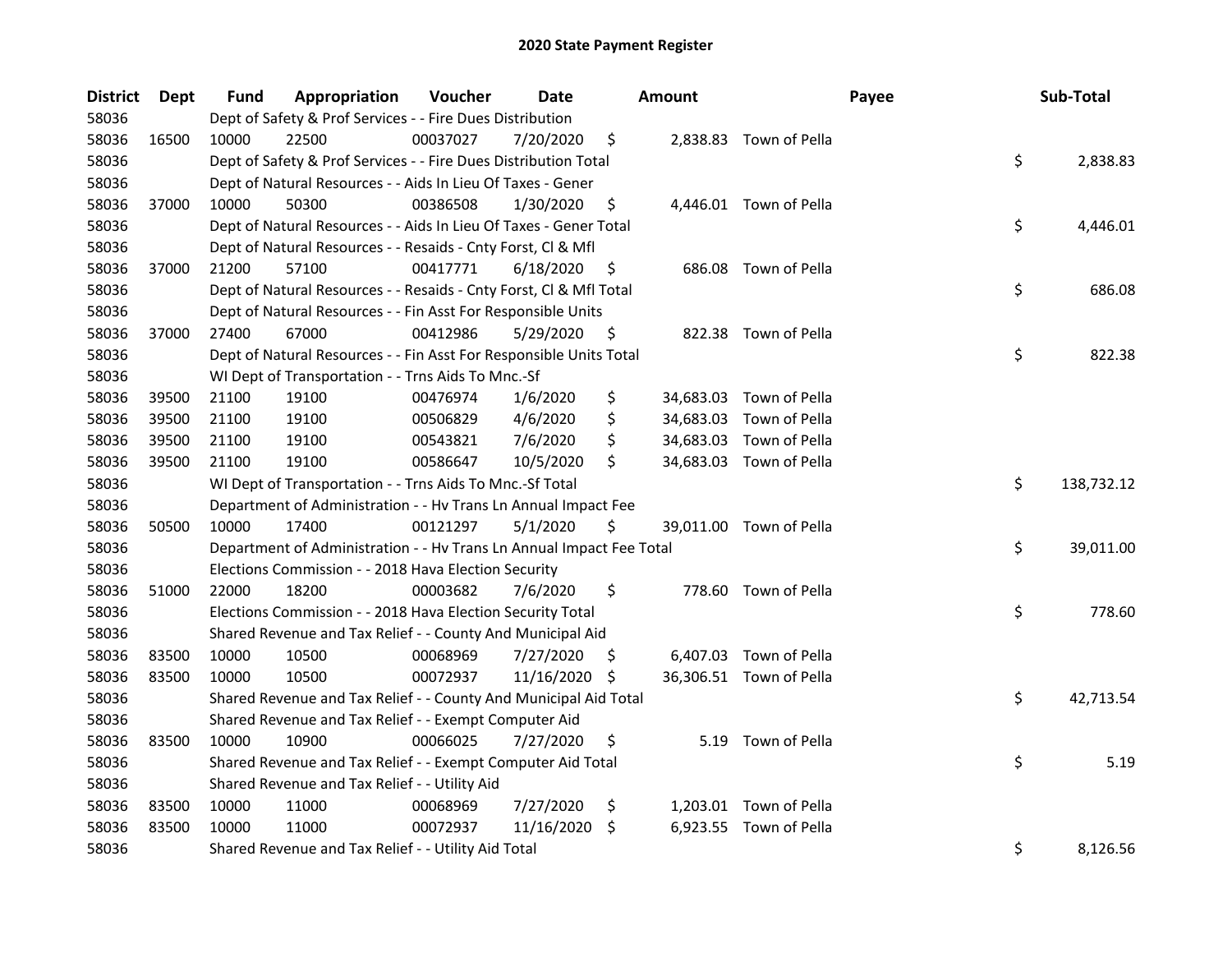| <b>District</b> | Dept  | <b>Fund</b> | Appropriation                                                 | <b>Voucher</b> | Date     | Amount |        | Payee         | Sub-Total |            |
|-----------------|-------|-------------|---------------------------------------------------------------|----------------|----------|--------|--------|---------------|-----------|------------|
| 58036           |       |             | Shared Revenue and Tax Relief - - Personal Property Aid       |                |          |        |        |               |           |            |
| 58036           | 83500 | 10000       | 11100                                                         | 00061443       | 5/4/2020 |        | 468.19 | Town of Pella |           |            |
| 58036           |       |             | Shared Revenue and Tax Relief - - Personal Property Aid Total |                |          |        |        |               |           | 468.19     |
| 58036 Total     |       |             |                                                               |                |          |        |        |               |           | 238,628.50 |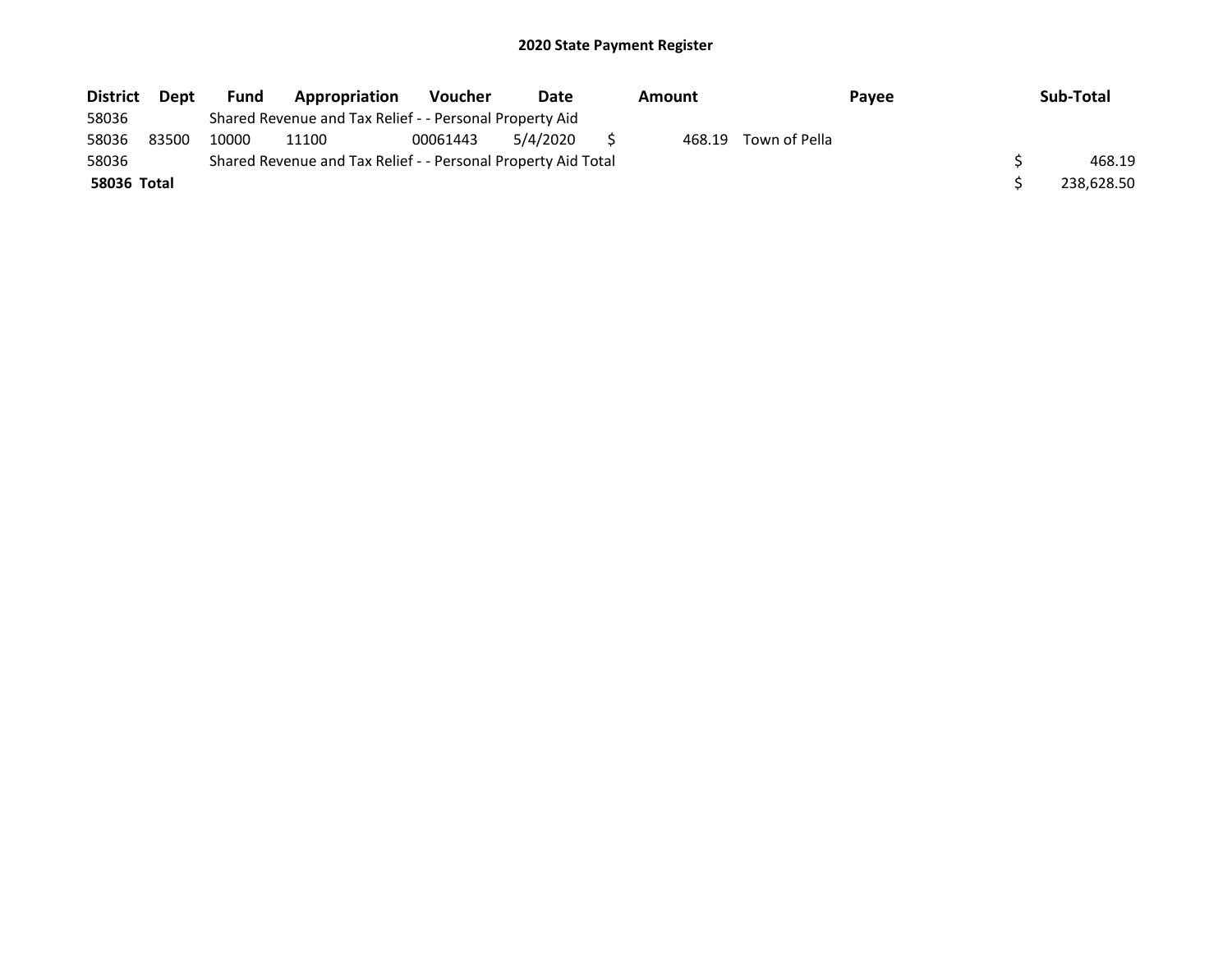| <b>District</b> | Dept  | <b>Fund</b> | Appropriation                                                      | Voucher  | Date       |     | <b>Amount</b> | Payee                         | Sub-Total       |
|-----------------|-------|-------------|--------------------------------------------------------------------|----------|------------|-----|---------------|-------------------------------|-----------------|
| 58038           |       |             | Dept of Safety & Prof Services - - Fire Dues Distribution          |          |            |     |               |                               |                 |
| 58038           | 16500 | 10000       | 22500                                                              | 00037028 | 7/20/2020  | \$  |               | 2,066.06 Town Of Red Springs  |                 |
| 58038           |       |             | Dept of Safety & Prof Services - - Fire Dues Distribution Total    |          |            |     |               |                               | \$<br>2,066.06  |
| 58038           |       |             | Dept of Natural Resources - - Resaids - Cnty Forst, Cl & Mfl       |          |            |     |               |                               |                 |
| 58038           | 37000 | 21200       | 57100                                                              | 00417772 | 6/18/2020  | \$  | 825.49        | Town Of Red Springs           |                 |
| 58038           |       |             | Dept of Natural Resources - - Resaids - Cnty Forst, Cl & Mfl Total |          |            |     |               |                               | \$<br>825.49    |
| 58038           |       |             | Dept of Natural Resources - - Fin Asst For Responsible Units       |          |            |     |               |                               |                 |
| 58038           | 37000 | 27400       | 67000                                                              | 00413235 | 5/29/2020  | \$  |               | 785.15 Town Of Red Springs    |                 |
| 58038           |       |             | Dept of Natural Resources - - Fin Asst For Responsible Units Total |          |            |     |               |                               | \$<br>785.15    |
| 58038           |       |             | WI Dept of Transportation - - Trns Aids To Mnc.-Sf                 |          |            |     |               |                               |                 |
| 58038           | 39500 | 21100       | 19100                                                              | 00476975 | 1/6/2020   | \$  |               | 20,353.86 Town Of Red Springs |                 |
| 58038           | 39500 | 21100       | 19100                                                              | 00506830 | 4/6/2020   | \$  |               | 20,353.86 Town Of Red Springs |                 |
| 58038           | 39500 | 21100       | 19100                                                              | 00543822 | 7/6/2020   | \$  |               | 20,353.86 Town Of Red Springs |                 |
| 58038           | 39500 | 21100       | 19100                                                              | 00586648 | 10/5/2020  | \$  |               | 20,353.86 Town Of Red Springs |                 |
| 58038           |       |             | WI Dept of Transportation - - Trns Aids To Mnc.-Sf Total           |          |            |     |               |                               | \$<br>81,415.44 |
| 58038           |       |             | Department of Administration - - Federal Aid                       |          |            |     |               |                               |                 |
| 58038           | 50500 | 10000       | 14200                                                              | 00130174 | 10/2/2020  | \$  | 2,052.40      | Town Of Red Springs           |                 |
| 58038           | 50500 | 10000       | 14200                                                              | 00135122 | 12/10/2020 | \$  |               | 13,378.83 Town Of Red Springs |                 |
| 58038           |       |             | Department of Administration - - Federal Aid Total                 |          |            |     |               |                               | \$<br>15,431.23 |
| 58038           |       |             | Elections Commission - - 2018 Hava Election Security               |          |            |     |               |                               |                 |
| 58038           | 51000 | 22000       | 18200                                                              | 00003794 | 7/9/2020   | \$  |               | 788.50 Town Of Red Springs    |                 |
| 58038           |       |             | Elections Commission - - 2018 Hava Election Security Total         |          |            |     |               |                               | \$<br>788.50    |
| 58038           |       |             | Shared Revenue and Tax Relief - - County And Municipal Aid         |          |            |     |               |                               |                 |
| 58038           | 83500 | 10000       | 10500                                                              | 00068970 | 7/27/2020  | \$. |               | 3,396.98 Town Of Red Springs  |                 |
| 58038           | 83500 | 10000       | 10500                                                              | 00072938 | 11/16/2020 | \$  |               | 19,249.58 Town Of Red Springs |                 |
| 58038           |       |             | Shared Revenue and Tax Relief - - County And Municipal Aid Total   |          |            |     |               |                               | \$<br>22,646.56 |
| 58038           |       |             | Shared Revenue and Tax Relief - - Exempt Computer Aid              |          |            |     |               |                               |                 |
| 58038           | 83500 | 10000       | 10900                                                              | 00066026 | 7/27/2020  | \$  | 2.08          | Town Of Red Springs           |                 |
| 58038           |       |             | Shared Revenue and Tax Relief - - Exempt Computer Aid Total        |          |            |     |               |                               | \$<br>2.08      |
| 58038           |       |             | Shared Revenue and Tax Relief - - Utility Aid                      |          |            |     |               |                               |                 |
| 58038           | 83500 | 10000       | 11000                                                              | 00068970 | 7/27/2020  | \$  | 1.13          | Town Of Red Springs           |                 |
| 58038           | 83500 | 10000       | 11000                                                              | 00072938 | 11/16/2020 | \$  | 6.50          | Town Of Red Springs           |                 |
| 58038           |       |             | Shared Revenue and Tax Relief - - Utility Aid Total                |          |            |     |               |                               | \$<br>7.63      |
| 58038           |       |             | Shared Revenue and Tax Relief - - Personal Property Aid            |          |            |     |               |                               |                 |
| 58038           | 83500 | 10000       | 11100                                                              | 00061444 | 5/4/2020   | \$  | 68.99         | Town Of Red Springs           |                 |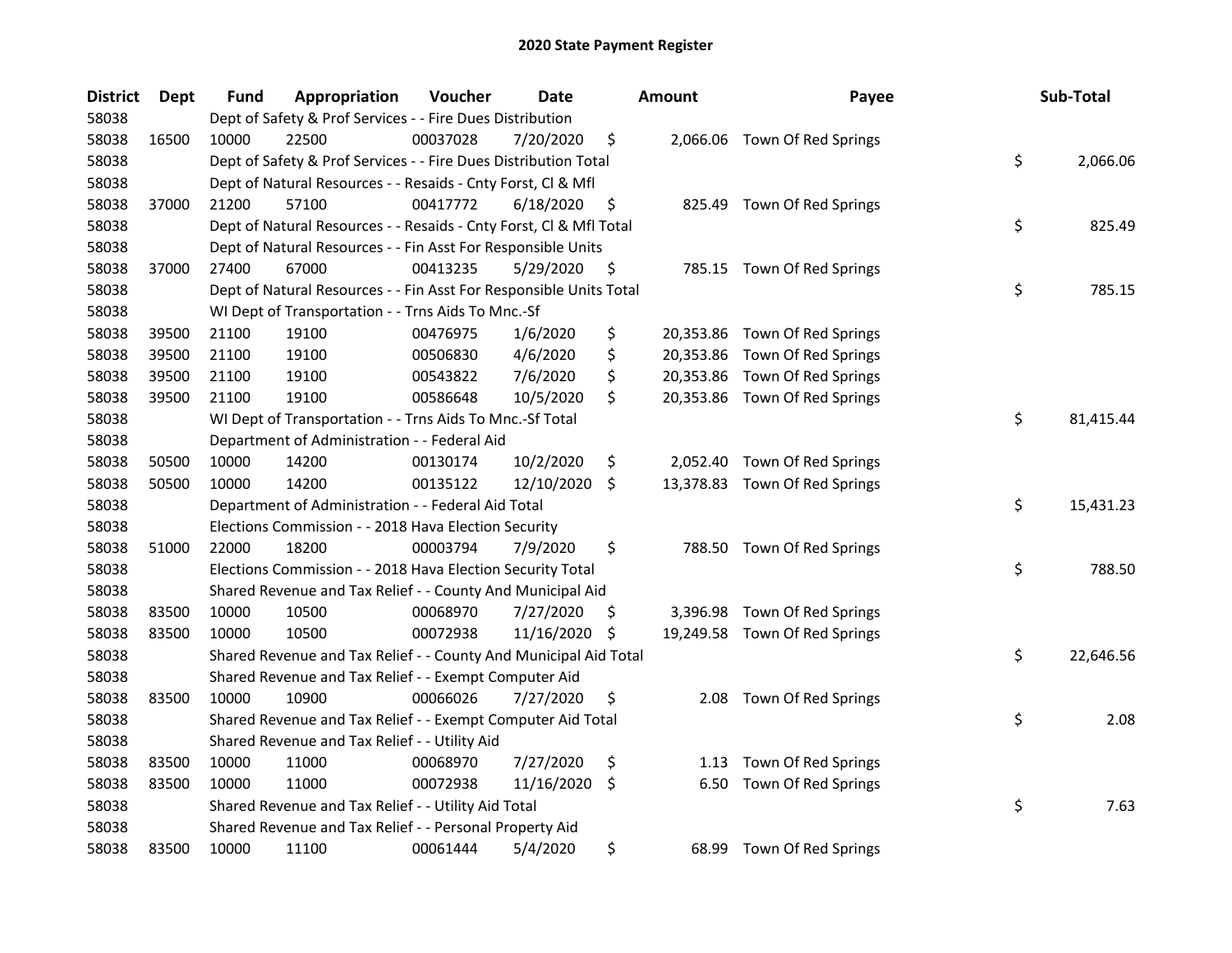| District Dept | Fund | Appropriation                                                 | <b>Voucher</b> | Date | Amount | Payee | Sub-Total  |
|---------------|------|---------------------------------------------------------------|----------------|------|--------|-------|------------|
| 58038         |      | Shared Revenue and Tax Relief - - Personal Property Aid Total |                |      |        |       | 68.99      |
| 58038 Total   |      |                                                               |                |      |        |       | 124,037.13 |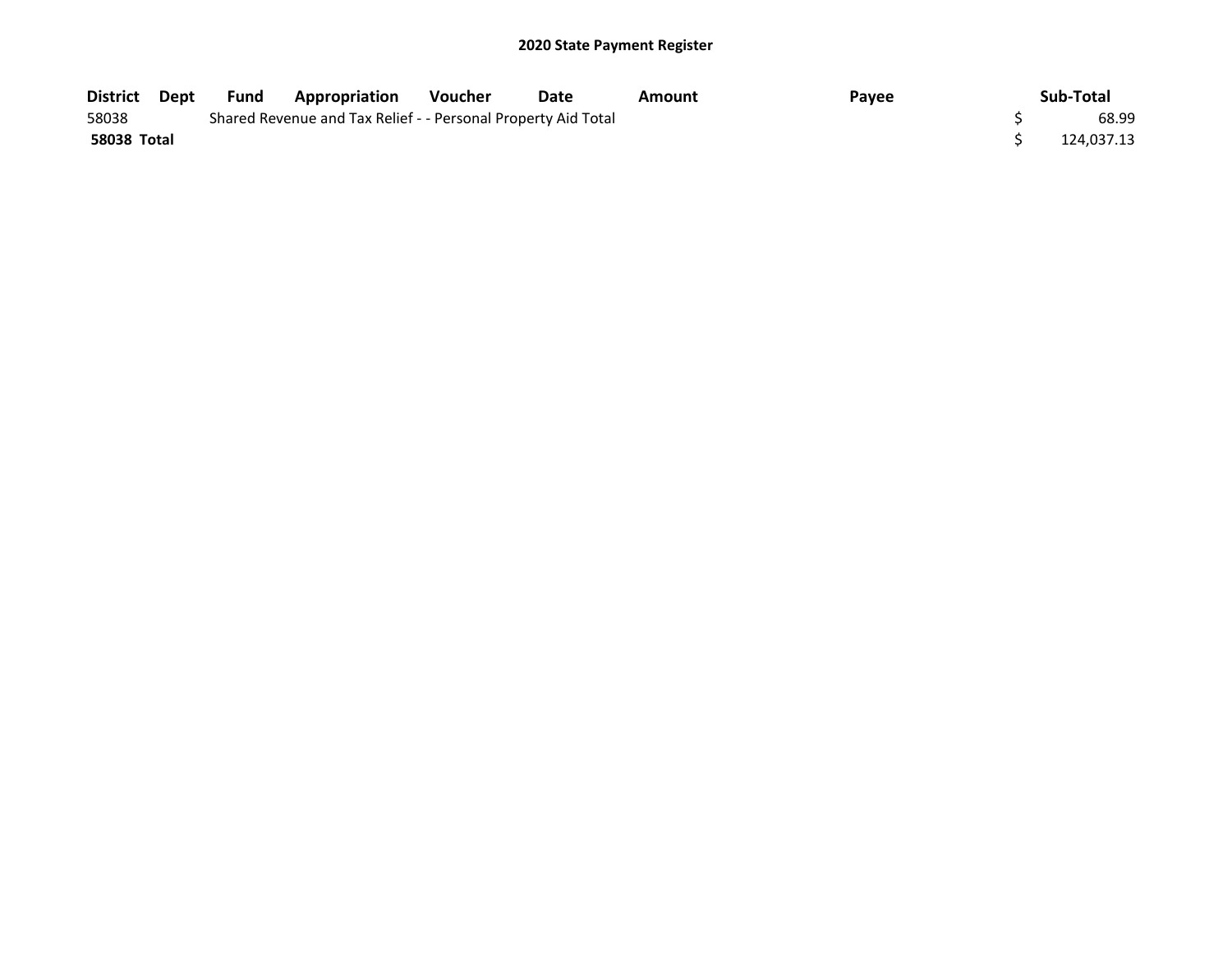| District | <b>Dept</b> | Fund  | Appropriation                                                      | Voucher  | Date          |                    | <b>Amount</b> | Payee                      | Sub-Total        |
|----------|-------------|-------|--------------------------------------------------------------------|----------|---------------|--------------------|---------------|----------------------------|------------------|
| 58040    |             |       | Dept of Safety & Prof Services - - Fire Dues Distribution          |          |               |                    |               |                            |                  |
| 58040    | 16500       | 10000 | 22500                                                              | 00037029 | 7/20/2020     | \$                 |               | 6,701.57 Town Of Richmond  |                  |
| 58040    |             |       | Dept of Safety & Prof Services - - Fire Dues Distribution Total    |          |               |                    |               |                            | \$<br>6,701.57   |
| 58040    |             |       | Dept of Natural Resources - - Aids In Lieu Of Taxes - Gener        |          |               |                    |               |                            |                  |
| 58040    | 37000       | 10000 | 50300                                                              | 00386531 | 1/30/2020     | \$                 |               | 11,060.64 Town Of Richmond |                  |
| 58040    |             |       | Dept of Natural Resources - - Aids In Lieu Of Taxes - Gener Total  |          |               |                    |               |                            | \$<br>11,060.64  |
| 58040    |             |       | Dept of Natural Resources - - Resaids - Cnty Forst, Cl & Mfl       |          |               |                    |               |                            |                  |
| 58040    | 37000       | 21200 | 57100                                                              | 00417773 | 6/18/2020     | \$                 |               | 476.28 Town Of Richmond    |                  |
| 58040    |             |       | Dept of Natural Resources - - Resaids - Cnty Forst, Cl & Mfl Total |          |               |                    |               |                            | \$<br>476.28     |
| 58040    |             |       | Dept of Natural Resources - - Fin Asst For Responsible Units       |          |               |                    |               |                            |                  |
| 58040    | 37000       | 27400 | 67000                                                              | 00413147 | 5/29/2020     | \$                 |               | 2,482.99 Town Of Richmond  |                  |
| 58040    |             |       | Dept of Natural Resources - - Fin Asst For Responsible Units Total |          |               |                    |               |                            | \$<br>2,482.99   |
| 58040    |             |       | WI Dept of Transportation - - Trns Aids To Mnc.-Sf                 |          |               |                    |               |                            |                  |
| 58040    | 39500       | 21100 | 19100                                                              | 00476976 | 1/6/2020      | \$                 |               | 37,317.60 Town Of Richmond |                  |
| 58040    | 39500       | 21100 | 19100                                                              | 00506831 | 4/6/2020      | \$                 |               | 37,317.60 Town Of Richmond |                  |
| 58040    | 39500       | 21100 | 19100                                                              | 00543823 | 7/6/2020      | \$                 |               | 37,317.60 Town Of Richmond |                  |
| 58040    | 39500       | 21100 | 19100                                                              | 00586649 | 10/5/2020     | \$                 |               | 37,317.60 Town Of Richmond |                  |
| 58040    |             |       | WI Dept of Transportation - - Trns Aids To Mnc.-Sf Total           |          |               |                    |               |                            | \$<br>149,270.40 |
| 58040    |             |       | Department of Administration - - Federal Aid                       |          |               |                    |               |                            |                  |
| 58040    | 50500       | 10000 | 14200                                                              | 00135123 | 12/10/2020    | $\ddot{\varsigma}$ |               | 28,736.15 Town Of Richmond |                  |
| 58040    |             |       | Department of Administration - - Federal Aid Total                 |          |               |                    |               |                            | \$<br>28,736.15  |
| 58040    |             |       | Elections Commission - - 2018 Hava Election Security               |          |               |                    |               |                            |                  |
| 58040    | 51000       | 22000 | 18200                                                              | 00004134 | 8/7/2020      | \$                 |               | 1,529.90 Town Of Richmond  |                  |
| 58040    |             |       | Elections Commission - - 2018 Hava Election Security Total         |          |               |                    |               |                            | \$<br>1,529.90   |
| 58040    |             |       | Shared Revenue and Tax Relief - - County And Municipal Aid         |          |               |                    |               |                            |                  |
| 58040    | 83500       | 10000 | 10500                                                              | 00068971 | 7/27/2020     | S.                 |               | 6,055.25 Town Of Richmond  |                  |
| 58040    | 83500       | 10000 | 10500                                                              | 00072939 | 11/16/2020 \$ |                    |               | 34,313.07 Town Of Richmond |                  |
| 58040    |             |       | Shared Revenue and Tax Relief - - County And Municipal Aid Total   |          |               |                    |               |                            | \$<br>40,368.32  |
| 58040    |             |       | Shared Revenue and Tax Relief - - Exempt Computer Aid              |          |               |                    |               |                            |                  |
| 58040    | 83500       | 10000 | 10900                                                              | 00066027 | 7/27/2020     | \$                 |               | 1,122.40 Town Of Richmond  |                  |
| 58040    |             |       | Shared Revenue and Tax Relief - - Exempt Computer Aid Total        |          |               |                    |               |                            | \$<br>1,122.40   |
| 58040    |             |       | Shared Revenue and Tax Relief - - Utility Aid                      |          |               |                    |               |                            |                  |
| 58040    | 83500       | 10000 | 11000                                                              | 00068971 | 7/27/2020     | \$                 |               | 896.18 Town Of Richmond    |                  |
| 58040    | 83500       | 10000 | 11000                                                              | 00072939 | 11/16/2020    | S.                 |               | 5,104.20 Town Of Richmond  |                  |
| 58040    |             |       | Shared Revenue and Tax Relief - - Utility Aid Total                |          |               |                    |               |                            | \$<br>6,000.38   |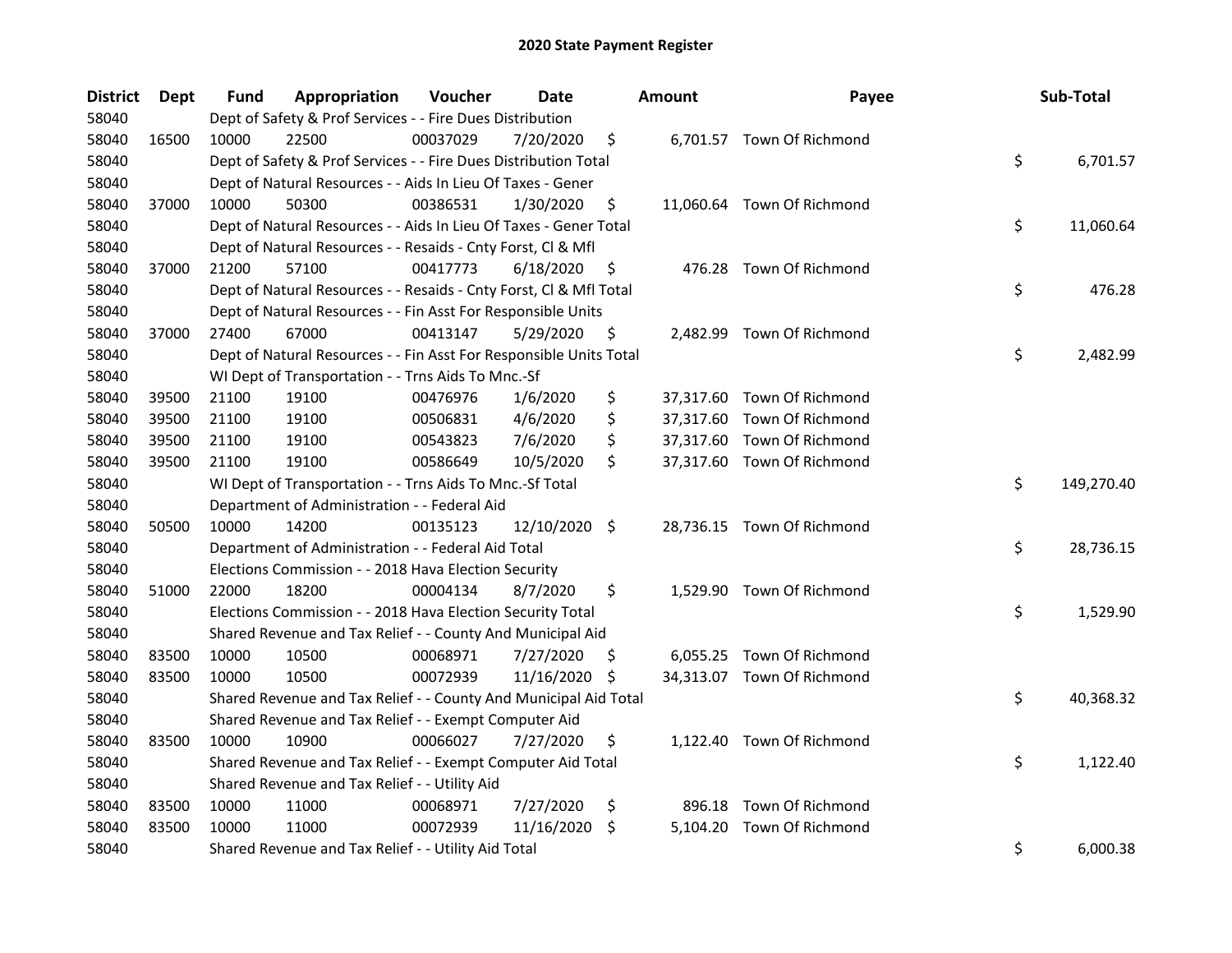| <b>District</b>    | Dept  | Fund  | Appropriation                                                                 | <b>Voucher</b> | Date      |   | <b>Amount</b> | Payee            | Sub-Total  |
|--------------------|-------|-------|-------------------------------------------------------------------------------|----------------|-----------|---|---------------|------------------|------------|
| 58040              |       |       | Shared Revenue and Tax Relief - - Personal Property Aid                       |                |           |   |               |                  |            |
| 58040              | 83500 | 10000 | 11100                                                                         | 00061445       | 5/4/2020  |   | 578.40        | Town Of Richmond |            |
| 58040              |       |       | Shared Revenue and Tax Relief - - Personal Property Aid Total                 |                |           |   |               |                  | 578.40     |
| 58040              |       |       | Shared Revenue and Tax Relief - - State Aid; Video Service Provider Fee       |                |           |   |               |                  |            |
| 58040              | 83500 | 10000 | 11200                                                                         | 00064423       | 7/27/2020 | S | 1,010.06      | Town Of Richmond |            |
| 58040              |       |       | Shared Revenue and Tax Relief - - State Aid; Video Service Provider Fee Total |                |           |   |               |                  | 1.010.06   |
| 58040              |       |       | Shared Revenue and Tax Relief - - Lottery & Gaming Credit                     |                |           |   |               |                  |            |
| 58040              | 83500 | 52100 | 36300                                                                         | 00055529       | 3/23/2020 | S | 10.951.00     | Town Of Richmond |            |
| 58040              |       |       | Shared Revenue and Tax Relief - - Lottery & Gaming Credit Total               |                |           |   |               |                  | 10,951.00  |
| <b>58040 Total</b> |       |       |                                                                               |                |           |   |               |                  | 260,288.49 |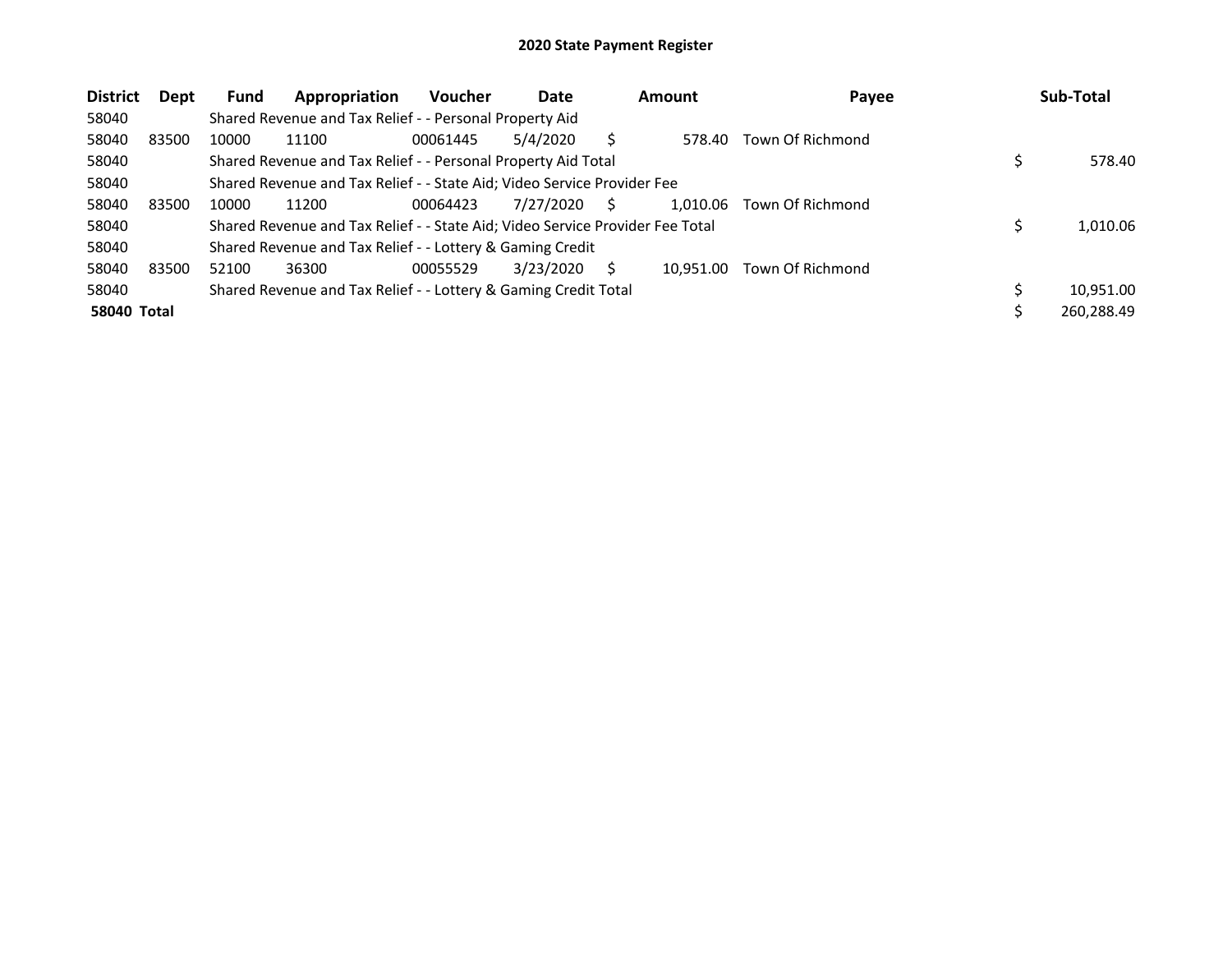| <b>District</b> | <b>Dept</b> | Fund  | Appropriation                                                      | Voucher  | <b>Date</b>   |     | <b>Amount</b> | Payee                    | Sub-Total       |
|-----------------|-------------|-------|--------------------------------------------------------------------|----------|---------------|-----|---------------|--------------------------|-----------------|
| 58042           |             |       | Dept of Safety & Prof Services - - Fire Dues Distribution          |          |               |     |               |                          |                 |
| 58042           | 16500       | 10000 | 22500                                                              | 00037030 | 7/20/2020     | \$  |               | 1,457.84 Town of Seneca  |                 |
| 58042           |             |       | Dept of Safety & Prof Services - - Fire Dues Distribution Total    |          |               |     |               |                          | \$<br>1,457.84  |
| 58042           |             |       | Dept of Natural Resources - - Aids In Lieu Of Taxes - Gener        |          |               |     |               |                          |                 |
| 58042           | 37000       | 10000 | 50300                                                              | 00386510 | 1/30/2020     | \$  |               | 10.64 Town of Seneca     |                 |
| 58042           |             |       | Dept of Natural Resources - - Aids In Lieu Of Taxes - Gener Total  |          |               |     |               |                          | \$<br>10.64     |
| 58042           |             |       | Dept of Natural Resources - - Resaids - Cnty Forst, Cl & Mfl       |          |               |     |               |                          |                 |
| 58042           | 37000       | 21200 | 57100                                                              | 00417774 | 6/18/2020     | \$  |               | 1,652.49 Town of Seneca  |                 |
| 58042           |             |       | Dept of Natural Resources - - Resaids - Cnty Forst, Cl & Mfl Total |          |               |     |               |                          | \$<br>1,652.49  |
| 58042           |             |       | Dept of Natural Resources - - Fin Asst For Responsible Units       |          |               |     |               |                          |                 |
| 58042           | 37000       | 27400 | 67000                                                              | 00413400 | 5/29/2020     | \$  |               | 311.36 Town of Seneca    |                 |
| 58042           |             |       | Dept of Natural Resources - - Fin Asst For Responsible Units Total |          |               |     |               |                          | \$<br>311.36    |
| 58042           |             |       | WI Dept of Transportation - - Trns Aids To Mnc.-Sf                 |          |               |     |               |                          |                 |
| 58042           | 39500       | 21100 | 19100                                                              | 00476977 | 1/6/2020      | \$  |               | 22,456.26 Town of Seneca |                 |
| 58042           | 39500       | 21100 | 19100                                                              | 00506832 | 4/6/2020      | \$  |               | 22,456.26 Town of Seneca |                 |
| 58042           | 39500       | 21100 | 19100                                                              | 00543824 | 7/6/2020      | \$  |               | 22,456.26 Town of Seneca |                 |
| 58042           | 39500       | 21100 | 19100                                                              | 00586650 | 10/5/2020     | \$  |               | 22,456.26 Town of Seneca |                 |
| 58042           |             |       | WI Dept of Transportation - - Trns Aids To Mnc.-Sf Total           |          |               |     |               |                          | \$<br>89,825.04 |
| 58042           |             |       | Department of Administration - - Federal Aid                       |          |               |     |               |                          |                 |
| 58042           | 50500       | 10000 | 14200                                                              | 00135124 | 12/10/2020 \$ |     |               | 9,072.00 Town of Seneca  |                 |
| 58042           |             |       | Department of Administration - - Federal Aid Total                 |          |               |     |               |                          | \$<br>9,072.00  |
| 58042           |             |       | Elections Commission - - 2018 Hava Election Security               |          |               |     |               |                          |                 |
| 58042           | 51000       | 22000 | 18200                                                              | 00004507 | 9/9/2020      | \$  |               | 535.50 Town of Seneca    |                 |
| 58042           |             |       | Elections Commission - - 2018 Hava Election Security Total         |          |               |     |               |                          | \$<br>535.50    |
| 58042           |             |       | Shared Revenue and Tax Relief - - County And Municipal Aid         |          |               |     |               |                          |                 |
| 58042           | 83500       | 10000 | 10500                                                              | 00068972 | 7/27/2020     | \$. |               | 3,396.15 Town of Seneca  |                 |
| 58042           | 83500       | 10000 | 10500                                                              | 00072940 | 11/16/2020 \$ |     |               | 19,244.84 Town of Seneca |                 |
| 58042           |             |       | Shared Revenue and Tax Relief - - County And Municipal Aid Total   |          |               |     |               |                          | \$<br>22,640.99 |
| 58042           |             |       | Shared Revenue and Tax Relief - - Exempt Computer Aid              |          |               |     |               |                          |                 |
| 58042           | 83500       | 10000 | 10900                                                              | 00066028 | 7/27/2020     | \$  |               | 7.27 Town of Seneca      |                 |
| 58042           |             |       | Shared Revenue and Tax Relief - - Exempt Computer Aid Total        |          |               |     |               |                          | \$<br>7.27      |
| 58042           |             |       | Shared Revenue and Tax Relief - - Personal Property Aid            |          |               |     |               |                          |                 |
| 58042           | 83500       | 10000 | 11100                                                              | 00061446 | 5/4/2020      | \$  |               | 852.90 Town of Seneca    |                 |
| 58042           |             |       | Shared Revenue and Tax Relief - - Personal Property Aid Total      |          |               |     |               |                          | \$<br>852.90    |
| 58042           |             |       | Shared Revenue and Tax Relief - - Lottery & Gaming Credit          |          |               |     |               |                          |                 |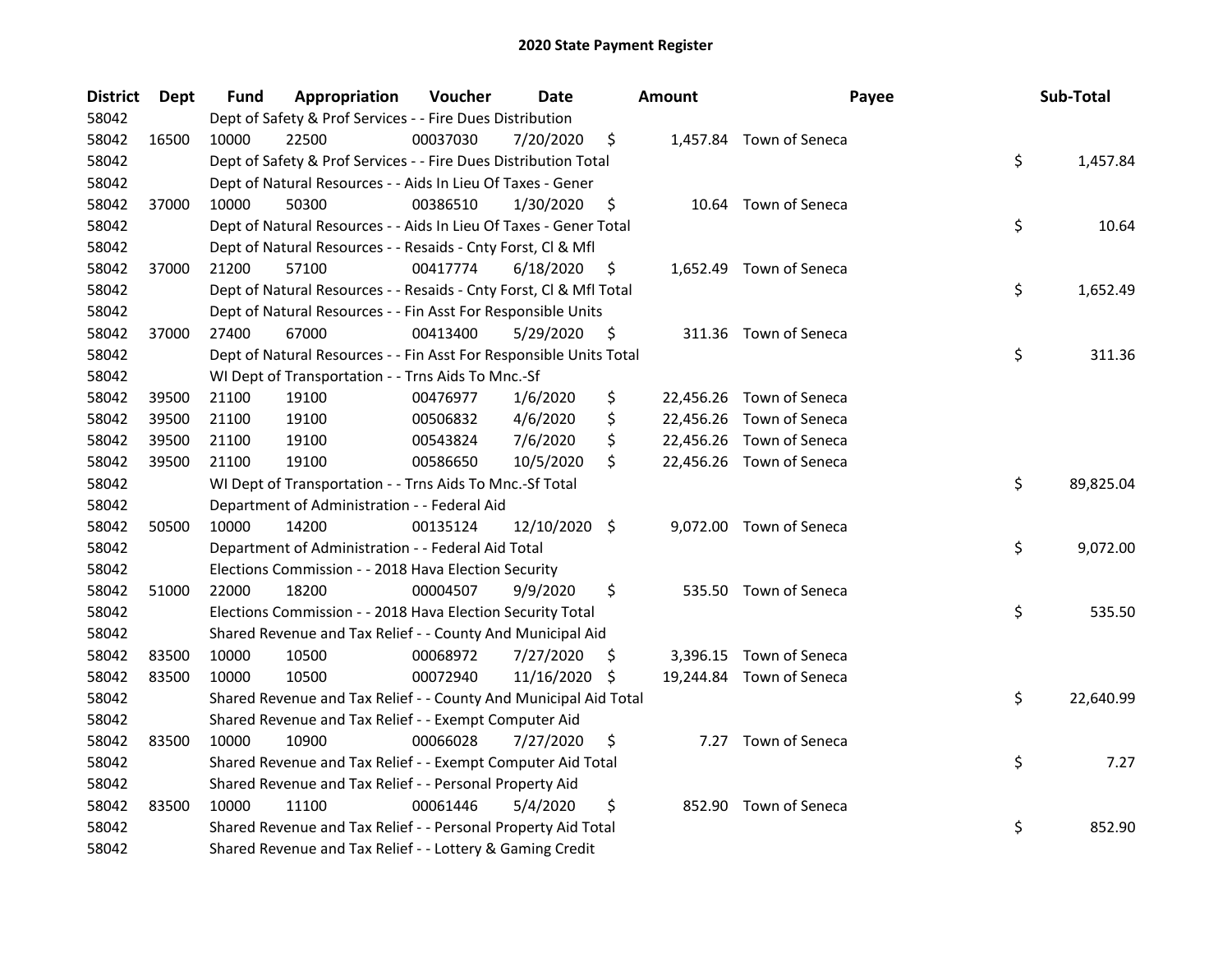| District Dept |       | Fund  | <b>Appropriation</b>                                            | <b>Voucher</b> | Date      | Amount | <b>Pavee</b>          | Sub-Total  |
|---------------|-------|-------|-----------------------------------------------------------------|----------------|-----------|--------|-----------------------|------------|
| 58042         | 83500 | 52100 | 36300                                                           | 00055530       | 3/23/2020 |        | 961.24 Town of Seneca |            |
| 58042         |       |       | Shared Revenue and Tax Relief - - Lottery & Gaming Credit Total |                |           |        |                       | 961.24     |
| 58042 Total   |       |       |                                                                 |                |           |        |                       | 127,327.27 |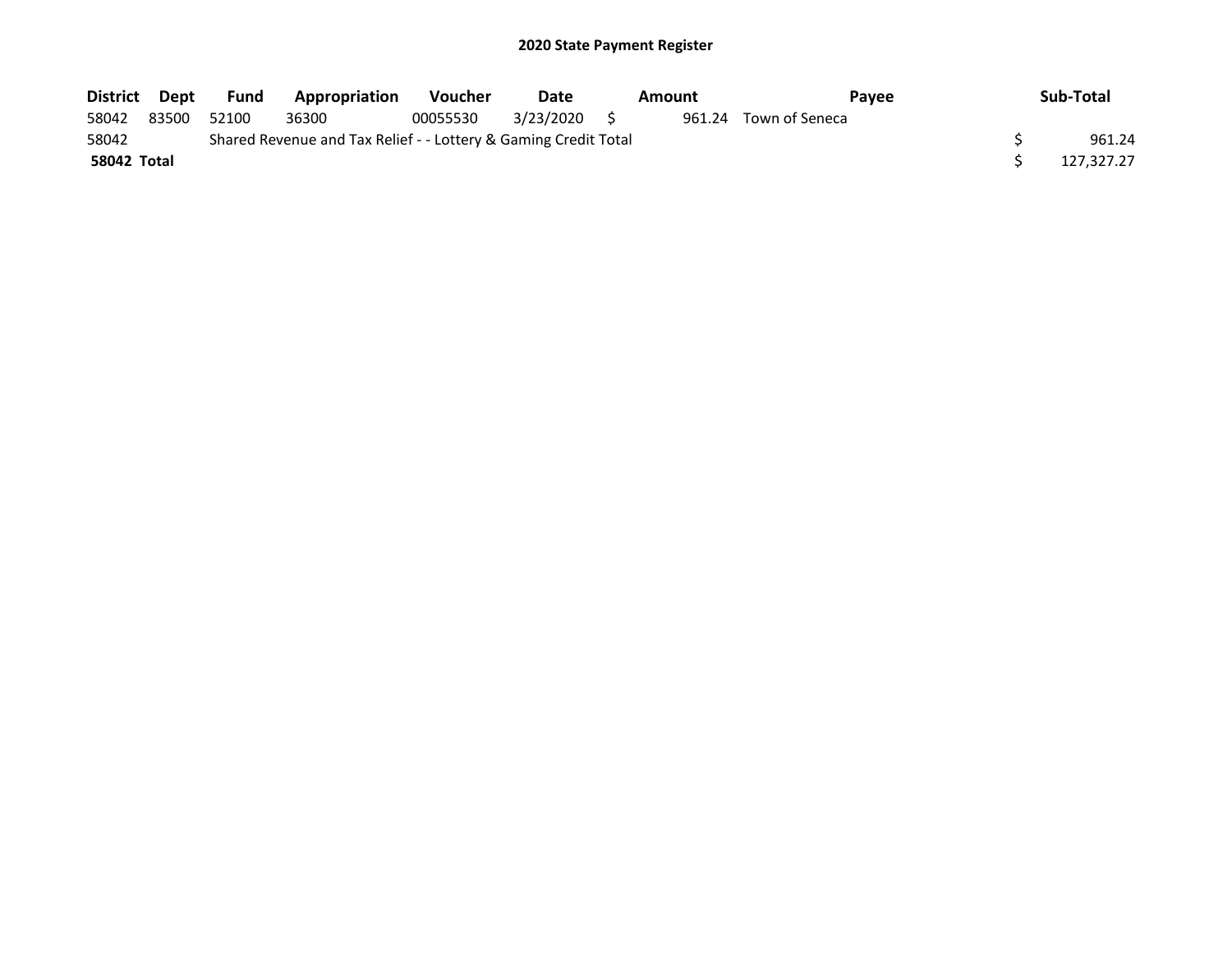| <b>District</b> | <b>Dept</b> | Fund  | Appropriation                                                        | Voucher  | <b>Date</b>   |     | <b>Amount</b> | Payee                        | Sub-Total        |
|-----------------|-------------|-------|----------------------------------------------------------------------|----------|---------------|-----|---------------|------------------------------|------------------|
| 58044           |             |       | Dept of Safety & Prof Services - - Fire Dues Distribution            |          |               |     |               |                              |                  |
| 58044           | 16500       | 10000 | 22500                                                                | 00037031 | 7/20/2020     | \$  |               | 7,769.08 Town Of Washington  |                  |
| 58044           |             |       | Dept of Safety & Prof Services - - Fire Dues Distribution Total      |          |               |     |               |                              | \$<br>7,769.08   |
| 58044           |             |       | Dept of Natural Resources - - Aids In Lieu Of Taxes - Gener          |          |               |     |               |                              |                  |
| 58044           | 37000       | 10000 | 50300                                                                | 00386467 | 1/30/2020     | \$  | 898.17        | Town Of Washington           |                  |
| 58044           | 37000       | 10000 | 50300                                                                | 00386468 | 1/30/2020     | \$  | 191.50        | Town Of Washington           |                  |
| 58044           | 37000       | 10000 | 50300                                                                | 00404012 | 4/21/2020     | \$  | 10.69         | Town Of Washington           |                  |
| 58044           |             |       | Dept of Natural Resources - - Aids In Lieu Of Taxes - Gener Total    |          |               |     |               |                              | \$<br>1,100.36   |
| 58044           |             |       | Dept of Natural Resources - - Resaids - Cnty Forst, Cl & Mfl         |          |               |     |               |                              |                  |
| 58044           | 37000       | 21200 | 57100                                                                | 00417775 | 6/18/2020     | \$  |               | 480.56 Town Of Washington    |                  |
| 58044           |             |       | Dept of Natural Resources - - Resaids - Cnty Forst, Cl & Mfl Total   |          |               |     |               |                              | \$<br>480.56     |
| 58044           |             |       | Dept of Natural Resources - - Fin Asst For Responsible Units         |          |               |     |               |                              |                  |
| 58044           | 37000       | 27400 | 67000                                                                | 00412931 | 5/29/2020     | \$. |               | 2,090.82 Town Of Washington  |                  |
| 58044           |             |       | Dept of Natural Resources - - Fin Asst For Responsible Units Total   |          |               |     |               |                              | \$<br>2,090.82   |
| 58044           |             |       | WI Dept of Transportation - - Trns Aids To Mnc.-Sf                   |          |               |     |               |                              |                  |
| 58044           | 39500       | 21100 | 19100                                                                | 00476978 | 1/6/2020      | \$  |               | 33,697.53 Town Of Washington |                  |
| 58044           | 39500       | 21100 | 19100                                                                | 00506833 | 4/6/2020      | \$  |               | 33,697.53 Town Of Washington |                  |
| 58044           | 39500       | 21100 | 19100                                                                | 00543825 | 7/6/2020      | \$  |               | 33,697.53 Town Of Washington |                  |
| 58044           | 39500       | 21100 | 19100                                                                | 00586651 | 10/5/2020     | \$  |               | 33,697.53 Town Of Washington |                  |
| 58044           |             |       | WI Dept of Transportation - - Trns Aids To Mnc.-Sf Total             |          |               |     |               |                              | \$<br>134,790.12 |
| 58044           |             |       | Department of Administration - - Federal Aid                         |          |               |     |               |                              |                  |
| 58044           | 50500       | 10000 | 14200                                                                | 00135125 | 12/10/2020 \$ |     |               | 4,728.66 Town Of Washington  |                  |
| 58044           |             |       | Department of Administration - - Federal Aid Total                   |          |               |     |               |                              | \$<br>4,728.66   |
| 58044           |             |       | Department of Administration - - Hv Trans Ln Annual Impact Fee       |          |               |     |               |                              |                  |
| 58044           | 50500       | 10000 | 17400                                                                | 00121325 | 5/1/2020      | \$  |               | 58,025.00 Town Of Washington |                  |
| 58044           |             |       | Department of Administration - - Hv Trans Ln Annual Impact Fee Total |          |               |     |               |                              | \$<br>58,025.00  |
| 58044           |             |       | Elections Commission - - 2018 Hava Election Security                 |          |               |     |               |                              |                  |
| 58044           | 51000       | 22000 | 18200                                                                | 00003475 | 6/30/2020     | \$  | 1,436.40      | Town Of Washington           |                  |
| 58044           | 51000       | 22000 | 18200                                                                | 00004449 | 9/9/2020      | \$  |               | 1,100.00 Town Of Washington  |                  |
| 58044           |             |       | Elections Commission - - 2018 Hava Election Security Total           |          |               |     |               |                              | \$<br>2,536.40   |
| 58044           |             |       | Shared Revenue and Tax Relief - - County And Municipal Aid           |          |               |     |               |                              |                  |
| 58044           | 83500       | 10000 | 10500                                                                | 00068973 | 7/27/2020     | Ş.  |               | 2,503.81 Town Of Washington  |                  |
| 58044           | 83500       | 10000 | 10500                                                                | 00072941 | 11/16/2020    | \$  |               | 19,860.58 Town Of Washington |                  |
| 58044           |             |       | Shared Revenue and Tax Relief - - County And Municipal Aid Total     |          |               |     |               |                              | \$<br>22,364.39  |
| 58044           |             |       | Shared Revenue and Tax Relief - - Exempt Computer Aid                |          |               |     |               |                              |                  |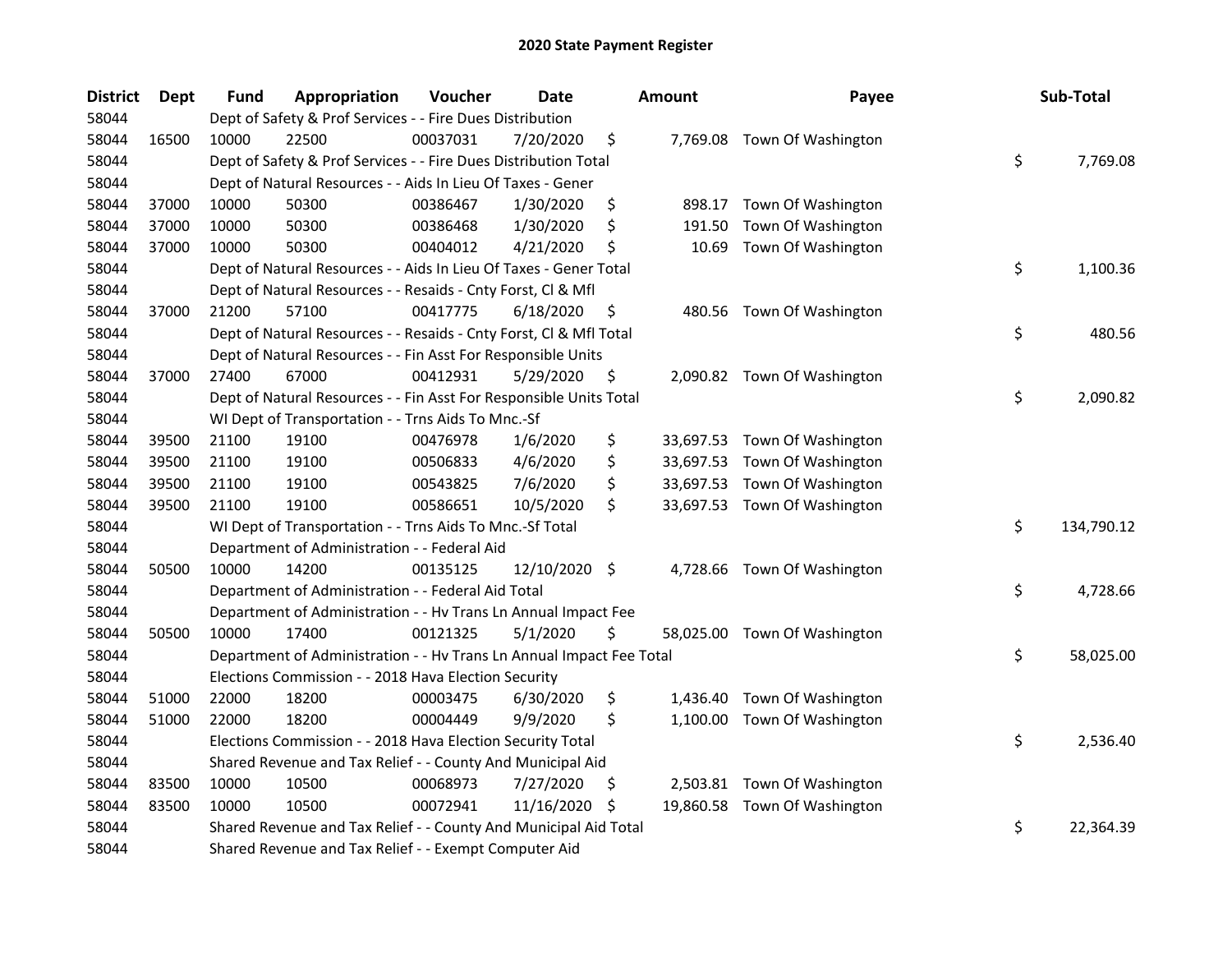| <b>District</b>    | Dept  | <b>Fund</b> | Appropriation                                                                 | <b>Voucher</b> | Date       |   | <b>Amount</b> | Payee              |    | Sub-Total  |
|--------------------|-------|-------------|-------------------------------------------------------------------------------|----------------|------------|---|---------------|--------------------|----|------------|
| 58044              | 83500 | 10000       | 10900                                                                         | 00066029       | 7/27/2020  | S | 7.27          | Town Of Washington |    |            |
| 58044              |       |             | Shared Revenue and Tax Relief - - Exempt Computer Aid Total                   |                |            |   |               |                    |    | 7.27       |
| 58044              |       |             | Shared Revenue and Tax Relief - - Utility Aid                                 |                |            |   |               |                    |    |            |
| 58044              | 83500 | 10000       | 11000                                                                         | 00068973       | 7/27/2020  | S | 1.240.02      | Town Of Washington |    |            |
| 58044              | 83500 | 10000       | 11000                                                                         | 00072941       | 11/16/2020 | S | 7,081.44      | Town Of Washington |    |            |
| 58044              |       |             | Shared Revenue and Tax Relief - - Utility Aid Total                           |                |            |   |               |                    | \$ | 8,321.46   |
| 58044              |       |             | Shared Revenue and Tax Relief - - Personal Property Aid                       |                |            |   |               |                    |    |            |
| 58044              | 83500 | 10000       | 11100                                                                         | 00061447       | 5/4/2020   |   | 499.94        | Town Of Washington |    |            |
| 58044              |       |             | Shared Revenue and Tax Relief - - Personal Property Aid Total                 |                |            |   |               |                    |    | 499.94     |
| 58044              |       |             | Shared Revenue and Tax Relief - - State Aid; Video Service Provider Fee       |                |            |   |               |                    |    |            |
| 58044              | 83500 | 10000       | 11200                                                                         | 00064424       | 7/27/2020  | S | 682.45        | Town Of Washington |    |            |
| 58044              |       |             | Shared Revenue and Tax Relief - - State Aid; Video Service Provider Fee Total |                |            |   |               |                    |    | 682.45     |
| <b>58044 Total</b> |       |             |                                                                               |                |            |   |               |                    | ১  | 243,396.51 |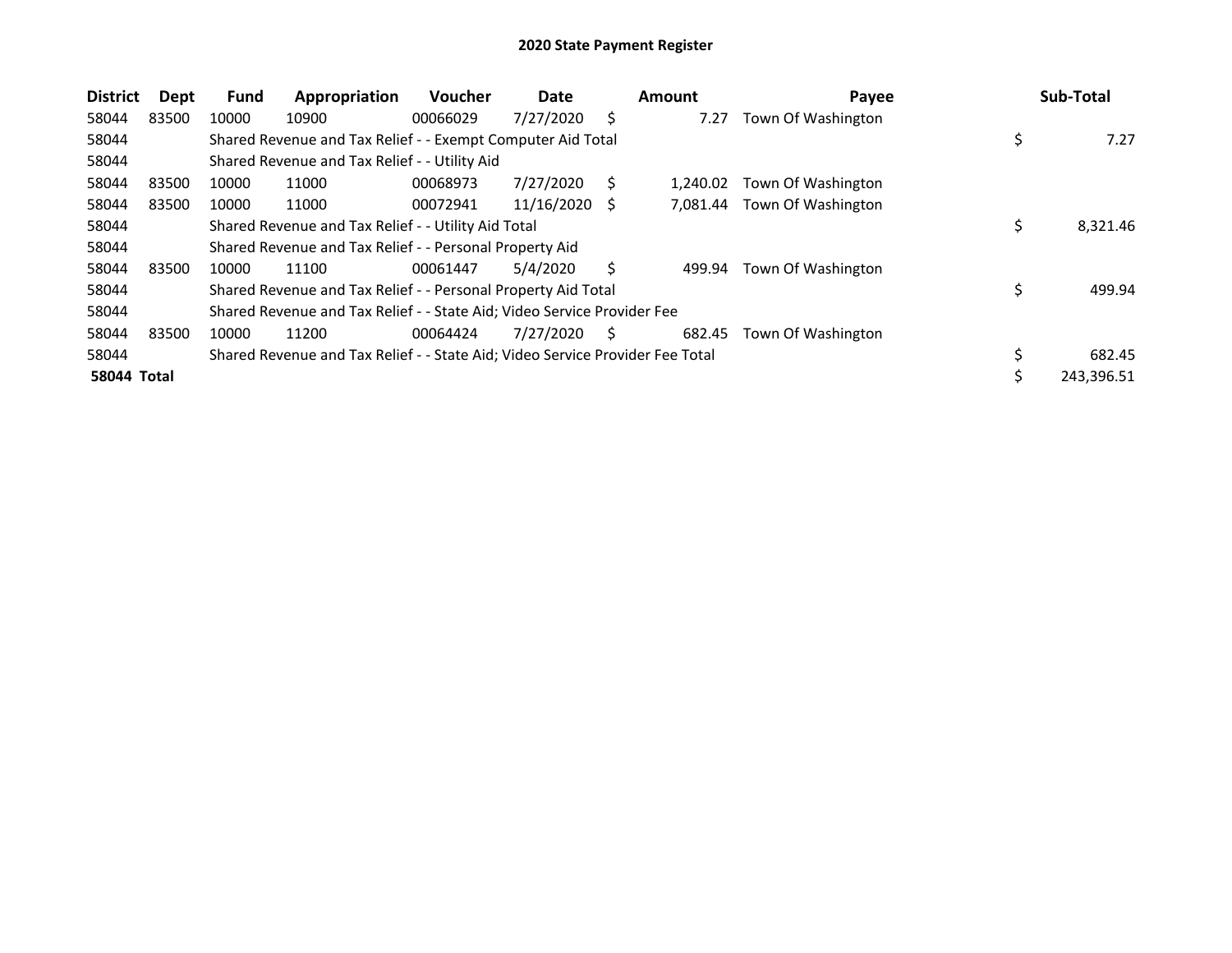| <b>District</b> | <b>Dept</b> | Fund  | Appropriation                                                        | Voucher  | Date       |     | <b>Amount</b> | Payee                       | Sub-Total        |
|-----------------|-------------|-------|----------------------------------------------------------------------|----------|------------|-----|---------------|-----------------------------|------------------|
| 58046           |             |       | Dept of Safety & Prof Services - - Fire Dues Distribution            |          |            |     |               |                             |                  |
| 58046           | 16500       | 10000 | 22500                                                                | 00037032 | 7/20/2020  | \$  |               | 3,575.89 Town Of Waukechon  |                  |
| 58046           |             |       | Dept of Safety & Prof Services - - Fire Dues Distribution Total      |          |            |     |               |                             | \$<br>3,575.89   |
| 58046           |             |       | Dept of Natural Resources - - Aids In Lieu Of Taxes - Gener          |          |            |     |               |                             |                  |
| 58046           | 37000       | 10000 | 50300                                                                | 00386556 | 1/29/2020  | \$  |               | 8,563.16 Town Of Waukechon  |                  |
| 58046           | 37000       | 10000 | 50300                                                                | 00386557 | 1/29/2020  | \$  | 13,714.08     | Town Of Waukechon           |                  |
| 58046           | 37000       | 10000 | 50300                                                                | 00405405 | 4/21/2020  | \$  |               | 519.32 Town Of Waukechon    |                  |
| 58046           |             |       | Dept of Natural Resources - - Aids In Lieu Of Taxes - Gener Total    |          |            |     |               |                             | \$<br>22,796.56  |
| 58046           |             |       | Dept of Natural Resources - - Resaids - Cnty Forst, Cl & Mfl         |          |            |     |               |                             |                  |
| 58046           | 37000       | 21200 | 57100                                                                | 00417776 | 6/18/2020  | \$, |               | 288.00 Town Of Waukechon    |                  |
| 58046           |             |       | Dept of Natural Resources - - Resaids - Cnty Forst, Cl & Mfl Total   |          |            |     |               |                             | \$<br>288.00     |
| 58046           |             |       | Dept of Natural Resources - - Aids In Lieu Of Taxes - Sum S          |          |            |     |               |                             |                  |
| 58046           | 37000       | 21200 | 57900                                                                | 00405406 | 4/21/2020  | \$, |               | 1,274.50 Town Of Waukechon  |                  |
| 58046           |             |       | Dept of Natural Resources - - Aids In Lieu Of Taxes - Sum S Total    |          |            |     |               |                             | \$<br>1,274.50   |
| 58046           |             |       | Dept of Natural Resources - - Fin Asst For Responsible Units         |          |            |     |               |                             |                  |
| 58046           | 37000       | 27400 | 67000                                                                | 00413294 | 5/29/2020  | \$  |               | 1,052.14 Town Of Waukechon  |                  |
| 58046           |             |       | Dept of Natural Resources - - Fin Asst For Responsible Units Total   |          |            |     |               |                             | \$<br>1,052.14   |
| 58046           |             |       | WI Dept of Transportation - - Trns Aids To Mnc.-Sf                   |          |            |     |               |                             |                  |
| 58046           | 39500       | 21100 | 19100                                                                | 00476979 | 1/6/2020   | \$  |               | 26,227.44 Town Of Waukechon |                  |
| 58046           | 39500       | 21100 | 19100                                                                | 00506834 | 4/6/2020   | \$  |               | 26,227.44 Town Of Waukechon |                  |
| 58046           | 39500       | 21100 | 19100                                                                | 00543826 | 7/6/2020   | \$  |               | 26,227.44 Town Of Waukechon |                  |
| 58046           | 39500       | 21100 | 19100                                                                | 00586652 | 10/5/2020  | \$  |               | 26,227.44 Town Of Waukechon |                  |
| 58046           |             |       | WI Dept of Transportation - - Trns Aids To Mnc.-Sf Total             |          |            |     |               |                             | \$<br>104,909.76 |
| 58046           |             |       | Department of Administration - - Federal Aid                         |          |            |     |               |                             |                  |
| 58046           | 50500       | 10000 | 14200                                                                | 00135126 | 12/9/2020  | \$  |               | 4,727.45 Town Of Waukechon  |                  |
| 58046           |             |       | Department of Administration - - Federal Aid Total                   |          |            |     |               |                             | \$<br>4,727.45   |
| 58046           |             |       | Department of Administration - - Hv Trans Ln Annual Impact Fee       |          |            |     |               |                             |                  |
| 58046           | 50500       | 10000 | 17400                                                                | 00121326 | 5/1/2020   | \$  |               | 33,639.00 Town Of Waukechon |                  |
| 58046           |             |       | Department of Administration - - Hv Trans Ln Annual Impact Fee Total |          |            |     |               |                             | \$<br>33,639.00  |
| 58046           |             |       | Elections Commission - - 2018 Hava Election Security                 |          |            |     |               |                             |                  |
| 58046           | 51000       | 22000 | 18200                                                                | 00003957 | 7/27/2020  | \$  |               | 862.20 Town Of Waukechon    |                  |
| 58046           |             |       | Elections Commission - - 2018 Hava Election Security Total           |          |            |     |               |                             | \$<br>862.20     |
| 58046           |             |       | Shared Revenue and Tax Relief - - County And Municipal Aid           |          |            |     |               |                             |                  |
| 58046           | 83500       | 10000 | 10500                                                                | 00068974 | 7/27/2020  | \$, |               | 4,836.10 Town Of Waukechon  |                  |
| 58046           | 83500       | 10000 | 10500                                                                | 00072942 | 11/16/2020 | \$  |               | 27,404.57 Town Of Waukechon |                  |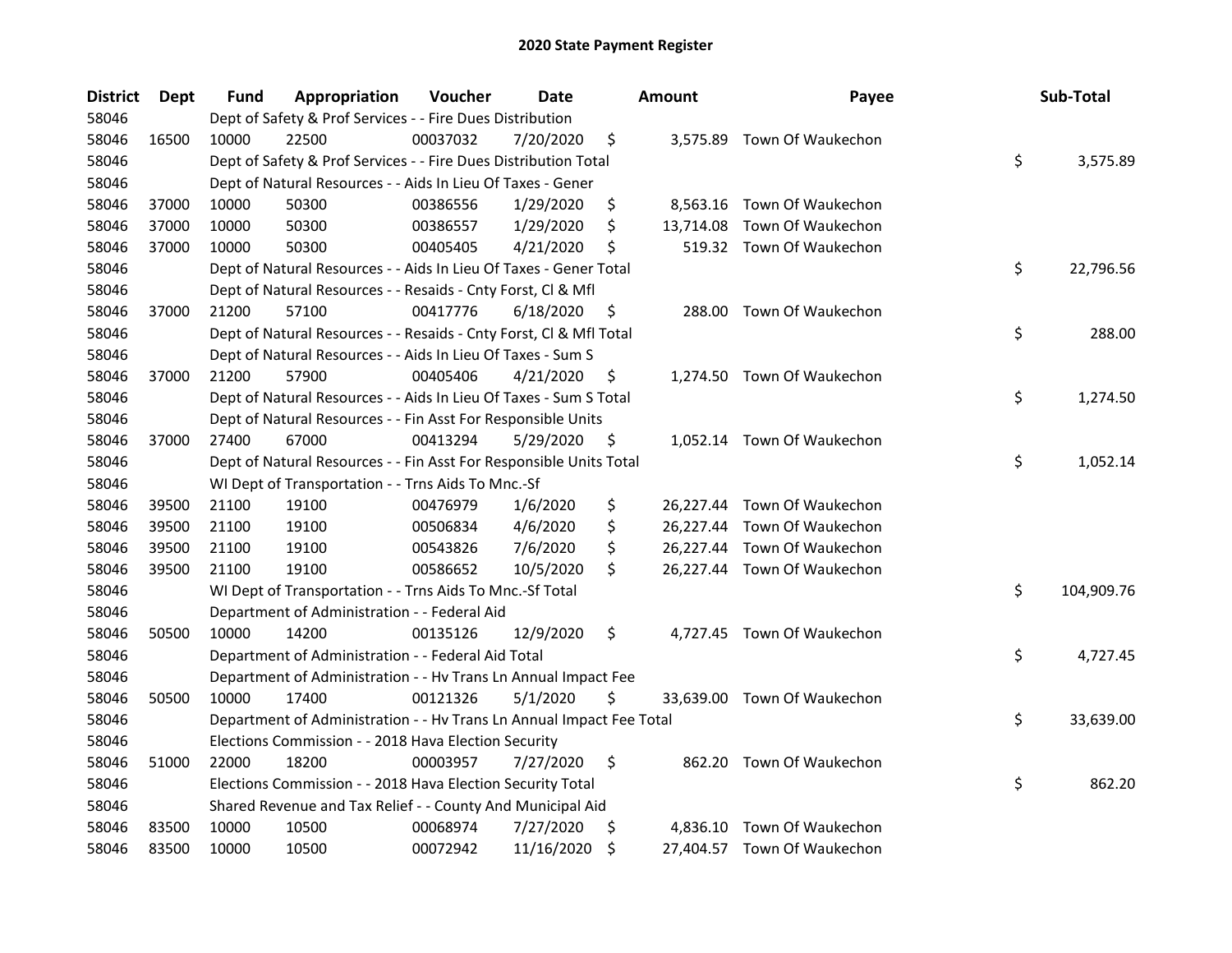| <b>District</b>    | <b>Dept</b> | <b>Fund</b> | Appropriation                                                    | Voucher  | Date       |   | <b>Amount</b> | Payee             |   | Sub-Total  |
|--------------------|-------------|-------------|------------------------------------------------------------------|----------|------------|---|---------------|-------------------|---|------------|
| 58046              |             |             | Shared Revenue and Tax Relief - - County And Municipal Aid Total |          |            |   |               |                   | Ş | 32,240.67  |
| 58046              |             |             | Shared Revenue and Tax Relief - - Exempt Computer Aid            |          |            |   |               |                   |   |            |
| 58046              | 83500       | 10000       | 10900                                                            | 00066030 | 7/27/2020  | S | 38.45         | Town Of Waukechon |   |            |
| 58046              |             |             | Shared Revenue and Tax Relief - - Exempt Computer Aid Total      |          |            |   |               |                   |   | 38.45      |
| 58046              |             |             | Shared Revenue and Tax Relief - - Utility Aid                    |          |            |   |               |                   |   |            |
| 58046              | 83500       | 10000       | 11000                                                            | 00068974 | 7/27/2020  |   | 277.94        | Town Of Waukechon |   |            |
| 58046              | 83500       | 10000       | 11000                                                            | 00072942 | 11/16/2020 | S | 1.449.03      | Town Of Waukechon |   |            |
| 58046              |             |             | Shared Revenue and Tax Relief - - Utility Aid Total              |          |            |   |               |                   | Ş | 1,726.97   |
| 58046              |             |             | Shared Revenue and Tax Relief - - Personal Property Aid          |          |            |   |               |                   |   |            |
| 58046              | 83500       | 10000       | 11100                                                            | 00061448 | 5/4/2020   |   | 559.91        | Town Of Waukechon |   |            |
| 58046              |             |             | Shared Revenue and Tax Relief - - Personal Property Aid Total    |          |            |   |               |                   |   | 559.91     |
| <b>58046 Total</b> |             |             |                                                                  |          |            |   |               |                   |   | 207,691.50 |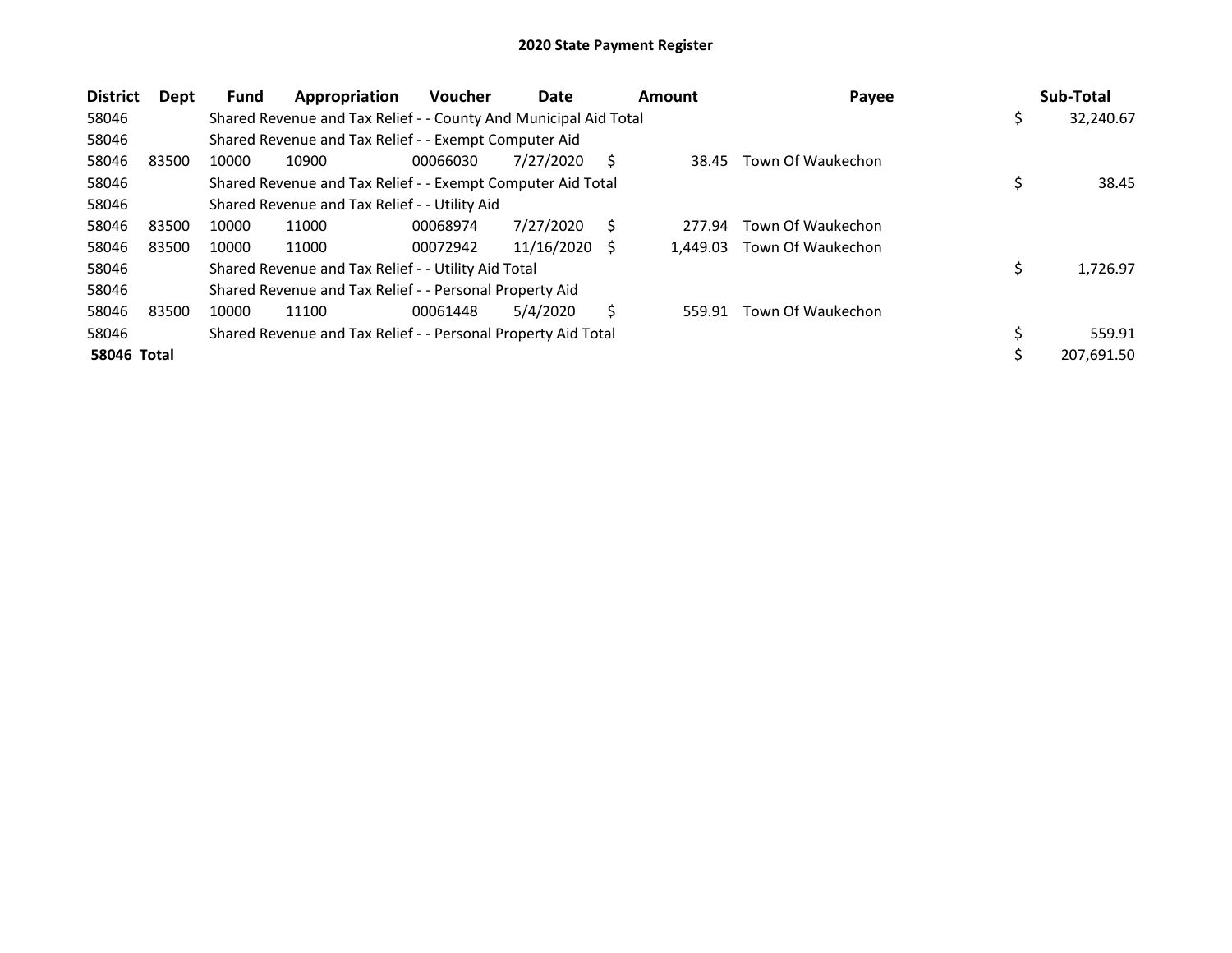| <b>District</b> | <b>Dept</b> | Fund  | Appropriation                                                      | Voucher  | Date       |     | Amount   | Payee                     | Sub-Total        |
|-----------------|-------------|-------|--------------------------------------------------------------------|----------|------------|-----|----------|---------------------------|------------------|
| 58048           |             |       | Dept of Safety & Prof Services - - Fire Dues Distribution          |          |            |     |          |                           |                  |
| 58048           | 16500       | 10000 | 22500                                                              | 00037033 | 7/20/2020  | \$  |          | 14,173.23 Town Of Wescott |                  |
| 58048           |             |       | Dept of Safety & Prof Services - - Fire Dues Distribution Total    |          |            |     |          |                           | \$<br>14,173.23  |
| 58048           |             |       | Dept of Natural Resources - - Aids In Lieu Of Taxes - Gener        |          |            |     |          |                           |                  |
| 58048           | 37000       | 10000 | 50300                                                              | 00386540 | 1/30/2020  | \$  |          | 3,721.34 Town Of Wescott  |                  |
| 58048           | 37000       | 10000 | 50300                                                              | 00386541 | 1/30/2020  | \$  | 1,086.78 | Town Of Wescott           |                  |
| 58048           | 37000       | 10000 | 50300                                                              | 00405156 | 4/21/2020  | \$  |          | 117.84 Town Of Wescott    |                  |
| 58048           |             |       | Dept of Natural Resources - - Aids In Lieu Of Taxes - Gener Total  |          |            |     |          |                           | \$<br>4,925.96   |
| 58048           |             |       | Dept of Natural Resources - - Resaids - Cnty Forst, Cl & Mfl       |          |            |     |          |                           |                  |
| 58048           | 37000       | 21200 | 57100                                                              | 00417777 | 6/18/2020  | \$  |          | 351.47 Town Of Wescott    |                  |
| 58048           |             |       | Dept of Natural Resources - - Resaids - Cnty Forst, Cl & Mfl Total |          |            |     |          |                           | \$<br>351.47     |
| 58048           |             |       | Dept of Natural Resources - - Aids In Lieu Of Taxes - Sum S        |          |            |     |          |                           |                  |
| 58048           | 37000       | 21200 | 57900                                                              | 00405157 | 4/21/2020  | \$  | 0.10     | Town Of Wescott           |                  |
| 58048           |             |       | Dept of Natural Resources - - Aids In Lieu Of Taxes - Sum S Total  |          |            |     |          |                           | \$<br>0.10       |
| 58048           |             |       | Dept of Natural Resources - - Fin Asst For Responsible Units       |          |            |     |          |                           |                  |
| 58048           | 37000       | 27400 | 67000                                                              | 00412938 | 5/29/2020  | \$  |          | 13,625.56 Town Of Wescott |                  |
| 58048           |             |       | Dept of Natural Resources - - Fin Asst For Responsible Units Total |          |            |     |          |                           | \$<br>13,625.56  |
| 58048           |             |       | WI Dept of Transportation - - Trns Aids To Mnc.-Sf                 |          |            |     |          |                           |                  |
| 58048           | 39500       | 21100 | 19100                                                              | 00476980 | 1/6/2020   | \$  |          | 40,024.44 Town Of Wescott |                  |
| 58048           | 39500       | 21100 | 19100                                                              | 00506835 | 4/6/2020   | \$  |          | 40,024.44 Town Of Wescott |                  |
| 58048           | 39500       | 21100 | 19100                                                              | 00543827 | 7/6/2020   | \$  |          | 40,024.44 Town Of Wescott |                  |
| 58048           | 39500       | 21100 | 19100                                                              | 00586653 | 10/5/2020  | \$  |          | 40,024.44 Town Of Wescott |                  |
| 58048           |             |       | WI Dept of Transportation - - Trns Aids To Mnc.-Sf Total           |          |            |     |          |                           | \$<br>160,097.76 |
| 58048           |             |       | WI Dept of Transportation - - Loc Rd Imp Prg St Fd                 |          |            |     |          |                           |                  |
| 58048           | 39500       | 21100 | 27800                                                              | 00633760 | 12/28/2020 | \$  |          | 49,683.68 Town Of Wescott |                  |
| 58048           |             |       | WI Dept of Transportation - - Loc Rd Imp Prg St Fd Total           |          |            |     |          |                           | \$<br>49,683.68  |
| 58048           |             |       | Department of Administration - - Federal Aid                       |          |            |     |          |                           |                  |
| 58048           | 50500       | 10000 | 14200                                                              | 00130175 | 10/2/2020  | \$  |          | 6,861.42 Town Of Wescott  |                  |
| 58048           | 50500       | 10000 | 14200                                                              | 00135127 | 12/10/2020 | \$. |          | 34,102.79 Town Of Wescott |                  |
| 58048           |             |       | Department of Administration - - Federal Aid Total                 |          |            |     |          |                           | \$<br>40,964.21  |
| 58048           |             |       | Elections Commission - - 2018 Hava Election Security               |          |            |     |          |                           |                  |
| 58048           | 51000       | 22000 | 18200                                                              | 00003623 | 6/30/2020  | \$  |          | 2,371.40 Town Of Wescott  |                  |
| 58048           |             |       | Elections Commission - - 2018 Hava Election Security Total         |          |            |     |          |                           | \$<br>2,371.40   |
| 58048           |             |       | Shared Revenue and Tax Relief - - County And Municipal Aid         |          |            |     |          |                           |                  |
| 58048           | 83500       | 10000 | 10500                                                              | 00068975 | 7/27/2020  | \$  |          | 6,156.23 Town Of Wescott  |                  |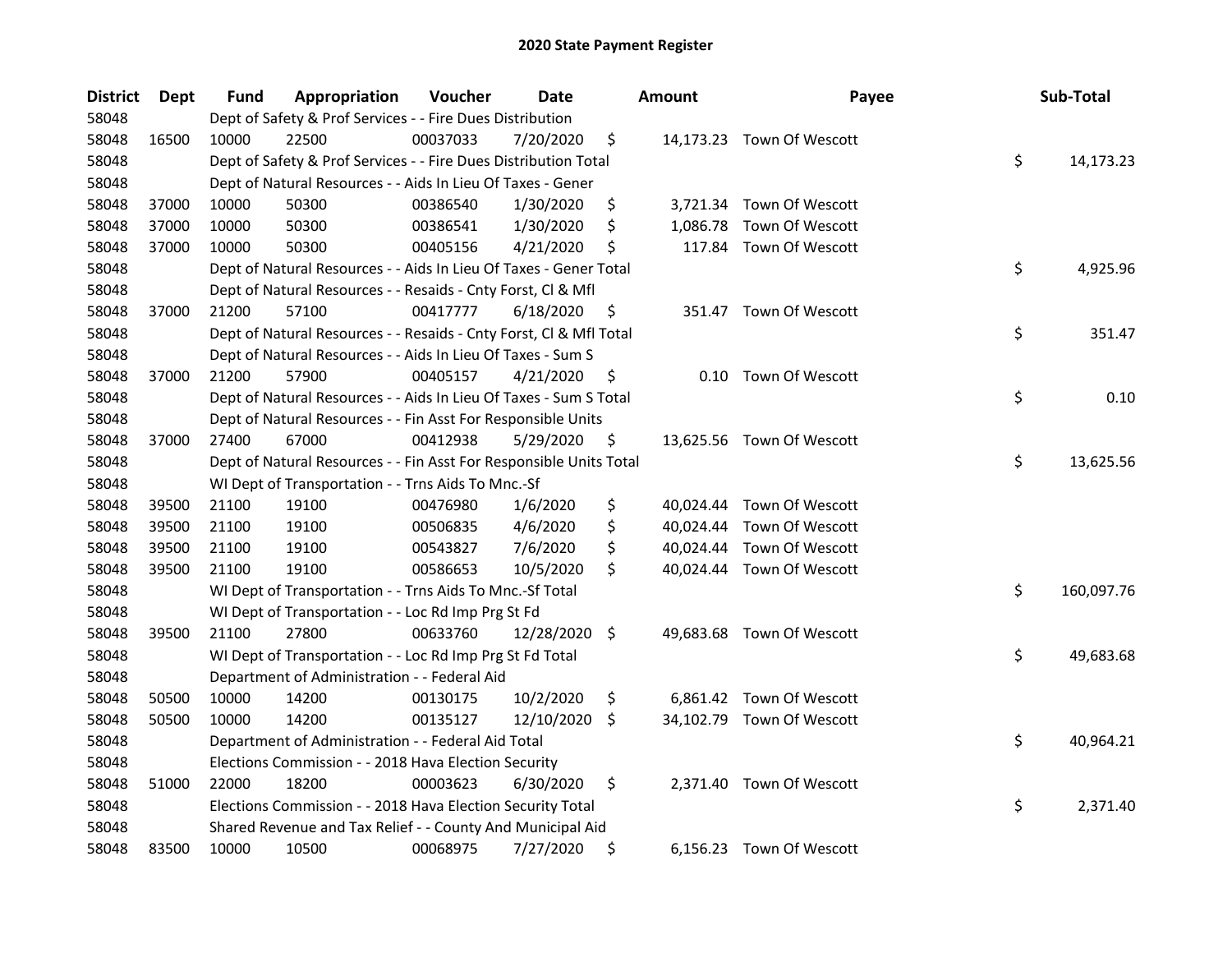| <b>District</b> | <b>Dept</b> | Fund  | Appropriation                                                                 | <b>Voucher</b> | Date            |    | <b>Amount</b> | Payee           | Sub-Total        |
|-----------------|-------------|-------|-------------------------------------------------------------------------------|----------------|-----------------|----|---------------|-----------------|------------------|
| 58048           | 83500       | 10000 | 10500                                                                         | 00072943       | $11/16/2020$ \$ |    | 34,885.31     | Town Of Wescott |                  |
| 58048           |             |       | Shared Revenue and Tax Relief - - County And Municipal Aid Total              |                |                 |    |               |                 | \$<br>41,041.54  |
| 58048           |             |       | Shared Revenue and Tax Relief - - Exempt Computer Aid                         |                |                 |    |               |                 |                  |
| 58048           | 83500       | 10000 | 10900                                                                         | 00066031       | 7/27/2020       | S. | 299.30        | Town Of Wescott |                  |
| 58048           |             |       | Shared Revenue and Tax Relief - - Exempt Computer Aid Total                   |                |                 |    |               |                 | \$<br>299.30     |
| 58048           |             |       | Shared Revenue and Tax Relief - - Utility Aid                                 |                |                 |    |               |                 |                  |
| 58048           | 83500       | 10000 | 11000                                                                         | 00068975       | 7/27/2020       | S. | 534.21        | Town Of Wescott |                  |
| 58048           | 83500       | 10000 | 11000                                                                         | 00072943       | $11/16/2020$ \$ |    | 3,106.26      | Town Of Wescott |                  |
| 58048           |             |       | Shared Revenue and Tax Relief - - Utility Aid Total                           |                |                 |    |               |                 | \$<br>3,640.47   |
| 58048           |             |       | Shared Revenue and Tax Relief - - Personal Property Aid                       |                |                 |    |               |                 |                  |
| 58048           | 83500       | 10000 | 11100                                                                         | 00061449       | 5/4/2020        | Ŝ. | 1,062.68      | Town Of Wescott |                  |
| 58048           |             |       | Shared Revenue and Tax Relief - - Personal Property Aid Total                 |                |                 |    |               |                 | \$<br>1,062.68   |
| 58048           |             |       | Shared Revenue and Tax Relief - - State Aid; Video Service Provider Fee       |                |                 |    |               |                 |                  |
| 58048           | 83500       | 10000 | 11200                                                                         | 00064425       | 7/27/2020       | S. | 5,185.86      | Town Of Wescott |                  |
| 58048           |             |       | Shared Revenue and Tax Relief - - State Aid; Video Service Provider Fee Total |                |                 |    |               |                 | \$<br>5,185.86   |
| 58048           |             |       | Shared Revenue and Tax Relief - - Lottery & Gaming Credit                     |                |                 |    |               |                 |                  |
| 58048           | 83500       | 52100 | 36300                                                                         | 00055531       | 3/23/2020       | S. | 512.78        | Town Of Wescott |                  |
| 58048           |             |       | Shared Revenue and Tax Relief - - Lottery & Gaming Credit Total               |                |                 |    |               |                 | \$<br>512.78     |
| 58048 Total     |             |       |                                                                               |                |                 |    |               |                 | \$<br>337,936.00 |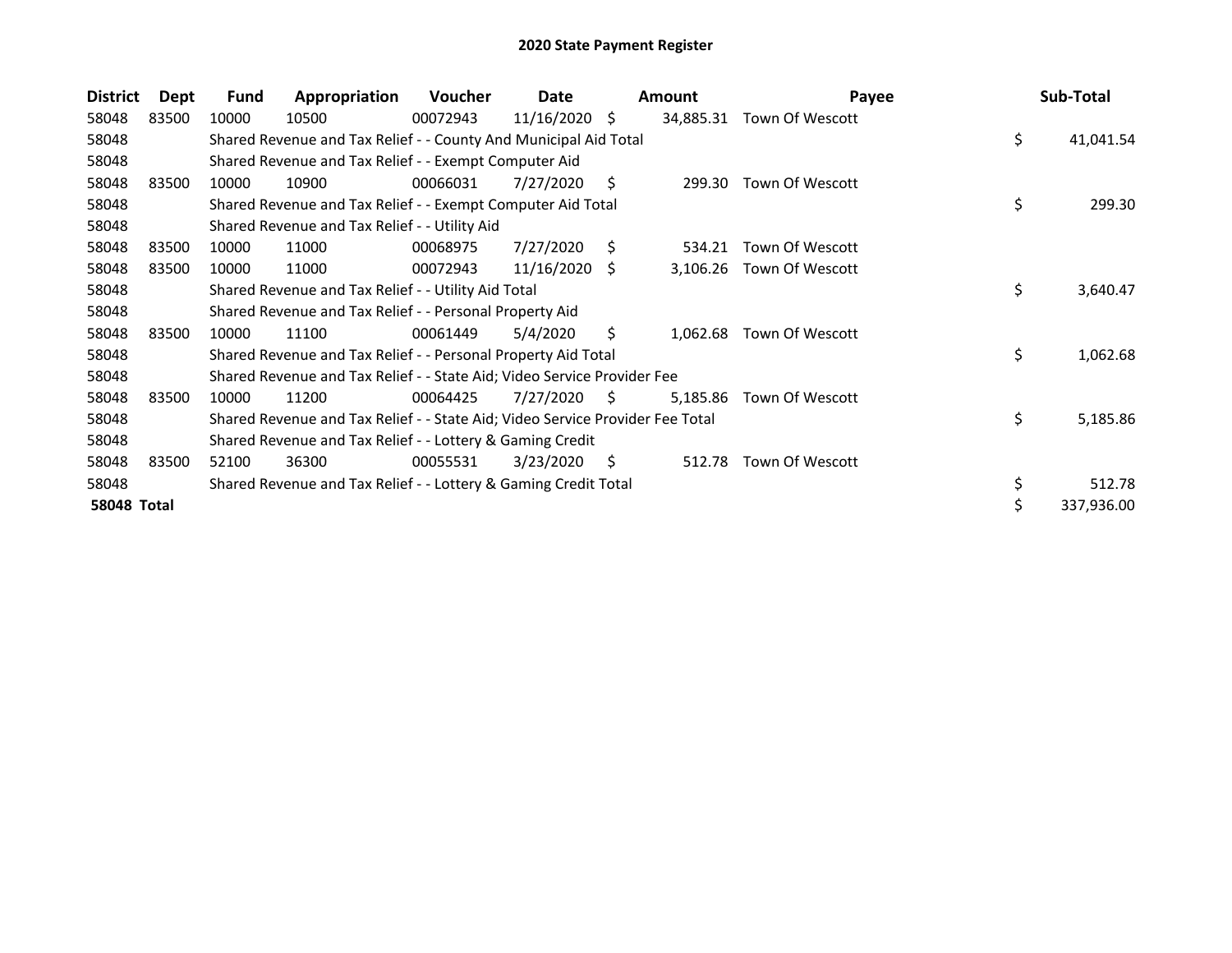| <b>District</b> | Dept  | Fund  | Appropriation                                                        | Voucher  | Date       |     | <b>Amount</b> | Payee                        | Sub-Total        |
|-----------------|-------|-------|----------------------------------------------------------------------|----------|------------|-----|---------------|------------------------------|------------------|
| 58050           |       |       | Dept of Safety & Prof Services - - Fire Dues Distribution            |          |            |     |               |                              |                  |
| 58050           | 16500 | 10000 | 22500                                                                | 00037034 | 7/20/2020  | \$  |               | 2,636.87 Town Of Wittenberg  |                  |
| 58050           |       |       | Dept of Safety & Prof Services - - Fire Dues Distribution Total      |          |            |     |               |                              | \$<br>2,636.87   |
| 58050           |       |       | Dept of Natural Resources - - Aids In Lieu Of Taxes - Gener          |          |            |     |               |                              |                  |
| 58050           | 37000 | 10000 | 50300                                                                | 00386478 | 1/30/2020  | \$  |               | 1,149.82 Town Of Wittenberg  |                  |
| 58050           | 37000 | 10000 | 50300                                                                | 00386479 | 1/30/2020  | \$  |               | 875.63 Town Of Wittenberg    |                  |
| 58050           |       |       | Dept of Natural Resources - - Aids In Lieu Of Taxes - Gener Total    |          |            |     |               |                              | \$<br>2,025.45   |
| 58050           |       |       | Dept of Natural Resources - - Resaids - Cnty Forst, Cl & Mfl         |          |            |     |               |                              |                  |
| 58050           | 37000 | 21200 | 57100                                                                | 00417778 | 6/19/2020  | \$  |               | 964.70 Town Of Wittenberg    |                  |
| 58050           |       |       | Dept of Natural Resources - - Resaids - Cnty Forst, Cl & Mfl Total   |          |            |     |               |                              | \$<br>964.70     |
| 58050           |       |       | Dept of Natural Resources - - Fin Asst For Responsible Units         |          |            |     |               |                              |                  |
| 58050           | 37000 | 27400 | 67000                                                                | 00413478 | 6/1/2020   | \$  |               | 1,392.82 Town Of Wittenberg  |                  |
| 58050           |       |       | Dept of Natural Resources - - Fin Asst For Responsible Units Total   |          |            |     |               |                              | \$<br>1,392.82   |
| 58050           |       |       | WI Dept of Transportation - - Trns Aids To Mnc.-Sf                   |          |            |     |               |                              |                  |
| 58050           | 39500 | 21100 | 19100                                                                | 00476981 | 1/6/2020   | \$  |               | 26,358.84 Town Of Wittenberg |                  |
| 58050           | 39500 | 21100 | 19100                                                                | 00506836 | 4/6/2020   | \$  |               | 26,358.84 Town Of Wittenberg |                  |
| 58050           | 39500 | 21100 | 19100                                                                | 00543828 | 7/6/2020   | \$  | 26,358.84     | Town Of Wittenberg           |                  |
| 58050           | 39500 | 21100 | 19100                                                                | 00586654 | 10/5/2020  | \$  |               | 26,358.84 Town Of Wittenberg |                  |
| 58050           |       |       | WI Dept of Transportation - - Trns Aids To Mnc.-Sf Total             |          |            |     |               |                              | \$<br>105,435.36 |
| 58050           |       |       | Department of Administration - - Hv Trans Ln Annual Impact Fee       |          |            |     |               |                              |                  |
| 58050           | 50500 | 10000 | 17400                                                                | 00121299 | 5/1/2020   | \$  |               | 40,167.00 Town Of Wittenberg |                  |
| 58050           |       |       | Department of Administration - - Hv Trans Ln Annual Impact Fee Total |          |            |     |               |                              | \$<br>40,167.00  |
| 58050           |       |       | Shared Revenue and Tax Relief - - County And Municipal Aid           |          |            |     |               |                              |                  |
| 58050           | 83500 | 10000 | 10500                                                                | 00068976 | 7/27/2020  | \$. |               | 9,346.64 Town Of Wittenberg  |                  |
| 58050           | 83500 | 10000 | 10500                                                                | 00072944 | 11/16/2020 | \$  |               | 52,964.29 Town Of Wittenberg |                  |
| 58050           |       |       | Shared Revenue and Tax Relief - - County And Municipal Aid Total     |          |            |     |               |                              | \$<br>62,310.93  |
| 58050           |       |       | Shared Revenue and Tax Relief - - Exempt Computer Aid                |          |            |     |               |                              |                  |
| 58050           | 83500 | 10000 | 10900                                                                | 00066032 | 7/27/2020  | \$  |               | 907.27 Town Of Wittenberg    |                  |
| 58050           |       |       | Shared Revenue and Tax Relief - - Exempt Computer Aid Total          |          |            |     |               |                              | \$<br>907.27     |
| 58050           |       |       | Shared Revenue and Tax Relief - - Utility Aid                        |          |            |     |               |                              |                  |
| 58050           | 83500 | 10000 | 11000                                                                | 00068976 | 7/27/2020  | \$  |               | 1,099.82 Town Of Wittenberg  |                  |
| 58050           | 83500 | 10000 | 11000                                                                | 00072944 | 11/16/2020 | \$  |               | 6,641.51 Town Of Wittenberg  |                  |
| 58050           |       |       | Shared Revenue and Tax Relief - - Utility Aid Total                  |          |            |     |               |                              | \$<br>7,741.33   |
| 58050           |       |       | Shared Revenue and Tax Relief - - Personal Property Aid              |          |            |     |               |                              |                  |
| 58050           | 83500 | 10000 | 11100                                                                | 00061450 | 5/4/2020   | \$  |               | 438.95 Town Of Wittenberg    |                  |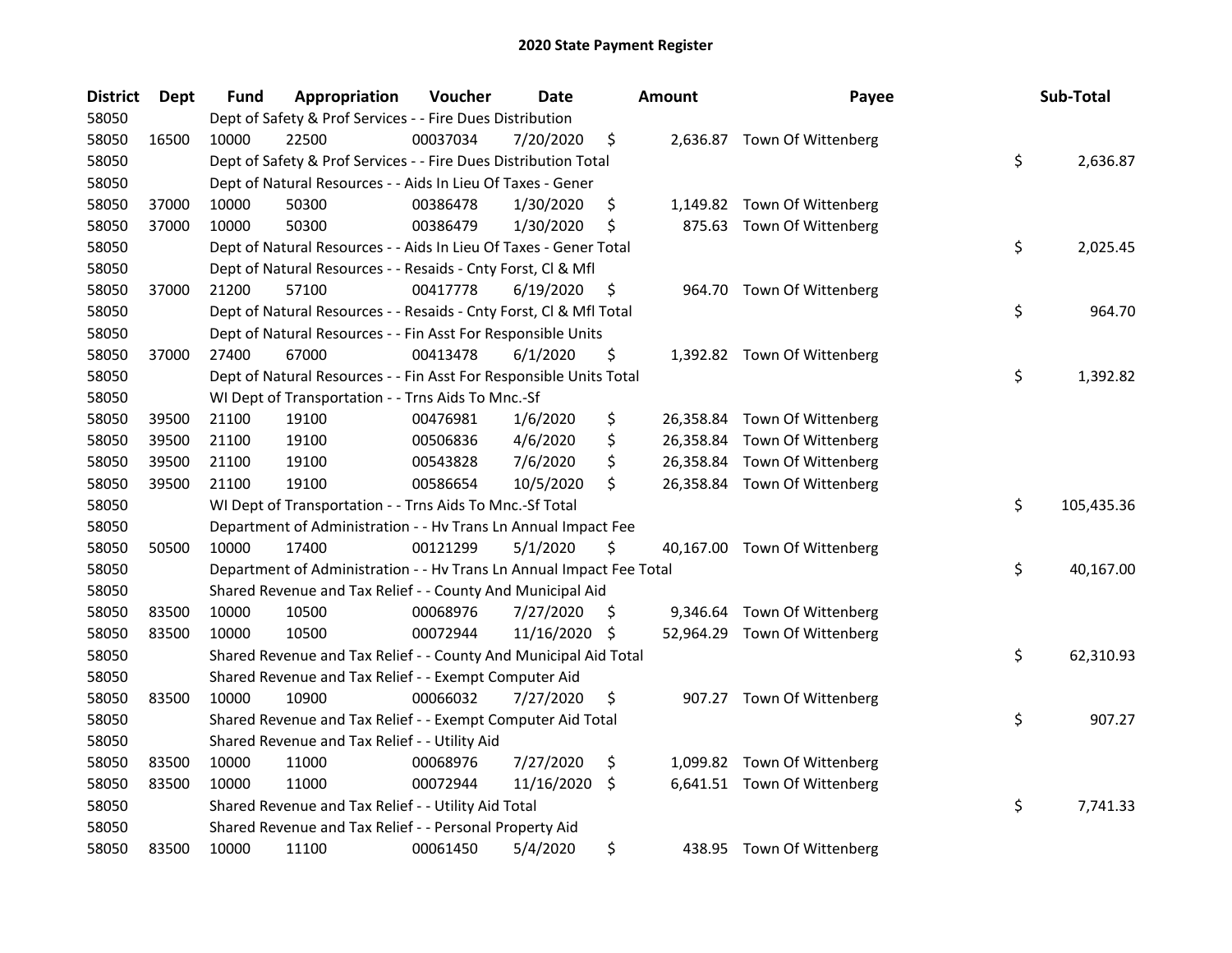| District Dept      | Fund | Appropriation                                                 | <b>Voucher</b> | Date | Amount | Payee | Sub-Total  |
|--------------------|------|---------------------------------------------------------------|----------------|------|--------|-------|------------|
| 58050              |      | Shared Revenue and Tax Relief - - Personal Property Aid Total |                |      |        |       | 438.95     |
| <b>58050 Total</b> |      |                                                               |                |      |        |       | 224,020.68 |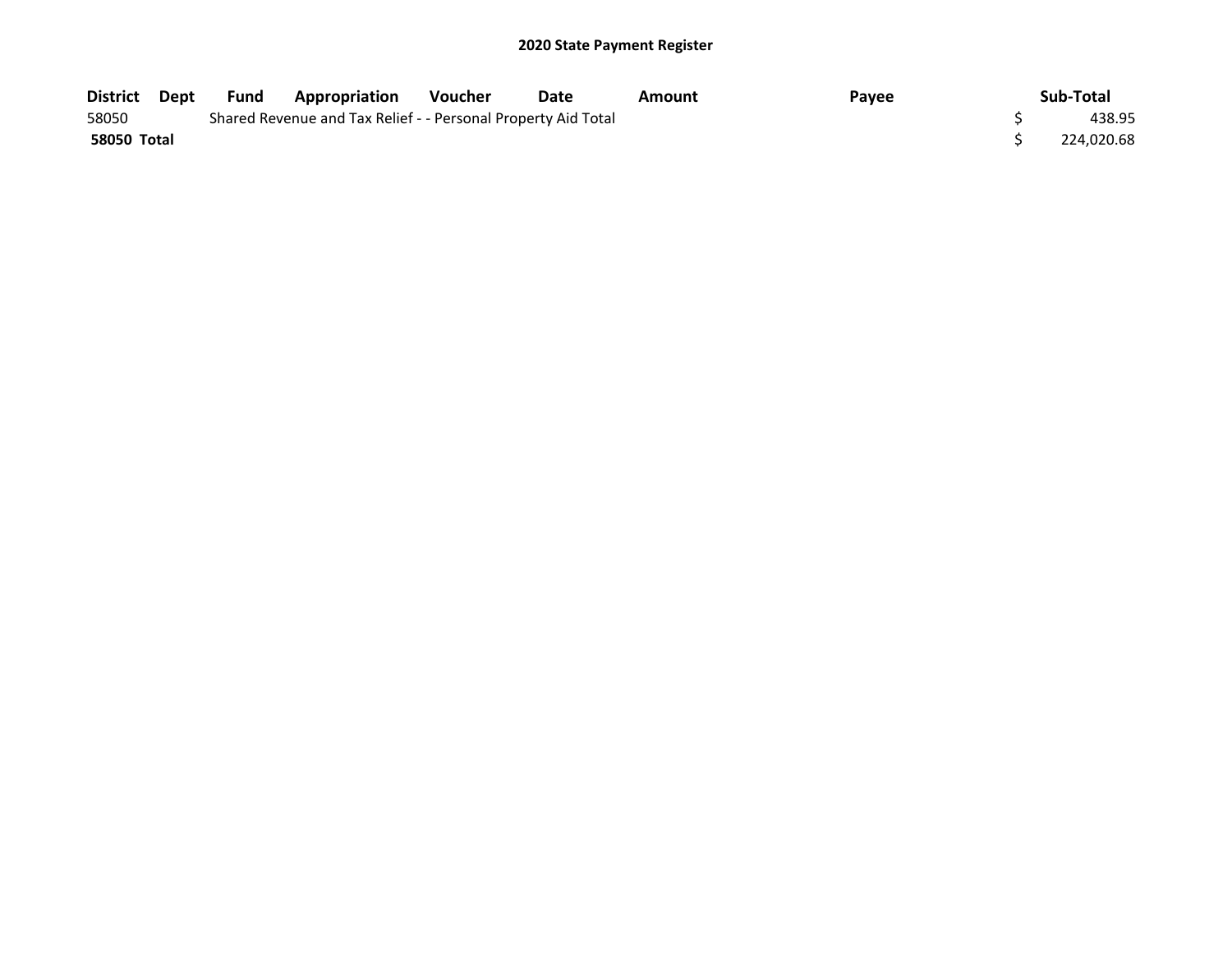| <b>District</b>    | Dept  | <b>Fund</b> | Appropriation                                                      | Voucher  | Date       |     | <b>Amount</b> | Payee                      | Sub-Total       |
|--------------------|-------|-------------|--------------------------------------------------------------------|----------|------------|-----|---------------|----------------------------|-----------------|
| 58101              |       |             | Dept of Safety & Prof Services - - Fire Dues Distribution          |          |            |     |               |                            |                 |
| 58101              | 16500 | 10000       | 22500                                                              | 00037035 | 7/20/2020  | \$  |               | 366.23 Village Of Aniwa    |                 |
| 58101              |       |             | Dept of Safety & Prof Services - - Fire Dues Distribution Total    |          |            |     |               |                            | \$<br>366.23    |
| 58101              |       |             | Dept of Natural Resources - - Aids In Lieu Of Taxes - Gener        |          |            |     |               |                            |                 |
| 58101              | 37000 | 10000       | 50300                                                              | 00386469 | 1/30/2020  | \$  |               | 10.25 Village Of Aniwa     |                 |
| 58101              |       |             | Dept of Natural Resources - - Aids In Lieu Of Taxes - Gener Total  |          |            |     |               |                            | \$<br>10.25     |
| 58101              |       |             | Dept of Natural Resources - - Resaids - Cnty Forst, Cl & Mfl       |          |            |     |               |                            |                 |
| 58101              | 37000 | 21200       | 57100                                                              | 00417779 | 6/18/2020  | \$  |               | 23.11 Village Of Aniwa     |                 |
| 58101              |       |             | Dept of Natural Resources - - Resaids - Cnty Forst, Cl & Mfl Total |          |            |     |               |                            | \$<br>23.11     |
| 58101              |       |             | Dept of Natural Resources - - Fin Asst For Responsible Units       |          |            |     |               |                            |                 |
| 58101              | 37000 | 27400       | 67000                                                              | 00412941 | 5/29/2020  | \$  |               | 281.26 Village Of Aniwa    |                 |
| 58101              |       |             | Dept of Natural Resources - - Fin Asst For Responsible Units Total |          |            |     |               |                            | \$<br>281.26    |
| 58101              |       |             | WI Dept of Transportation - - Trns Aids To Mnc.-Sf                 |          |            |     |               |                            |                 |
| 58101              | 39500 | 21100       | 19100                                                              | 00476982 | 1/6/2020   | \$  |               | 2,930.22 Village Of Aniwa  |                 |
| 58101              | 39500 | 21100       | 19100                                                              | 00506837 | 4/6/2020   | \$  | 2,930.22      | Village Of Aniwa           |                 |
| 58101              | 39500 | 21100       | 19100                                                              | 00543829 | 7/6/2020   | \$  | 2,930.22      | Village Of Aniwa           |                 |
| 58101              | 39500 | 21100       | 19100                                                              | 00586655 | 10/5/2020  | \$  |               | 2,930.22 Village Of Aniwa  |                 |
| 58101              |       |             | WI Dept of Transportation - - Trns Aids To Mnc.-Sf Total           |          |            |     |               |                            | \$<br>11,720.88 |
| 58101              |       |             | Elections Commission - - 2018 Hava Election Security               |          |            |     |               |                            |                 |
| 58101              | 51000 | 22000       | 18200                                                              | 00003927 | 7/24/2020  | \$  |               | 325.40 Village Of Aniwa    |                 |
| 58101              |       |             | Elections Commission - - 2018 Hava Election Security Total         |          |            |     |               |                            | \$<br>325.40    |
| 58101              |       |             | Shared Revenue and Tax Relief - - County And Municipal Aid         |          |            |     |               |                            |                 |
| 58101              | 83500 | 10000       | 10500                                                              | 00068977 | 7/27/2020  | \$. |               | 9,438.85 Village Of Aniwa  |                 |
| 58101              | 83500 | 10000       | 10500                                                              | 00072945 | 11/16/2020 | -\$ |               | 53,486.81 Village Of Aniwa |                 |
| 58101              |       |             | Shared Revenue and Tax Relief - - County And Municipal Aid Total   |          |            |     |               |                            | \$<br>62,925.66 |
| 58101              |       |             | Shared Revenue and Tax Relief - - Exempt Computer Aid              |          |            |     |               |                            |                 |
| 58101              | 83500 | 10000       | 10900                                                              | 00066033 | 7/27/2020  | \$  | 1.03          | Village Of Aniwa           |                 |
| 58101              |       |             | Shared Revenue and Tax Relief - - Exempt Computer Aid Total        |          |            |     |               |                            | \$<br>1.03      |
| 58101              |       |             | Shared Revenue and Tax Relief - - Personal Property Aid            |          |            |     |               |                            |                 |
| 58101              | 83500 | 10000       | 11100                                                              | 00061451 | 5/4/2020   | \$  | 49.04         | Village Of Aniwa           |                 |
| 58101              |       |             | Shared Revenue and Tax Relief - - Personal Property Aid Total      |          |            |     |               |                            | \$<br>49.04     |
| 58101              |       |             | Shared Revenue and Tax Relief - - Lottery & Gaming Credit          |          |            |     |               |                            |                 |
| 58101              | 83500 | 52100       | 36300                                                              | 00055532 | 3/23/2020  | \$  |               | 606.36 Village Of Aniwa    |                 |
| 58101              |       |             | Shared Revenue and Tax Relief - - Lottery & Gaming Credit Total    |          |            |     |               |                            | \$<br>606.36    |
| <b>58101 Total</b> |       |             |                                                                    |          |            |     |               |                            | \$<br>76,309.22 |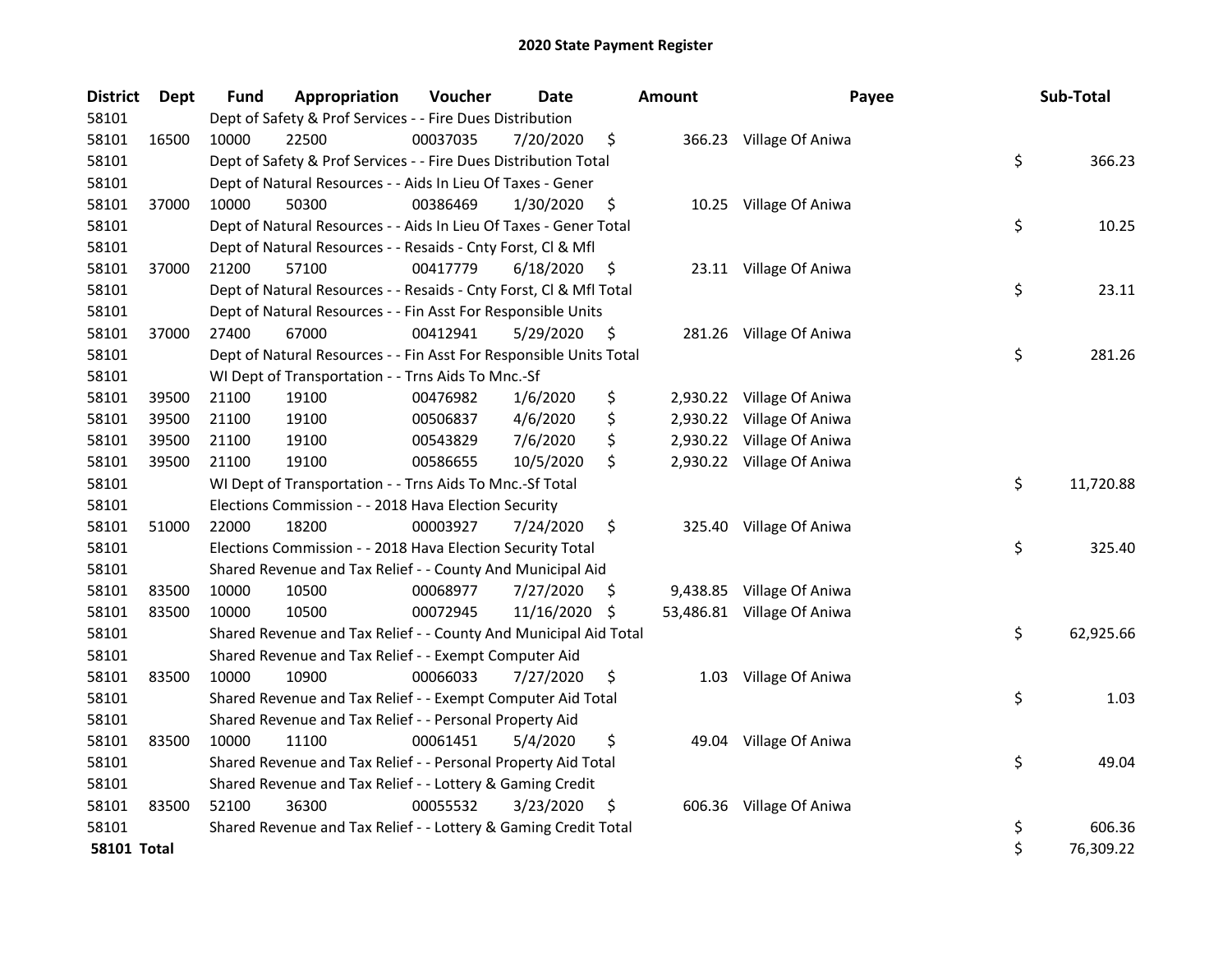| <b>District</b> | <b>Dept</b> | <b>Fund</b> | Appropriation                                                      | Voucher  | Date       |     | <b>Amount</b> | Payee                           | Sub-Total        |
|-----------------|-------------|-------------|--------------------------------------------------------------------|----------|------------|-----|---------------|---------------------------------|------------------|
| 58106           |             |             | Dept of Safety & Prof Services - - Fire Dues Distribution          |          |            |     |               |                                 |                  |
| 58106           | 16500       | 10000       | 22500                                                              | 00037036 | 7/20/2020  | \$  |               | 1,628.13 Village of Birnamwood  |                  |
| 58106           |             |             | Dept of Safety & Prof Services - - Fire Dues Distribution Total    |          |            |     |               |                                 | \$<br>1,628.13   |
| 58106           |             |             | Dept of Natural Resources - - Aids In Lieu Of Taxes - Gener        |          |            |     |               |                                 |                  |
| 58106           | 37000       | 10000       | 50300                                                              | 00386558 | 1/30/2020  | \$  |               | 143.87 Village of Birnamwood    |                  |
| 58106           |             |             | Dept of Natural Resources - - Aids In Lieu Of Taxes - Gener Total  |          |            |     |               |                                 | \$<br>143.87     |
| 58106           |             |             | Dept of Natural Resources - - Fin Asst For Responsible Units       |          |            |     |               |                                 |                  |
| 58106           | 37000       | 27400       | 67000                                                              | 00413204 | 5/29/2020  | \$  |               | 554.59 Village of Birnamwood    |                  |
| 58106           |             |             | Dept of Natural Resources - - Fin Asst For Responsible Units Total |          |            |     |               |                                 | \$<br>554.59     |
| 58106           |             |             | WI Dept of Transportation - - Trns Aids To Mnc.-Sf                 |          |            |     |               |                                 |                  |
| 58106           | 39500       | 21100       | 19100                                                              | 00476983 | 1/6/2020   | \$  | 6,361.88      | Village of Birnamwood           |                  |
| 58106           | 39500       | 21100       | 19100                                                              | 00506838 | 4/6/2020   | \$  | 6,361.88      | Village of Birnamwood           |                  |
| 58106           | 39500       | 21100       | 19100                                                              | 00543830 | 7/6/2020   | \$  | 6,361.88      | Village of Birnamwood           |                  |
| 58106           | 39500       | 21100       | 19100                                                              | 00586656 | 10/5/2020  | \$  |               | 6,361.91 Village of Birnamwood  |                  |
| 58106           |             |             | WI Dept of Transportation - - Trns Aids To Mnc.-Sf Total           |          |            |     |               |                                 | \$<br>25,447.55  |
| 58106           |             |             | Elections Commission - - 2018 Hava Election Security               |          |            |     |               |                                 |                  |
| 58106           | 51000       | 22000       | 18200                                                              | 00003710 | 7/6/2020   | \$  | 801.50        | Village of Birnamwood           |                  |
| 58106           |             |             | Elections Commission - - 2018 Hava Election Security Total         |          |            |     |               |                                 | \$<br>801.50     |
| 58106           |             |             | Shared Revenue and Tax Relief - - County And Municipal Aid         |          |            |     |               |                                 |                  |
| 58106           | 83500       | 10000       | 10500                                                              | 00068978 | 7/27/2020  | \$  | 15,127.35     | Village of Birnamwood           |                  |
| 58106           | 83500       | 10000       | 10500                                                              | 00072946 | 11/16/2020 | -\$ |               | 85,721.66 Village of Birnamwood |                  |
| 58106           |             |             | Shared Revenue and Tax Relief - - County And Municipal Aid Total   |          |            |     |               |                                 | \$<br>100,849.01 |
| 58106           |             |             | Shared Revenue and Tax Relief - - Exempt Computer Aid              |          |            |     |               |                                 |                  |
| 58106           | 83500       | 10000       | 10900                                                              | 00066034 | 7/27/2020  | \$  | 6.24          | Village of Birnamwood           |                  |
| 58106           | 83500       | 10000       | 10900                                                              | 00067196 | 7/27/2020  | \$  |               | 2,629.34 Village of Birnamwood  |                  |
| 58106           |             |             | Shared Revenue and Tax Relief - - Exempt Computer Aid Total        |          |            |     |               |                                 | \$<br>2,635.58   |
| 58106           |             |             | Shared Revenue and Tax Relief - - Utility Aid                      |          |            |     |               |                                 |                  |
| 58106           | 83500       | 10000       | 11000                                                              | 00068978 | 7/27/2020  | \$  | 100.00        | Village of Birnamwood           |                  |
| 58106           | 83500       | 10000       | 11000                                                              | 00072946 | 11/16/2020 | \$  |               | 572.11 Village of Birnamwood    |                  |
| 58106           |             |             | Shared Revenue and Tax Relief - - Utility Aid Total                |          |            |     |               |                                 | \$<br>672.11     |
| 58106           |             |             | Shared Revenue and Tax Relief - - Personal Property Aid            |          |            |     |               |                                 |                  |
| 58106           | 83500       | 10000       | 11100                                                              | 00062638 | 5/4/2020   | \$  |               | 4,749.38 Village of Birnamwood  |                  |
| 58106           |             |             | Shared Revenue and Tax Relief - - Personal Property Aid Total      |          |            |     |               |                                 | \$<br>4,749.38   |
| 58106           |             |             | Shared Revenue and Tax Relief - - Lottery & Gaming Credit          |          |            |     |               |                                 |                  |
| 58106           | 83500       | 52100       | 36300                                                              | 00055533 | 3/23/2020  | \$  |               | 2,898.84 Village of Birnamwood  |                  |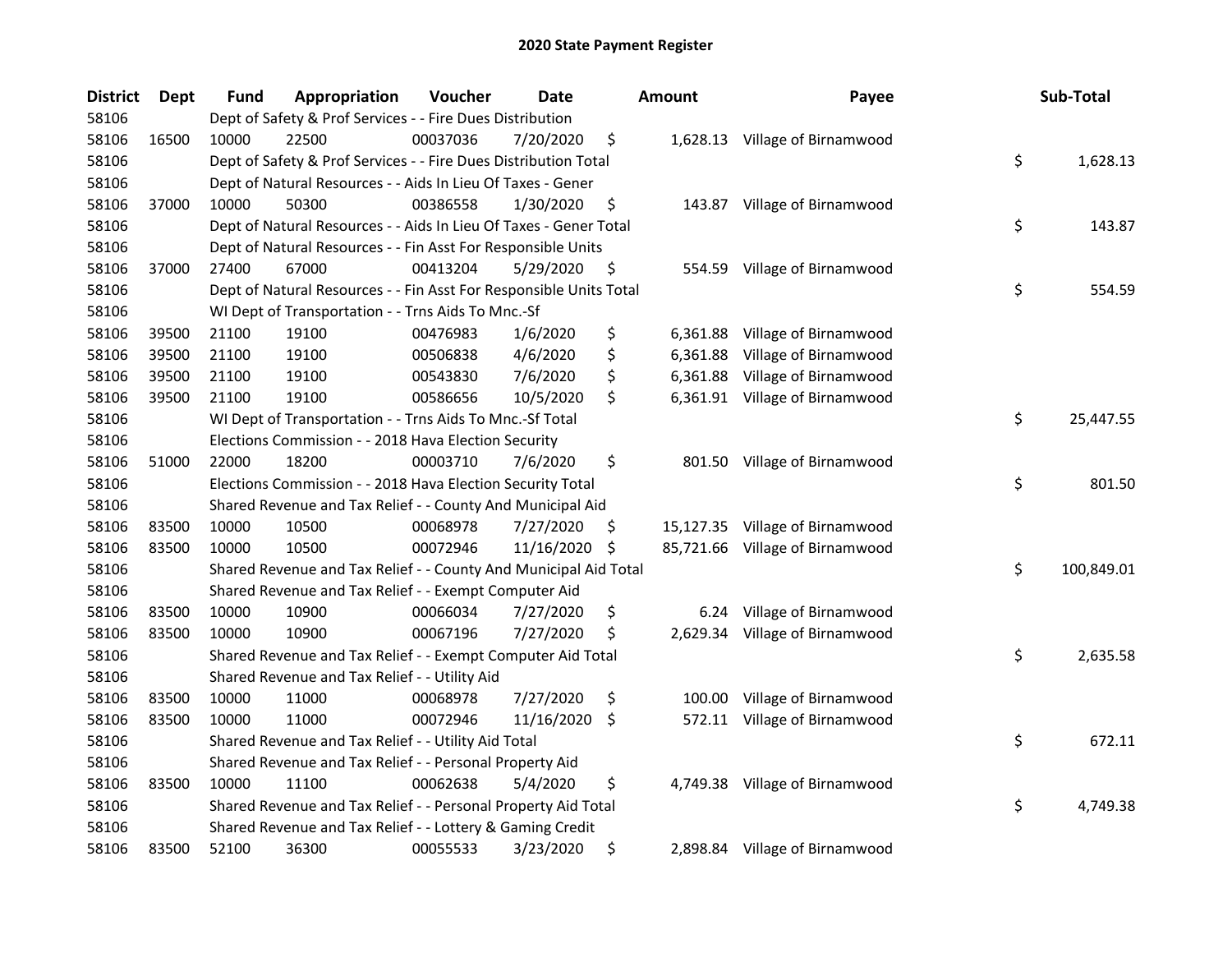| District Dept      | Fund | Appropriation                                                   | <b>Voucher</b> | Date | Amount | Payee | Sub-Total  |
|--------------------|------|-----------------------------------------------------------------|----------------|------|--------|-------|------------|
| 58106              |      | Shared Revenue and Tax Relief - - Lottery & Gaming Credit Total |                |      |        |       | 2.898.84   |
| <b>58106 Total</b> |      |                                                                 |                |      |        |       | 140,380.56 |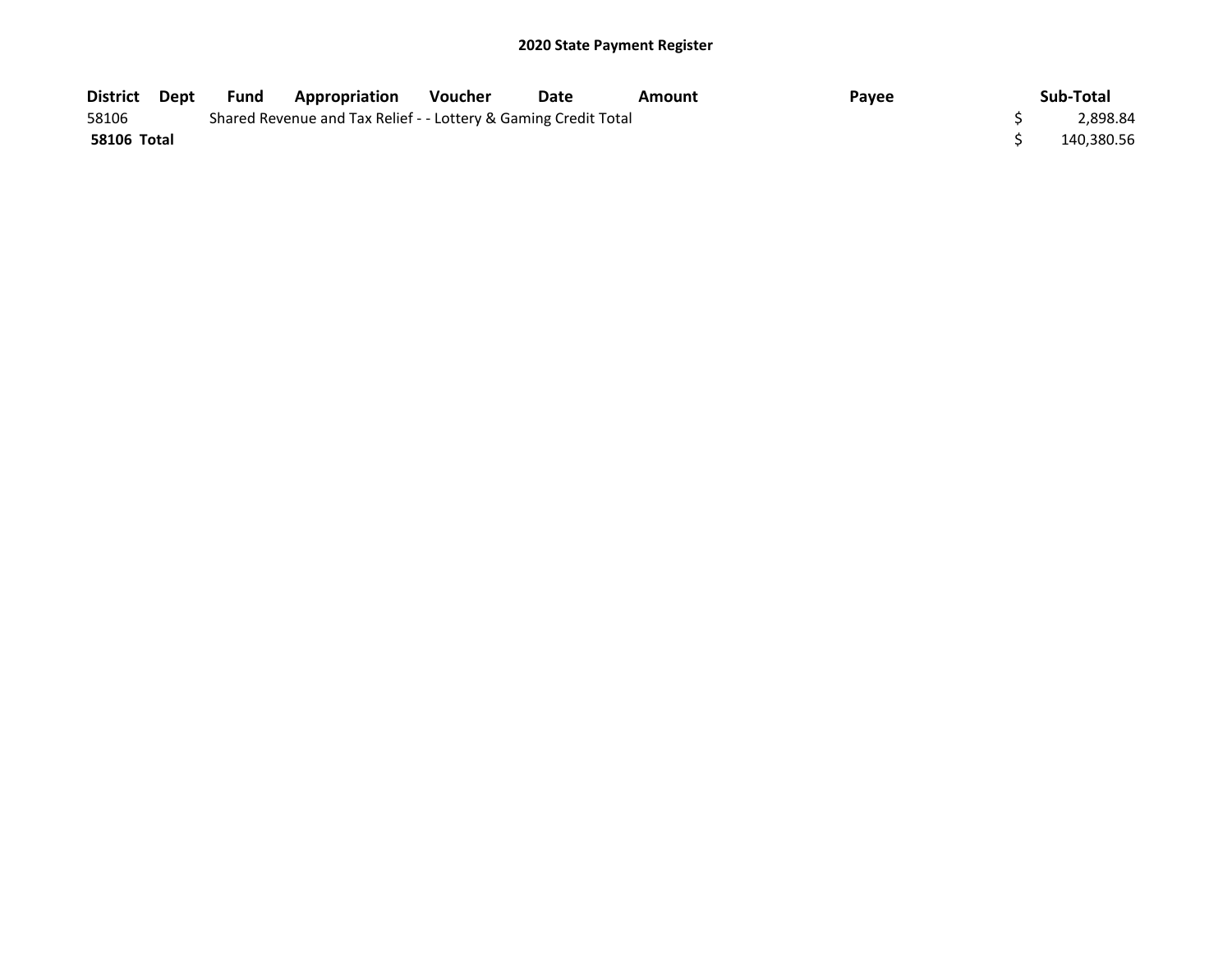| <b>District</b> | Dept  | <b>Fund</b> | Appropriation                                                      | Voucher  | <b>Date</b>   |     | <b>Amount</b> | Payee                         | Sub-Total        |
|-----------------|-------|-------------|--------------------------------------------------------------------|----------|---------------|-----|---------------|-------------------------------|------------------|
| 58107           |       |             | Dept of Safety & Prof Services - - Fire Dues Distribution          |          |               |     |               |                               |                  |
| 58107           | 16500 | 10000       | 22500                                                              | 00037037 | 7/20/2020     | \$  |               | 3,533.04 Village Of Bonduel   |                  |
| 58107           |       |             | Dept of Safety & Prof Services - - Fire Dues Distribution Total    |          |               |     |               |                               | \$<br>3,533.04   |
| 58107           |       |             | Dept of Natural Resources - - Aids In Lieu Of Taxes - Gener        |          |               |     |               |                               |                  |
| 58107           | 37000 | 10000       | 50300                                                              | 00386545 | 1/30/2020     | \$  |               | 102.70 Village Of Bonduel     |                  |
| 58107           |       |             | Dept of Natural Resources - - Aids In Lieu Of Taxes - Gener Total  |          |               |     |               |                               | \$<br>102.70     |
| 58107           |       |             | Dept of Natural Resources - - Fin Asst For Responsible Units       |          |               |     |               |                               |                  |
| 58107           | 37000 | 27400       | 67000                                                              | 00412674 | 5/29/2020     | \$  |               | 6,218.57 Village Of Bonduel   |                  |
| 58107           |       |             | Dept of Natural Resources - - Fin Asst For Responsible Units Total |          |               |     |               |                               | \$<br>6,218.57   |
| 58107           |       |             | WI Dept of Transportation - - Trns Aids To Mnc.-Sf                 |          |               |     |               |                               |                  |
| 58107           | 39500 | 21100       | 19100                                                              | 00476984 | 1/6/2020      | \$  |               | 28,035.70 Village Of Bonduel  |                  |
| 58107           | 39500 | 21100       | 19100                                                              | 00506839 | 4/6/2020      | \$  |               | 28,035.70 Village Of Bonduel  |                  |
| 58107           | 39500 | 21100       | 19100                                                              | 00543831 | 7/6/2020      | \$  |               | 28,035.70 Village Of Bonduel  |                  |
| 58107           | 39500 | 21100       | 19100                                                              | 00586657 | 10/5/2020     | \$  |               | 28,035.71 Village Of Bonduel  |                  |
| 58107           |       |             | WI Dept of Transportation - - Trns Aids To Mnc.-Sf Total           |          |               |     |               |                               | \$<br>112,142.81 |
| 58107           |       |             | WI Dept of Transportation - - Loc Rd Imp Prg St Fd                 |          |               |     |               |                               |                  |
| 58107           | 39500 | 21100       | 27800                                                              | 00634734 | 12/30/2020 \$ |     |               | 10,000.00 Village Of Bonduel  |                  |
| 58107           |       |             | WI Dept of Transportation - - Loc Rd Imp Prg St Fd Total           |          |               |     |               |                               | \$<br>10,000.00  |
| 58107           |       |             | Department of Justice - - Law Enforcement Train, Local             |          |               |     |               |                               |                  |
| 58107           | 45500 | 10000       | 23100                                                              | 00091066 | 11/27/2020 \$ |     | 160.00        | Village Of Bonduel            |                  |
| 58107           |       |             | Department of Justice - - Law Enforcement Train, Local Total       |          |               |     |               |                               | \$<br>160.00     |
| 58107           |       |             | Department of Administration - - Federal Aid                       |          |               |     |               |                               |                  |
| 58107           | 50500 | 10000       | 14200                                                              | 00130176 | 10/2/2020     | \$  |               | 4,328.19 Village Of Bonduel   |                  |
| 58107           | 50500 | 10000       | 14200                                                              | 00132268 | 11/13/2020    | \$  |               | 9,017.34 Village Of Bonduel   |                  |
| 58107           | 50500 | 10000       | 14200                                                              | 00135128 | 12/10/2020    | \$. |               | 13,496.07 Village Of Bonduel  |                  |
| 58107           | 50500 | 10000       | 14200                                                              | 00136523 | 12/17/2020 \$ |     |               | 2,327.81 Village Of Bonduel   |                  |
| 58107           |       |             | Department of Administration - - Federal Aid Total                 |          |               |     |               |                               | \$<br>29,169.41  |
| 58107           |       |             | Elections Commission - - 2018 Hava Election Security               |          |               |     |               |                               |                  |
| 58107           | 51000 | 22000       | 18200                                                              | 00004003 | 7/30/2020     | \$  |               | 1,099.80 Village Of Bonduel   |                  |
| 58107           |       |             | Elections Commission - - 2018 Hava Election Security Total         |          |               |     |               |                               | \$<br>1,099.80   |
| 58107           |       |             | Shared Revenue and Tax Relief - - County And Municipal Aid         |          |               |     |               |                               |                  |
| 58107           | 83500 | 10000       | 10500                                                              | 00068979 | 7/27/2020     | \$. | 27,287.17     | Village Of Bonduel            |                  |
| 58107           | 83500 | 10000       | 10500                                                              | 00072947 | 11/16/2020    | \$  |               | 154,627.32 Village Of Bonduel |                  |
| 58107           |       |             | Shared Revenue and Tax Relief - - County And Municipal Aid Total   |          |               |     |               |                               | \$<br>181,914.49 |
| 58107           |       |             | Shared Revenue and Tax Relief - - Exempt Computer Aid              |          |               |     |               |                               |                  |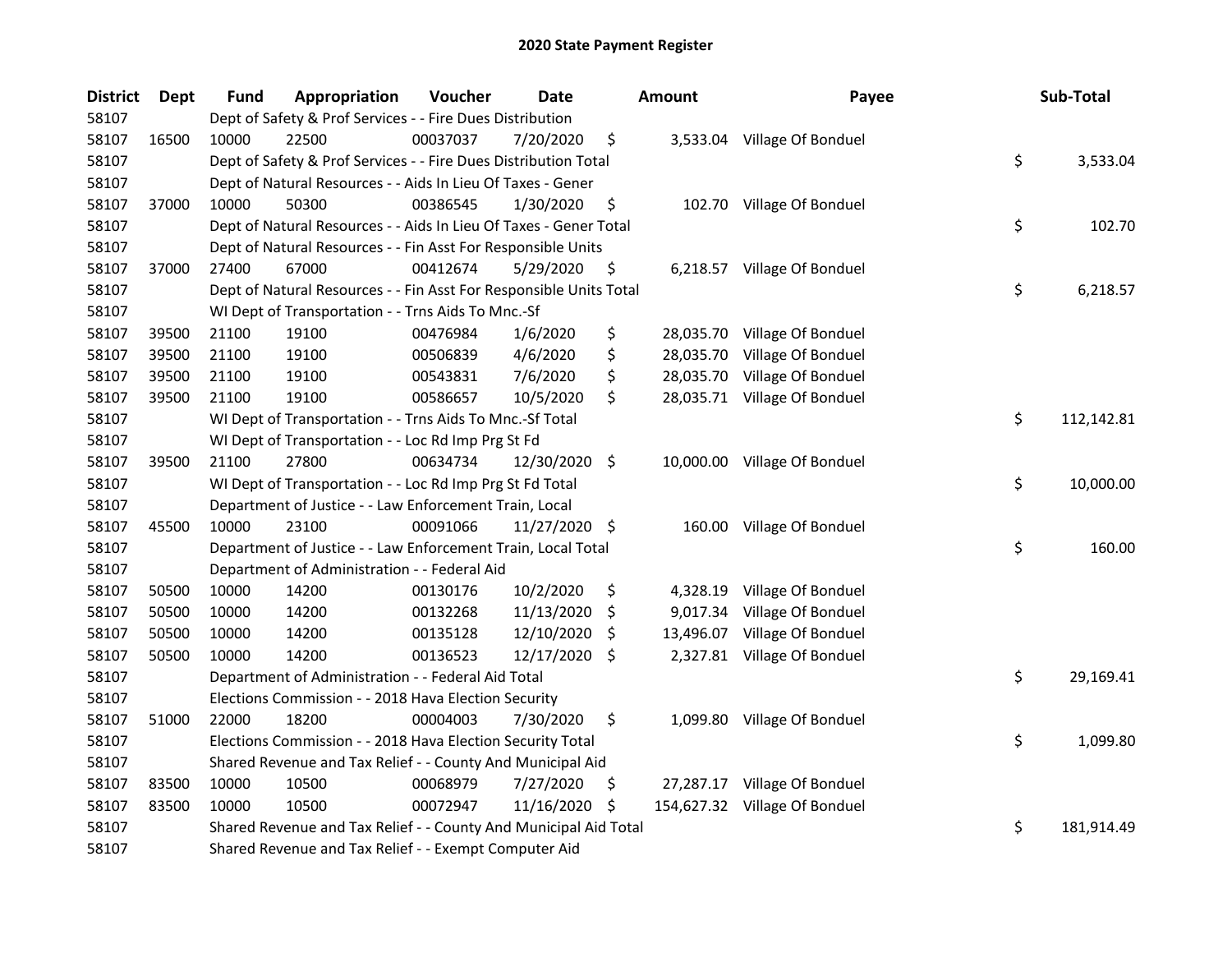| <b>District</b>    | Dept  | <b>Fund</b> | Appropriation                                                                 | Voucher  | Date       |    | <b>Amount</b> | Payee              | Sub-Total      |
|--------------------|-------|-------------|-------------------------------------------------------------------------------|----------|------------|----|---------------|--------------------|----------------|
| 58107              | 83500 | 10000       | 10900                                                                         | 00066035 | 7/27/2020  | Ś. | 1,764.66      | Village Of Bonduel |                |
| 58107              | 83500 | 10000       | 10900                                                                         | 00067197 | 7/27/2020  | S  | 291.24        | Village Of Bonduel |                |
| 58107              |       |             | Shared Revenue and Tax Relief - - Exempt Computer Aid Total                   |          |            |    |               |                    | \$<br>2,055.90 |
| 58107              |       |             | Shared Revenue and Tax Relief - - Utility Aid                                 |          |            |    |               |                    |                |
| 58107              | 83500 | 10000       | 11000                                                                         | 00068979 | 7/27/2020  | S  | 812.87        | Village Of Bonduel |                |
| 58107              | 83500 | 10000       | 11000                                                                         | 00072947 | 11/16/2020 | -S | 4,881.08      | Village Of Bonduel |                |
| 58107              |       |             | Shared Revenue and Tax Relief - - Utility Aid Total                           |          |            |    |               |                    | \$<br>5,693.95 |
| 58107              |       |             | Shared Revenue and Tax Relief - - Personal Property Aid                       |          |            |    |               |                    |                |
| 58107              | 83500 | 10000       | 11100                                                                         | 00061452 | 5/4/2020   | Ś. | 6,617.93      | Village Of Bonduel |                |
| 58107              | 83500 | 10000       | 11100                                                                         | 00062639 | 5/4/2020   | Ś  | 1,670.74      | Village Of Bonduel |                |
| 58107              |       |             | Shared Revenue and Tax Relief - - Personal Property Aid Total                 |          |            |    |               |                    | \$<br>8,288.67 |
| 58107              |       |             | Shared Revenue and Tax Relief - - State Aid; Video Service Provider Fee       |          |            |    |               |                    |                |
| 58107              | 83500 | 10000       | 11200                                                                         | 00064426 | 7/27/2020  | S. | 918.44        | Village Of Bonduel |                |
| 58107              |       |             | Shared Revenue and Tax Relief - - State Aid; Video Service Provider Fee Total |          |            |    |               |                    | 918.44         |
| <b>58107 Total</b> |       |             |                                                                               |          |            |    |               |                    | 361,297.78     |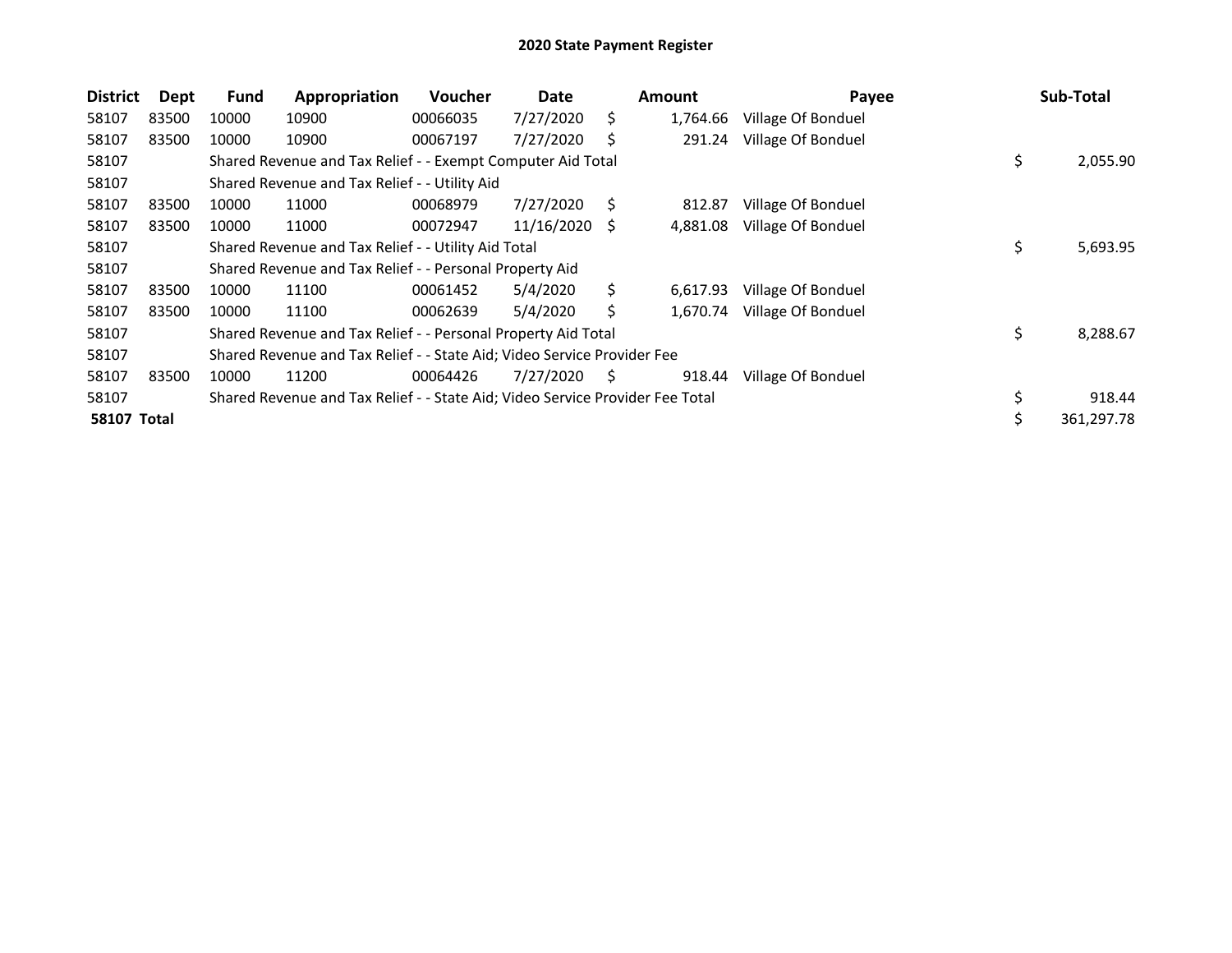| <b>District</b> | <b>Dept</b> | <b>Fund</b> | Appropriation                                                      | Voucher  | <b>Date</b>   | <b>Amount</b>  | Payee                      | Sub-Total       |
|-----------------|-------------|-------------|--------------------------------------------------------------------|----------|---------------|----------------|----------------------------|-----------------|
| 58108           |             |             | Dept of Safety & Prof Services - - Fire Dues Distribution          |          |               |                |                            |                 |
| 58108           | 16500       | 10000       | 22500                                                              | 00037038 | 7/20/2020     | \$             | 445.83 Village Of Bowler   |                 |
| 58108           |             |             | Dept of Safety & Prof Services - - Fire Dues Distribution Total    |          |               |                |                            | \$<br>445.83    |
| 58108           |             |             | Dept of Natural Resources - - Aids In Lieu Of Taxes - Gener        |          |               |                |                            |                 |
| 58108           | 37000       | 10000       | 50300                                                              | 00386463 | 1/30/2020     | \$             | 100.50 Village Of Bowler   |                 |
| 58108           |             |             | Dept of Natural Resources - - Aids In Lieu Of Taxes - Gener Total  |          |               |                |                            | \$<br>100.50    |
| 58108           |             |             | Dept of Natural Resources - - General Program Operations --        |          |               |                |                            |                 |
| 58108           | 37000       | 21200       | 25400                                                              | 00383676 | 1/22/2020     | \$             | 267.00 Village Of Bowler   |                 |
| 58108           | 37000       | 21200       | 25400                                                              | 00403188 | 4/20/2020     | \$             | 354.57 Village Of Bowler   |                 |
| 58108           |             |             | Dept of Natural Resources - - General Program Operations -- Total  |          |               |                |                            | \$<br>621.57    |
| 58108           |             |             | Dept of Natural Resources - - Resaids - Cnty Forst, Cl & Mfl       |          |               |                |                            |                 |
| 58108           | 37000       | 21200       | 57100                                                              | 00417780 | 6/18/2020     | \$<br>8.47     | Village Of Bowler          |                 |
| 58108           |             |             | Dept of Natural Resources - - Resaids - Cnty Forst, Cl & Mfl Total |          |               |                |                            | \$<br>8.47      |
| 58108           |             |             | Dept of Natural Resources - - Petrostorage Envr Remd Awards        |          |               |                |                            |                 |
| 58108           | 37000       | 27200       | 66700                                                              | 00385669 | 1/27/2020     | \$<br>3,480.35 | Village Of Bowler          |                 |
| 58108           | 37000       | 27200       | 66700                                                              | 00391212 | 2/20/2020     | \$<br>150.98   | Village Of Bowler          |                 |
| 58108           | 37000       | 27200       | 66700                                                              | 00408018 | 5/7/2020      | \$<br>2,381.76 | Village Of Bowler          |                 |
| 58108           | 37000       | 27200       | 66700                                                              | 00410495 | 5/18/2020     | \$<br>1,698.78 | Village Of Bowler          |                 |
| 58108           | 37000       | 27200       | 66700                                                              | 00413833 | 6/3/2020      | \$<br>411.40   | Village Of Bowler          |                 |
| 58108           | 37000       | 27200       | 66700                                                              | 00427992 | 8/5/2020      | \$<br>5,372.91 | Village Of Bowler          |                 |
| 58108           |             |             | Dept of Natural Resources - - Petrostorage Envr Remd Awards Total  |          |               |                |                            | \$<br>13,496.18 |
| 58108           |             |             | Dept of Natural Resources - - Fin Asst For Responsible Units       |          |               |                |                            |                 |
| 58108           | 37000       | 27400       | 67000                                                              | 00413322 | 5/29/2020     | \$             | 386.63 Village Of Bowler   |                 |
| 58108           |             |             | Dept of Natural Resources - - Fin Asst For Responsible Units Total |          |               |                |                            | \$<br>386.63    |
| 58108           |             |             | WI Dept of Transportation - - Trns Aids To Mnc.-Sf                 |          |               |                |                            |                 |
| 58108           | 39500       | 21100       | 19100                                                              | 00476985 | 1/6/2020      | \$             | 2,463.75 Village Of Bowler |                 |
| 58108           | 39500       | 21100       | 19100                                                              | 00506840 | 4/6/2020      | \$<br>2,463.75 | Village Of Bowler          |                 |
| 58108           | 39500       | 21100       | 19100                                                              | 00543832 | 7/6/2020      | \$<br>2,463.75 | Village Of Bowler          |                 |
| 58108           | 39500       | 21100       | 19100                                                              | 00586658 | 10/5/2020     | \$             | 2,463.75 Village Of Bowler |                 |
| 58108           |             |             | WI Dept of Transportation - - Trns Aids To Mnc.-Sf Total           |          |               |                |                            | \$<br>9,855.00  |
| 58108           |             |             | Department of Administration - - Federal Aid                       |          |               |                |                            |                 |
| 58108           | 50500       | 10000       | 14200                                                              | 00135129 | 12/10/2020 \$ | 5,000.00       | Village Of Bowler          |                 |
| 58108           | 50500       | 10000       | 14200                                                              | 00136524 | 12/17/2020    | \$<br>530.66   | Village Of Bowler          |                 |
| 58108           |             |             | Department of Administration - - Federal Aid Total                 |          |               |                |                            | \$<br>5,530.66  |
| 58108           |             |             | Shared Revenue and Tax Relief - - County And Municipal Aid         |          |               |                |                            |                 |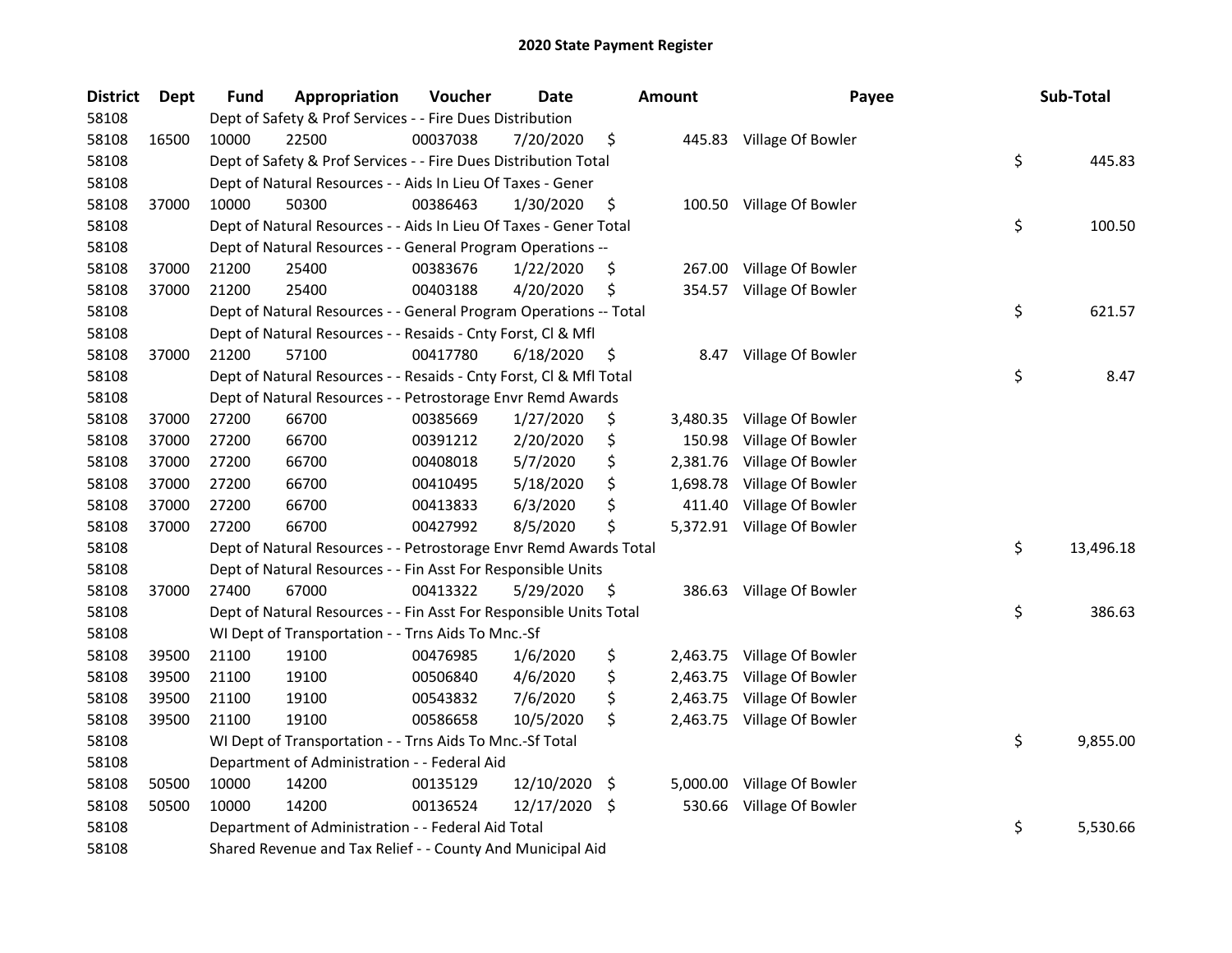| <b>District</b>    | Dept  | Fund  | Appropriation                                                       | Voucher  | Date       |    | <b>Amount</b> | Payee             | Sub-Total       |
|--------------------|-------|-------|---------------------------------------------------------------------|----------|------------|----|---------------|-------------------|-----------------|
| 58108              | 83500 | 10000 | 10500                                                               | 00068980 | 7/27/2020  | Ś. | 13,397.03     | Village Of Bowler |                 |
| 58108              | 83500 | 10000 | 10500                                                               | 00072948 | 11/16/2020 | S  | 75,916.50     | Village Of Bowler |                 |
| 58108              |       |       | Shared Revenue and Tax Relief - - County And Municipal Aid Total    |          |            |    |               |                   | \$<br>89,313.53 |
| 58108              |       |       | Shared Revenue and Tax Relief - - Exempt Computer Aid               |          |            |    |               |                   |                 |
| 58108              | 83500 | 10000 | 10900                                                               | 00066036 | 7/27/2020  | \$ | 5.19          | Village Of Bowler |                 |
| 58108              |       |       | Shared Revenue and Tax Relief - - Exempt Computer Aid Total         |          |            |    |               |                   | \$<br>5.19      |
| 58108              |       |       | Shared Revenue and Tax Relief - - Utility Aid                       |          |            |    |               |                   |                 |
| 58108              | 83500 | 10000 | 11000                                                               | 00068980 | 7/27/2020  | S  | 43.28         | Village Of Bowler |                 |
| 58108              | 83500 | 10000 | 11000                                                               | 00072948 | 11/16/2020 | -S | 251.21        | Village Of Bowler |                 |
| 58108              |       |       | Shared Revenue and Tax Relief - - Utility Aid Total                 |          |            |    |               |                   | \$<br>294.49    |
| 58108              |       |       | Shared Revenue and Tax Relief - - Personal Property Aid             |          |            |    |               |                   |                 |
| 58108              | 83500 | 10000 | 11100                                                               | 00061453 | 5/4/2020   | \$ | 22.24         | Village Of Bowler |                 |
| 58108              |       |       | Shared Revenue and Tax Relief - - Personal Property Aid Total       |          |            |    |               |                   | \$<br>22.24     |
| 58108              |       |       | Shared Revenue and Tax Relief - - Payments For Municipal Svcs       |          |            |    |               |                   |                 |
| 58108              | 83500 | 10000 | 50100                                                               | 00054659 | 2/3/2020   | \$ | 49.13         | Village Of Bowler |                 |
| 58108              |       |       | Shared Revenue and Tax Relief - - Payments For Municipal Svcs Total |          |            |    |               |                   | 49.13           |
| <b>58108 Total</b> |       |       |                                                                     |          |            |    |               |                   | 120,129.42      |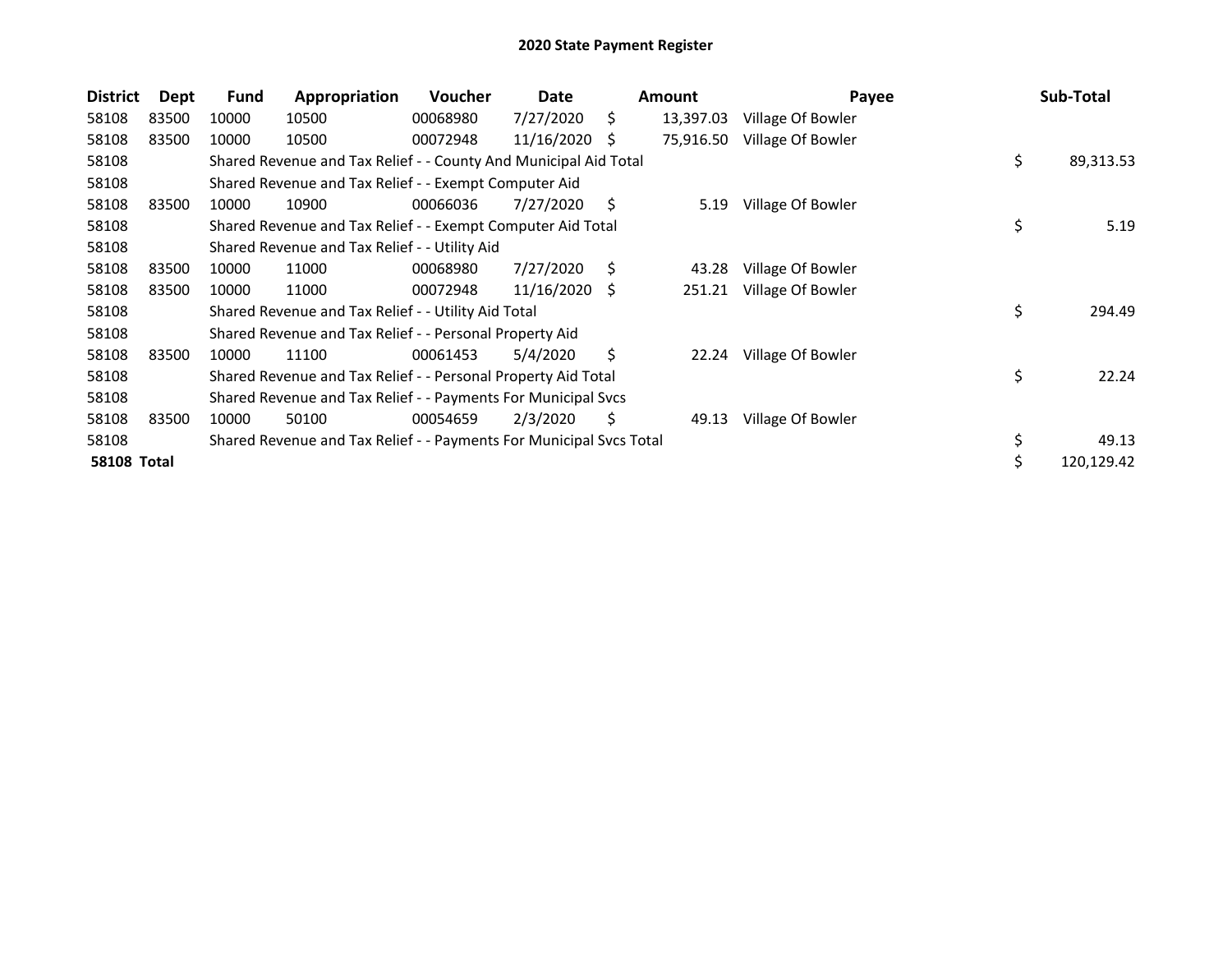| <b>District</b>    | Dept  | <b>Fund</b> | Appropriation                                                                 | Voucher  | <b>Date</b> |     | <b>Amount</b> | Payee                      | Sub-Total       |
|--------------------|-------|-------------|-------------------------------------------------------------------------------|----------|-------------|-----|---------------|----------------------------|-----------------|
| 58111              |       |             | Dept of Safety & Prof Services - - Fire Dues Distribution                     |          |             |     |               |                            |                 |
| 58111              | 16500 | 10000       | 22500                                                                         | 00037039 | 7/20/2020   | \$  |               | 1,811.65 Village Of Cecil  |                 |
| 58111              |       |             | Dept of Safety & Prof Services - - Fire Dues Distribution Total               |          |             |     |               |                            | \$<br>1,811.65  |
| 58111              |       |             | Dept of Natural Resources - - Fin Asst For Responsible Units                  |          |             |     |               |                            |                 |
| 58111              | 37000 | 27400       | 67000                                                                         | 00413076 | 5/29/2020   | \$  |               | 484.08 Village Of Cecil    |                 |
| 58111              |       |             | Dept of Natural Resources - - Fin Asst For Responsible Units Total            |          |             |     |               |                            | \$<br>484.08    |
| 58111              |       |             | WI Dept of Transportation - - Trns Aids To Mnc.-Sf                            |          |             |     |               |                            |                 |
| 58111              | 39500 | 21100       | 19100                                                                         | 00476986 | 1/6/2020    | \$  | 6,011.39      | Village Of Cecil           |                 |
| 58111              | 39500 | 21100       | 19100                                                                         | 00506841 | 4/6/2020    | \$  | 6,011.39      | Village Of Cecil           |                 |
| 58111              | 39500 | 21100       | 19100                                                                         | 00543833 | 7/6/2020    | \$  | 6,011.39      | Village Of Cecil           |                 |
| 58111              | 39500 | 21100       | 19100                                                                         | 00586659 | 10/5/2020   | \$  |               | 6,011.41 Village Of Cecil  |                 |
| 58111              |       |             | WI Dept of Transportation - - Trns Aids To Mnc.-Sf Total                      |          |             |     |               |                            | \$<br>24,045.58 |
| 58111              |       |             | Department of Administration - - Federal Aid                                  |          |             |     |               |                            |                 |
| 58111              | 50500 | 10000       | 14200                                                                         | 00126740 | 8/12/2020   | \$  | 2,824.81      | Village Of Cecil           |                 |
| 58111              | 50500 | 10000       | 14200                                                                         | 00130177 | 10/2/2020   | \$. | 1,936.70      | Village Of Cecil           |                 |
| 58111              | 50500 | 10000       | 14200                                                                         | 00135130 | 12/10/2020  | \$. | 2,611.09      | Village Of Cecil           |                 |
| 58111              |       |             | Department of Administration - - Federal Aid Total                            |          |             |     |               |                            | \$<br>7,372.60  |
| 58111              |       |             | Elections Commission - - 2018 Hava Election Security                          |          |             |     |               |                            |                 |
| 58111              | 51000 | 22000       | 18200                                                                         | 00003744 | 7/6/2020    | \$  |               | 602.60 Village Of Cecil    |                 |
| 58111              |       |             | Elections Commission - - 2018 Hava Election Security Total                    |          |             |     |               |                            | \$<br>602.60    |
| 58111              |       |             | Shared Revenue and Tax Relief - - County And Municipal Aid                    |          |             |     |               |                            |                 |
| 58111              | 83500 | 10000       | 10500                                                                         | 00068981 | 7/27/2020   | \$. | 3,628.69      | Village Of Cecil           |                 |
| 58111              | 83500 | 10000       | 10500                                                                         | 00072949 | 11/16/2020  | \$  |               | 20,562.56 Village Of Cecil |                 |
| 58111              |       |             | Shared Revenue and Tax Relief - - County And Municipal Aid Total              |          |             |     |               |                            | \$<br>24,191.25 |
| 58111              |       |             | Shared Revenue and Tax Relief - - Exempt Computer Aid                         |          |             |     |               |                            |                 |
| 58111              | 83500 | 10000       | 10900                                                                         | 00066037 | 7/27/2020   | \$  |               | 12.47 Village Of Cecil     |                 |
| 58111              |       |             | Shared Revenue and Tax Relief - - Exempt Computer Aid Total                   |          |             |     |               |                            | \$<br>12.47     |
| 58111              |       |             | Shared Revenue and Tax Relief - - Personal Property Aid                       |          |             |     |               |                            |                 |
| 58111              | 83500 | 10000       | 11100                                                                         | 00061454 | 5/4/2020    | \$  |               | 2,092.01 Village Of Cecil  |                 |
| 58111              |       |             | Shared Revenue and Tax Relief - - Personal Property Aid Total                 |          |             |     |               |                            | \$<br>2,092.01  |
| 58111              |       |             | Shared Revenue and Tax Relief - - State Aid; Video Service Provider Fee       |          |             |     |               |                            |                 |
| 58111              | 83500 | 10000       | 11200                                                                         | 00064427 | 7/27/2020   | \$  |               | 719.84 Village Of Cecil    |                 |
| 58111              |       |             | Shared Revenue and Tax Relief - - State Aid; Video Service Provider Fee Total |          |             |     |               |                            | \$<br>719.84    |
| <b>58111 Total</b> |       |             |                                                                               |          |             |     |               |                            | \$<br>61,332.08 |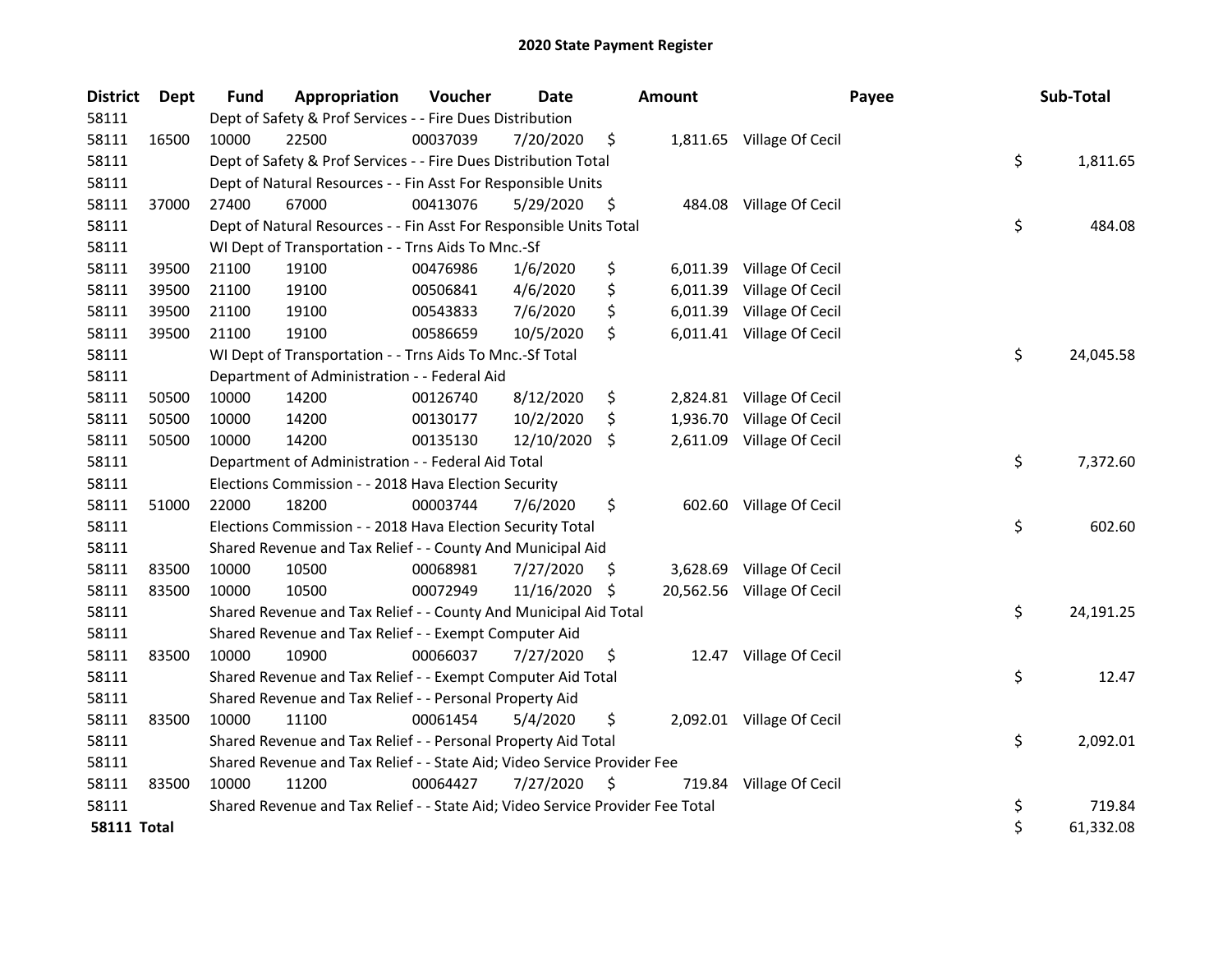| <b>District</b>    | <b>Dept</b> | Fund  | Appropriation                                                      | <b>Voucher</b> | Date       |    | <b>Amount</b> | Payee                     | Sub-Total       |
|--------------------|-------------|-------|--------------------------------------------------------------------|----------------|------------|----|---------------|---------------------------|-----------------|
| 58121              |             |       | Dept of Safety & Prof Services - - Fire Dues Distribution          |                |            |    |               |                           |                 |
| 58121              | 16500       | 10000 | 22500                                                              | 00037040       | 7/20/2020  | \$ |               | 406.61 Village Of Eland   |                 |
| 58121              |             |       | Dept of Safety & Prof Services - - Fire Dues Distribution Total    |                |            |    |               |                           | \$<br>406.61    |
| 58121              |             |       | Dept of Natural Resources - - Aids In Lieu Of Taxes - Gener        |                |            |    |               |                           |                 |
| 58121              | 37000       | 10000 | 50300                                                              | 00386470       | 1/30/2020  | \$ |               | 146.68 Village Of Eland   |                 |
| 58121              |             |       | Dept of Natural Resources - - Aids In Lieu Of Taxes - Gener Total  |                |            |    |               |                           | \$<br>146.68    |
| 58121              |             |       | Dept of Natural Resources - - Resaids - Cnty Forst, Cl & Mfl       |                |            |    |               |                           |                 |
| 58121              | 37000       | 21200 | 57100                                                              | 00417781       | 6/18/2020  | -S | 9.08          | Village Of Eland          |                 |
| 58121              |             |       | Dept of Natural Resources - - Resaids - Cnty Forst, Cl & Mfl Total |                |            |    |               |                           | \$<br>9.08      |
| 58121              |             |       | Dept of Natural Resources - - Fin Asst For Responsible Units       |                |            |    |               |                           |                 |
| 58121              | 37000       | 27400 | 67000                                                              | 00413407       | 5/29/2020  | \$ |               | 258.28 Village Of Eland   |                 |
| 58121              |             |       | Dept of Natural Resources - - Fin Asst For Responsible Units Total |                |            |    |               |                           | \$<br>258.28    |
| 58121              |             |       | WI Dept of Transportation - - Trns Aids To Mnc.-Sf                 |                |            |    |               |                           |                 |
| 58121              | 39500       | 21100 | 19100                                                              | 00476987       | 1/6/2020   | \$ | 3,278.43      | Village Of Eland          |                 |
| 58121              | 39500       | 21100 | 19100                                                              | 00506842       | 4/6/2020   | \$ | 3,278.43      | Village Of Eland          |                 |
| 58121              | 39500       | 21100 | 19100                                                              | 00543834       | 7/6/2020   | \$ | 3,278.43      | Village Of Eland          |                 |
| 58121              | 39500       | 21100 | 19100                                                              | 00586660       | 10/5/2020  | \$ |               | 3,278.43 Village Of Eland |                 |
| 58121              |             |       | WI Dept of Transportation - - Trns Aids To Mnc.-Sf Total           |                |            |    |               |                           | \$<br>13,113.72 |
| 58121              |             |       | Elections Commission - - 2018 Hava Election Security               |                |            |    |               |                           |                 |
| 58121              | 51000       | 22000 | 18200                                                              | 00003451       | 6/29/2020  | \$ | 360.60        | Village Of Eland          |                 |
| 58121              |             |       | Elections Commission - - 2018 Hava Election Security Total         |                |            |    |               |                           | \$<br>360.60    |
| 58121              |             |       | Shared Revenue and Tax Relief - - County And Municipal Aid         |                |            |    |               |                           |                 |
| 58121              | 83500       | 10000 | 10500                                                              | 00068982       | 7/27/2020  | \$ | 6,530.21      | Village Of Eland          |                 |
| 58121              | 83500       | 10000 | 10500                                                              | 00072950       | 11/16/2020 | -S | 37,004.49     | Village Of Eland          |                 |
| 58121              |             |       | Shared Revenue and Tax Relief - - County And Municipal Aid Total   |                |            |    |               |                           | \$<br>43,534.70 |
| 58121              |             |       | Shared Revenue and Tax Relief - - Personal Property Aid            |                |            |    |               |                           |                 |
| 58121              | 83500       | 10000 | 11100                                                              | 00061455       | 5/4/2020   | \$ | 0.65          | Village Of Eland          |                 |
| 58121              |             |       | Shared Revenue and Tax Relief - - Personal Property Aid Total      |                |            |    |               |                           | \$<br>0.65      |
| <b>58121 Total</b> |             |       |                                                                    |                |            |    |               |                           | \$<br>57,830.32 |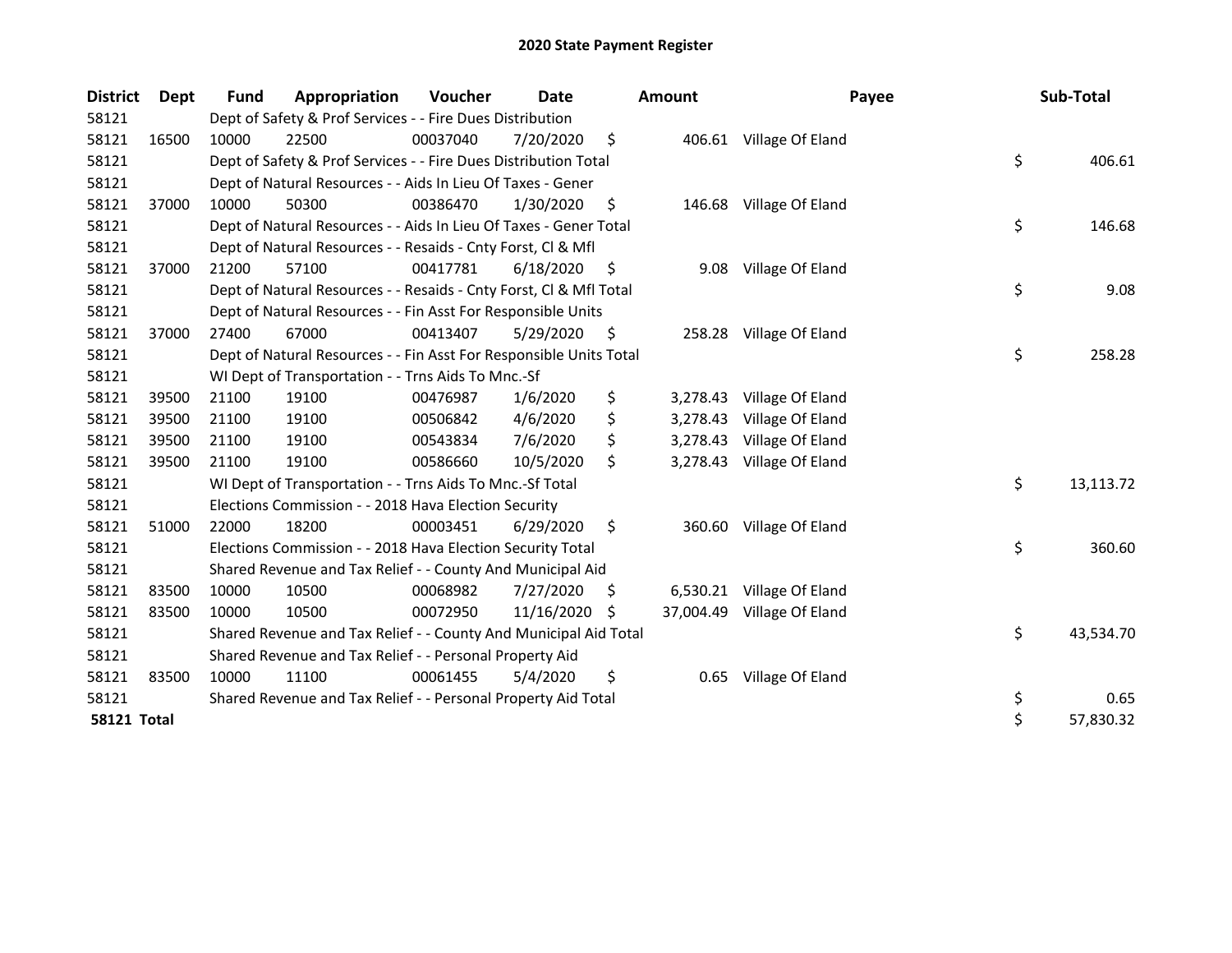| <b>District</b> | Dept  | Fund  | Appropriation                                                          | Voucher  | Date          | <b>Amount</b>  | Payee                         | Sub-Total        |
|-----------------|-------|-------|------------------------------------------------------------------------|----------|---------------|----------------|-------------------------------|------------------|
| 58131           |       |       | Dept of Safety & Prof Services - - Fire Dues Distribution              |          |               |                |                               |                  |
| 58131           | 16500 | 10000 | 22500                                                                  | 00037041 | 7/20/2020     | \$             | 906.36 Village Of Gresham     |                  |
| 58131           |       |       | Dept of Safety & Prof Services - - Fire Dues Distribution Total        |          |               |                |                               | \$<br>906.36     |
| 58131           |       |       | Dept of Natural Resources - - Aids In Lieu Of Taxes - Gener            |          |               |                |                               |                  |
| 58131           | 37000 | 10000 | 50300                                                                  | 00386533 | 1/30/2020     | \$             | 116.77 Village Of Gresham     |                  |
| 58131           |       |       | Dept of Natural Resources - - Aids In Lieu Of Taxes - Gener Total      |          |               |                |                               | \$<br>116.77     |
| 58131           |       |       | Dept of Natural Resources - - Fin Asst For Responsible Units           |          |               |                |                               |                  |
| 58131           | 37000 | 27400 | 67000                                                                  | 00412894 | 5/29/2020     | \$             | 2,235.01 Village Of Gresham   |                  |
| 58131           |       |       | Dept of Natural Resources - - Fin Asst For Responsible Units Total     |          |               |                |                               | \$<br>2,235.01   |
| 58131           |       |       | WI Dept of Transportation - - Trns Aids To Mnc.-Sf                     |          |               |                |                               |                  |
| 58131           | 39500 | 21100 | 19100                                                                  | 00476988 | 1/6/2020      | \$             | 6,173.40 Village Of Gresham   |                  |
| 58131           | 39500 | 21100 | 19100                                                                  | 00506843 | 4/6/2020      | \$<br>6,173.40 | Village Of Gresham            |                  |
| 58131           | 39500 | 21100 | 19100                                                                  | 00543835 | 7/6/2020      | \$<br>6,173.40 | Village Of Gresham            |                  |
| 58131           | 39500 | 21100 | 19100                                                                  | 00586661 | 10/5/2020     | \$<br>6,173.40 | Village Of Gresham            |                  |
| 58131           |       |       | WI Dept of Transportation - - Trns Aids To Mnc.-Sf Total               |          |               |                |                               | \$<br>24,693.60  |
| 58131           |       |       | Department of Military Affairs - - Disaster Recovery Aid               |          |               |                |                               |                  |
| 58131           | 46500 | 10000 | 30500                                                                  | 00076306 | 4/10/2020     | \$             | 1,681.19 Village Of Gresham   |                  |
| 58131           |       |       | Department of Military Affairs - - Disaster Recovery Aid Total         |          |               |                |                               | \$<br>1,681.19   |
| 58131           |       |       | Department of Military Affairs - - Federal Aid, Local Assistance       |          |               |                |                               |                  |
| 58131           | 46500 | 10000 | 34200                                                                  | 00076306 | 4/10/2020     | \$             | 10,087.13 Village Of Gresham  |                  |
| 58131           | 46500 | 10000 | 34200                                                                  | 00083491 | 9/28/2020     | \$             | 672.48 Village Of Gresham     |                  |
| 58131           |       |       | Department of Military Affairs - - Federal Aid, Local Assistance Total |          |               |                |                               | \$<br>10,759.61  |
| 58131           |       |       | Department of Administration - - Federal Aid                           |          |               |                |                               |                  |
| 58131           | 50500 | 10000 | 14200                                                                  | 00135131 | 12/10/2020 \$ |                | 14,198.84 Village Of Gresham  |                  |
| 58131           |       |       | Department of Administration - - Federal Aid Total                     |          |               |                |                               | \$<br>14,198.84  |
| 58131           |       |       | Department of Administration - - Federal Aid, Local Assistance         |          |               |                |                               |                  |
| 58131           | 50500 | 10000 | 74300                                                                  | 00128157 | 9/8/2020      | \$             | 371,043.24 Village Of Gresham |                  |
| 58131           | 50500 | 10000 | 74300                                                                  | 00129670 | 10/2/2020     | \$             | 341,961.44 Village Of Gresham |                  |
| 58131           |       |       | Department of Administration - - Federal Aid, Local Assistance Total   |          |               |                |                               | \$<br>713,004.68 |
| 58131           |       |       | Elections Commission - - 2018 Hava Election Security                   |          |               |                |                               |                  |
| 58131           | 51000 | 22000 | 18200                                                                  | 00004025 | 8/3/2020      | \$<br>536.60   | Village Of Gresham            |                  |
| 58131           |       |       | Elections Commission - - 2018 Hava Election Security Total             |          |               |                |                               | \$<br>536.60     |
| 58131           |       |       | Shared Revenue and Tax Relief - - County And Municipal Aid             |          |               |                |                               |                  |
| 58131           | 83500 | 10000 | 10500                                                                  | 00068983 | 7/27/2020     | \$             | 21,290.77 Village Of Gresham  |                  |
| 58131           | 83500 | 10000 | 10500                                                                  | 00072951 | 11/16/2020    | \$             | 120,647.67 Village Of Gresham |                  |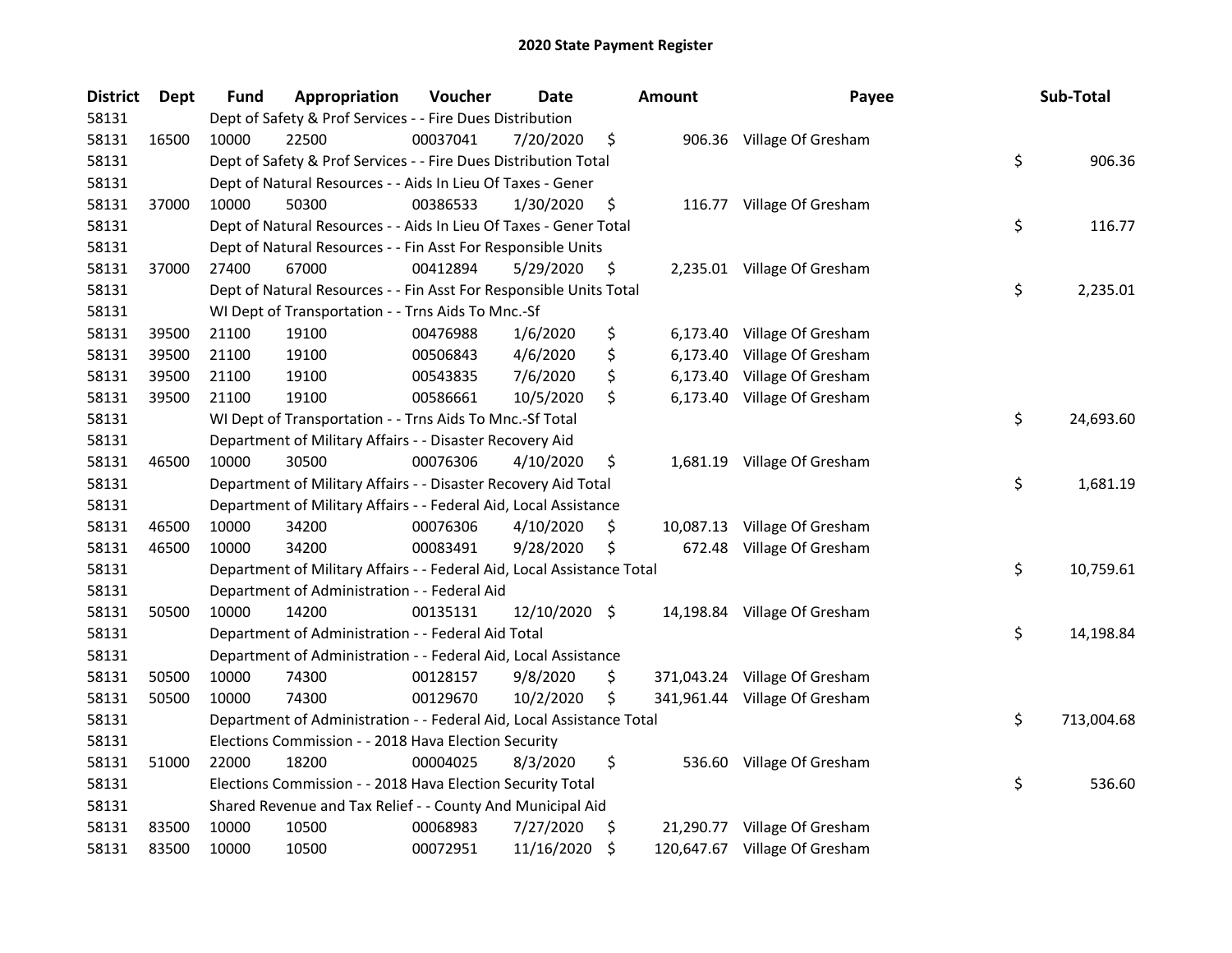| <b>District</b>    | Dept  | <b>Fund</b> | Appropriation                                                                 | <b>Voucher</b> | Date      | Amount |          | Payee              |     | Sub-Total  |
|--------------------|-------|-------------|-------------------------------------------------------------------------------|----------------|-----------|--------|----------|--------------------|-----|------------|
| 58131              |       |             | Shared Revenue and Tax Relief - - County And Municipal Aid Total              |                |           |        |          |                    | \$. | 141,938.44 |
| 58131              |       |             | Shared Revenue and Tax Relief - - Exempt Computer Aid                         |                |           |        |          |                    |     |            |
| 58131              | 83500 | 10000       | 10900                                                                         | 00066038       | 7/27/2020 | S.     | 59.24    | Village Of Gresham |     |            |
| 58131              | 83500 | 10000       | 10900                                                                         | 00067198       | 7/27/2020 | Ś      | 142.25   | Village Of Gresham |     |            |
| 58131              |       |             | Shared Revenue and Tax Relief - - Exempt Computer Aid Total                   |                |           |        |          |                    | \$  | 201.49     |
| 58131              |       |             | Shared Revenue and Tax Relief - - Personal Property Aid                       |                |           |        |          |                    |     |            |
| 58131              | 83500 | 10000       | 11100                                                                         | 00061456       | 5/4/2020  | Ś      | 285.77   | Village Of Gresham |     |            |
| 58131              |       |             | Shared Revenue and Tax Relief - - Personal Property Aid Total                 |                |           |        |          |                    | \$  | 285.77     |
| 58131              |       |             | Shared Revenue and Tax Relief - - State Aid; Video Service Provider Fee       |                |           |        |          |                    |     |            |
| 58131              | 83500 | 10000       | 11200                                                                         | 00064428       | 7/27/2020 | S.     | 762.72   | Village Of Gresham |     |            |
| 58131              |       |             | Shared Revenue and Tax Relief - - State Aid; Video Service Provider Fee Total |                |           |        |          |                    | \$  | 762.72     |
| 58131              |       |             | Shared Revenue and Tax Relief - - Lottery & Gaming Credit                     |                |           |        |          |                    |     |            |
| 58131              | 83500 | 52100       | 36300                                                                         | 00055534       | 3/23/2020 | S      | 2,115.24 | Village Of Gresham |     |            |
| 58131              |       |             | Shared Revenue and Tax Relief - - Lottery & Gaming Credit Total               |                |           |        |          |                    |     | 2,115.24   |
| <b>58131 Total</b> |       |             |                                                                               |                |           |        |          |                    | \$  | 913,436.32 |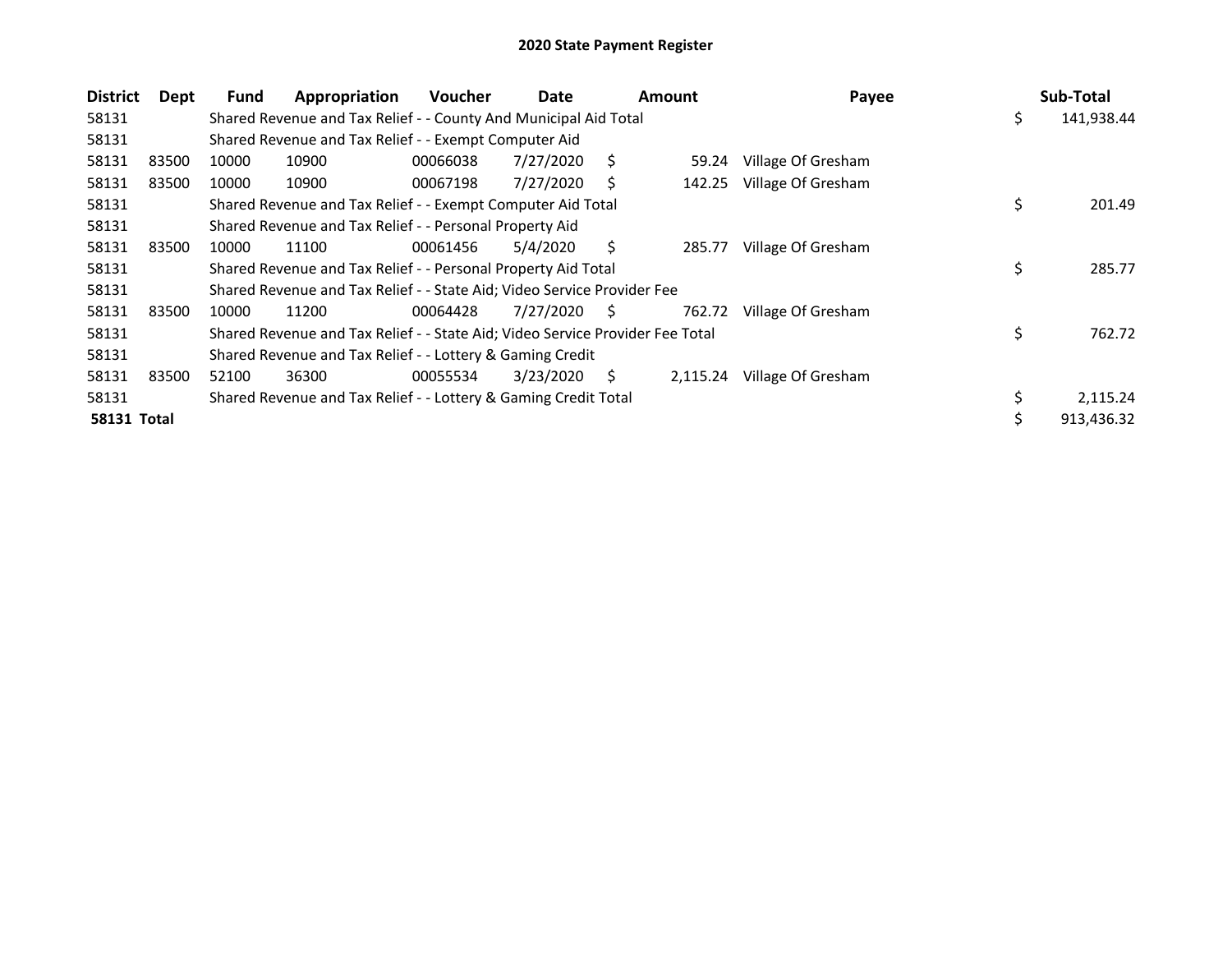| <b>District</b>    | Dept  | <b>Fund</b> | Appropriation                                                      | Voucher  | Date       |     | <b>Amount</b> | Payee                         | Sub-Total        |
|--------------------|-------|-------------|--------------------------------------------------------------------|----------|------------|-----|---------------|-------------------------------|------------------|
| 58151              |       |             | Dept of Safety & Prof Services - - Fire Dues Distribution          |          |            |     |               |                               |                  |
| 58151              | 16500 | 10000       | 22500                                                              | 00037042 | 7/20/2020  | \$  |               | 510.17 Village Of Mattoon     |                  |
| 58151              |       |             | Dept of Safety & Prof Services - - Fire Dues Distribution Total    |          |            |     |               |                               | \$<br>510.17     |
| 58151              |       |             | Dept of Natural Resources - - Fin Asst For Responsible Units       |          |            |     |               |                               |                  |
| 58151              | 37000 | 27400       | 67000                                                              | 00413431 | 5/29/2020  | \$  |               | 2,138.66 Village Of Mattoon   |                  |
| 58151              |       |             | Dept of Natural Resources - - Fin Asst For Responsible Units Total |          |            |     |               |                               | \$<br>2,138.66   |
| 58151              |       |             | WI Dept of Transportation - - Trns Aids To Mnc.-Sf                 |          |            |     |               |                               |                  |
| 58151              | 39500 | 21100       | 19100                                                              | 00476989 | 1/6/2020   | \$  |               | 3,751.47 Village Of Mattoon   |                  |
| 58151              | 39500 | 21100       | 19100                                                              | 00506844 | 4/6/2020   | \$  | 3,751.47      | Village Of Mattoon            |                  |
| 58151              | 39500 | 21100       | 19100                                                              | 00543836 | 7/6/2020   | \$  | 3,751.47      | Village Of Mattoon            |                  |
| 58151              | 39500 | 21100       | 19100                                                              | 00586662 | 10/5/2020  | \$  |               | 3,751.47 Village Of Mattoon   |                  |
| 58151              |       |             | WI Dept of Transportation - - Trns Aids To Mnc.-Sf Total           |          |            |     |               |                               | \$<br>15,005.88  |
| 58151              |       |             | Department of Administration - - Federal Aid                       |          |            |     |               |                               |                  |
| 58151              | 50500 | 10000       | 14200                                                              | 00135132 | 12/10/2020 | \$. | 16,550.00     | Village Of Mattoon            |                  |
| 58151              | 50500 | 10000       | 14200                                                              | 00136525 | 12/17/2020 | \$  | 736.77        | Village Of Mattoon            |                  |
| 58151              |       |             | Department of Administration - - Federal Aid Total                 |          |            |     |               |                               | \$<br>17,286.77  |
| 58151              |       |             | Elections Commission - - 2018 Hava Election Security               |          |            |     |               |                               |                  |
| 58151              | 51000 | 22000       | 18200                                                              | 00004043 | 8/4/2020   | \$  |               | 401.30 Village Of Mattoon     |                  |
| 58151              |       |             | Elections Commission - - 2018 Hava Election Security Total         |          |            |     |               |                               | \$<br>401.30     |
| 58151              |       |             | Shared Revenue and Tax Relief - - County And Municipal Aid         |          |            |     |               |                               |                  |
| 58151              | 83500 | 10000       | 10500                                                              | 00068984 | 7/27/2020  | \$. |               | 27,567.45 Village Of Mattoon  |                  |
| 58151              | 83500 | 10000       | 10500                                                              | 00072952 | 11/16/2020 | \$  |               | 156,215.52 Village Of Mattoon |                  |
| 58151              |       |             | Shared Revenue and Tax Relief - - County And Municipal Aid Total   |          |            |     |               |                               | \$<br>183,782.97 |
| 58151              |       |             | Shared Revenue and Tax Relief - - Exempt Computer Aid              |          |            |     |               |                               |                  |
| 58151              | 83500 | 10000       | 10900                                                              | 00066039 | 7/27/2020  | \$  | 3.11          | Village Of Mattoon            |                  |
| 58151              |       |             | Shared Revenue and Tax Relief - - Exempt Computer Aid Total        |          |            |     |               |                               | \$<br>3.11       |
| 58151              |       |             | Shared Revenue and Tax Relief - - Utility Aid                      |          |            |     |               |                               |                  |
| 58151              | 83500 | 10000       | 11000                                                              | 00068984 | 7/27/2020  | \$  | 44.20         | Village Of Mattoon            |                  |
| 58151              | 83500 | 10000       | 11000                                                              | 00072952 | 11/16/2020 | \$  |               | 231.32 Village Of Mattoon     |                  |
| 58151              |       |             | Shared Revenue and Tax Relief - - Utility Aid Total                |          |            |     |               |                               | \$<br>275.52     |
| 58151              |       |             | Shared Revenue and Tax Relief - - Personal Property Aid            |          |            |     |               |                               |                  |
| 58151              | 83500 | 10000       | 11100                                                              | 00061457 | 5/4/2020   | \$  | 17.95         | Village Of Mattoon            |                  |
| 58151              |       |             | Shared Revenue and Tax Relief - - Personal Property Aid Total      |          |            |     |               |                               | \$<br>17.95      |
| <b>58151 Total</b> |       |             |                                                                    |          |            |     |               |                               | \$<br>219,422.33 |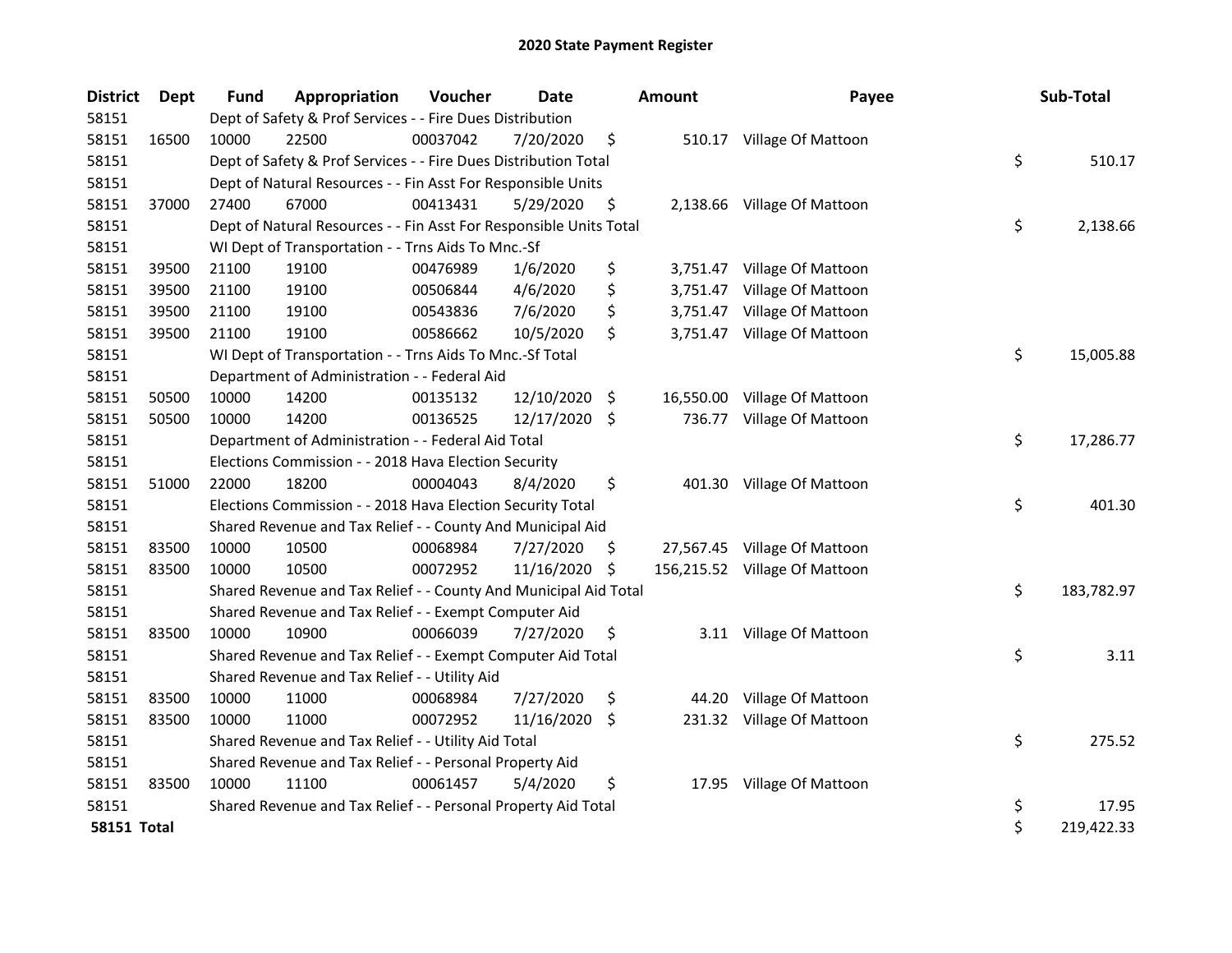| <b>District</b> | <b>Dept</b> | <b>Fund</b> | Appropriation                                                      | Voucher  | Date          |     | <b>Amount</b> | Payee                         | Sub-Total       |
|-----------------|-------------|-------------|--------------------------------------------------------------------|----------|---------------|-----|---------------|-------------------------------|-----------------|
| 58186           |             |             | Dept of Safety & Prof Services - - Fire Dues Distribution          |          |               |     |               |                               |                 |
| 58186           | 16500       | 10000       | 22500                                                              | 00037043 | 7/20/2020     | \$  |               | 1,007.47 Village Of Tigerton  |                 |
| 58186           |             |             | Dept of Safety & Prof Services - - Fire Dues Distribution Total    |          |               |     |               |                               | \$<br>1,007.47  |
| 58186           |             |             | Dept of Natural Resources - - Aids In Lieu Of Taxes - Gener        |          |               |     |               |                               |                 |
| 58186           | 37000       | 10000       | 50300                                                              | 00386542 | 1/30/2020     | \$  |               | 149.63 Village Of Tigerton    |                 |
| 58186           |             |             | Dept of Natural Resources - - Aids In Lieu Of Taxes - Gener Total  |          |               |     |               |                               | \$<br>149.63    |
| 58186           |             |             | Dept of Natural Resources - - Off-Highway Motorcycle Adminis       |          |               |     |               |                               |                 |
| 58186           | 37000       | 10000       | 91300                                                              | 00452763 | 12/17/2020 \$ |     |               | 1,441.25 Village Of Tigerton  |                 |
| 58186           |             |             | Dept of Natural Resources - - Off-Highway Motorcycle Adminis Total |          |               |     |               |                               | \$<br>1,441.25  |
| 58186           |             |             | Dept of Natural Resources - - GPO - Federal Funds                  |          |               |     |               |                               |                 |
| 58186           | 37000       | 10000       | 94100                                                              | 00388800 | 2/10/2020     | \$  |               | 6,157.56 Village Of Tigerton  |                 |
| 58186           | 37000       | 10000       | 94100                                                              | 00438890 | 10/1/2020     | \$  |               | 45,000.00 Village Of Tigerton |                 |
| 58186           |             |             | Dept of Natural Resources - - GPO - Federal Funds Total            |          |               |     |               |                               | \$<br>51,157.56 |
| 58186           |             |             | Dept of Natural Resources - - General Program Operations --        |          |               |     |               |                               |                 |
| 58186           | 37000       | 21200       | 25400                                                              | 00408473 | 5/21/2020     | \$. |               | 136.75 Village Of Tigerton    |                 |
| 58186           |             |             | Dept of Natural Resources - - General Program Operations -- Total  |          |               |     |               |                               | \$<br>136.75    |
| 58186           |             |             | Dept of Natural Resources - - Ra- Atv Prj Aids, Gas Tax Pymt       |          |               |     |               |                               |                 |
| 58186           | 37000       | 21200       | 57600                                                              | 00386652 | 2/4/2020      | \$  | 19,073.27     | Village Of Tigerton           |                 |
| 58186           | 37000       | 21200       | 57600                                                              | 00447852 | 11/18/2020    | \$  |               | 20,500.00 Village Of Tigerton |                 |
| 58186           |             |             | Dept of Natural Resources - - Ra- Atv Prj Aids, Gas Tax Pymt Total |          |               |     |               |                               | \$<br>39,573.27 |
| 58186           |             |             | Dept of Natural Resources - - Ra- Atv Project Aids                 |          |               |     |               |                               |                 |
| 58186           | 37000       | 21200       | 57700                                                              | 00438889 | 10/1/2020     | \$  |               | 4,539.21 Village Of Tigerton  |                 |
| 58186           |             |             | Dept of Natural Resources - - Ra- Atv Project Aids Total           |          |               |     |               |                               | \$<br>4,539.21  |
| 58186           |             |             | Dept of Natural Resources - - Rec & Resource Aids, Fed             |          |               |     |               |                               |                 |
| 58186           | 37000       | 21200       | 58300                                                              | 00414459 | 6/9/2020      | \$  |               | 1,922.26 Village Of Tigerton  |                 |
| 58186           |             |             | Dept of Natural Resources - - Rec & Resource Aids, Fed Total       |          |               |     |               |                               | \$<br>1,922.26  |
| 58186           |             |             | Dept of Natural Resources - - Off-Highway Motorcycle Admin         |          |               |     |               |                               |                 |
| 58186           | 37000       | 21200       | 95200                                                              | 00449179 | 12/1/2020     | S   |               | 8,859.75 Village Of Tigerton  |                 |
| 58186           | 37000       | 21200       | 95200                                                              | 00452763 | 12/17/2020    | S   |               | 2,916.96 Village Of Tigerton  |                 |
| 58186           |             |             | Dept of Natural Resources - - Off-Highway Motorcycle Admin Total   |          |               |     |               |                               | \$<br>11,776.71 |
| 58186           |             |             | Dept of Natural Resources - - Fin Asst For Responsible Units       |          |               |     |               |                               |                 |
| 58186           | 37000       | 27400       | 67000                                                              | 00413301 | 5/29/2020     | \$  |               | 1,221.69 Village Of Tigerton  |                 |
| 58186           |             |             | Dept of Natural Resources - - Fin Asst For Responsible Units Total |          |               |     |               |                               | \$<br>1,221.69  |
| 58186           |             |             | WI Dept of Transportation - - Trns Aids To Mnc.-Sf                 |          |               |     |               |                               |                 |
| 58186           | 39500       | 21100       | 19100                                                              | 00476990 | 1/6/2020      | \$  |               | 9,537.62 Village Of Tigerton  |                 |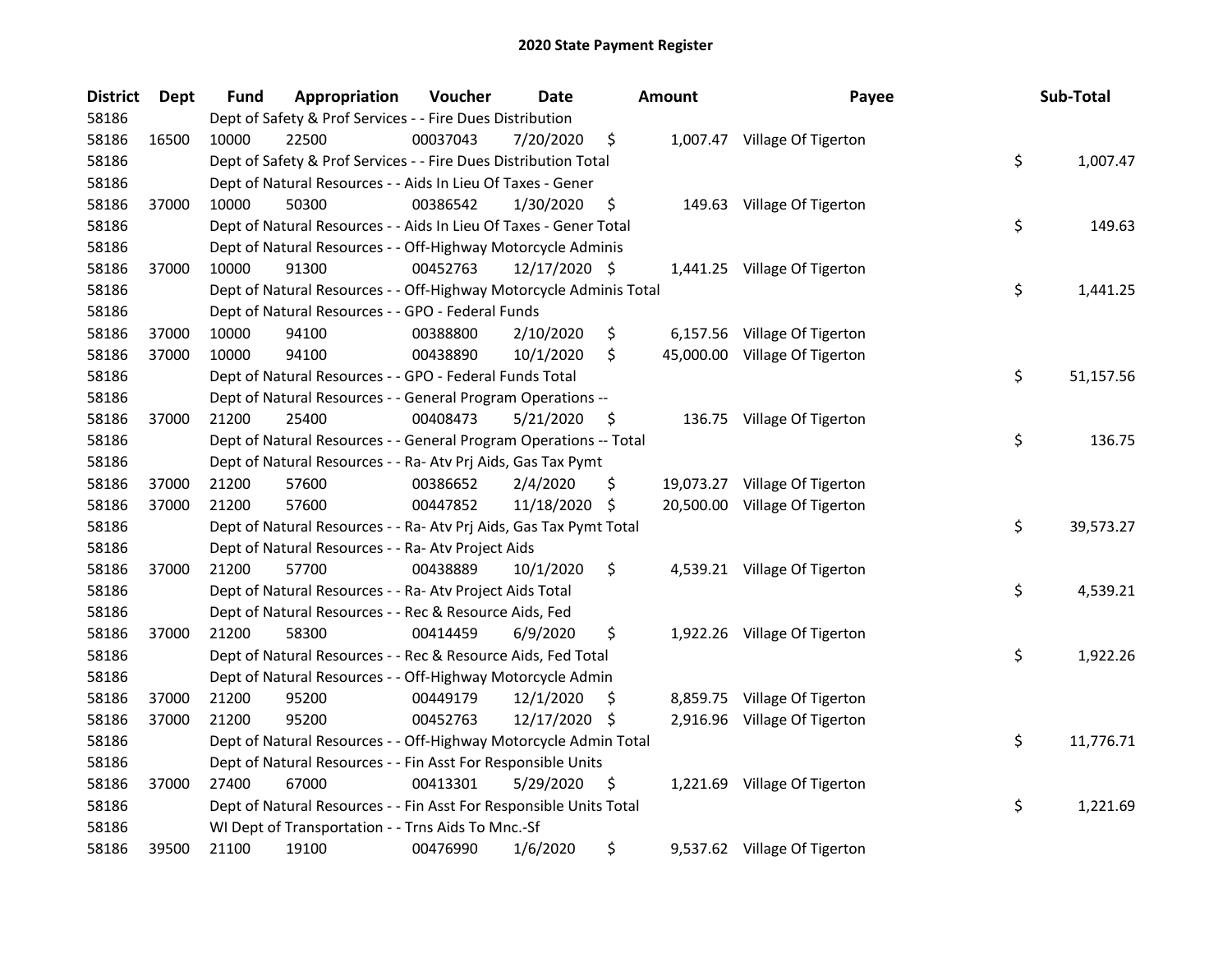| <b>District</b> | <b>Dept</b> | <b>Fund</b> | Appropriation                                                                   | Voucher                 | Date            |     | <b>Amount</b> | Payee                          | Sub-Total        |
|-----------------|-------------|-------------|---------------------------------------------------------------------------------|-------------------------|-----------------|-----|---------------|--------------------------------|------------------|
| 58186           | 39500       | 21100       | 19100                                                                           | 00506845                | 4/6/2020        | \$  |               | 9,537.62 Village Of Tigerton   |                  |
| 58186           | 39500       | 21100       | 19100                                                                           | 00543837                | 7/6/2020        | \$  |               | 9,537.62 Village Of Tigerton   |                  |
| 58186           | 39500       | 21100       | 19100                                                                           | 00586663                | 10/5/2020       | \$  |               | 9,537.64 Village Of Tigerton   |                  |
| 58186           |             |             | WI Dept of Transportation - - Trns Aids To Mnc.-Sf Total                        |                         |                 |     |               |                                | \$<br>38,150.50  |
| 58186           |             |             | Department of Health Services - - Prepaid Medical Transport Reimbursement       |                         |                 |     |               |                                |                  |
| 58186           | 43500       | 10000       | 16300                                                                           | AMBULANCE 11/16/2020 \$ |                 |     |               | 7,325.67 Village Of Tigerton   |                  |
| 58186           |             |             | Department of Health Services - - Prepaid Medical Transport Reimbursement Total |                         |                 |     |               |                                | \$<br>7,325.67   |
| 58186           |             |             | Department of Justice - - Law Enforcement Train, Local                          |                         |                 |     |               |                                |                  |
| 58186           | 45500       | 10000       | 23100                                                                           | 00092049                | $12/11/2020$ \$ |     |               | 160.00 Village Of Tigerton     |                  |
| 58186           |             |             | Department of Justice - - Law Enforcement Train, Local Total                    |                         |                 |     |               |                                | \$<br>160.00     |
| 58186           |             |             | Department of Administration - - Federal Aid                                    |                         |                 |     |               |                                |                  |
| 58186           | 50500       | 10000       | 14200                                                                           | 00135133                | 12/10/2020 \$   |     |               | 8,423.71 Village Of Tigerton   |                  |
| 58186           |             |             | Department of Administration - - Federal Aid Total                              |                         |                 |     |               |                                | \$<br>8,423.71   |
| 58186           |             |             | Department of Administration - - Federal Aid, Local Assistance                  |                         |                 |     |               |                                |                  |
| 58186           | 50500       | 10000       | 74300                                                                           | 00123755                | 6/16/2020       | \$  | 81,508.60     | Village Of Tigerton            |                  |
| 58186           | 50500       | 10000       | 74300                                                                           | 00124037                | 6/19/2020       | \$  | 123,801.93    | Village Of Tigerton            |                  |
| 58186           | 50500       | 10000       | 74300                                                                           | 00126042                | 8/4/2020        | \$  | 257,878.24    | Village Of Tigerton            |                  |
| 58186           | 50500       | 10000       | 74300                                                                           | 00130694                | 10/16/2020      | \$  | 189,000.00    | Village Of Tigerton            |                  |
| 58186           | 50500       | 10000       | 74300                                                                           | 00130695                | 10/16/2020      | \$  |               | 139,985.01 Village Of Tigerton |                  |
| 58186           |             |             | Department of Administration - - Federal Aid, Local Assistance Total            |                         |                 |     |               |                                | \$<br>792,173.78 |
| 58186           |             |             | Elections Commission - - 2018 Hava Election Security                            |                         |                 |     |               |                                |                  |
| 58186           | 51000       | 22000       | 18200                                                                           | 00003543                | 6/30/2020       | \$  | 640.00        | Village Of Tigerton            |                  |
| 58186           |             |             | Elections Commission - - 2018 Hava Election Security Total                      |                         |                 |     |               |                                | \$<br>640.00     |
| 58186           |             |             | Shared Revenue and Tax Relief - - County And Municipal Aid                      |                         |                 |     |               |                                |                  |
| 58186           | 83500       | 10000       | 10500                                                                           | 00068985                | 7/27/2020       | Ş.  |               | 55,698.38 Village Of Tigerton  |                  |
| 58186           | 83500       | 10000       | 10500                                                                           | 00072953                | 11/16/2020 \$   |     |               | 308,298.47 Village Of Tigerton |                  |
| 58186           |             |             | Shared Revenue and Tax Relief - - County And Municipal Aid Total                |                         |                 |     |               |                                | \$<br>363,996.85 |
| 58186           |             |             | Shared Revenue and Tax Relief - - Exempt Computer Aid                           |                         |                 |     |               |                                |                  |
| 58186           | 83500       | 10000       | 10900                                                                           | 00066040                | 7/27/2020       | \$  | 270.20        | Village Of Tigerton            |                  |
| 58186           | 83500       | 10000       | 10900                                                                           | 00067199                | 7/27/2020       | \$  |               | 175.76 Village Of Tigerton     |                  |
| 58186           |             |             | Shared Revenue and Tax Relief - - Exempt Computer Aid Total                     |                         |                 |     |               |                                | \$<br>445.96     |
| 58186           |             |             | Shared Revenue and Tax Relief - - Utility Aid                                   |                         |                 |     |               |                                |                  |
| 58186           | 83500       | 10000       | 11000                                                                           | 00068985                | 7/27/2020       | \$  | 27.17         | Village Of Tigerton            |                  |
| 58186           | 83500       | 10000       | 11000                                                                           | 00072953                | 11/16/2020      | \$. | 155.99        | Village Of Tigerton            |                  |
| 58186           |             |             | Shared Revenue and Tax Relief - - Utility Aid Total                             |                         |                 |     |               |                                | \$<br>183.16     |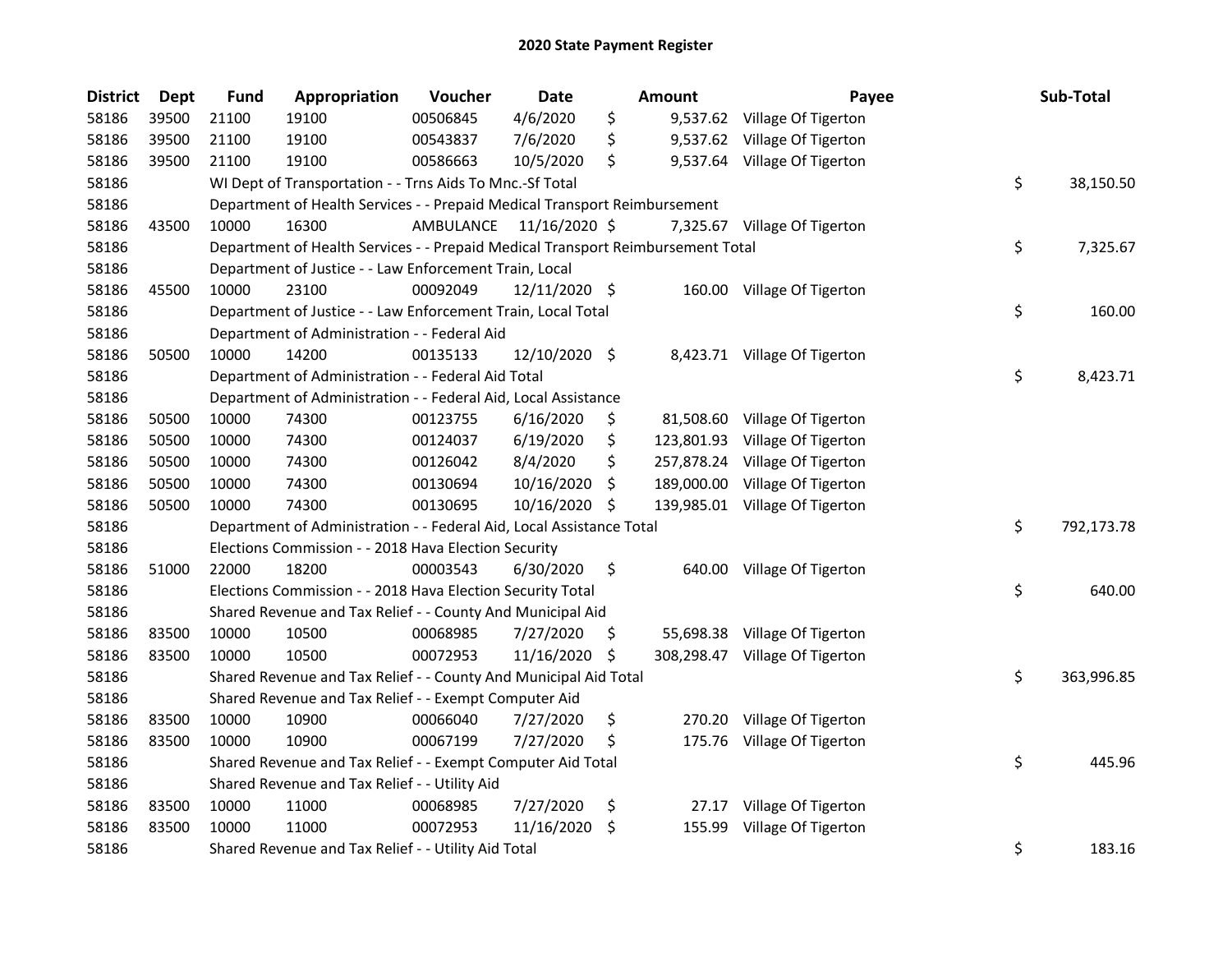| <b>District</b>    | Dept  | Fund  | Appropriation                                                   | <b>Voucher</b> | Date      |   | <b>Amount</b> | Payee               | Sub-Total    |
|--------------------|-------|-------|-----------------------------------------------------------------|----------------|-----------|---|---------------|---------------------|--------------|
| 58186              |       |       | Shared Revenue and Tax Relief - - Personal Property Aid         |                |           |   |               |                     |              |
| 58186              | 83500 | 10000 | 11100                                                           | 00061458       | 5/4/2020  |   | 381.39        | Village Of Tigerton |              |
| 58186              | 83500 | 10000 | 11100                                                           | 00062640       | 5/4/2020  |   | 1.392.57      | Village Of Tigerton |              |
| 58186              |       |       | Shared Revenue and Tax Relief - - Personal Property Aid Total   |                |           |   |               |                     | 1,773.96     |
| 58186              |       |       | Shared Revenue and Tax Relief - - Lottery & Gaming Credit       |                |           |   |               |                     |              |
| 58186              | 83500 | 52100 | 36300                                                           | 00055535       | 3/23/2020 | S | 241.70        | Village Of Tigerton |              |
| 58186              |       |       | Shared Revenue and Tax Relief - - Lottery & Gaming Credit Total |                |           |   |               |                     | 241.70       |
| <b>58186 Total</b> |       |       |                                                                 |                |           |   |               |                     | 1,326,441.09 |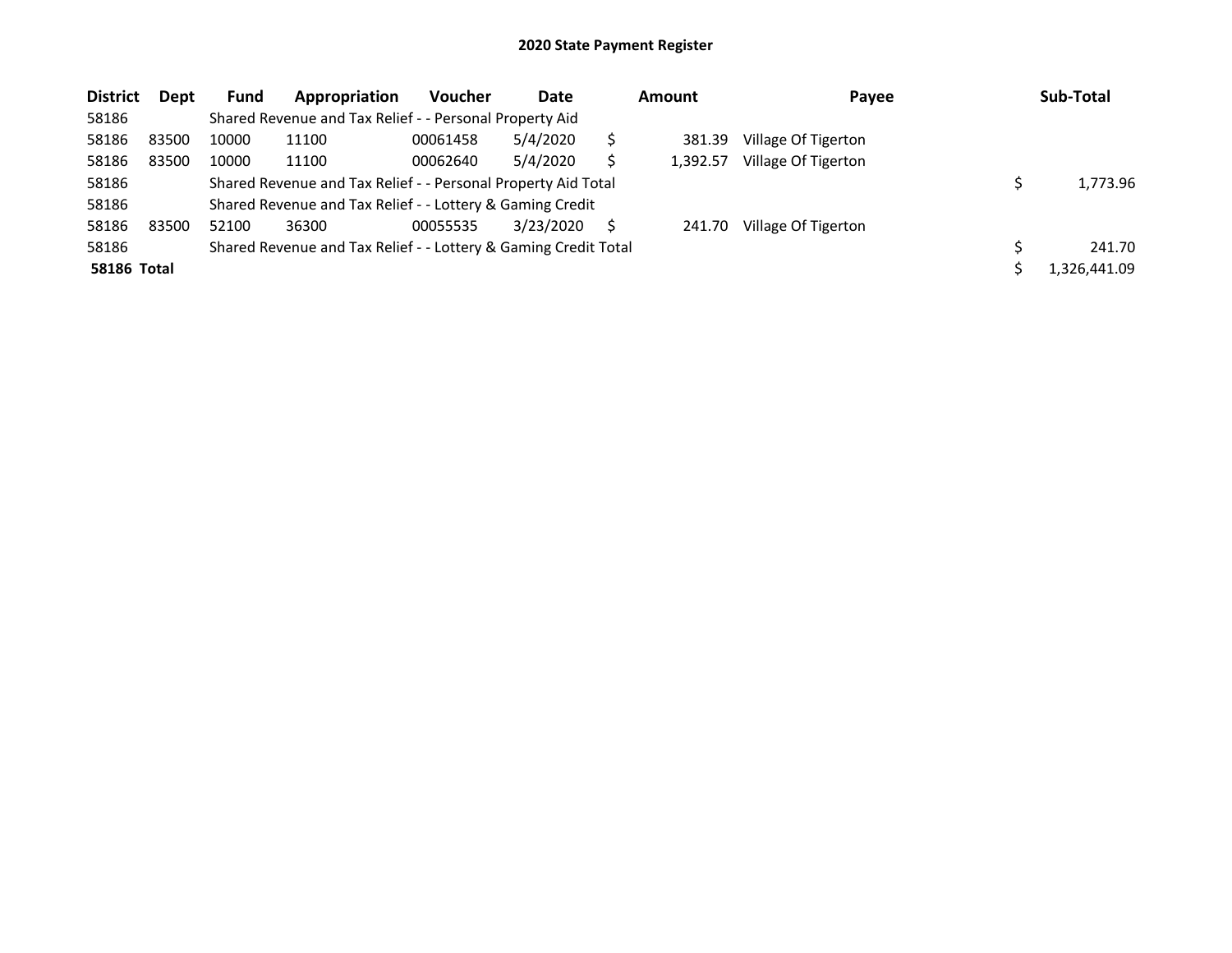| <b>District</b> | <b>Dept</b> | Fund  | Appropriation                                                        | Voucher  | Date       |     | <b>Amount</b> | Payee                           | Sub-Total        |
|-----------------|-------------|-------|----------------------------------------------------------------------|----------|------------|-----|---------------|---------------------------------|------------------|
| 58191           |             |       | Dept of Safety & Prof Services - - Fire Dues Distribution            |          |            |     |               |                                 |                  |
| 58191           | 16500       | 10000 | 22500                                                                | 00037044 | 7/17/2020  | \$  |               | 2,673.14 Village Of Wittenberg  |                  |
| 58191           |             |       | Dept of Safety & Prof Services - - Fire Dues Distribution Total      |          |            |     |               |                                 | \$<br>2,673.14   |
| 58191           |             |       | Dept of Natural Resources - - Aids In Lieu Of Taxes - Gener          |          |            |     |               |                                 |                  |
| 58191           | 37000       | 10000 | 50300                                                                | 00386539 | 1/29/2020  | \$  |               | 185.17 Village Of Wittenberg    |                  |
| 58191           |             |       | Dept of Natural Resources - - Aids In Lieu Of Taxes - Gener Total    |          |            |     |               |                                 | \$<br>185.17     |
| 58191           |             |       | Dept of Natural Resources - - Fin Asst For Responsible Units         |          |            |     |               |                                 |                  |
| 58191           | 37000       | 27400 | 67000                                                                | 00413062 | 5/29/2020  | \$  |               | 705.13 Village Of Wittenberg    |                  |
| 58191           |             |       | Dept of Natural Resources - - Fin Asst For Responsible Units Total   |          |            |     |               |                                 | \$<br>705.13     |
| 58191           |             |       | WI Dept of Transportation - - Trns Aids To Mnc.-Sf                   |          |            |     |               |                                 |                  |
| 58191           | 39500       | 21100 | 19100                                                                | 00476991 | 1/6/2020   | \$  |               | 11,838.50 Village Of Wittenberg |                  |
| 58191           | 39500       | 21100 | 19100                                                                | 00506846 | 4/6/2020   | \$  | 11,838.50     | Village Of Wittenberg           |                  |
| 58191           | 39500       | 21100 | 19100                                                                | 00543838 | 7/6/2020   | \$  | 11,838.50     | Village Of Wittenberg           |                  |
| 58191           | 39500       | 21100 | 19100                                                                | 00586664 | 10/5/2020  | \$  |               | 11,838.53 Village Of Wittenberg |                  |
| 58191           |             |       | WI Dept of Transportation - - Trns Aids To Mnc.-Sf Total             |          |            |     |               |                                 | \$<br>47,354.03  |
| 58191           |             |       | Department of Administration - - Federal Aid                         |          |            |     |               |                                 |                  |
| 58191           | 50500       | 10000 | 14200                                                                | 00130178 | 10/1/2020  | \$  | 1,593.86      | Village Of Wittenberg           |                  |
| 58191           | 50500       | 10000 | 14200                                                                | 00135134 | 12/9/2020  | \$  |               | 5,729.32 Village Of Wittenberg  |                  |
| 58191           |             |       | Department of Administration - - Federal Aid Total                   |          |            |     |               |                                 | \$<br>7,323.18   |
| 58191           |             |       | Department of Administration - - Federal Aid, Local Assistance       |          |            |     |               |                                 |                  |
| 58191           | 50500       | 10000 | 74300                                                                | 00123826 | 6/18/2020  | \$  | 190,652.73    | Village Of Wittenberg           |                  |
| 58191           | 50500       | 10000 | 74300                                                                | 00126052 | 8/4/2020   | \$  | 136,714.16    | Village Of Wittenberg           |                  |
| 58191           | 50500       | 10000 | 74300                                                                | 00128404 | 9/14/2020  | \$  | 166,658.46    | Village Of Wittenberg           |                  |
| 58191           | 50500       | 10000 | 74300                                                                | 00137364 | 12/30/2020 | \$  |               | 90,407.36 Village Of Wittenberg |                  |
| 58191           |             |       | Department of Administration - - Federal Aid, Local Assistance Total |          |            |     |               |                                 | \$<br>584,432.71 |
| 58191           |             |       | Elections Commission - - 2018 Hava Election Security                 |          |            |     |               |                                 |                  |
| 58191           | 51000       | 22000 | 18200                                                                | 00003557 | 6/29/2020  | \$  |               | 690.60 Village Of Wittenberg    |                  |
| 58191           |             |       | Elections Commission - - 2018 Hava Election Security Total           |          |            |     |               |                                 | \$<br>690.60     |
| 58191           |             |       | Shared Revenue and Tax Relief - - County And Municipal Aid           |          |            |     |               |                                 |                  |
| 58191           | 83500       | 10000 | 10500                                                                | 00068986 | 7/27/2020  | \$  |               | 47,541.14 Village Of Wittenberg |                  |
| 58191           | 83500       | 10000 | 10500                                                                | 00072954 | 11/16/2020 | -\$ | 269,399.77    | Village Of Wittenberg           |                  |
| 58191           |             |       | Shared Revenue and Tax Relief - - County And Municipal Aid Total     |          |            |     |               |                                 | \$<br>316,940.91 |
| 58191           |             |       | Shared Revenue and Tax Relief - - Exempt Computer Aid                |          |            |     |               |                                 |                  |
| 58191           | 83500       | 10000 | 10900                                                                | 00066041 | 7/27/2020  | \$  |               | 658.89 Village Of Wittenberg    |                  |
| 58191           | 83500       | 10000 | 10900                                                                | 00067200 | 7/27/2020  | \$  |               | 2,121.81 Village Of Wittenberg  |                  |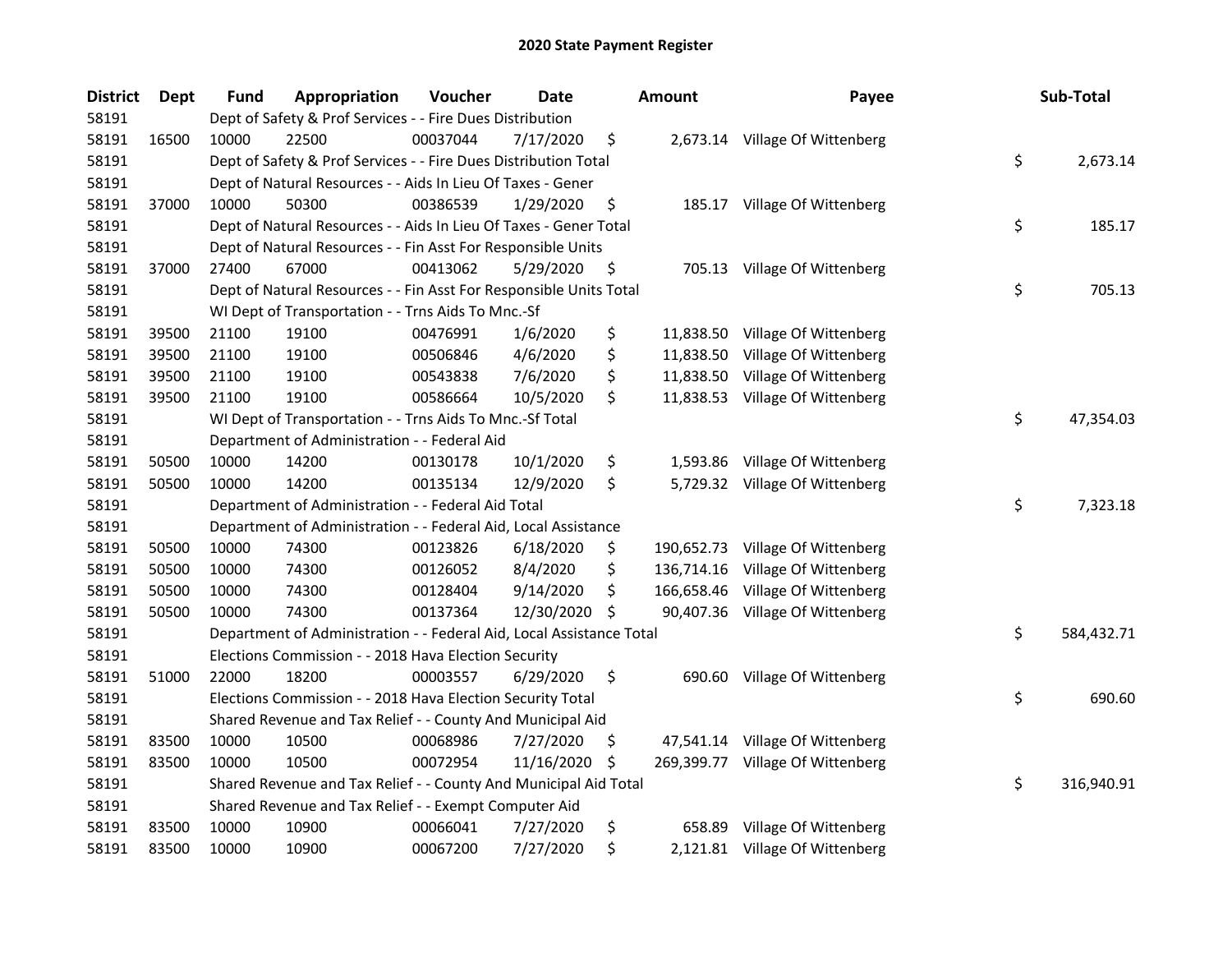| <b>District</b>    | <b>Dept</b> | <b>Fund</b>                                                   | Appropriation                                                   | <b>Voucher</b> | Date      |  | <b>Amount</b> | Payee                 | Sub-Total  |
|--------------------|-------------|---------------------------------------------------------------|-----------------------------------------------------------------|----------------|-----------|--|---------------|-----------------------|------------|
| 58191              |             |                                                               | Shared Revenue and Tax Relief - - Exempt Computer Aid Total     |                |           |  |               |                       | 2,780.70   |
| 58191              |             |                                                               | Shared Revenue and Tax Relief - - Personal Property Aid         |                |           |  |               |                       |            |
| 58191              | 83500       | 10000                                                         | 11100                                                           | 00061459       | 5/4/2020  |  | 6.410.30      | Village Of Wittenberg |            |
| 58191              | 83500       | 10000                                                         | 11100                                                           | 00062641       | 5/4/2020  |  | 618.77        | Village Of Wittenberg |            |
| 58191              |             | Shared Revenue and Tax Relief - - Personal Property Aid Total |                                                                 |                |           |  |               |                       | 7,029.07   |
| 58191              |             |                                                               | Shared Revenue and Tax Relief - - Lottery & Gaming Credit       |                |           |  |               |                       |            |
| 58191              | 83500       | 52100                                                         | 36300                                                           | 00055536       | 3/23/2020 |  | 821.40        | Village Of Wittenberg |            |
| 58191              |             |                                                               | Shared Revenue and Tax Relief - - Lottery & Gaming Credit Total |                |           |  |               |                       | 821.40     |
| <b>58191 Total</b> |             |                                                               |                                                                 |                |           |  |               |                       | 970.936.04 |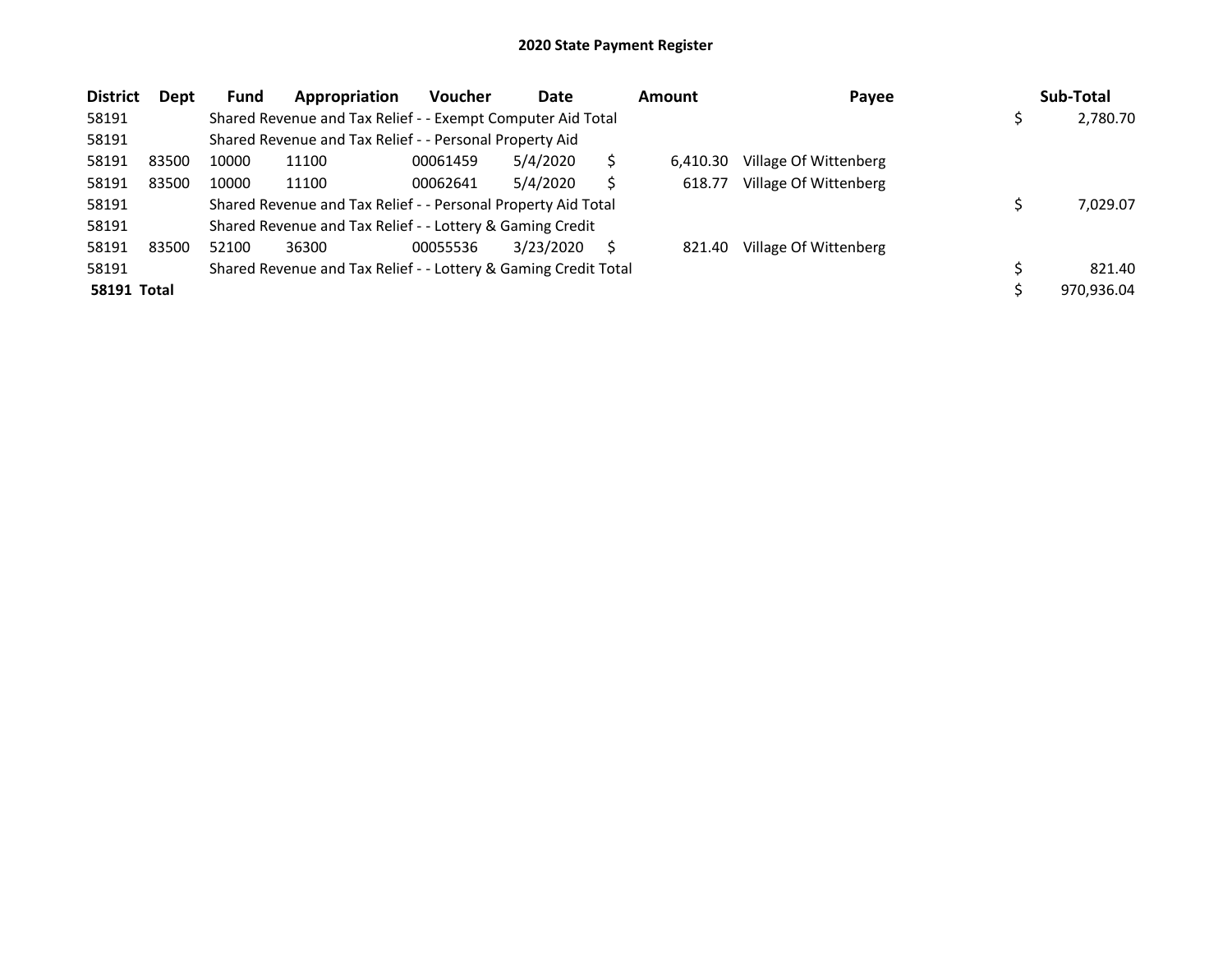| <b>District</b>    | Dept  | <b>Fund</b> | Appropriation                                                          | Voucher  | Date          |     | <b>Amount</b> | Payee          |    | Sub-Total |
|--------------------|-------|-------------|------------------------------------------------------------------------|----------|---------------|-----|---------------|----------------|----|-----------|
| 58252              |       |             | Dept of Natural Resources - - Rec & Resource Aids, Fed                 |          |               |     |               |                |    |           |
| 58252              | 37000 | 21200       | 58300                                                                  | 00414452 | 6/9/2020      | \$  | 1,095.52      | City Of Marion |    |           |
| 58252              |       |             | Dept of Natural Resources - - Rec & Resource Aids, Fed Total           |          |               |     |               |                | \$ | 1,095.52  |
| 58252              |       |             | WI Dept of Transportation - - Routine Maint Sf                         |          |               |     |               |                |    |           |
| 58252              | 39500 | 21100       | 36800                                                                  | 00477626 | 1/3/2020      | \$  | 149.44        | City Of Marion |    |           |
| 58252              | 39500 | 21100       | 36800                                                                  | 00509700 | 3/31/2020     | \$  | 149.44        | City Of Marion |    |           |
| 58252              | 39500 | 21100       | 36800                                                                  | 00541980 | 6/25/2020     | Ś   | 149.44        | City Of Marion |    |           |
| 58252              | 39500 | 21100       | 36800                                                                  | 00591294 | 9/28/2020     | \$  | 149.44        | City Of Marion |    |           |
| 58252              |       |             | WI Dept of Transportation - - Routine Maint Sf Total                   |          |               |     |               |                | \$ | 597.76    |
| 58252              |       |             | Department of Justice - - Law Enforcement Train, Local                 |          |               |     |               |                |    |           |
| 58252              | 45500 | 10000       | 23100                                                                  | 00092221 | 12/16/2020 \$ |     | 640.00        | City Of Marion |    |           |
| 58252              |       |             | Department of Justice - - Law Enforcement Train, Local Total           |          |               |     |               |                | \$ | 640.00    |
| 58252              |       |             | Department of Military Affairs - - Disaster Recovery Aid               |          |               |     |               |                |    |           |
| 58252              | 46500 | 10000       | 30500                                                                  | 00077144 | 5/1/2020      | \$  | 2,086.58      | City Of Marion |    |           |
| 58252              |       |             | Department of Military Affairs - - Disaster Recovery Aid Total         |          |               |     |               |                | \$ | 2,086.58  |
| 58252              |       |             | Department of Military Affairs - - Federal Aid, Local Assistance       |          |               |     |               |                |    |           |
| 58252              | 46500 | 10000       | 34200                                                                  | 00077144 | 5/1/2020      | \$  | 12,519.48     | City Of Marion |    |           |
| 58252              | 46500 | 10000       | 34200                                                                  | 00085982 | 11/23/2020    | S   | 834.64        | City Of Marion |    |           |
| 58252              |       |             | Department of Military Affairs - - Federal Aid, Local Assistance Total |          |               |     |               |                | \$ | 13,354.12 |
| 58252              |       |             | Elections Commission - - 2018 Hava Election Security                   |          |               |     |               |                |    |           |
| 58252              | 51000 | 22000       | 18200                                                                  | 00004276 | 8/20/2020     | \$  | 1,066.60      | City Of Marion |    |           |
| 58252              |       |             | Elections Commission - - 2018 Hava Election Security Total             |          |               |     |               |                | \$ | 1,066.60  |
| 58252              |       |             | Shared Revenue and Tax Relief - - Exempt Computer Aid                  |          |               |     |               |                |    |           |
| 58252              | 83500 | 10000       | 10900                                                                  | 00066042 | 7/27/2020     | \$. | 106.00        | City Of Marion |    |           |
| 58252              |       |             | Shared Revenue and Tax Relief - - Exempt Computer Aid Total            |          |               |     |               |                | \$ | 106.00    |
| 58252              |       |             | Shared Revenue and Tax Relief - - Personal Property Aid                |          |               |     |               |                |    |           |
| 58252              | 83500 | 10000       | 11100                                                                  | 00061460 | 5/4/2020      | \$  | 2.83          | City Of Marion |    |           |
| 58252              | 83500 | 10000       | 11100                                                                  | 00062642 | 5/4/2020      | \$  | 1,826.53      | City Of Marion |    |           |
| 58252              |       |             | Shared Revenue and Tax Relief - - Personal Property Aid Total          |          |               |     |               |                | \$ | 1,829.36  |
| <b>58252 Total</b> |       |             |                                                                        |          |               |     |               |                | \$ | 20,775.94 |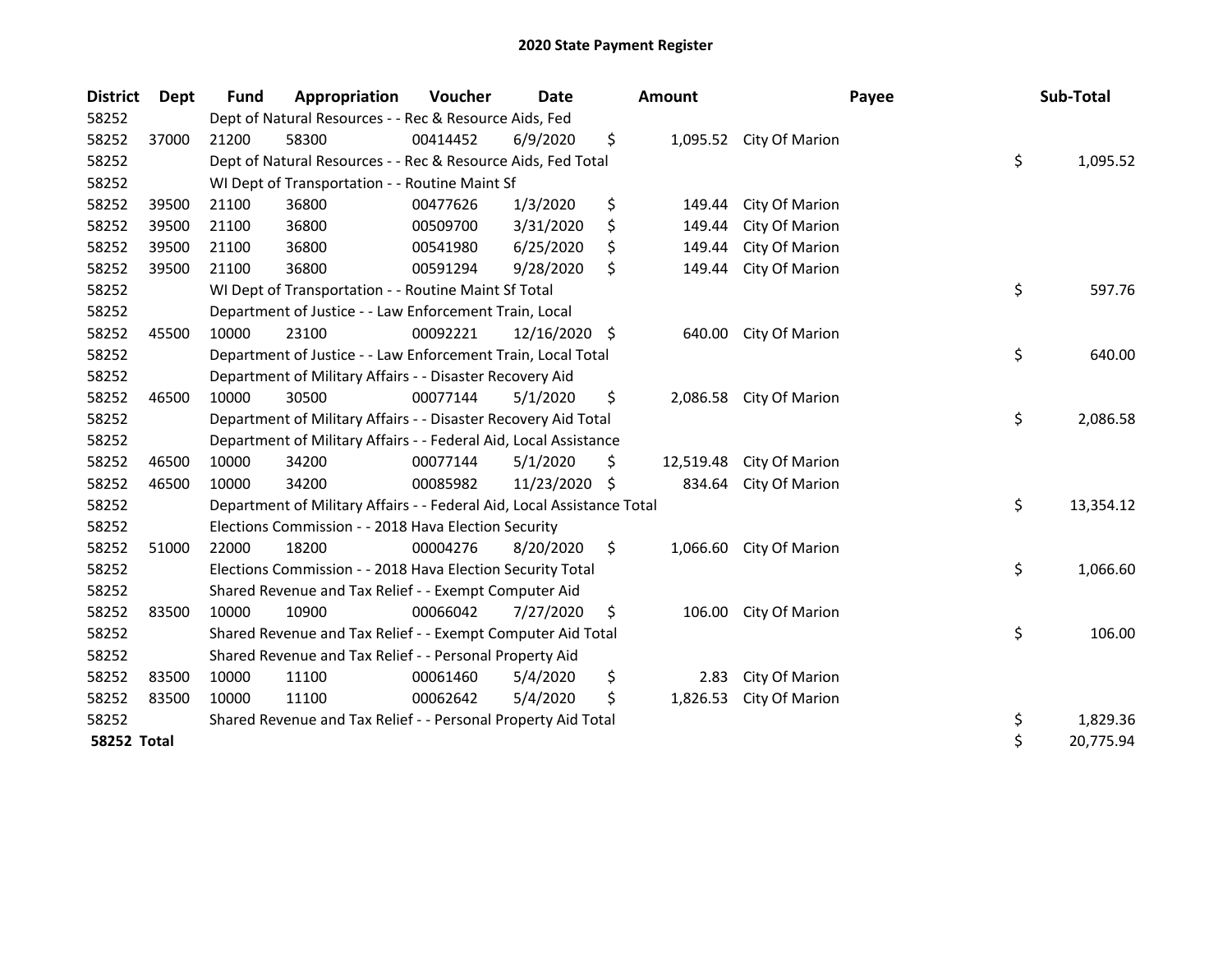| <b>District</b> | <b>Dept</b> | <b>Fund</b> | Appropriation                                                      | Voucher  | Date      | <b>Amount</b>    | Payee                     | Sub-Total        |
|-----------------|-------------|-------------|--------------------------------------------------------------------|----------|-----------|------------------|---------------------------|------------------|
| 58281           |             |             | Dept of Safety & Prof Services - - Fire Dues Distribution          |          |           |                  |                           |                  |
| 58281           | 16500       | 10000       | 22500                                                              | 00037045 | 7/17/2020 | \$               | 24,153.85 City Of Shawano |                  |
| 58281           |             |             | Dept of Safety & Prof Services - - Fire Dues Distribution Total    |          |           |                  |                           | \$<br>24,153.85  |
| 58281           |             |             | Dept of Natural Resources - - Aids In Lieu Of Taxes - Gener        |          |           |                  |                           |                  |
| 58281           | 37000       | 10000       | 50300                                                              | 00386521 | 1/29/2020 | \$               | 8,833.75 City Of Shawano  |                  |
| 58281           |             |             | Dept of Natural Resources - - Aids In Lieu Of Taxes - Gener Total  |          |           |                  |                           | \$<br>8,833.75   |
| 58281           |             |             | Dept of Natural Resources - - Resaids - Fire Suppress Grant        |          |           |                  |                           |                  |
| 58281           | 37000       | 21200       | 54500                                                              | 00414476 | 6/9/2020  | \$               | 3,469.62 City Of Shawano  |                  |
| 58281           |             |             | Dept of Natural Resources - - Resaids - Fire Suppress Grant Total  |          |           |                  |                           | \$<br>3,469.62   |
| 58281           |             |             | Dept of Natural Resources - - Fin Asst For Responsible Units       |          |           |                  |                           |                  |
| 58281           | 37000       | 27400       | 67000                                                              | 00412762 | 5/29/2020 | \$               | 28,407.84 City Of Shawano |                  |
| 58281           |             |             | Dept of Natural Resources - - Fin Asst For Responsible Units Total |          |           |                  |                           | \$<br>28,407.84  |
| 58281           |             |             | Dept of Natural Resources - - Land Acquisition                     |          |           |                  |                           |                  |
| 58281           | 37000       | 36300       | <b>TA100</b>                                                       | 00445455 | 11/6/2020 | \$<br>218,000.00 | City Of Shawano           |                  |
| 58281           |             |             | Dept of Natural Resources - - Land Acquisition Total               |          |           |                  |                           | \$<br>218,000.00 |
| 58281           |             |             | WI Dept of Transportation - - Conn Hwy Aids St Fds                 |          |           |                  |                           |                  |
| 58281           | 39500       | 21100       | 16200                                                              | 00477439 | 1/6/2020  | \$<br>20,397.08  | City Of Shawano           |                  |
| 58281           | 39500       | 21100       | 16200                                                              | 00507294 | 4/6/2020  | \$<br>20,397.08  | City Of Shawano           |                  |
| 58281           | 39500       | 21100       | 16200                                                              | 00544286 | 7/6/2020  | \$<br>20,397.08  | City Of Shawano           |                  |
| 58281           | 39500       | 21100       | 16200                                                              | 00587112 | 10/5/2020 | \$<br>20,397.09  | City Of Shawano           |                  |
| 58281           |             |             | WI Dept of Transportation - - Conn Hwy Aids St Fds Total           |          |           |                  |                           | \$<br>81,588.33  |
| 58281           |             |             | WI Dept of Transportation - - Tc, Trns Oper Aid Sf                 |          |           |                  |                           |                  |
| 58281           | 39500       | 21100       | 17700                                                              | 00525262 | 5/12/2020 | \$<br>5,739.00   | City Of Shawano           |                  |
| 58281           | 39500       | 21100       | 17700                                                              | 00574300 | 8/27/2020 | \$<br>17,217.00  | City Of Shawano           |                  |
| 58281           |             |             | WI Dept of Transportation - - Tc, Trns Oper Aid Sf Total           |          |           |                  |                           | \$<br>22,956.00  |
| 58281           |             |             | WI Dept of Transportation - - Trnst/Trns-Rel Aid F                 |          |           |                  |                           |                  |
| 58281           | 39500       | 21100       | 18200                                                              | 00536804 | 6/12/2020 | \$<br>28,471.50  | City Of Shawano           |                  |
| 58281           | 39500       | 21100       | 18200                                                              | 00566921 | 8/14/2020 | \$<br>30,359.20  | City Of Shawano           |                  |
| 58281           | 39500       | 21100       | 18200                                                              | 00578315 | 9/4/2020  | \$<br>3,097.18   | City Of Shawano           |                  |
| 58281           |             |             | WI Dept of Transportation - - Trnst/Trns-Rel Aid F Total           |          |           |                  |                           | \$<br>61,927.88  |
| 58281           |             |             | WI Dept of Transportation - - Hwy Sfty Loc Aid Ffd                 |          |           |                  |                           |                  |
| 58281           | 39500       | 21100       | 18500                                                              | 00509616 | 3/31/2020 | \$<br>7,096.04   | City Of Shawano           |                  |
| 58281           | 39500       | 21100       | 18500                                                              | 00514194 | 4/10/2020 | \$<br>2,228.83   | City Of Shawano           |                  |
| 58281           | 39500       | 21100       | 18500                                                              | 00514195 | 4/10/2020 | \$<br>1,952.06   | City Of Shawano           |                  |
| 58281           | 39500       | 21100       | 18500                                                              | 00529347 | 5/21/2020 | \$<br>4,000.00   | City Of Shawano           |                  |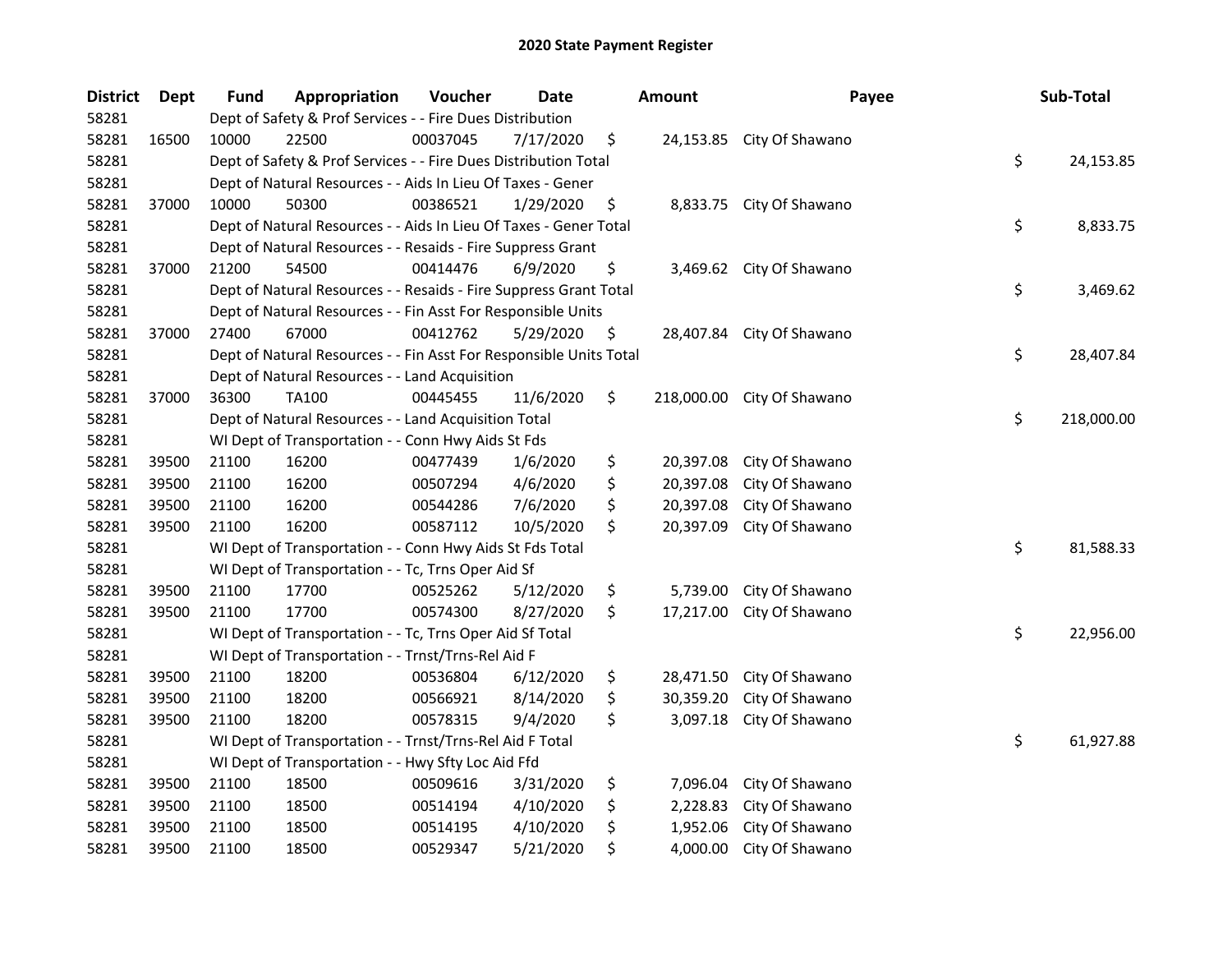| <b>District</b> | <b>Dept</b> | <b>Fund</b> | Appropriation                                                | Voucher  | <b>Date</b> |     | <b>Amount</b> | Payee           | Sub-Total        |
|-----------------|-------------|-------------|--------------------------------------------------------------|----------|-------------|-----|---------------|-----------------|------------------|
| 58281           | 39500       | 21100       | 18500                                                        | 00541850 | 6/25/2020   | \$  | 2,500.00      | City Of Shawano |                  |
| 58281           | 39500       | 21100       | 18500                                                        | 00541854 | 6/25/2020   | \$  | 2,725.84      | City Of Shawano |                  |
| 58281           | 39500       | 21100       | 18500                                                        | 00541855 | 6/25/2020   | \$  | 1,859.15      | City Of Shawano |                  |
| 58281           | 39500       | 21100       | 18500                                                        | 00541860 | 6/25/2020   | \$  | 5,633.60      | City Of Shawano |                  |
| 58281           | 39500       | 21100       | 18500                                                        | 00541861 | 6/25/2020   | \$  | 2,895.61      | City Of Shawano |                  |
| 58281           | 39500       | 21100       | 18500                                                        | 00541862 | 6/25/2020   | \$  | 3,433.52      | City Of Shawano |                  |
| 58281           | 39500       | 21100       | 18500                                                        | 00555742 | 7/27/2020   | \$  | 5,286.83      | City Of Shawano |                  |
| 58281           | 39500       | 21100       | 18500                                                        | 00555747 | 7/27/2020   | \$  | 3,800.88      | City Of Shawano |                  |
| 58281           | 39500       | 21100       | 18500                                                        | 00557111 | 7/29/2020   | \$  | 4,298.49      | City Of Shawano |                  |
| 58281           | 39500       | 21100       | 18500                                                        | 00566928 | 8/14/2020   | \$  | 3,988.30      | City Of Shawano |                  |
| 58281           | 39500       | 21100       | 18500                                                        | 00566933 | 8/14/2020   | \$  | 3,041.50      | City Of Shawano |                  |
| 58281           | 39500       | 21100       | 18500                                                        | 00566938 | 8/14/2020   | \$  | 5,813.87      | City Of Shawano |                  |
| 58281           | 39500       | 21100       | 18500                                                        | 00583964 | 9/17/2020   | \$  | 6,023.64      | City Of Shawano |                  |
| 58281           | 39500       | 21100       | 18500                                                        | 00583971 | 9/17/2020   | \$  | 3,663.78      | City Of Shawano |                  |
| 58281           | 39500       | 21100       | 18500                                                        | 00583985 | 9/17/2020   | \$  | 6,831.96      | City Of Shawano |                  |
| 58281           | 39500       | 21100       | 18500                                                        | 00601415 | 10/19/2020  | \$  | 4,282.41      | City Of Shawano |                  |
| 58281           | 39500       | 21100       | 18500                                                        | 00602543 | 10/21/2020  | \$  | 3,739.21      | City Of Shawano |                  |
| 58281           | 39500       | 21100       | 18500                                                        | 00602546 | 10/20/2020  | \$, | 8,082.88      | City Of Shawano |                  |
| 58281           |             |             | WI Dept of Transportation - - Hwy Sfty Loc Aid Ffd Total     |          |             |     |               |                 | \$<br>93,178.40  |
| 58281           |             |             | WI Dept of Transportation - - Trns Aids To Mnc.-Sf           |          |             |     |               |                 |                  |
| 58281           | 39500       | 21100       | 19100                                                        | 00476992 | 1/6/2020    | \$  | 161,225.59    | City Of Shawano |                  |
| 58281           | 39500       | 21100       | 19100                                                        | 00506847 | 4/6/2020    | \$  | 161,225.59    | City Of Shawano |                  |
| 58281           | 39500       | 21100       | 19100                                                        | 00543839 | 7/6/2020    | \$  | 161,225.59    | City Of Shawano |                  |
| 58281           | 39500       | 21100       | 19100                                                        | 00586665 | 10/5/2020   | \$  | 161,225.59    | City Of Shawano |                  |
| 58281           |             |             | WI Dept of Transportation - - Trns Aids To Mnc.-Sf Total     |          |             |     |               |                 | \$<br>644,902.36 |
| 58281           |             |             | WI Dept of Transportation - - Transpor Safety Ff             |          |             |     |               |                 |                  |
| 58281           | 39500       | 21100       | 58200                                                        | 00626193 | 12/10/2020  | \$  | 56.04         | City Of Shawano |                  |
| 58281           |             |             | WI Dept of Transportation - - Transpor Safety Ff Total       |          |             |     |               |                 | \$<br>56.04      |
| 58281           |             |             | Department of Justice - - Law Enforcement Train, Local       |          |             |     |               |                 |                  |
| 58281           | 45500       | 10000       | 23100                                                        | 00092034 | 12/10/2020  | \$  | 3,200.00      | City Of Shawano |                  |
| 58281           |             |             | Department of Justice - - Law Enforcement Train, Local Total |          |             |     |               |                 | \$<br>3,200.00   |
| 58281           |             |             | Department of Administration - - Federal Aid                 |          |             |     |               |                 |                  |
| 58281           | 50500       | 10000       | 14200                                                        | 00132265 | 11/12/2020  | \$  | 37,939.20     | City Of Shawano |                  |
| 58281           | 50500       | 10000       | 14200                                                        | 00135112 | 12/9/2020   | \$  | 113,987.40    | City Of Shawano |                  |
| 58281           | 50500       | 10000       | 14200                                                        | 00136520 | 12/16/2020  | \$  | 15,811.98     | City Of Shawano |                  |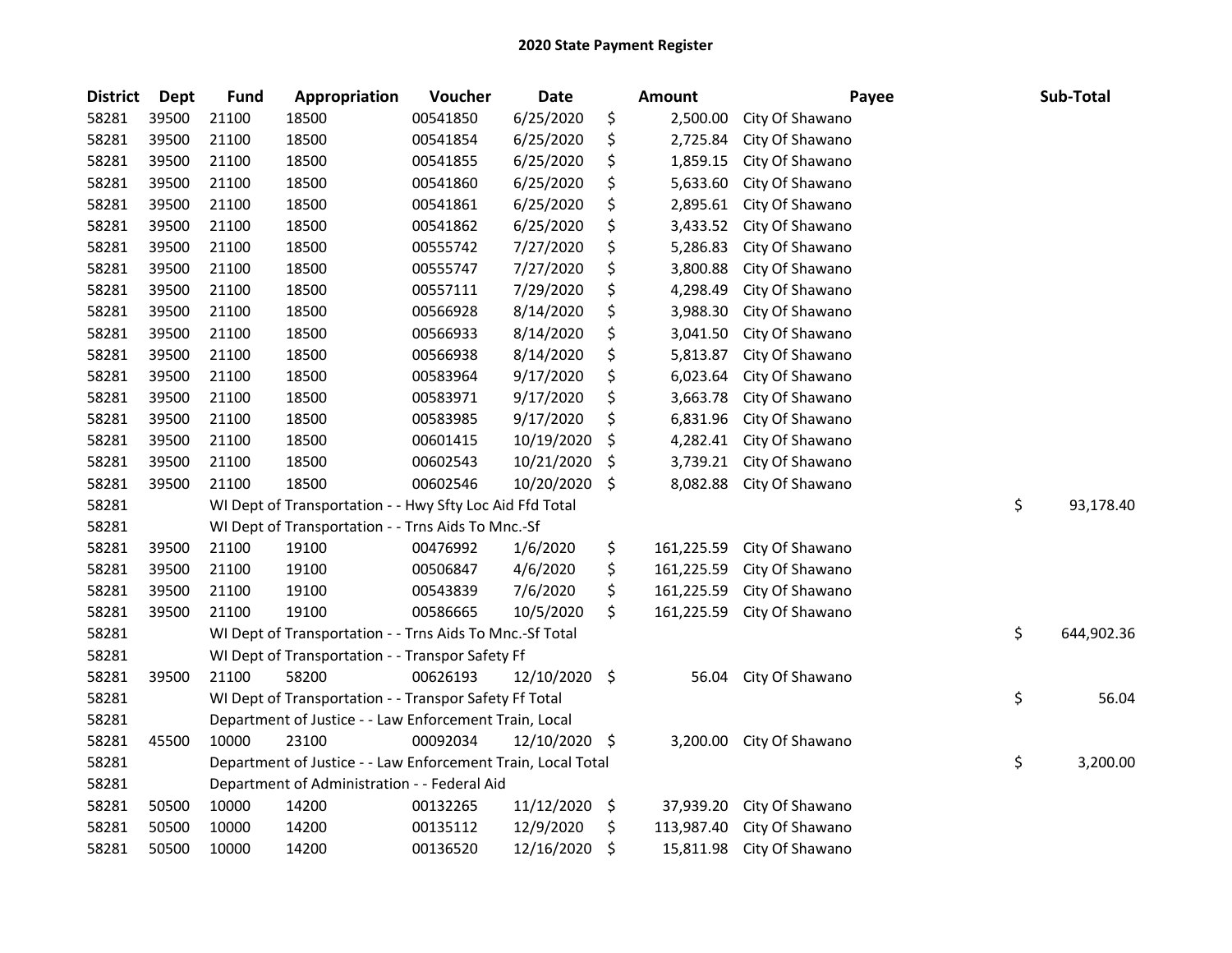| <b>District</b> | <b>Dept</b> | <b>Fund</b> | Appropriation                                                                 | Voucher  | Date       |     | <b>Amount</b> | Payee                    | Sub-Total          |
|-----------------|-------------|-------------|-------------------------------------------------------------------------------|----------|------------|-----|---------------|--------------------------|--------------------|
| 58281           |             |             | Department of Administration - - Federal Aid Total                            |          |            |     |               |                          | \$<br>167,738.58   |
| 58281           |             |             | Elections Commission - - 2018 Hava Election Security                          |          |            |     |               |                          |                    |
| 58281           | 51000       | 22000       | 18200                                                                         | 00004399 | 9/8/2020   | \$  | 4.956.40      | City Of Shawano          |                    |
| 58281           |             |             | Elections Commission - - 2018 Hava Election Security Total                    |          |            |     |               |                          | \$<br>4,956.40     |
| 58281           |             |             | Shared Revenue and Tax Relief - - Expenditure Restraint Program               |          |            |     |               |                          |                    |
| 58281           | 83500       | 10000       | 10100                                                                         | 00068987 | 7/27/2020  | \$  | 166,254.87    | City Of Shawano          |                    |
| 58281           |             |             | Shared Revenue and Tax Relief - - Expenditure Restraint Program Total         |          |            |     |               |                          | \$<br>166,254.87   |
| 58281           |             |             | Shared Revenue and Tax Relief - - County And Municipal Aid                    |          |            |     |               |                          |                    |
| 58281           | 83500       | 10000       | 10500                                                                         | 00068987 | 7/27/2020  | \$  | 169,428.96    | City Of Shawano          |                    |
| 58281           | 83500       | 10000       | 10500                                                                         | 00072955 | 11/16/2020 | -\$ | 960,097.45    | City Of Shawano          |                    |
| 58281           |             |             | Shared Revenue and Tax Relief - - County And Municipal Aid Total              |          |            |     |               |                          | \$<br>1,129,526.41 |
| 58281           |             |             | Shared Revenue and Tax Relief - - Exempt Computer Aid                         |          |            |     |               |                          |                    |
| 58281           | 83500       | 10000       | 10900                                                                         | 00066043 | 7/27/2020  | \$  | 20,014.95     | City Of Shawano          |                    |
| 58281           | 83500       | 10000       | 10900                                                                         | 00067201 | 7/27/2020  | \$  | 10,386.40     | City Of Shawano          |                    |
| 58281           |             |             | Shared Revenue and Tax Relief - - Exempt Computer Aid Total                   |          |            |     |               |                          | \$<br>30,401.35    |
| 58281           |             |             | Shared Revenue and Tax Relief - - Utility Aid                                 |          |            |     |               |                          |                    |
| 58281           | 83500       | 10000       | 11000                                                                         | 00068987 | 7/27/2020  | \$  | 1,089.63      | City Of Shawano          |                    |
| 58281           | 83500       | 10000       | 11000                                                                         | 00072955 | 11/16/2020 | \$  | 6,237.06      | City Of Shawano          |                    |
| 58281           |             |             | Shared Revenue and Tax Relief - - Utility Aid Total                           |          |            |     |               |                          | \$<br>7,326.69     |
| 58281           |             |             | Shared Revenue and Tax Relief - - Personal Property Aid                       |          |            |     |               |                          |                    |
| 58281           | 83500       | 10000       | 11100                                                                         | 00061461 | 5/4/2020   | \$  | 34,055.44     | City Of Shawano          |                    |
| 58281           | 83500       | 10000       | 11100                                                                         | 00062643 | 5/4/2020   | \$  | 43,469.03     | City Of Shawano          |                    |
| 58281           |             |             | Shared Revenue and Tax Relief - - Personal Property Aid Total                 |          |            |     |               |                          | \$<br>77,524.47    |
| 58281           |             |             | Shared Revenue and Tax Relief - - State Aid; Video Service Provider Fee       |          |            |     |               |                          |                    |
| 58281           | 83500       | 10000       | 11200                                                                         | 00064429 | 7/27/2020  | \$  | 12,056.37     | City Of Shawano          |                    |
| 58281           |             |             | Shared Revenue and Tax Relief - - State Aid; Video Service Provider Fee Total |          |            |     |               |                          | \$<br>12,056.37    |
| 58281           |             |             | Shared Revenue and Tax Relief - - School Lvy Tx/First Dollar Cr               |          |            |     |               |                          |                    |
| 58281           | 83500       | 10000       | 30200                                                                         | 00064018 | 7/27/2020  | \$  | 225,838.79    | City Of Shawano          |                    |
| 58281           | 83500       | 10000       | 30200                                                                         | 00067410 | 7/27/2020  | \$  | 896,908.34    | City Of Shawano          |                    |
| 58281           |             |             | Shared Revenue and Tax Relief - - School Lvy Tx/First Dollar Cr Total         |          |            |     |               |                          | \$<br>1,122,747.13 |
| 58281           |             |             | Shared Revenue and Tax Relief - - Payments For Municipal Svcs                 |          |            |     |               |                          |                    |
| 58281           | 83500       | 10000       | 50100                                                                         | 00054801 | 2/3/2020   | \$  |               | 338.91 City Of Shawano   |                    |
| 58281           |             |             | Shared Revenue and Tax Relief - - Payments For Municipal Svcs Total           |          |            |     |               |                          | \$<br>338.91       |
| 58281           |             |             | Shared Revenue and Tax Relief - - Lottery & Gaming Credit                     |          |            |     |               |                          |                    |
| 58281           | 83500       | 52100       | 36300                                                                         | 00055537 | 3/23/2020  | \$  |               | 4,563.96 City Of Shawano |                    |